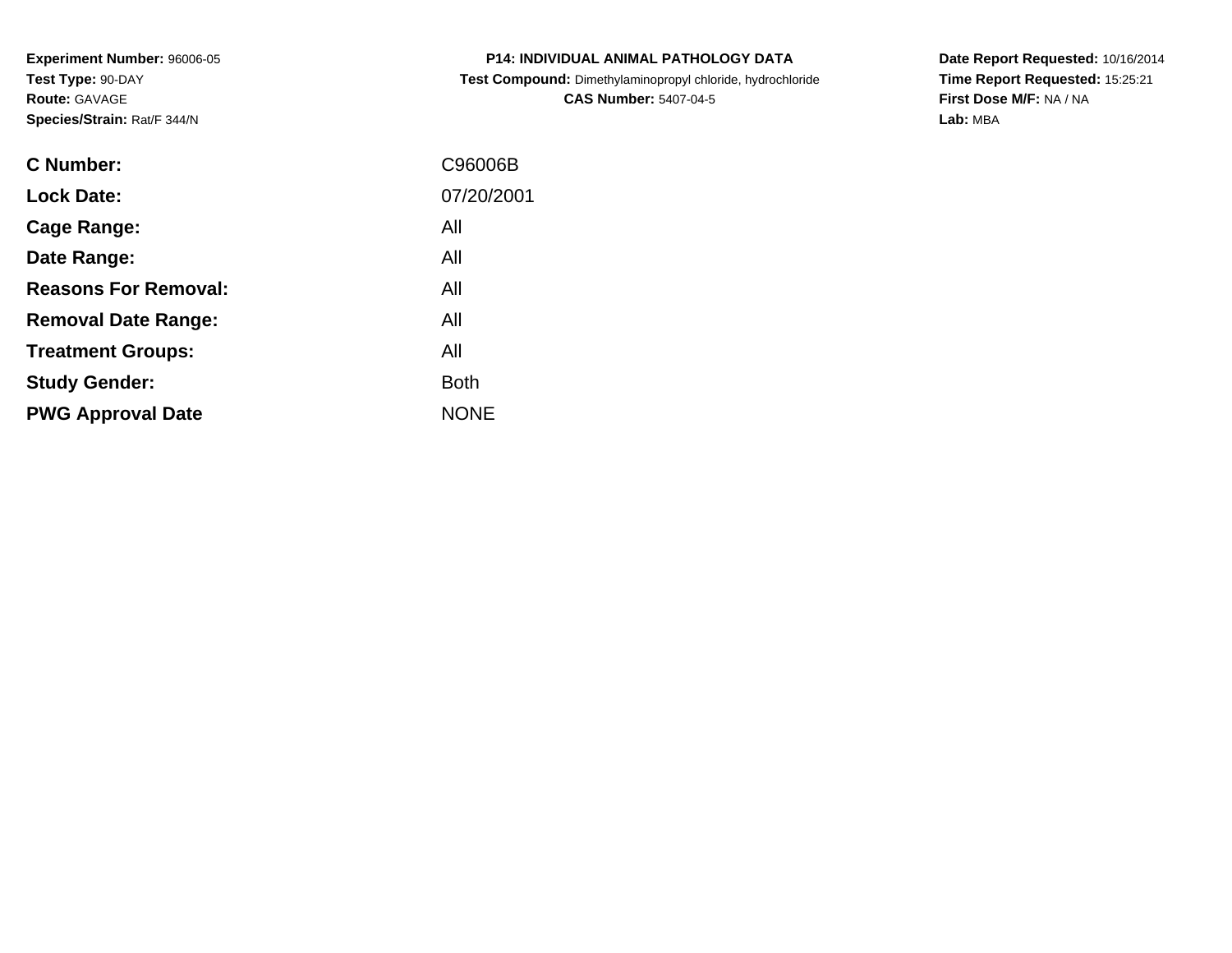| <b>Experiment Number: 96006-05</b><br>Test Type: 90-DAY<br><b>Route: GAVAGE</b><br>Species/Strain: Rat/F 344/N | <b>P14: INDIVIDUAL ANIMAL PATHOLOGY DATA</b><br>Test Compound: Dimethylaminopropyl chloride, hydrochloride<br><b>CAS Number: 5407-04-5</b> |                                   | Date Report Requested: 10/16/2014<br>Time Report Requested: 15:25:21<br>First Dose M/F: NA / NA<br>Lab: MBA |
|----------------------------------------------------------------------------------------------------------------|--------------------------------------------------------------------------------------------------------------------------------------------|-----------------------------------|-------------------------------------------------------------------------------------------------------------|
| <b>ANIMAL ID: 1</b>                                                                                            | <b>TRT#: 1</b>                                                                                                                             | <b>SEX: Male</b>                  | DAY ON TEST: 93                                                                                             |
|                                                                                                                | <b>DOSE: VEHICLE CONTROL</b>                                                                                                               | <b>DISP: Terminal Sacrifice</b>   | <b>HISTO: MB408M-1</b>                                                                                      |
|                                                                                                                |                                                                                                                                            | ORGAN AND ACCOUNTABLE SITE STATUS |                                                                                                             |
| <b>NORMAL</b>                                                                                                  |                                                                                                                                            |                                   |                                                                                                             |
| * Adrenal Cortex                                                                                               | * Adrenal Medulla                                                                                                                          | * Blood Vessel                    | * Bone                                                                                                      |
| * Bone Marrow                                                                                                  | * Brain                                                                                                                                    | * Epididymis                      | * Esophagus                                                                                                 |
| * Eye                                                                                                          | * Heart                                                                                                                                    | * Intestine Large, Cecum          | * Intestine Large, Colon                                                                                    |
| * Intestine Large, Rectum                                                                                      | * Intestine Small, Duodenum                                                                                                                | * Intestine Small, Ileum          | * Intestine Small, Jejunum                                                                                  |
| * Islets, Pancreatic                                                                                           | * Kidney                                                                                                                                   | * Liver                           | * Lung                                                                                                      |
| * Lymph Node, Mesenteric                                                                                       | * Mammary Gland                                                                                                                            | * Parathyroid Gland               | * Preputial Gland                                                                                           |
| * Prostate                                                                                                     | * Salivary Glands                                                                                                                          | * Seminal Vesicle                 | * Skin                                                                                                      |
| * Spleen                                                                                                       | * Stomach, Forestomach                                                                                                                     | * Stomach, Glandular              | * Testes                                                                                                    |
| * Thymus                                                                                                       | * Thyroid Gland                                                                                                                            | * Trachea                         | * Urinary Bladder                                                                                           |
| <b>MISSING</b>                                                                                                 |                                                                                                                                            |                                   |                                                                                                             |
| * Lymph Node, Mandibular                                                                                       |                                                                                                                                            |                                   |                                                                                                             |
| <b>INSUFFICIENT TISSUE</b>                                                                                     |                                                                                                                                            |                                   |                                                                                                             |
| * Pituitary Gland                                                                                              |                                                                                                                                            |                                   |                                                                                                             |
| <b>OBSERVATIONS</b>                                                                                            |                                                                                                                                            |                                   |                                                                                                             |
| * Nose                                                                                                         | Goblet Cell                                                                                                                                | Hypertrophy                       | Minimal                                                                                                     |
| * Pancreas                                                                                                     |                                                                                                                                            | <b>Infiltration Cellular</b>      | Lymphocyte, Focal, Minimal                                                                                  |
| PRIMARY CAUSE OF DEATH                                                                                         |                                                                                                                                            |                                   |                                                                                                             |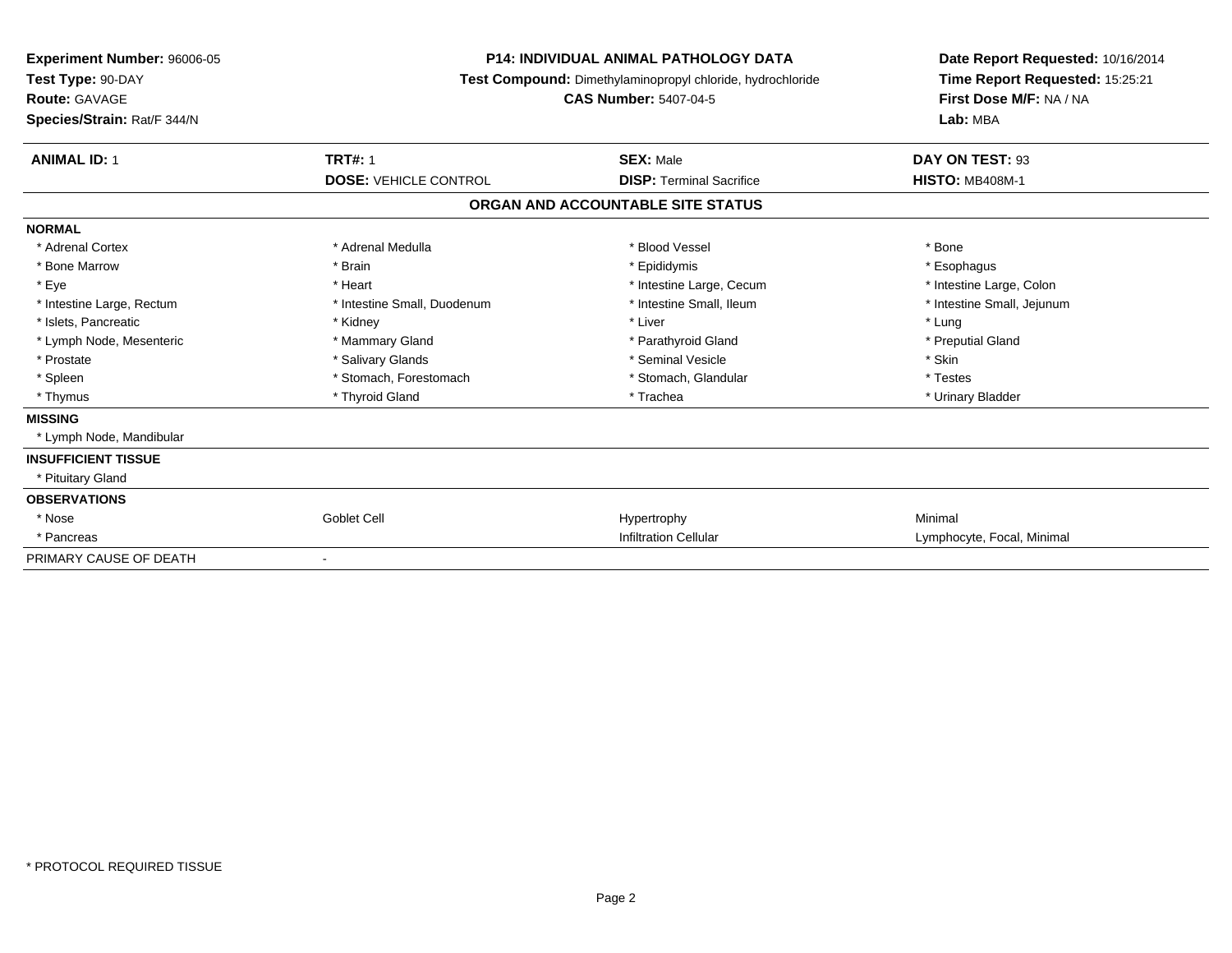| <b>Experiment Number: 96006-05</b><br>Test Type: 90-DAY<br><b>Route: GAVAGE</b><br>Species/Strain: Rat/F 344/N | <b>P14: INDIVIDUAL ANIMAL PATHOLOGY DATA</b><br>Test Compound: Dimethylaminopropyl chloride, hydrochloride<br><b>CAS Number: 5407-04-5</b> |                                   | Date Report Requested: 10/16/2014<br>Time Report Requested: 15:25:21<br>First Dose M/F: NA / NA<br>Lab: MBA |
|----------------------------------------------------------------------------------------------------------------|--------------------------------------------------------------------------------------------------------------------------------------------|-----------------------------------|-------------------------------------------------------------------------------------------------------------|
| <b>ANIMAL ID: 2</b>                                                                                            | <b>TRT#: 1</b>                                                                                                                             | <b>SEX: Male</b>                  | DAY ON TEST: 93                                                                                             |
|                                                                                                                | <b>DOSE: VEHICLE CONTROL</b>                                                                                                               | <b>DISP: Terminal Sacrifice</b>   | <b>HISTO: MB408M-2</b>                                                                                      |
|                                                                                                                |                                                                                                                                            | ORGAN AND ACCOUNTABLE SITE STATUS |                                                                                                             |
| <b>NORMAL</b>                                                                                                  |                                                                                                                                            |                                   |                                                                                                             |
| * Adrenal Cortex                                                                                               | * Adrenal Medulla                                                                                                                          | * Blood Vessel                    | * Bone                                                                                                      |
| * Bone Marrow                                                                                                  | * Brain                                                                                                                                    | * Epididymis                      | * Esophagus                                                                                                 |
| * Eye                                                                                                          | * Heart                                                                                                                                    | * Intestine Large, Cecum          | * Intestine Large, Colon                                                                                    |
| * Intestine Large, Rectum                                                                                      | * Intestine Small, Duodenum                                                                                                                | * Intestine Small, Ileum          | * Intestine Small, Jejunum                                                                                  |
| * Islets, Pancreatic                                                                                           | * Kidney                                                                                                                                   | * Liver                           | * Lung                                                                                                      |
| * Lymph Node, Mesenteric                                                                                       | * Nose                                                                                                                                     | * Pancreas                        | * Parathyroid Gland                                                                                         |
| * Preputial Gland                                                                                              | * Prostate                                                                                                                                 | * Salivary Glands                 | * Seminal Vesicle                                                                                           |
| * Skin                                                                                                         | * Spleen                                                                                                                                   | * Stomach, Forestomach            | * Stomach, Glandular                                                                                        |
| * Testes                                                                                                       | * Thymus                                                                                                                                   | * Thyroid Gland                   | * Trachea                                                                                                   |
| * Urinary Bladder                                                                                              |                                                                                                                                            |                                   |                                                                                                             |
| <b>MISSING</b>                                                                                                 |                                                                                                                                            |                                   |                                                                                                             |
| * Lymph Node, Mandibular                                                                                       | * Mammary Gland                                                                                                                            |                                   |                                                                                                             |
| <b>INSUFFICIENT TISSUE</b>                                                                                     |                                                                                                                                            |                                   |                                                                                                             |
| * Pituitary Gland                                                                                              |                                                                                                                                            |                                   |                                                                                                             |
| PRIMARY CAUSE OF DEATH                                                                                         |                                                                                                                                            |                                   |                                                                                                             |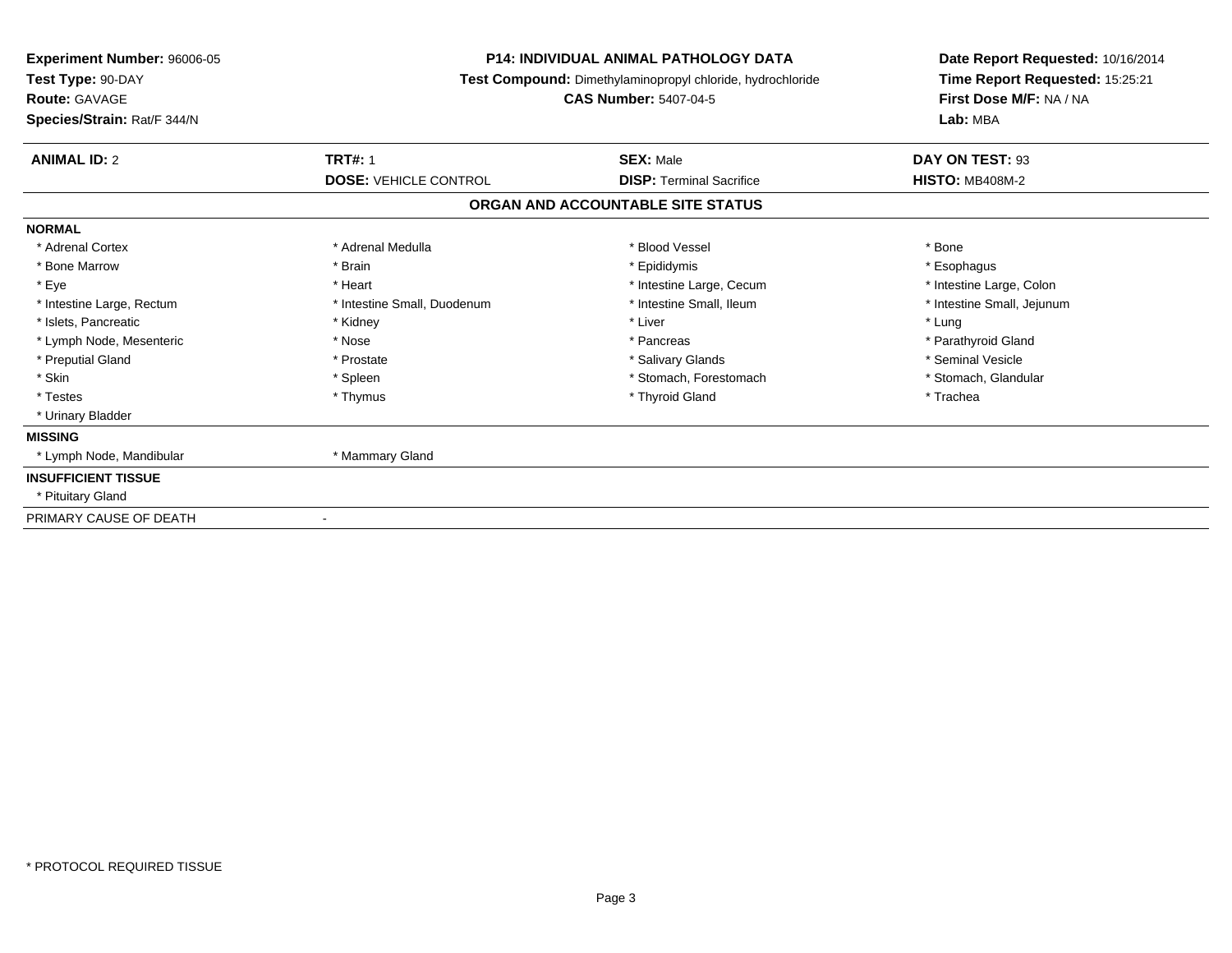| <b>Experiment Number: 96006-05</b><br>Test Type: 90-DAY<br><b>Route: GAVAGE</b><br>Species/Strain: Rat/F 344/N | <b>P14: INDIVIDUAL ANIMAL PATHOLOGY DATA</b><br>Test Compound: Dimethylaminopropyl chloride, hydrochloride<br><b>CAS Number: 5407-04-5</b> |                                   | Date Report Requested: 10/16/2014<br>Time Report Requested: 15:25:21<br>First Dose M/F: NA / NA<br>Lab: MBA |
|----------------------------------------------------------------------------------------------------------------|--------------------------------------------------------------------------------------------------------------------------------------------|-----------------------------------|-------------------------------------------------------------------------------------------------------------|
| <b>ANIMAL ID: 3</b>                                                                                            | <b>TRT#: 1</b>                                                                                                                             | <b>SEX: Male</b>                  | DAY ON TEST: 93                                                                                             |
|                                                                                                                | <b>DOSE: VEHICLE CONTROL</b>                                                                                                               | <b>DISP: Terminal Sacrifice</b>   | <b>HISTO: MB408M-3</b>                                                                                      |
|                                                                                                                |                                                                                                                                            | ORGAN AND ACCOUNTABLE SITE STATUS |                                                                                                             |
| <b>NORMAL</b>                                                                                                  |                                                                                                                                            |                                   |                                                                                                             |
| * Adrenal Cortex                                                                                               | * Adrenal Medulla                                                                                                                          | * Blood Vessel                    | * Bone                                                                                                      |
| * Bone Marrow                                                                                                  | * Brain                                                                                                                                    | * Epididymis                      | * Esophagus                                                                                                 |
| * Eve                                                                                                          | * Heart                                                                                                                                    | * Intestine Large, Cecum          | * Intestine Large, Colon                                                                                    |
| * Intestine Large, Rectum                                                                                      | * Intestine Small, Duodenum                                                                                                                | * Intestine Small, Ileum          | * Intestine Small, Jejunum                                                                                  |
| * Islets, Pancreatic                                                                                           | * Kidney                                                                                                                                   | * Liver                           | * Lung                                                                                                      |
| * Lymph Node, Mesenteric                                                                                       | * Nose                                                                                                                                     | * Pancreas                        | * Parathyroid Gland                                                                                         |
| * Preputial Gland                                                                                              | * Prostate                                                                                                                                 | * Salivary Glands                 | * Seminal Vesicle                                                                                           |
| * Skin                                                                                                         | * Spleen                                                                                                                                   | * Stomach, Forestomach            | * Stomach, Glandular                                                                                        |
| * Testes                                                                                                       | * Thymus                                                                                                                                   | * Thyroid Gland                   | * Trachea                                                                                                   |
| * Urinary Bladder                                                                                              |                                                                                                                                            |                                   |                                                                                                             |
| <b>MISSING</b>                                                                                                 |                                                                                                                                            |                                   |                                                                                                             |
| * Lymph Node, Mandibular                                                                                       | * Mammary Gland                                                                                                                            |                                   |                                                                                                             |
| <b>INSUFFICIENT TISSUE</b>                                                                                     |                                                                                                                                            |                                   |                                                                                                             |
| * Pituitary Gland                                                                                              |                                                                                                                                            |                                   |                                                                                                             |
| PRIMARY CAUSE OF DEATH                                                                                         |                                                                                                                                            |                                   |                                                                                                             |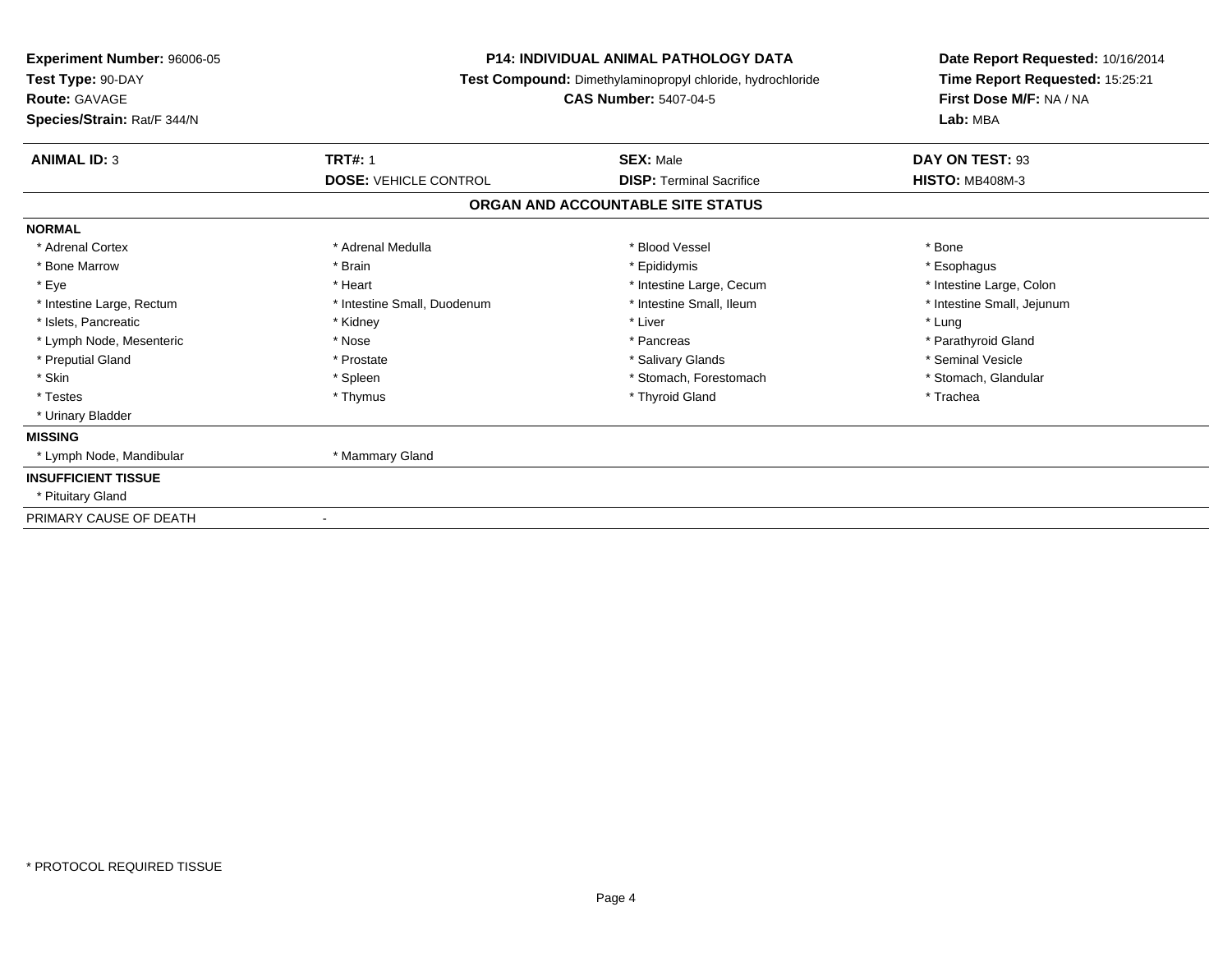| <b>Experiment Number: 96006-05</b><br>Test Type: 90-DAY<br><b>Route: GAVAGE</b><br>Species/Strain: Rat/F 344/N | <b>P14: INDIVIDUAL ANIMAL PATHOLOGY DATA</b><br>Test Compound: Dimethylaminopropyl chloride, hydrochloride<br><b>CAS Number: 5407-04-5</b> |                                                     | Date Report Requested: 10/16/2014<br>Time Report Requested: 15:25:21<br>First Dose M/F: NA / NA<br>Lab: MBA |
|----------------------------------------------------------------------------------------------------------------|--------------------------------------------------------------------------------------------------------------------------------------------|-----------------------------------------------------|-------------------------------------------------------------------------------------------------------------|
| <b>ANIMAL ID: 4</b>                                                                                            | <b>TRT#: 1</b><br><b>DOSE: VEHICLE CONTROL</b>                                                                                             | <b>SEX: Male</b><br><b>DISP: Terminal Sacrifice</b> | DAY ON TEST: 93<br><b>HISTO: MB408M-4</b>                                                                   |
|                                                                                                                |                                                                                                                                            | ORGAN AND ACCOUNTABLE SITE STATUS                   |                                                                                                             |
| <b>NORMAL</b>                                                                                                  |                                                                                                                                            |                                                     |                                                                                                             |
| * Adrenal Cortex                                                                                               | * Adrenal Medulla                                                                                                                          | * Blood Vessel                                      | * Bone                                                                                                      |
| * Bone Marrow                                                                                                  | * Brain                                                                                                                                    | * Epididymis                                        | * Esophagus                                                                                                 |
| * Eye                                                                                                          | * Heart                                                                                                                                    | * Intestine Large, Cecum                            | * Intestine Large, Colon                                                                                    |
| * Intestine Large, Rectum                                                                                      | * Intestine Small, Duodenum                                                                                                                | * Intestine Small, Ileum                            | * Intestine Small, Jejunum                                                                                  |
| * Islets, Pancreatic                                                                                           | * Kidney                                                                                                                                   | * Liver                                             | * Lung                                                                                                      |
| * Lymph Node, Mesenteric                                                                                       | * Nose                                                                                                                                     | * Pancreas                                          | * Parathyroid Gland                                                                                         |
| * Pituitary Gland                                                                                              | * Preputial Gland                                                                                                                          | * Prostate                                          | * Salivary Glands                                                                                           |
| * Seminal Vesicle                                                                                              | * Skin                                                                                                                                     | * Spleen                                            | * Stomach. Forestomach                                                                                      |
| * Stomach, Glandular                                                                                           | * Testes                                                                                                                                   | * Thymus                                            | * Thyroid Gland                                                                                             |
| * Trachea                                                                                                      | * Urinary Bladder                                                                                                                          |                                                     |                                                                                                             |
| <b>MISSING</b>                                                                                                 |                                                                                                                                            |                                                     |                                                                                                             |
| * Lymph Node, Mandibular                                                                                       | * Mammary Gland                                                                                                                            |                                                     |                                                                                                             |
| PRIMARY CAUSE OF DEATH                                                                                         |                                                                                                                                            |                                                     |                                                                                                             |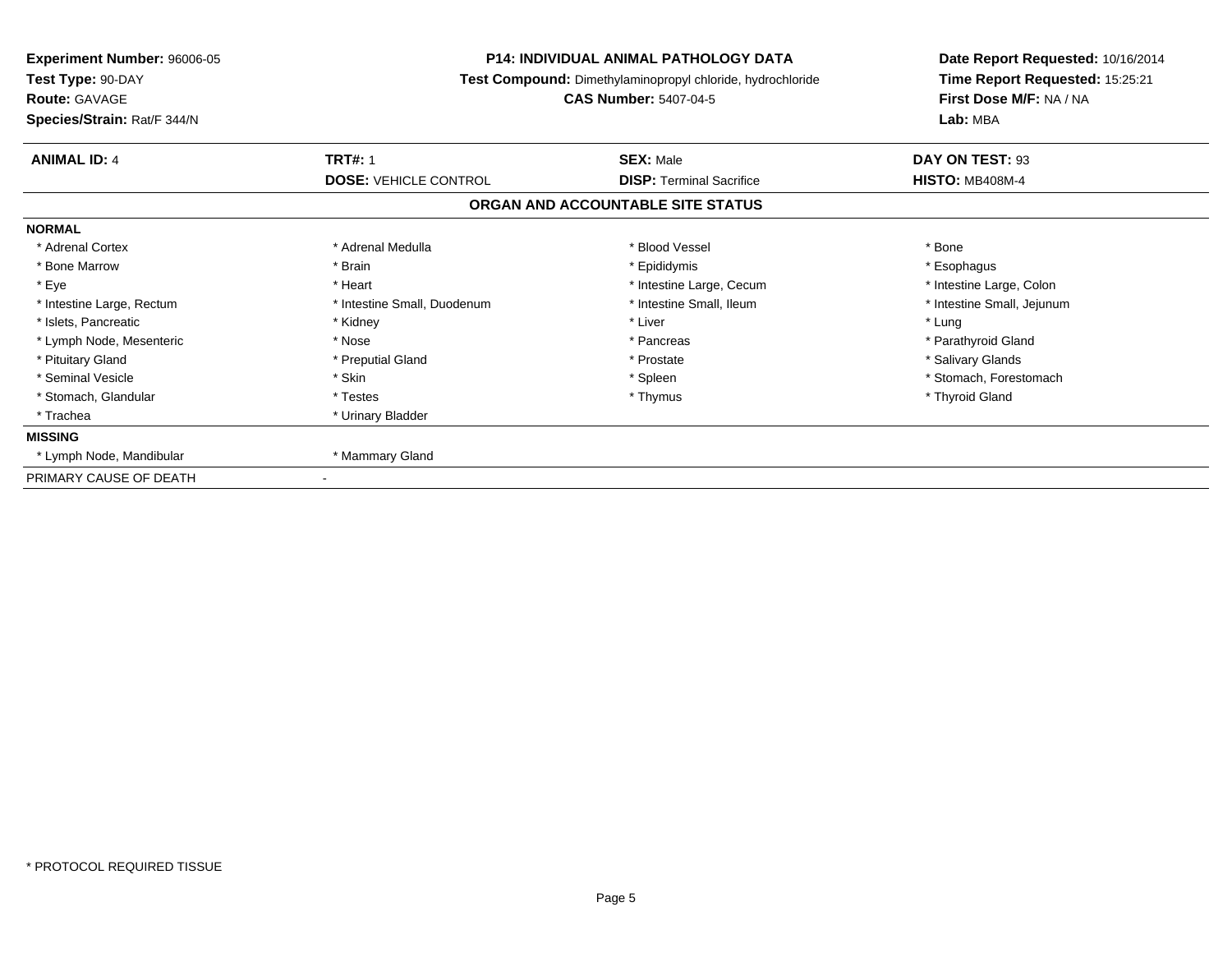| Species/Strain: Rat/F 344/N                              |                                   |                          | Lab: MBA                   |
|----------------------------------------------------------|-----------------------------------|--------------------------|----------------------------|
| <b>TRT#: 1</b><br><b>ANIMAL ID: 5</b>                    | <b>SEX: Male</b>                  |                          | DAY ON TEST: 93            |
| <b>DOSE: VEHICLE CONTROL</b>                             | <b>DISP: Terminal Sacrifice</b>   |                          | <b>HISTO: MB408M-5</b>     |
|                                                          | ORGAN AND ACCOUNTABLE SITE STATUS |                          |                            |
| <b>NORMAL</b>                                            |                                   |                          |                            |
| * Adrenal Cortex<br>* Adrenal Medulla                    | * Blood Vessel                    |                          | * Bone                     |
| * Brain<br>* Bone Marrow                                 | * Epididymis                      |                          | * Esophagus                |
| * Eye<br>* Heart                                         |                                   | * Intestine Large, Cecum | * Intestine Large, Colon   |
| * Intestine Large, Rectum<br>* Intestine Small, Duodenum |                                   | * Intestine Small, Ileum | * Intestine Small, Jejunum |
| * Islets, Pancreatic<br>* Kidney                         | * Liver                           |                          | * Lung                     |
| * Lymph Node, Mandibular<br>* Lymph Node, Mesenteric     | * Nose                            |                          | * Pancreas                 |
| * Parathyroid Gland<br>* Pituitary Gland                 | * Preputial Gland                 |                          | * Prostate                 |
| * Salivary Glands<br>* Seminal Vesicle                   | * Skin                            |                          | * Spleen                   |
| * Stomach, Forestomach<br>* Stomach, Glandular           | * Testes                          |                          | * Thymus                   |
| * Thyroid Gland<br>* Trachea                             | * Urinary Bladder                 |                          |                            |
| <b>MISSING</b>                                           |                                   |                          |                            |
| * Mammary Gland                                          |                                   |                          |                            |
| <b>OBSERVATIONS</b>                                      |                                   |                          |                            |
| * Thymus                                                 |                                   |                          |                            |
| Note: TGL1 - no corresponding lesion                     |                                   |                          |                            |
| PRIMARY CAUSE OF DEATH<br>$\blacksquare$                 |                                   |                          |                            |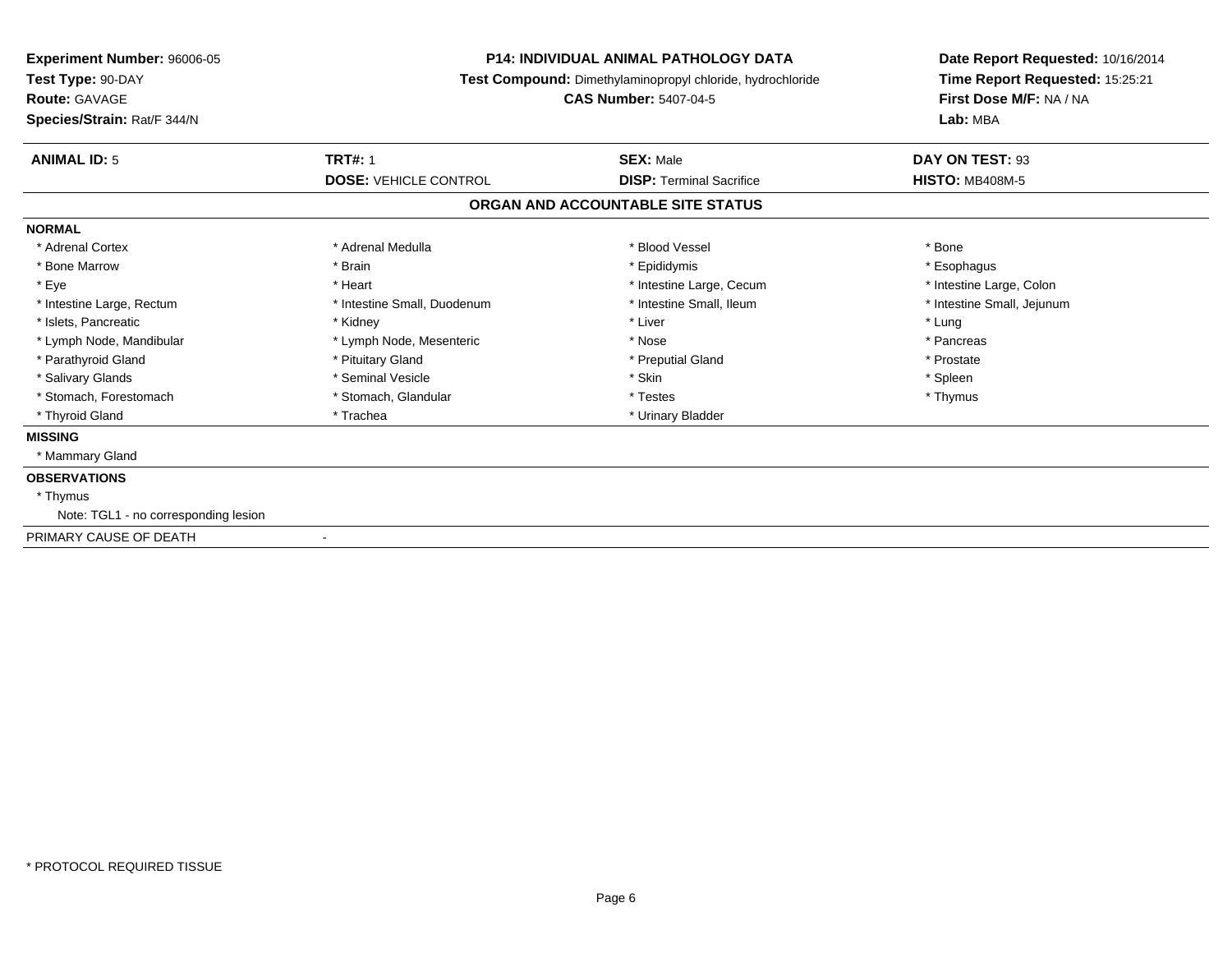| <b>Experiment Number: 96006-05</b><br>Test Type: 90-DAY<br><b>Route: GAVAGE</b><br>Species/Strain: Rat/F 344/N | <b>P14: INDIVIDUAL ANIMAL PATHOLOGY DATA</b><br>Test Compound: Dimethylaminopropyl chloride, hydrochloride<br><b>CAS Number: 5407-04-5</b> |                                                     | Date Report Requested: 10/16/2014<br>Time Report Requested: 15:25:21<br>First Dose M/F: NA / NA<br>Lab: MBA |
|----------------------------------------------------------------------------------------------------------------|--------------------------------------------------------------------------------------------------------------------------------------------|-----------------------------------------------------|-------------------------------------------------------------------------------------------------------------|
| <b>ANIMAL ID: 6</b>                                                                                            | <b>TRT#: 1</b><br><b>DOSE: VEHICLE CONTROL</b>                                                                                             | <b>SEX: Male</b><br><b>DISP: Terminal Sacrifice</b> | DAY ON TEST: 93<br><b>HISTO: MB408M-6</b>                                                                   |
|                                                                                                                |                                                                                                                                            | ORGAN AND ACCOUNTABLE SITE STATUS                   |                                                                                                             |
| <b>NORMAL</b>                                                                                                  |                                                                                                                                            |                                                     |                                                                                                             |
| * Adrenal Cortex                                                                                               | * Adrenal Medulla                                                                                                                          | * Blood Vessel                                      | * Bone                                                                                                      |
| * Bone Marrow                                                                                                  | * Brain                                                                                                                                    | * Epididymis                                        | * Esophagus                                                                                                 |
| * Eye                                                                                                          | * Heart                                                                                                                                    | * Intestine Large, Cecum                            | * Intestine Large, Colon                                                                                    |
| * Intestine Large, Rectum                                                                                      | * Intestine Small, Duodenum                                                                                                                | * Intestine Small, Ileum                            | * Intestine Small, Jejunum                                                                                  |
| * Islets, Pancreatic                                                                                           | * Kidney                                                                                                                                   | * Liver                                             | * Lung                                                                                                      |
| * Lymph Node, Mesenteric                                                                                       | * Nose                                                                                                                                     | * Pancreas                                          | * Parathyroid Gland                                                                                         |
| * Pituitary Gland                                                                                              | * Preputial Gland                                                                                                                          | * Prostate                                          | * Salivary Glands                                                                                           |
| * Seminal Vesicle                                                                                              | * Skin                                                                                                                                     | * Spleen                                            | * Stomach, Forestomach                                                                                      |
| * Stomach, Glandular                                                                                           | * Testes                                                                                                                                   | * Thymus                                            | * Thyroid Gland                                                                                             |
| * Trachea                                                                                                      | * Urinary Bladder                                                                                                                          |                                                     |                                                                                                             |
| <b>MISSING</b>                                                                                                 |                                                                                                                                            |                                                     |                                                                                                             |
| * Lymph Node, Mandibular                                                                                       | * Mammary Gland                                                                                                                            |                                                     |                                                                                                             |
| PRIMARY CAUSE OF DEATH                                                                                         |                                                                                                                                            |                                                     |                                                                                                             |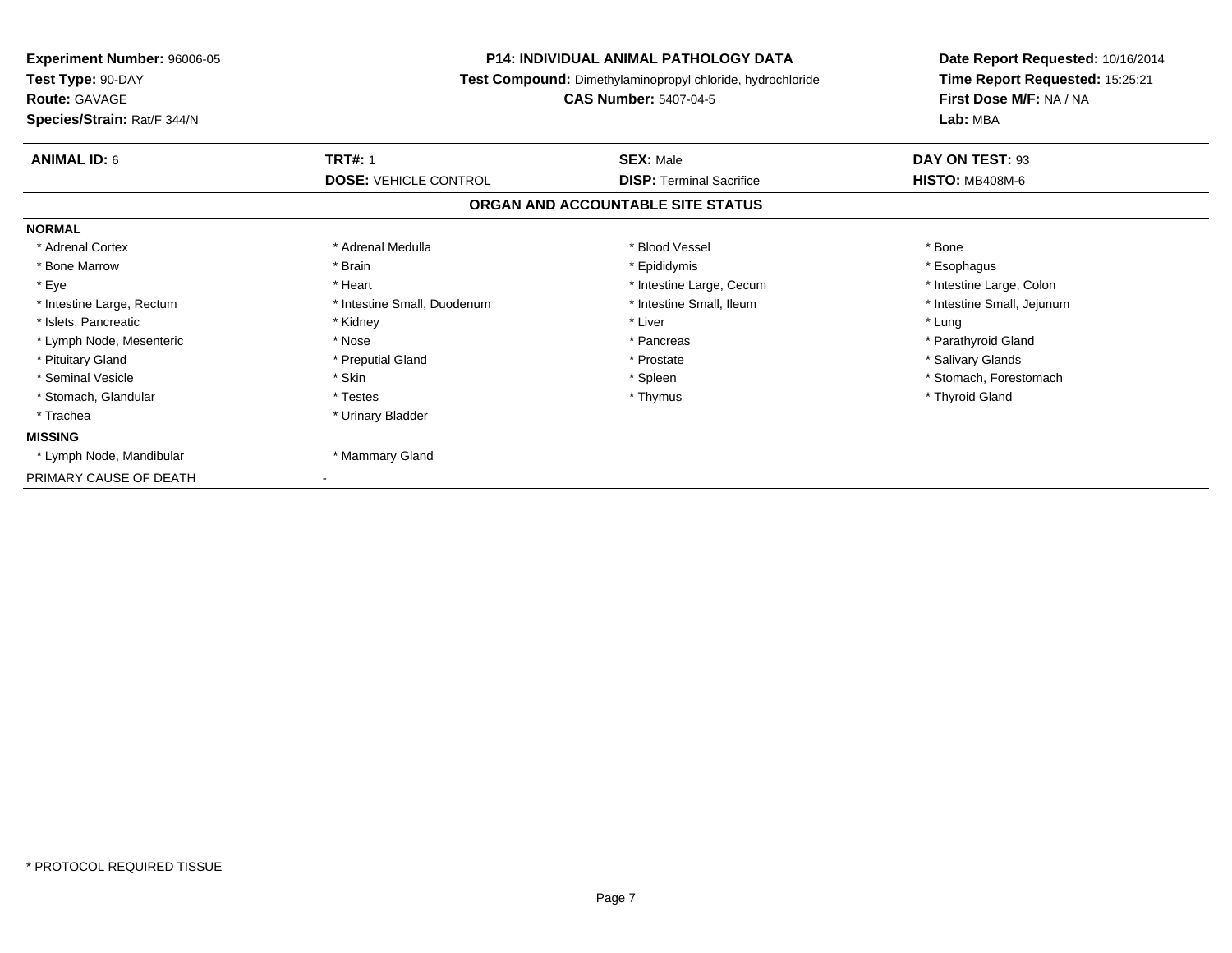| <b>Experiment Number: 96006-05</b><br>Test Type: 90-DAY<br><b>Route: GAVAGE</b><br>Species/Strain: Rat/F 344/N | <b>P14: INDIVIDUAL ANIMAL PATHOLOGY DATA</b><br>Test Compound: Dimethylaminopropyl chloride, hydrochloride<br><b>CAS Number: 5407-04-5</b> |                                   | Date Report Requested: 10/16/2014<br>Time Report Requested: 15:25:21<br>First Dose M/F: NA / NA<br>Lab: MBA |
|----------------------------------------------------------------------------------------------------------------|--------------------------------------------------------------------------------------------------------------------------------------------|-----------------------------------|-------------------------------------------------------------------------------------------------------------|
| <b>ANIMAL ID: 7</b>                                                                                            | <b>TRT#: 1</b>                                                                                                                             | <b>SEX: Male</b>                  | DAY ON TEST: 93                                                                                             |
|                                                                                                                | <b>DOSE: VEHICLE CONTROL</b>                                                                                                               | <b>DISP: Terminal Sacrifice</b>   | <b>HISTO: MB408M-7</b>                                                                                      |
|                                                                                                                |                                                                                                                                            | ORGAN AND ACCOUNTABLE SITE STATUS |                                                                                                             |
| <b>NORMAL</b>                                                                                                  |                                                                                                                                            |                                   |                                                                                                             |
| * Adrenal Cortex                                                                                               | * Adrenal Medulla                                                                                                                          | * Blood Vessel                    | * Bone                                                                                                      |
| * Bone Marrow                                                                                                  | * Brain                                                                                                                                    | * Epididymis                      | * Esophagus                                                                                                 |
| * Eye                                                                                                          | * Heart                                                                                                                                    | * Intestine Large, Cecum          | * Intestine Large, Colon                                                                                    |
| * Intestine Large, Rectum                                                                                      | * Intestine Small, Duodenum                                                                                                                | * Intestine Small, Ileum          | * Intestine Small, Jejunum                                                                                  |
| * Islets, Pancreatic                                                                                           | * Kidney                                                                                                                                   | * Liver                           | * Lung                                                                                                      |
| * Lymph Node, Mesenteric                                                                                       | * Nose                                                                                                                                     | * Parathyroid Gland               | * Pituitary Gland                                                                                           |
| * Preputial Gland                                                                                              | * Prostate                                                                                                                                 | * Salivary Glands                 | * Seminal Vesicle                                                                                           |
| * Skin                                                                                                         | * Spleen                                                                                                                                   | * Stomach, Forestomach            | * Stomach, Glandular                                                                                        |
| * Testes                                                                                                       | * Thymus                                                                                                                                   | * Thyroid Gland                   | * Trachea                                                                                                   |
| * Urinary Bladder                                                                                              |                                                                                                                                            |                                   |                                                                                                             |
| <b>MISSING</b>                                                                                                 |                                                                                                                                            |                                   |                                                                                                             |
| * Lymph Node, Mandibular                                                                                       | * Mammary Gland                                                                                                                            |                                   |                                                                                                             |
| <b>OBSERVATIONS</b>                                                                                            |                                                                                                                                            |                                   |                                                                                                             |
| * Pancreas                                                                                                     |                                                                                                                                            | <b>Infiltration Cellular</b>      | Lymphocyte, Focal, Minimal                                                                                  |
| PRIMARY CAUSE OF DEATH                                                                                         |                                                                                                                                            |                                   |                                                                                                             |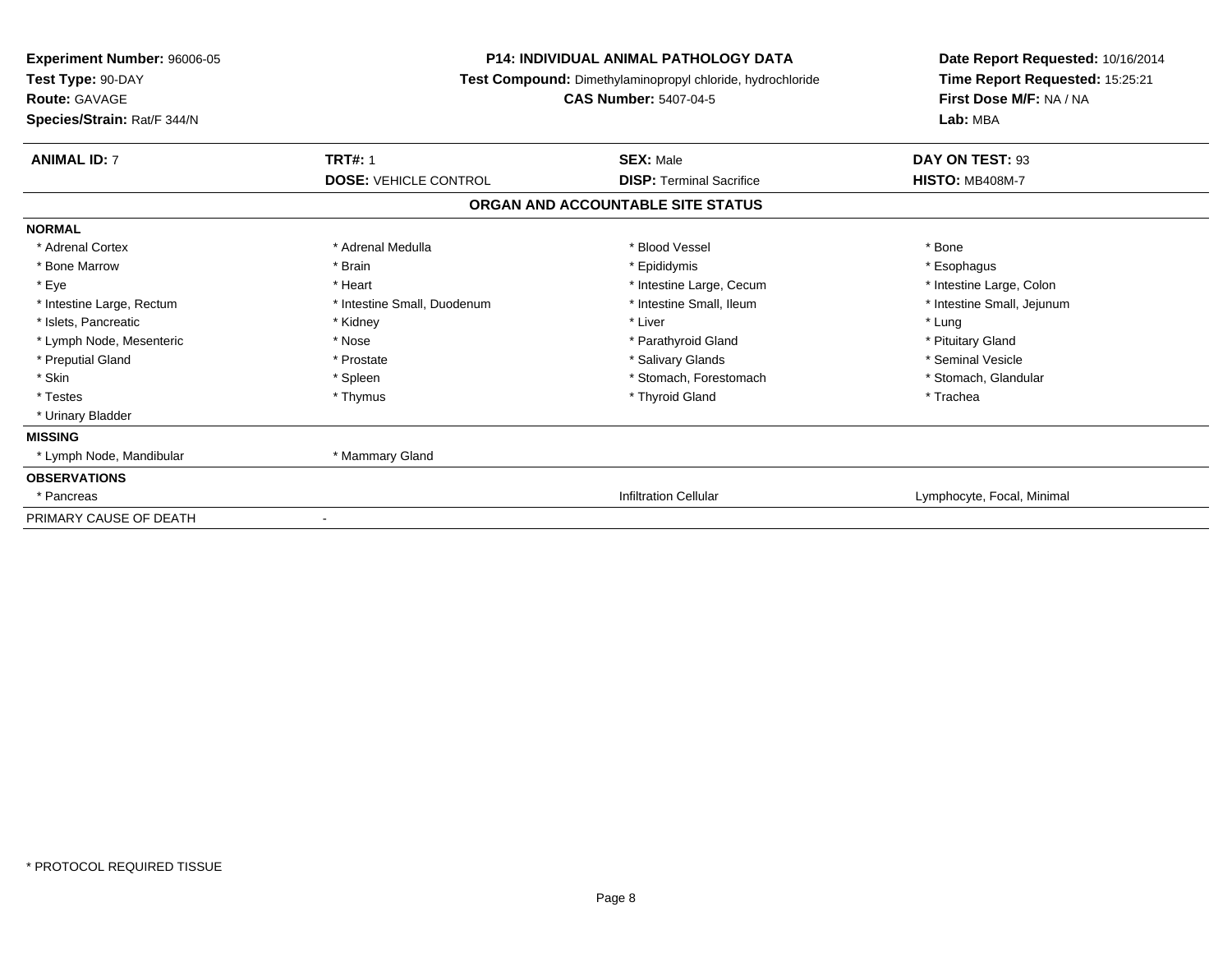| Experiment Number: 96006-05<br>Test Type: 90-DAY<br><b>Route: GAVAGE</b><br>Species/Strain: Rat/F 344/N | <b>P14: INDIVIDUAL ANIMAL PATHOLOGY DATA</b><br>Test Compound: Dimethylaminopropyl chloride, hydrochloride<br><b>CAS Number: 5407-04-5</b> |                                                                      | Date Report Requested: 10/16/2014<br>Time Report Requested: 15:25:21<br>First Dose M/F: NA / NA<br>Lab: MBA |
|---------------------------------------------------------------------------------------------------------|--------------------------------------------------------------------------------------------------------------------------------------------|----------------------------------------------------------------------|-------------------------------------------------------------------------------------------------------------|
| <b>ANIMAL ID: 8</b>                                                                                     | <b>TRT#: 1</b>                                                                                                                             | <b>SEX: Male</b>                                                     | DAY ON TEST: 93                                                                                             |
|                                                                                                         | <b>DOSE: VEHICLE CONTROL</b>                                                                                                               | <b>DISP: Terminal Sacrifice</b><br>ORGAN AND ACCOUNTABLE SITE STATUS | <b>HISTO: MB408M-8</b>                                                                                      |
| <b>NORMAL</b>                                                                                           |                                                                                                                                            |                                                                      |                                                                                                             |
| * Adrenal Cortex                                                                                        | * Blood Vessel                                                                                                                             | * Bone                                                               | * Bone Marrow                                                                                               |
| * Brain                                                                                                 | * Epididymis                                                                                                                               | * Esophagus                                                          | * Eye                                                                                                       |
| * Heart                                                                                                 | * Intestine Large, Cecum                                                                                                                   | * Intestine Large, Colon                                             | * Intestine Large, Rectum                                                                                   |
| * Intestine Small, Duodenum                                                                             | * Intestine Small, Ileum                                                                                                                   | * Intestine Small, Jejunum                                           | * Islets, Pancreatic                                                                                        |
| * Kidney                                                                                                | * Liver                                                                                                                                    | * Lung                                                               | * Lymph Node, Mesenteric                                                                                    |
| * Nose                                                                                                  | * Pituitary Gland                                                                                                                          | * Preputial Gland                                                    | * Prostate                                                                                                  |
| * Salivary Glands                                                                                       | * Seminal Vesicle                                                                                                                          | * Skin                                                               | * Spleen                                                                                                    |
| * Stomach, Forestomach                                                                                  | * Stomach, Glandular                                                                                                                       | * Testes                                                             | * Thymus                                                                                                    |
| * Thyroid Gland                                                                                         | * Trachea                                                                                                                                  | * Urinary Bladder                                                    |                                                                                                             |
| <b>MISSING</b>                                                                                          |                                                                                                                                            |                                                                      |                                                                                                             |
| * Adrenal Medulla                                                                                       | * Lymph Node, Mandibular                                                                                                                   | * Mammary Gland                                                      | * Parathyroid Gland                                                                                         |
| <b>OBSERVATIONS</b>                                                                                     |                                                                                                                                            |                                                                      |                                                                                                             |
| * Pancreas                                                                                              |                                                                                                                                            | <b>Infiltration Cellular</b>                                         | Lymphocyte, Focal, Minimal                                                                                  |
| PRIMARY CAUSE OF DEATH                                                                                  |                                                                                                                                            |                                                                      |                                                                                                             |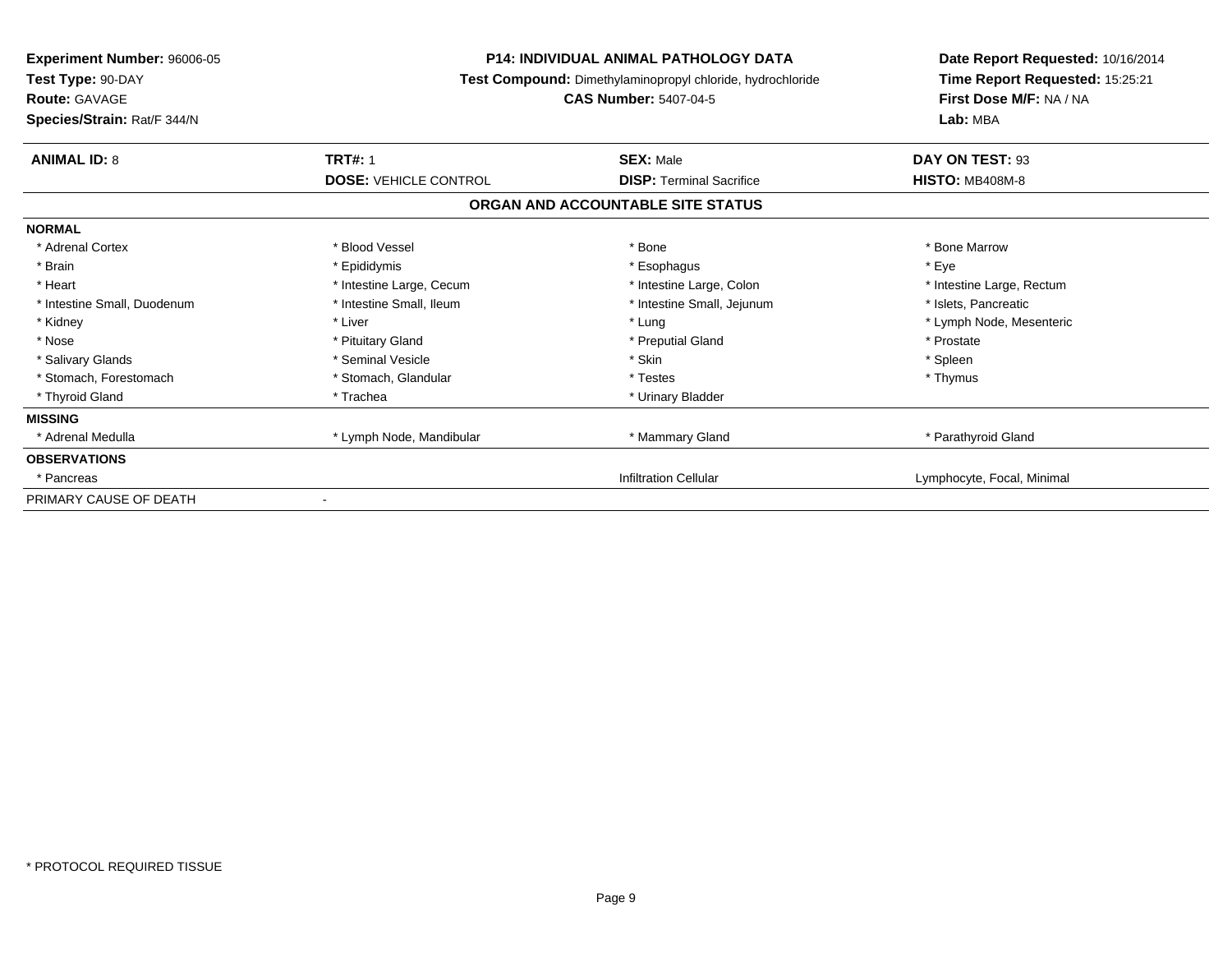| <b>Experiment Number: 96006-05</b><br>Test Type: 90-DAY<br><b>Route: GAVAGE</b><br>Species/Strain: Rat/F 344/N | <b>P14: INDIVIDUAL ANIMAL PATHOLOGY DATA</b><br>Test Compound: Dimethylaminopropyl chloride, hydrochloride<br><b>CAS Number: 5407-04-5</b> |                                                     | Date Report Requested: 10/16/2014<br>Time Report Requested: 15:25:21<br>First Dose M/F: NA / NA<br>Lab: MBA |
|----------------------------------------------------------------------------------------------------------------|--------------------------------------------------------------------------------------------------------------------------------------------|-----------------------------------------------------|-------------------------------------------------------------------------------------------------------------|
| <b>ANIMAL ID: 9</b>                                                                                            | <b>TRT#: 1</b><br><b>DOSE: VEHICLE CONTROL</b>                                                                                             | <b>SEX: Male</b><br><b>DISP: Terminal Sacrifice</b> | DAY ON TEST: 93<br><b>HISTO: MB408M-9</b>                                                                   |
|                                                                                                                |                                                                                                                                            | ORGAN AND ACCOUNTABLE SITE STATUS                   |                                                                                                             |
| <b>NORMAL</b>                                                                                                  |                                                                                                                                            |                                                     |                                                                                                             |
| * Adrenal Cortex                                                                                               | * Adrenal Medulla                                                                                                                          | * Blood Vessel                                      | * Bone                                                                                                      |
| * Bone Marrow                                                                                                  | * Brain                                                                                                                                    | * Epididymis                                        | * Esophagus                                                                                                 |
| * Eye                                                                                                          | * Heart                                                                                                                                    | * Intestine Large, Cecum                            | * Intestine Large, Colon                                                                                    |
| * Intestine Large, Rectum                                                                                      | * Intestine Small, Duodenum                                                                                                                | * Intestine Small, Ileum                            | * Intestine Small, Jejunum                                                                                  |
| * Islets, Pancreatic                                                                                           | * Kidney                                                                                                                                   | * Liver                                             | * Lung                                                                                                      |
| * Lymph Node, Mesenteric                                                                                       | * Nose                                                                                                                                     | * Pancreas                                          | * Parathyroid Gland                                                                                         |
| * Pituitary Gland                                                                                              | * Preputial Gland                                                                                                                          | * Prostate                                          | * Salivary Glands                                                                                           |
| * Seminal Vesicle                                                                                              | * Skin                                                                                                                                     | * Spleen                                            | * Stomach. Forestomach                                                                                      |
| * Stomach, Glandular                                                                                           | * Testes                                                                                                                                   | * Thymus                                            | * Thyroid Gland                                                                                             |
| * Trachea                                                                                                      | * Urinary Bladder                                                                                                                          |                                                     |                                                                                                             |
| <b>MISSING</b>                                                                                                 |                                                                                                                                            |                                                     |                                                                                                             |
| * Lymph Node, Mandibular                                                                                       | * Mammary Gland                                                                                                                            |                                                     |                                                                                                             |
| PRIMARY CAUSE OF DEATH                                                                                         |                                                                                                                                            |                                                     |                                                                                                             |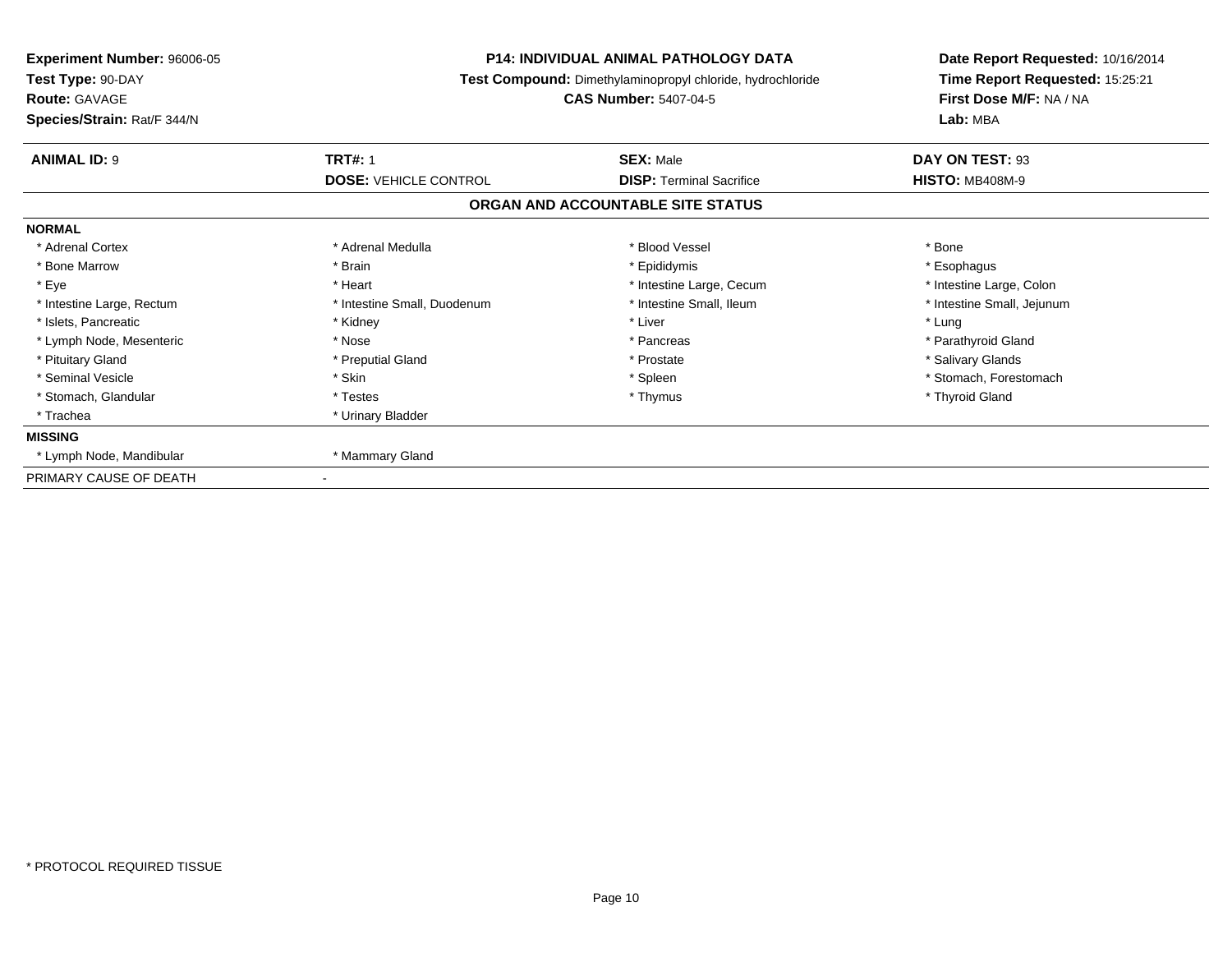| Experiment Number: 96006-05<br>Test Type: 90-DAY<br><b>Route: GAVAGE</b><br>Species/Strain: Rat/F 344/N | <b>P14: INDIVIDUAL ANIMAL PATHOLOGY DATA</b><br>Test Compound: Dimethylaminopropyl chloride, hydrochloride<br><b>CAS Number: 5407-04-5</b> | Date Report Requested: 10/16/2014<br>Time Report Requested: 15:25:21<br>First Dose M/F: NA / NA<br>Lab: MBA |
|---------------------------------------------------------------------------------------------------------|--------------------------------------------------------------------------------------------------------------------------------------------|-------------------------------------------------------------------------------------------------------------|
| <b>TRT#: 1</b><br><b>ANIMAL ID: 10</b>                                                                  | <b>SEX: Male</b>                                                                                                                           | DAY ON TEST: 93                                                                                             |
| <b>DOSE: VEHICLE CONTROL</b>                                                                            | <b>DISP: Terminal Sacrifice</b>                                                                                                            | <b>HISTO: MB408M-10</b>                                                                                     |
|                                                                                                         | ORGAN AND ACCOUNTABLE SITE STATUS                                                                                                          |                                                                                                             |
| <b>NORMAL</b>                                                                                           |                                                                                                                                            |                                                                                                             |
| * Adrenal Cortex<br>* Adrenal Medulla                                                                   | * Blood Vessel                                                                                                                             | * Bone                                                                                                      |
| * Bone Marrow<br>* Brain                                                                                | * Epididymis                                                                                                                               | * Esophagus                                                                                                 |
| * Eye<br>* Heart                                                                                        | * Intestine Large, Cecum                                                                                                                   | * Intestine Large, Colon                                                                                    |
| * Intestine Large, Rectum<br>* Intestine Small, Duodenum                                                | * Intestine Small, Ileum                                                                                                                   | * Intestine Small, Jejunum                                                                                  |
| * Islets, Pancreatic<br>* Kidney                                                                        | * Liver                                                                                                                                    | * Lung                                                                                                      |
| * Lymph Node, Mesenteric<br>* Nose                                                                      | * Parathyroid Gland                                                                                                                        | * Pituitary Gland                                                                                           |
| * Preputial Gland<br>* Prostate                                                                         | * Salivary Glands                                                                                                                          | * Seminal Vesicle                                                                                           |
| * Skin<br>* Spleen                                                                                      | * Stomach, Forestomach                                                                                                                     | * Stomach, Glandular                                                                                        |
| * Testes<br>* Thymus                                                                                    | * Thyroid Gland                                                                                                                            | * Trachea                                                                                                   |
| * Urinary Bladder                                                                                       |                                                                                                                                            |                                                                                                             |
| <b>MISSING</b>                                                                                          |                                                                                                                                            |                                                                                                             |
| * Mammary Gland<br>* Lymph Node, Mandibular                                                             |                                                                                                                                            |                                                                                                             |
| <b>OBSERVATIONS</b>                                                                                     |                                                                                                                                            |                                                                                                             |
| * Pancreas                                                                                              | <b>Infiltration Cellular</b>                                                                                                               | Lymphocyte, Focal, Minimal                                                                                  |
| PRIMARY CAUSE OF DEATH                                                                                  |                                                                                                                                            |                                                                                                             |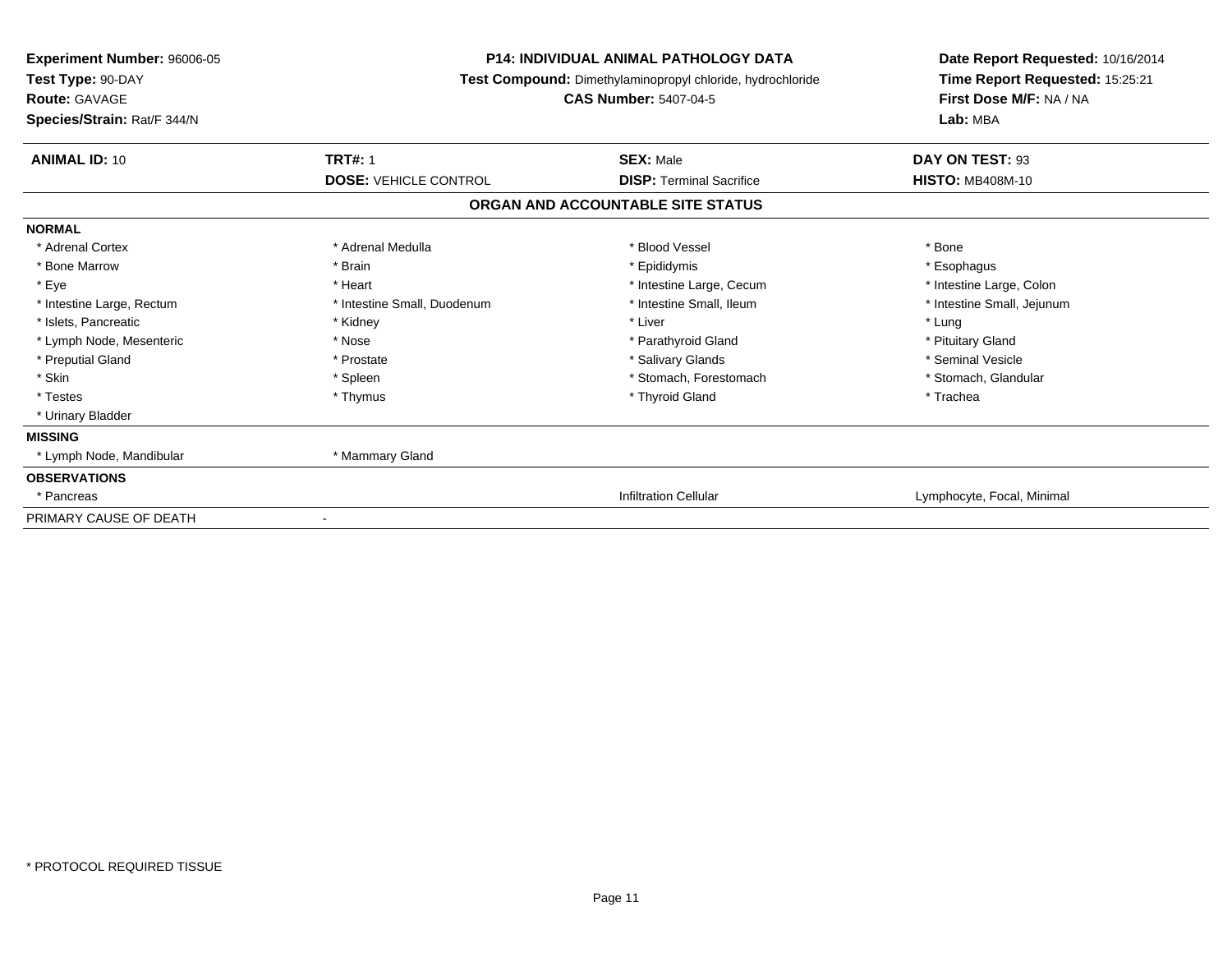| <b>Experiment Number: 96006-05</b> |                                                            | <b>P14: INDIVIDUAL ANIMAL PATHOLOGY DATA</b> | Date Report Requested: 10/16/2014 |
|------------------------------------|------------------------------------------------------------|----------------------------------------------|-----------------------------------|
| Test Type: 90-DAY                  | Test Compound: Dimethylaminopropyl chloride, hydrochloride |                                              | Time Report Requested: 15:25:21   |
| <b>Route: GAVAGE</b>               |                                                            | <b>CAS Number: 5407-04-5</b>                 | First Dose M/F: NA / NA           |
| Species/Strain: Rat/F 344/N        |                                                            |                                              |                                   |
| <b>ANIMAL ID: 11</b>               | <b>TRT#: 2</b>                                             | <b>SEX: Male</b>                             | DAY ON TEST: 93                   |
|                                    | <b>DOSE: 6.25 MG/KG</b>                                    | <b>DISP:</b> Terminal Sacrifice              | <b>HISTO: MB408M-11</b>           |
|                                    |                                                            | ORGAN AND ACCOUNTABLE SITE STATUS            |                                   |
| <b>NORMAL</b>                      |                                                            |                                              |                                   |
| Liver                              | Nose                                                       |                                              |                                   |
| <b>INSUFFICIENT TISSUE</b>         |                                                            |                                              |                                   |
| <b>Pituitary Gland</b>             |                                                            |                                              |                                   |
| PRIMARY CAUSE OF DEATH             |                                                            |                                              |                                   |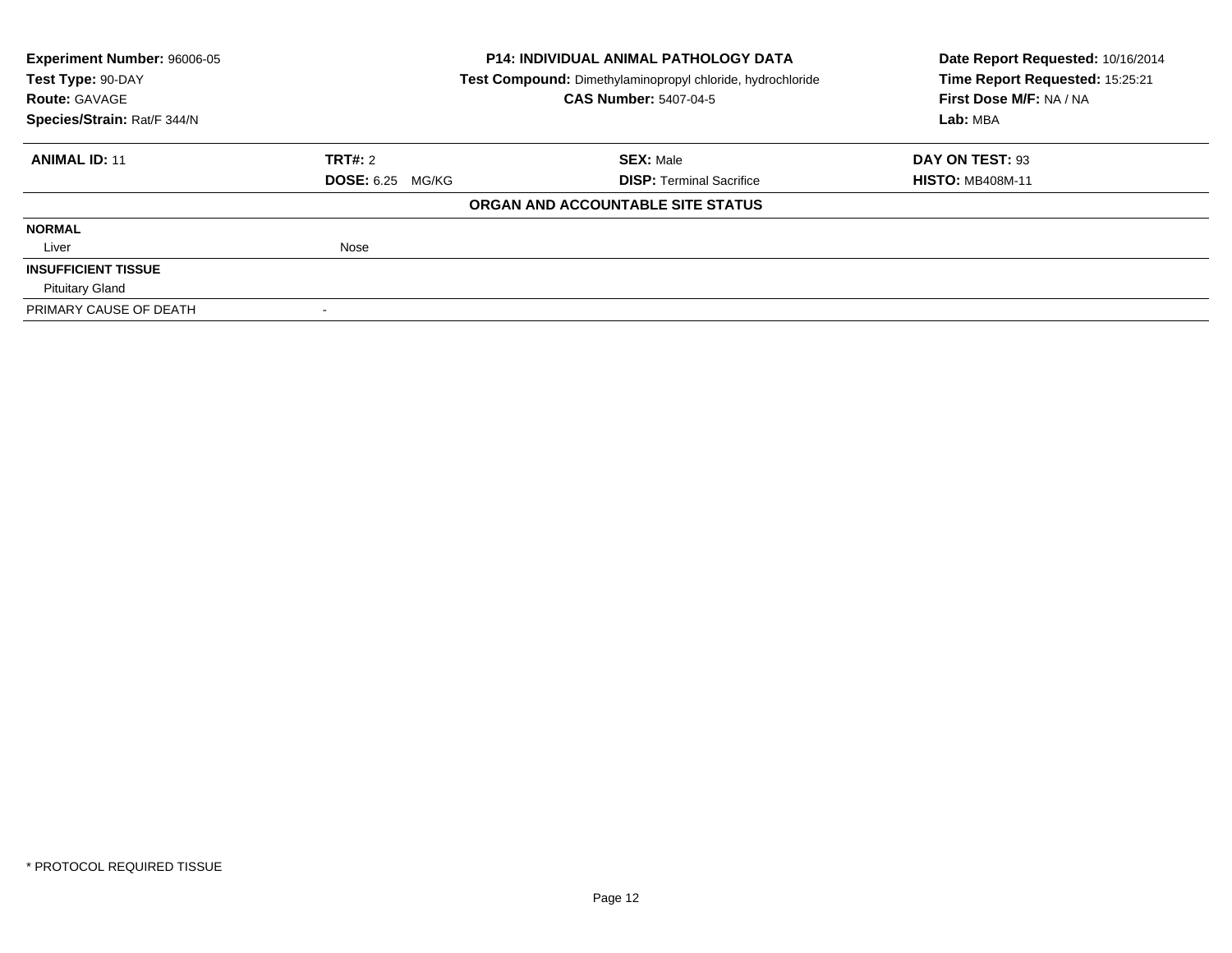| Experiment Number: 96006-05 | <b>P14: INDIVIDUAL ANIMAL PATHOLOGY DATA</b><br>Test Compound: Dimethylaminopropyl chloride, hydrochloride |                                   | Date Report Requested: 10/16/2014<br>Time Report Requested: 15:25:21 |
|-----------------------------|------------------------------------------------------------------------------------------------------------|-----------------------------------|----------------------------------------------------------------------|
| Test Type: 90-DAY           |                                                                                                            |                                   |                                                                      |
| <b>Route: GAVAGE</b>        |                                                                                                            | <b>CAS Number: 5407-04-5</b>      | First Dose M/F: NA / NA                                              |
| Species/Strain: Rat/F 344/N |                                                                                                            |                                   | Lab: MBA                                                             |
| <b>ANIMAL ID: 12</b>        | <b>TRT#:</b> 2                                                                                             | <b>SEX: Male</b>                  | DAY ON TEST: 93                                                      |
|                             | <b>DOSE:</b> 6.25 MG/KG                                                                                    | <b>DISP: Terminal Sacrifice</b>   | <b>HISTO: MB408M-12</b>                                              |
|                             |                                                                                                            | ORGAN AND ACCOUNTABLE SITE STATUS |                                                                      |
| <b>NORMAL</b>               |                                                                                                            |                                   |                                                                      |
| Liver                       | Nose                                                                                                       | <b>Pituitary Gland</b>            |                                                                      |
| PRIMARY CAUSE OF DEATH      |                                                                                                            |                                   |                                                                      |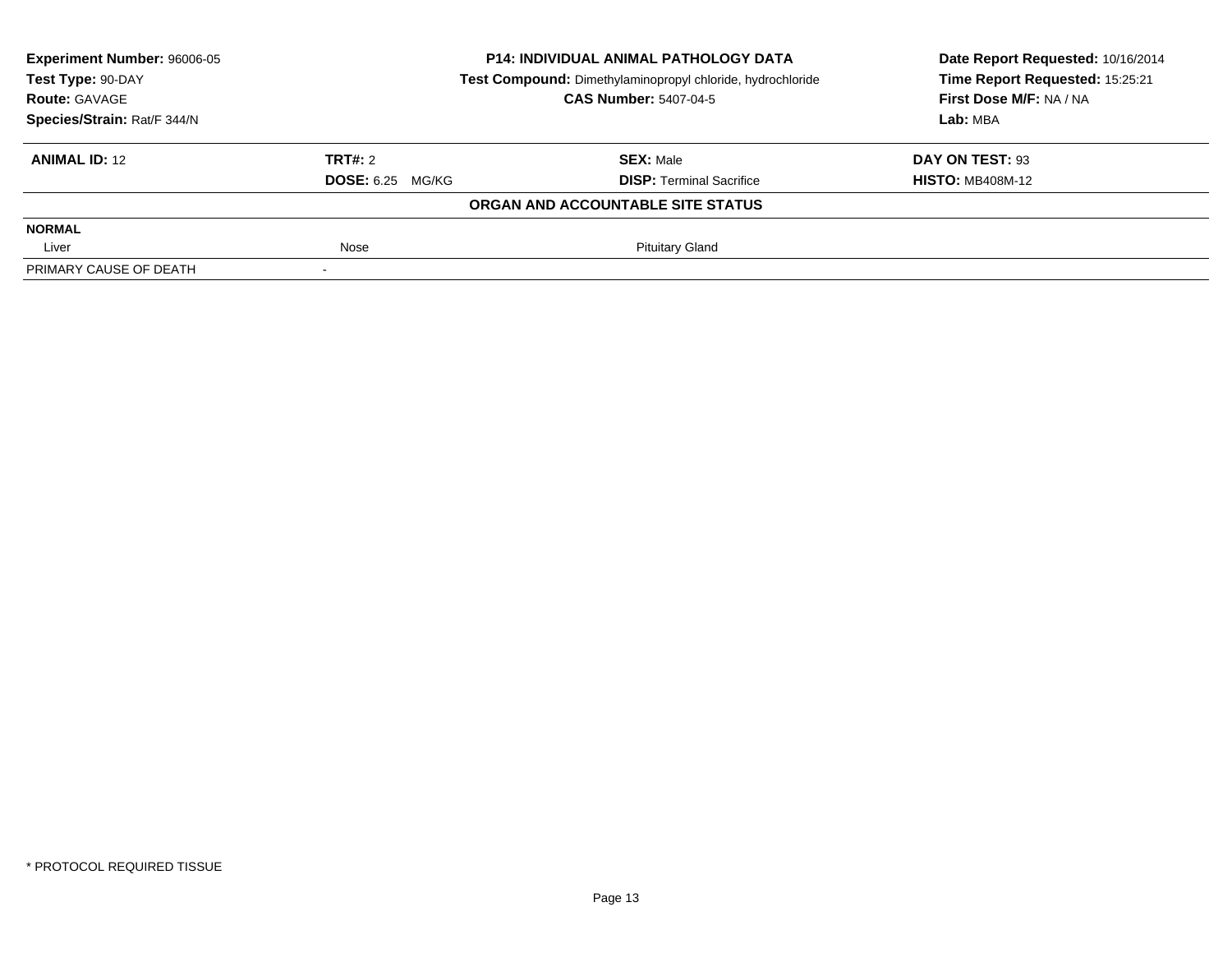| Experiment Number: 96006-05 | <b>P14: INDIVIDUAL ANIMAL PATHOLOGY DATA</b><br>Test Compound: Dimethylaminopropyl chloride, hydrochloride |                                   | Date Report Requested: 10/16/2014<br>Time Report Requested: 15:25:21 |
|-----------------------------|------------------------------------------------------------------------------------------------------------|-----------------------------------|----------------------------------------------------------------------|
| Test Type: 90-DAY           |                                                                                                            |                                   |                                                                      |
| <b>Route: GAVAGE</b>        |                                                                                                            | <b>CAS Number: 5407-04-5</b>      | First Dose M/F: NA / NA                                              |
| Species/Strain: Rat/F 344/N |                                                                                                            |                                   | Lab: MBA                                                             |
| <b>ANIMAL ID: 13</b>        | <b>TRT#:</b> 2                                                                                             | <b>SEX: Male</b>                  | DAY ON TEST: 93                                                      |
|                             | <b>DOSE:</b> 6.25 MG/KG                                                                                    | <b>DISP: Terminal Sacrifice</b>   | <b>HISTO: MB408M-13</b>                                              |
|                             |                                                                                                            | ORGAN AND ACCOUNTABLE SITE STATUS |                                                                      |
| <b>NORMAL</b>               |                                                                                                            |                                   |                                                                      |
| Liver                       | Nose                                                                                                       | <b>Pituitary Gland</b>            |                                                                      |
| PRIMARY CAUSE OF DEATH      |                                                                                                            |                                   |                                                                      |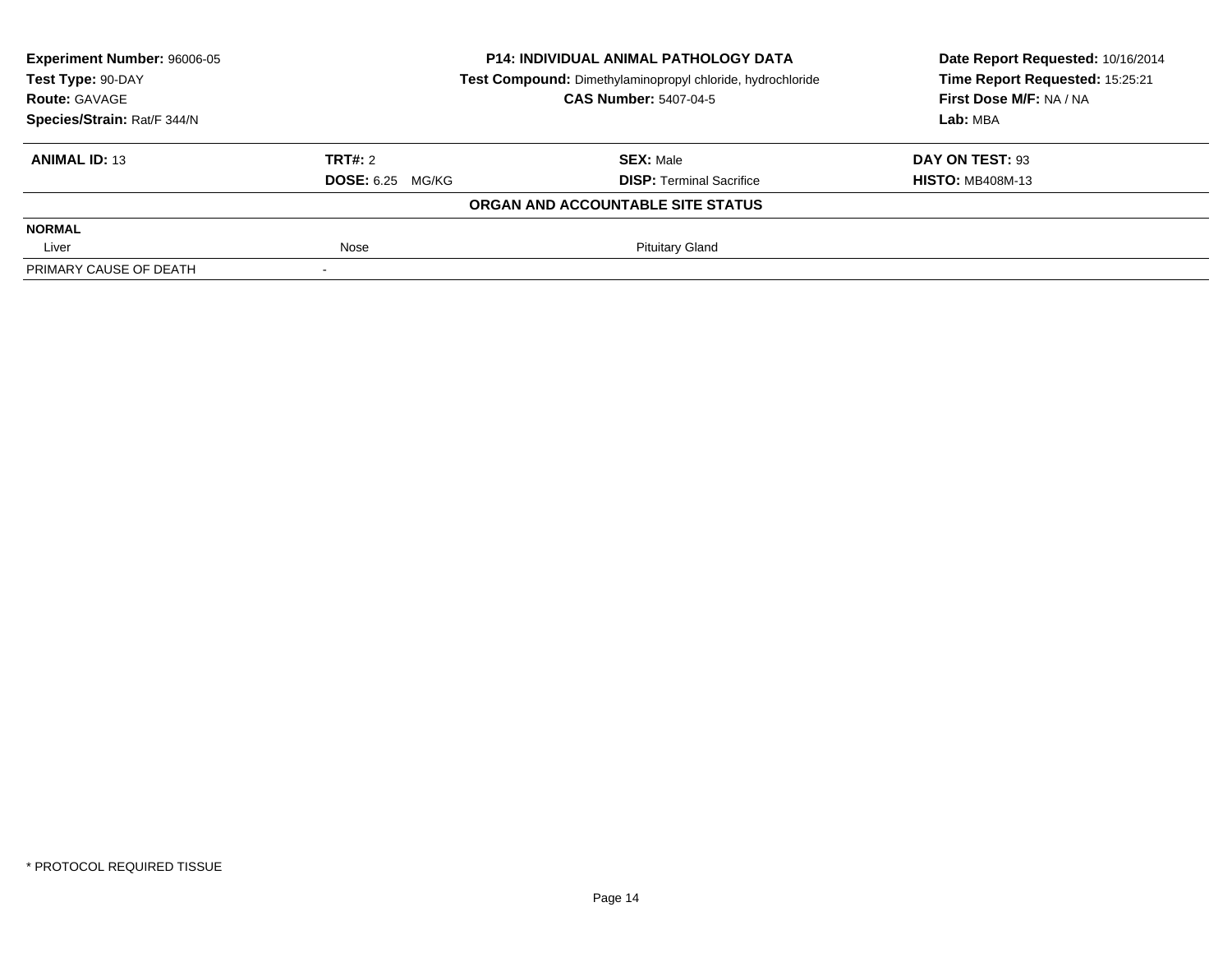| Experiment Number: 96006-05 | <b>P14: INDIVIDUAL ANIMAL PATHOLOGY DATA</b><br>Test Compound: Dimethylaminopropyl chloride, hydrochloride |                                   | Date Report Requested: 10/16/2014<br>Time Report Requested: 15:25:21 |
|-----------------------------|------------------------------------------------------------------------------------------------------------|-----------------------------------|----------------------------------------------------------------------|
| Test Type: 90-DAY           |                                                                                                            |                                   |                                                                      |
| <b>Route: GAVAGE</b>        |                                                                                                            | <b>CAS Number: 5407-04-5</b>      | First Dose M/F: NA / NA                                              |
| Species/Strain: Rat/F 344/N |                                                                                                            |                                   | Lab: MBA                                                             |
| <b>ANIMAL ID: 14</b>        | TRT#: 2                                                                                                    | <b>SEX: Male</b>                  | DAY ON TEST: 93                                                      |
|                             | <b>DOSE:</b> 6.25 MG/KG                                                                                    | <b>DISP: Terminal Sacrifice</b>   | <b>HISTO: MB408M-14</b>                                              |
|                             |                                                                                                            | ORGAN AND ACCOUNTABLE SITE STATUS |                                                                      |
| <b>NORMAL</b>               |                                                                                                            |                                   |                                                                      |
| Liver                       | Nose                                                                                                       | <b>Pituitary Gland</b>            |                                                                      |
| PRIMARY CAUSE OF DEATH      |                                                                                                            |                                   |                                                                      |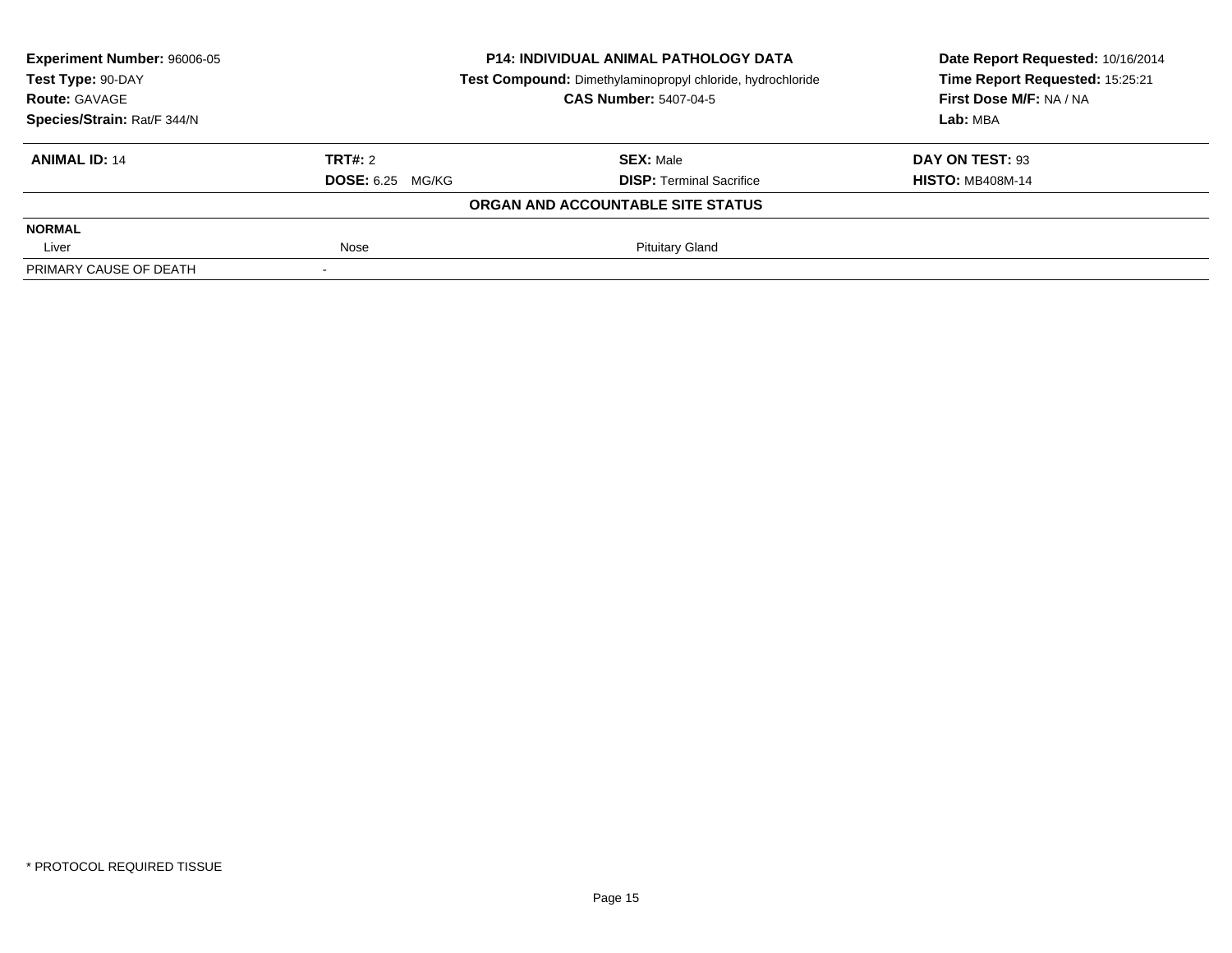| Experiment Number: 96006-05 | <b>P14: INDIVIDUAL ANIMAL PATHOLOGY DATA</b><br>Test Compound: Dimethylaminopropyl chloride, hydrochloride |                                   | Date Report Requested: 10/16/2014 |
|-----------------------------|------------------------------------------------------------------------------------------------------------|-----------------------------------|-----------------------------------|
| Test Type: 90-DAY           |                                                                                                            |                                   | Time Report Requested: 15:25:21   |
| <b>Route: GAVAGE</b>        |                                                                                                            | <b>CAS Number: 5407-04-5</b>      | First Dose M/F: NA / NA           |
| Species/Strain: Rat/F 344/N |                                                                                                            |                                   | Lab: MBA                          |
| <b>ANIMAL ID: 15</b>        | TRT#: 2                                                                                                    | <b>SEX: Male</b>                  | DAY ON TEST: 93                   |
|                             | <b>DOSE: 6.25 MG/KG</b>                                                                                    | <b>DISP:</b> Terminal Sacrifice   | <b>HISTO: MB408M-15</b>           |
|                             |                                                                                                            | ORGAN AND ACCOUNTABLE SITE STATUS |                                   |
| <b>NORMAL</b>               |                                                                                                            |                                   |                                   |
| Liver                       | Nose                                                                                                       | <b>Pituitary Gland</b>            |                                   |
| PRIMARY CAUSE OF DEATH      |                                                                                                            |                                   |                                   |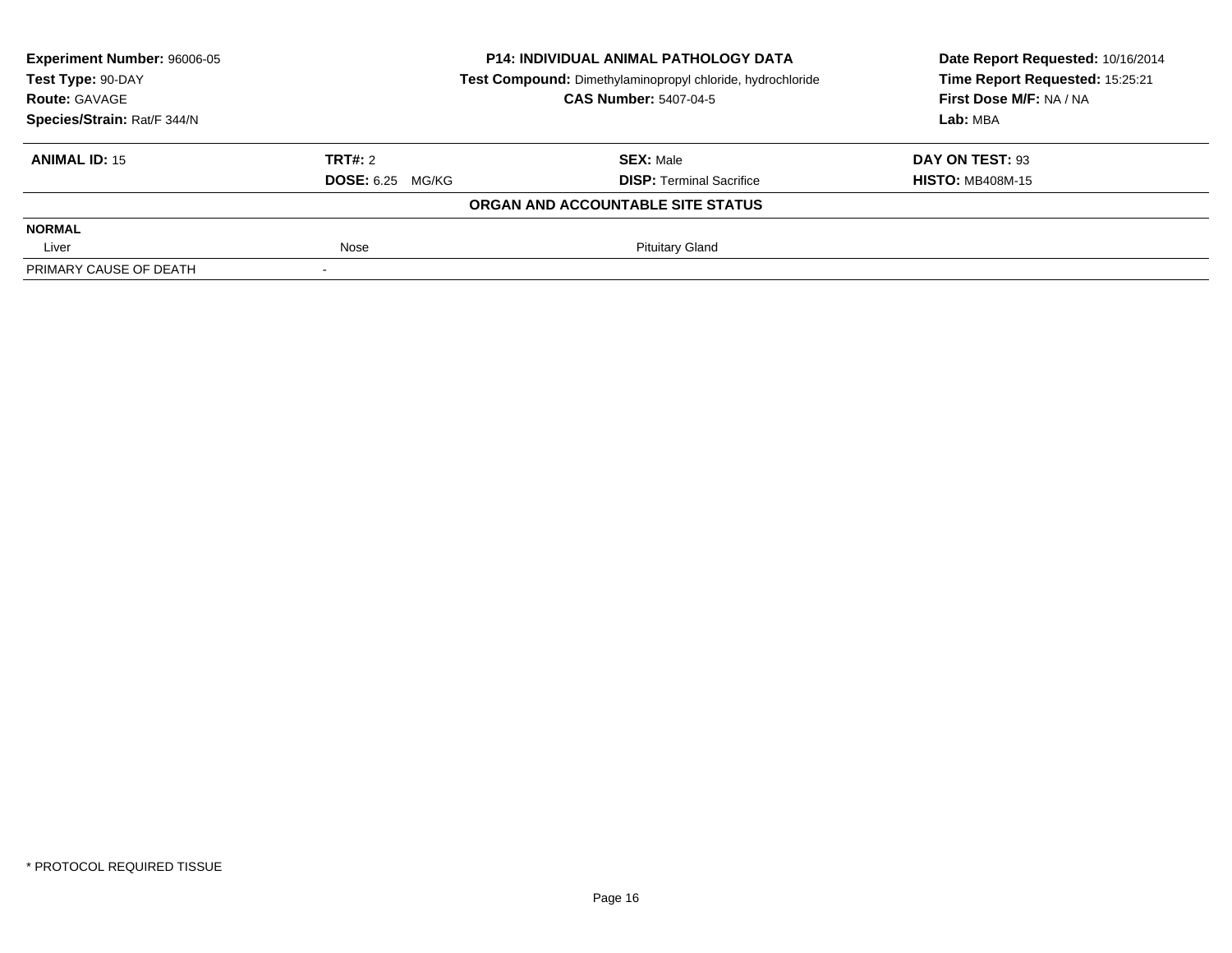| <b>Experiment Number: 96006-05</b>                                              |                         | P14: INDIVIDUAL ANIMAL PATHOLOGY DATA | Date Report Requested: 10/16/2014 |
|---------------------------------------------------------------------------------|-------------------------|---------------------------------------|-----------------------------------|
| Test Type: 90-DAY<br>Test Compound: Dimethylaminopropyl chloride, hydrochloride |                         | Time Report Requested: 15:25:21       |                                   |
| <b>Route: GAVAGE</b>                                                            |                         | <b>CAS Number: 5407-04-5</b>          | First Dose M/F: NA / NA           |
| Species/Strain: Rat/F 344/N                                                     |                         |                                       |                                   |
| <b>ANIMAL ID: 16</b>                                                            | TRT#: 2                 | <b>SEX: Male</b>                      | DAY ON TEST: 93                   |
|                                                                                 | <b>DOSE: 6.25 MG/KG</b> | <b>DISP:</b> Terminal Sacrifice       | <b>HISTO: MB408M-16</b>           |
|                                                                                 |                         | ORGAN AND ACCOUNTABLE SITE STATUS     |                                   |
| <b>NORMAL</b>                                                                   |                         |                                       |                                   |
| Liver                                                                           | Nose                    |                                       |                                   |
| <b>INSUFFICIENT TISSUE</b>                                                      |                         |                                       |                                   |
| <b>Pituitary Gland</b>                                                          |                         |                                       |                                   |
| PRIMARY CAUSE OF DEATH                                                          |                         |                                       |                                   |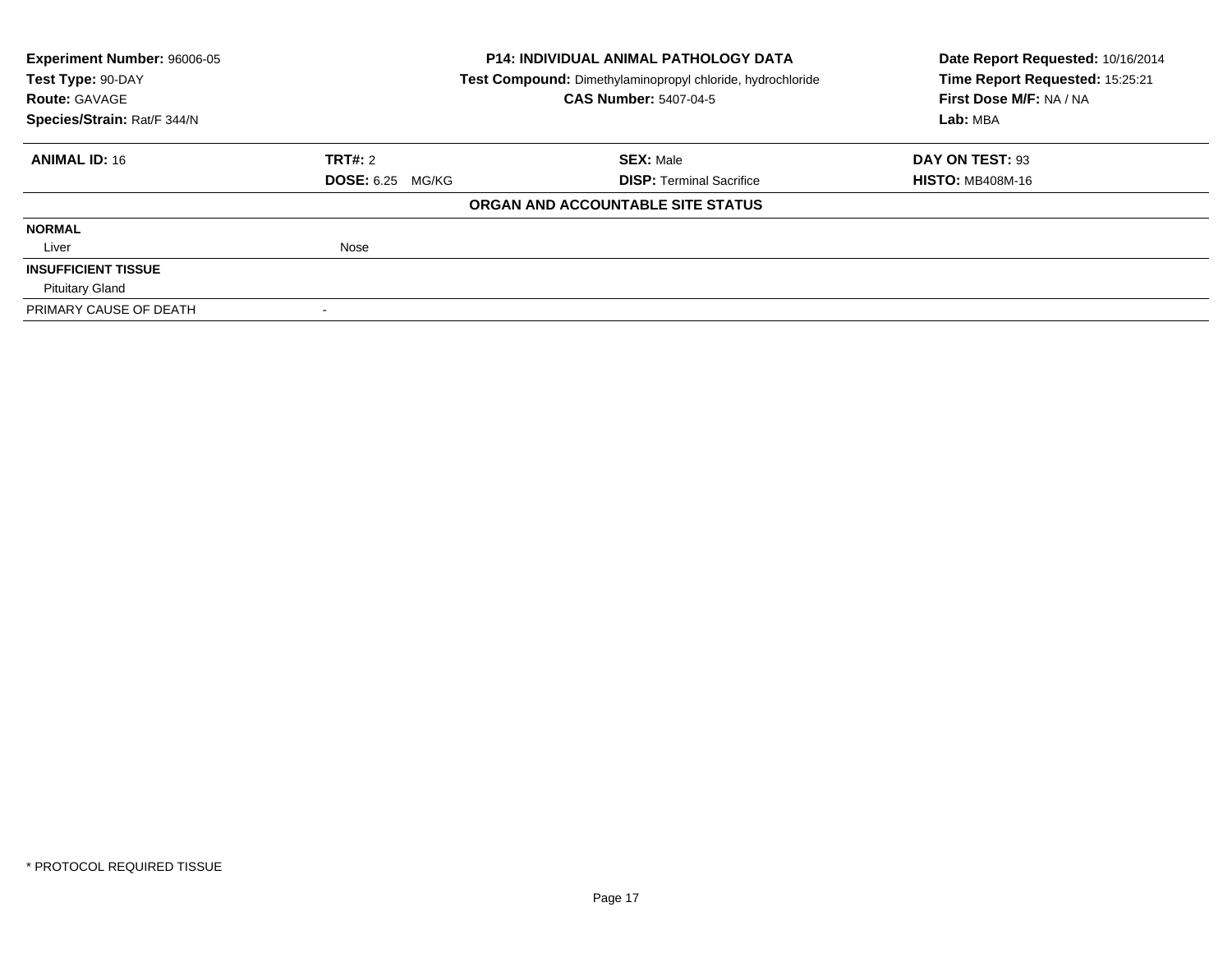| Experiment Number: 96006-05 | <b>P14: INDIVIDUAL ANIMAL PATHOLOGY DATA</b><br>Test Compound: Dimethylaminopropyl chloride, hydrochloride |                                   | Date Report Requested: 10/16/2014<br>Time Report Requested: 15:25:21 |
|-----------------------------|------------------------------------------------------------------------------------------------------------|-----------------------------------|----------------------------------------------------------------------|
| Test Type: 90-DAY           |                                                                                                            |                                   |                                                                      |
| <b>Route: GAVAGE</b>        |                                                                                                            | <b>CAS Number: 5407-04-5</b>      | First Dose M/F: NA / NA                                              |
| Species/Strain: Rat/F 344/N |                                                                                                            |                                   | Lab: MBA                                                             |
| <b>ANIMAL ID: 17</b>        | TRT#: 2                                                                                                    | <b>SEX: Male</b>                  | DAY ON TEST: 93                                                      |
|                             | <b>DOSE: 6.25 MG/KG</b>                                                                                    | <b>DISP:</b> Terminal Sacrifice   | <b>HISTO: MB408M-17</b>                                              |
|                             |                                                                                                            | ORGAN AND ACCOUNTABLE SITE STATUS |                                                                      |
| <b>NORMAL</b>               |                                                                                                            |                                   |                                                                      |
| Liver                       | Nose                                                                                                       | <b>Pituitary Gland</b>            |                                                                      |
| PRIMARY CAUSE OF DEATH      |                                                                                                            |                                   |                                                                      |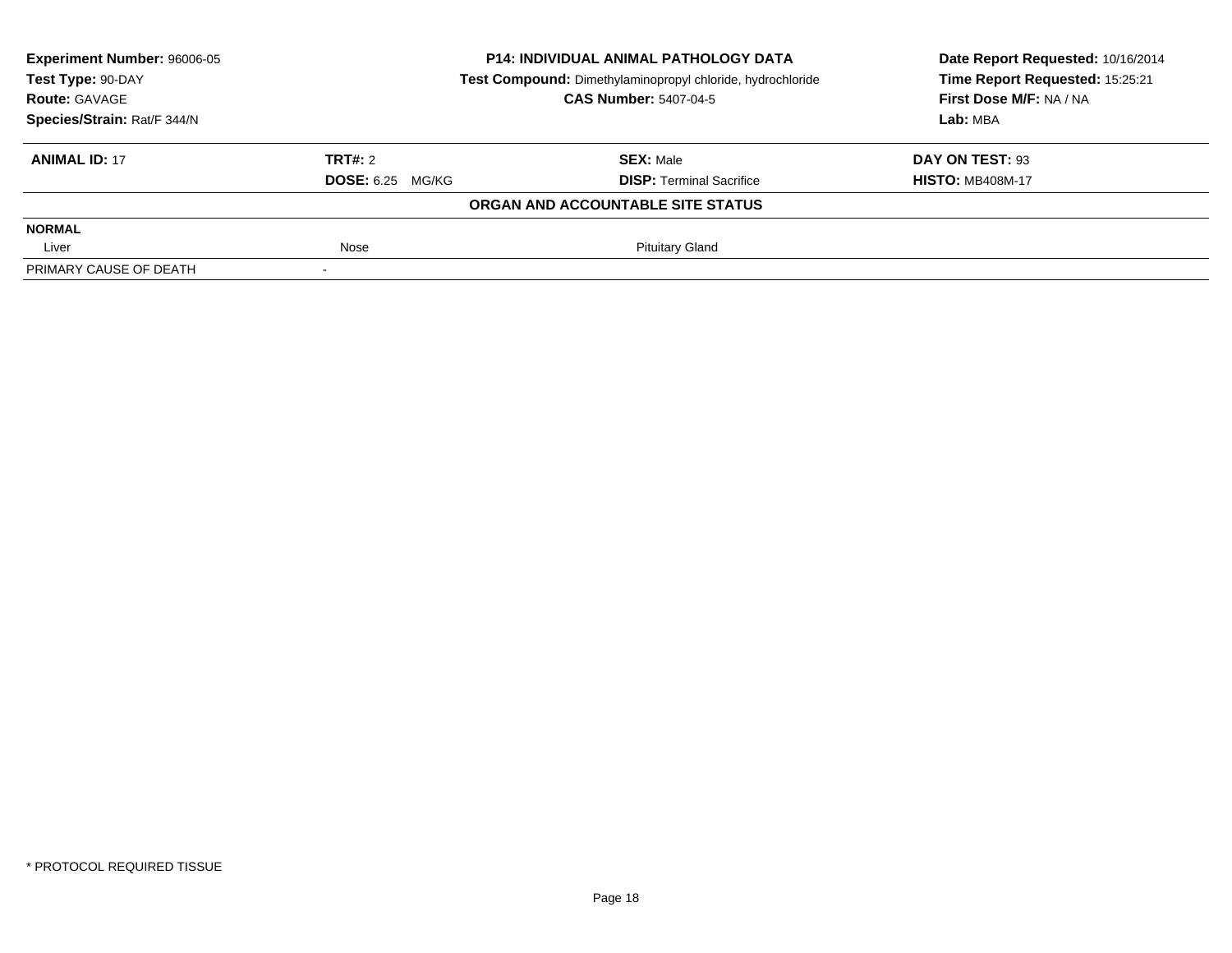| <b>Experiment Number: 96006-05</b><br><b>P14: INDIVIDUAL ANIMAL PATHOLOGY DATA</b><br>Test Type: 90-DAY<br>Test Compound: Dimethylaminopropyl chloride, hydrochloride |                         |                                   | Date Report Requested: 10/16/2014 |
|-----------------------------------------------------------------------------------------------------------------------------------------------------------------------|-------------------------|-----------------------------------|-----------------------------------|
|                                                                                                                                                                       |                         | Time Report Requested: 15:25:21   |                                   |
| <b>Route: GAVAGE</b>                                                                                                                                                  |                         | <b>CAS Number: 5407-04-5</b>      | First Dose M/F: NA / NA           |
| Species/Strain: Rat/F 344/N                                                                                                                                           |                         |                                   | Lab: MBA                          |
| <b>ANIMAL ID: 18</b>                                                                                                                                                  | TRT#: 2                 | <b>SEX: Male</b>                  | DAY ON TEST: 93                   |
|                                                                                                                                                                       | <b>DOSE: 6.25 MG/KG</b> | <b>DISP:</b> Terminal Sacrifice   | <b>HISTO: MB408M-18</b>           |
|                                                                                                                                                                       |                         | ORGAN AND ACCOUNTABLE SITE STATUS |                                   |
| <b>NORMAL</b>                                                                                                                                                         |                         |                                   |                                   |
| Liver                                                                                                                                                                 | <b>Pituitary Gland</b>  |                                   |                                   |
| <b>OBSERVATIONS</b>                                                                                                                                                   |                         |                                   |                                   |
| Nose                                                                                                                                                                  | Goblet Cell             | Hypertrophy                       | Minimal                           |
| PRIMARY CAUSE OF DEATH                                                                                                                                                |                         |                                   |                                   |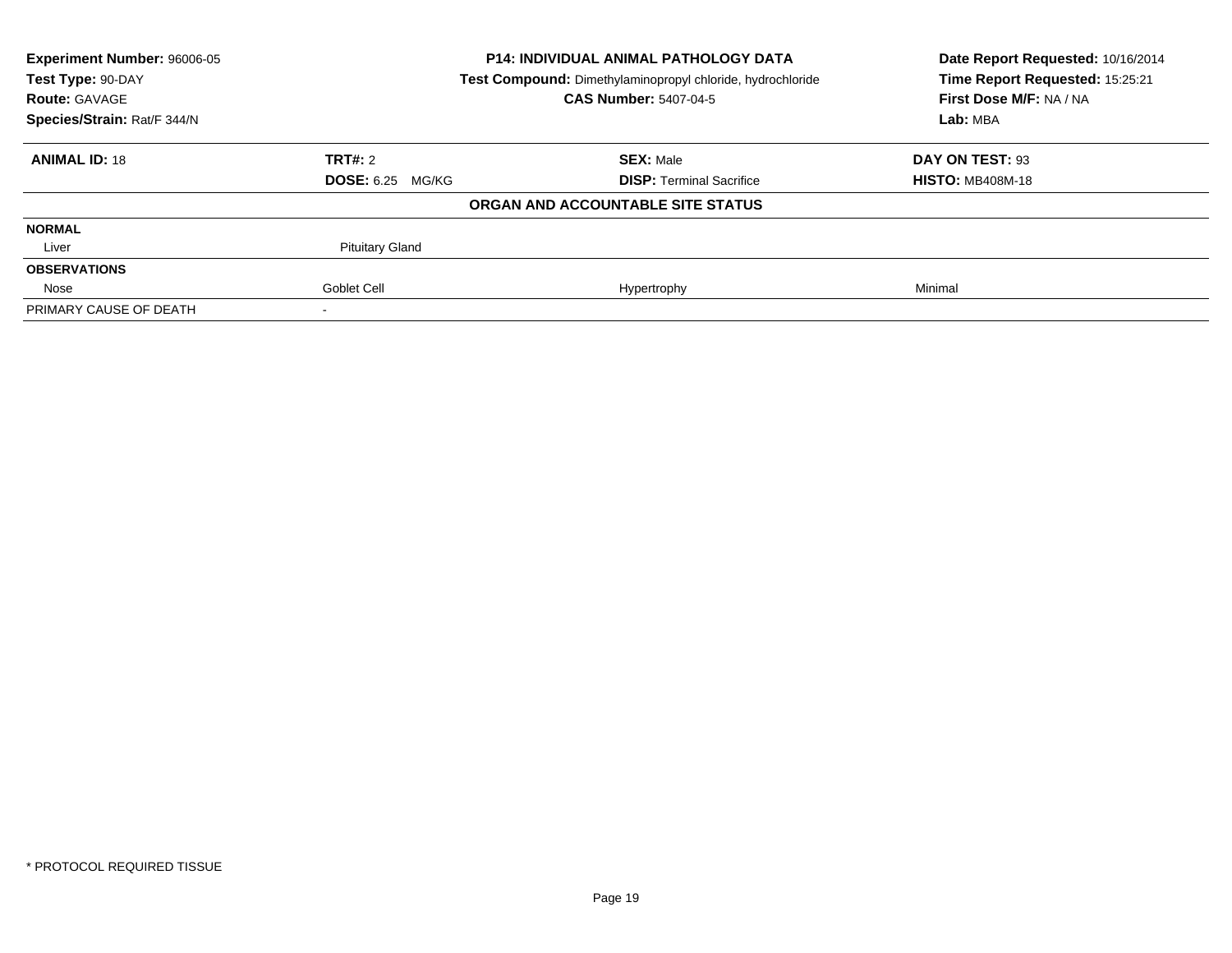| <b>Experiment Number: 96006-05</b>                                              |                         | <b>P14: INDIVIDUAL ANIMAL PATHOLOGY DATA</b> | Date Report Requested: 10/16/2014 |
|---------------------------------------------------------------------------------|-------------------------|----------------------------------------------|-----------------------------------|
| Test Type: 90-DAY<br>Test Compound: Dimethylaminopropyl chloride, hydrochloride |                         | Time Report Requested: 15:25:21              |                                   |
| <b>Route: GAVAGE</b>                                                            |                         | <b>CAS Number: 5407-04-5</b>                 | First Dose M/F: NA / NA           |
| Species/Strain: Rat/F 344/N                                                     |                         |                                              | Lab: MBA                          |
| <b>ANIMAL ID: 19</b>                                                            | TRT#: 2                 | <b>SEX: Male</b>                             | DAY ON TEST: 93                   |
|                                                                                 | <b>DOSE: 6.25 MG/KG</b> | <b>DISP:</b> Terminal Sacrifice              | <b>HISTO: MB408M-19</b>           |
|                                                                                 |                         | ORGAN AND ACCOUNTABLE SITE STATUS            |                                   |
| <b>NORMAL</b>                                                                   |                         |                                              |                                   |
| Liver                                                                           | Nose                    |                                              |                                   |
| <b>INSUFFICIENT TISSUE</b>                                                      |                         |                                              |                                   |
| <b>Pituitary Gland</b>                                                          |                         |                                              |                                   |
| PRIMARY CAUSE OF DEATH                                                          |                         |                                              |                                   |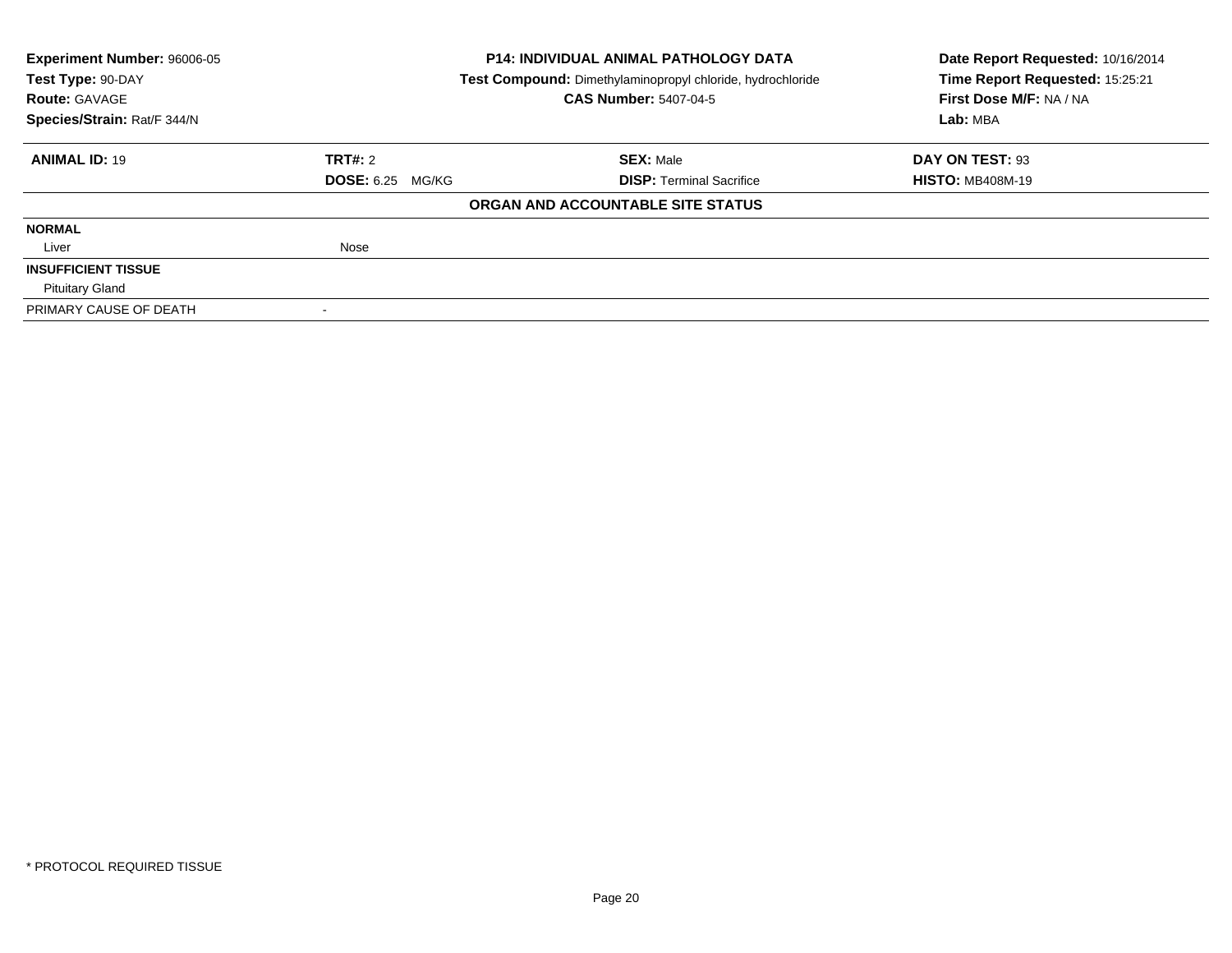| Experiment Number: 96006-05<br>Test Type: 90-DAY<br><b>Route: GAVAGE</b><br>Species/Strain: Rat/F 344/N | <b>P14: INDIVIDUAL ANIMAL PATHOLOGY DATA</b><br>Test Compound: Dimethylaminopropyl chloride, hydrochloride<br><b>CAS Number: 5407-04-5</b> | Date Report Requested: 10/16/2014<br>Time Report Requested: 15:25:21<br>First Dose M/F: NA / NA<br>Lab: MBA |
|---------------------------------------------------------------------------------------------------------|--------------------------------------------------------------------------------------------------------------------------------------------|-------------------------------------------------------------------------------------------------------------|
| <b>ANIMAL ID: 20</b><br><b>TRT#: 2</b>                                                                  | <b>SEX: Male</b>                                                                                                                           | DAY ON TEST: 93                                                                                             |
| <b>DOSE: 6.25 MG/KG</b>                                                                                 | <b>DISP:</b> Terminal Sacrifice                                                                                                            | <b>HISTO: MB408M-20</b>                                                                                     |
|                                                                                                         | ORGAN AND ACCOUNTABLE SITE STATUS                                                                                                          |                                                                                                             |
| <b>NORMAL</b>                                                                                           |                                                                                                                                            |                                                                                                             |
| <b>Pituitary Gland</b>                                                                                  |                                                                                                                                            |                                                                                                             |
| <b>OBSERVATIONS</b>                                                                                     |                                                                                                                                            |                                                                                                             |
| Liver                                                                                                   | Hepatodiaphragmatic Nodule                                                                                                                 | Minimal                                                                                                     |
| [ Hepatodiaphragmatic Nodule TGLS = 1-6 ]                                                               |                                                                                                                                            |                                                                                                             |
| Goblet Cell<br>Nose                                                                                     | Hypertrophy                                                                                                                                | Minimal                                                                                                     |
| PRIMARY CAUSE OF DEATH                                                                                  |                                                                                                                                            |                                                                                                             |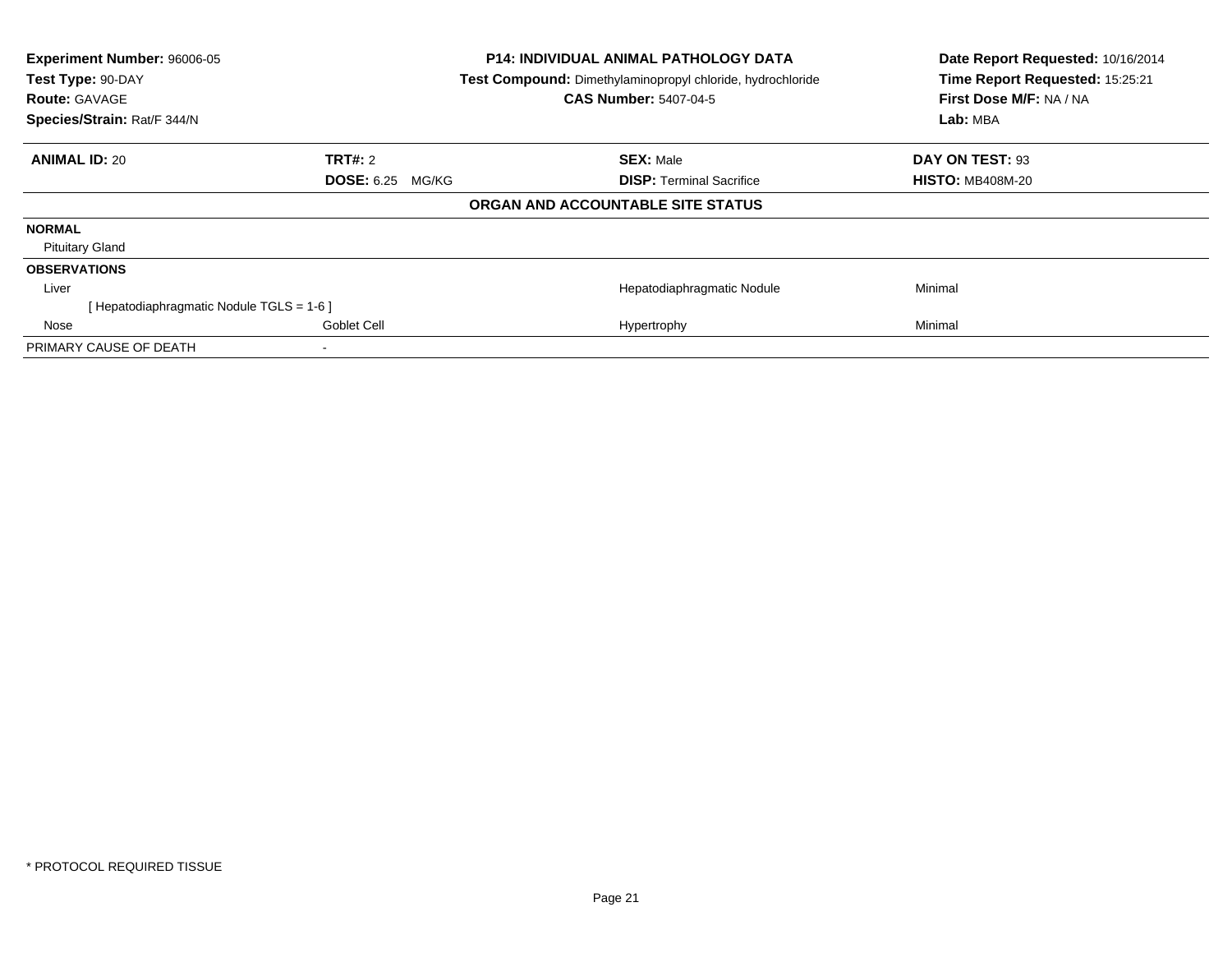| Experiment Number: 96006-05 | <b>P14: INDIVIDUAL ANIMAL PATHOLOGY DATA</b><br>Test Compound: Dimethylaminopropyl chloride, hydrochloride |                                   | Date Report Requested: 10/16/2014<br>Time Report Requested: 15:25:21 |
|-----------------------------|------------------------------------------------------------------------------------------------------------|-----------------------------------|----------------------------------------------------------------------|
| Test Type: 90-DAY           |                                                                                                            |                                   |                                                                      |
| <b>Route: GAVAGE</b>        |                                                                                                            | <b>CAS Number: 5407-04-5</b>      | First Dose M/F: NA / NA                                              |
| Species/Strain: Rat/F 344/N |                                                                                                            |                                   | Lab: MBA                                                             |
| <b>ANIMAL ID: 21</b>        | TRT#: 3                                                                                                    | <b>SEX: Male</b>                  | DAY ON TEST: 93                                                      |
|                             | <b>DOSE: 12.5 MG/KG</b>                                                                                    | <b>DISP: Terminal Sacrifice</b>   | <b>HISTO: MB408M-21</b>                                              |
|                             |                                                                                                            | ORGAN AND ACCOUNTABLE SITE STATUS |                                                                      |
| <b>NORMAL</b>               |                                                                                                            |                                   |                                                                      |
| Liver                       | Nose                                                                                                       | <b>Pituitary Gland</b>            |                                                                      |
| PRIMARY CAUSE OF DEATH      |                                                                                                            |                                   |                                                                      |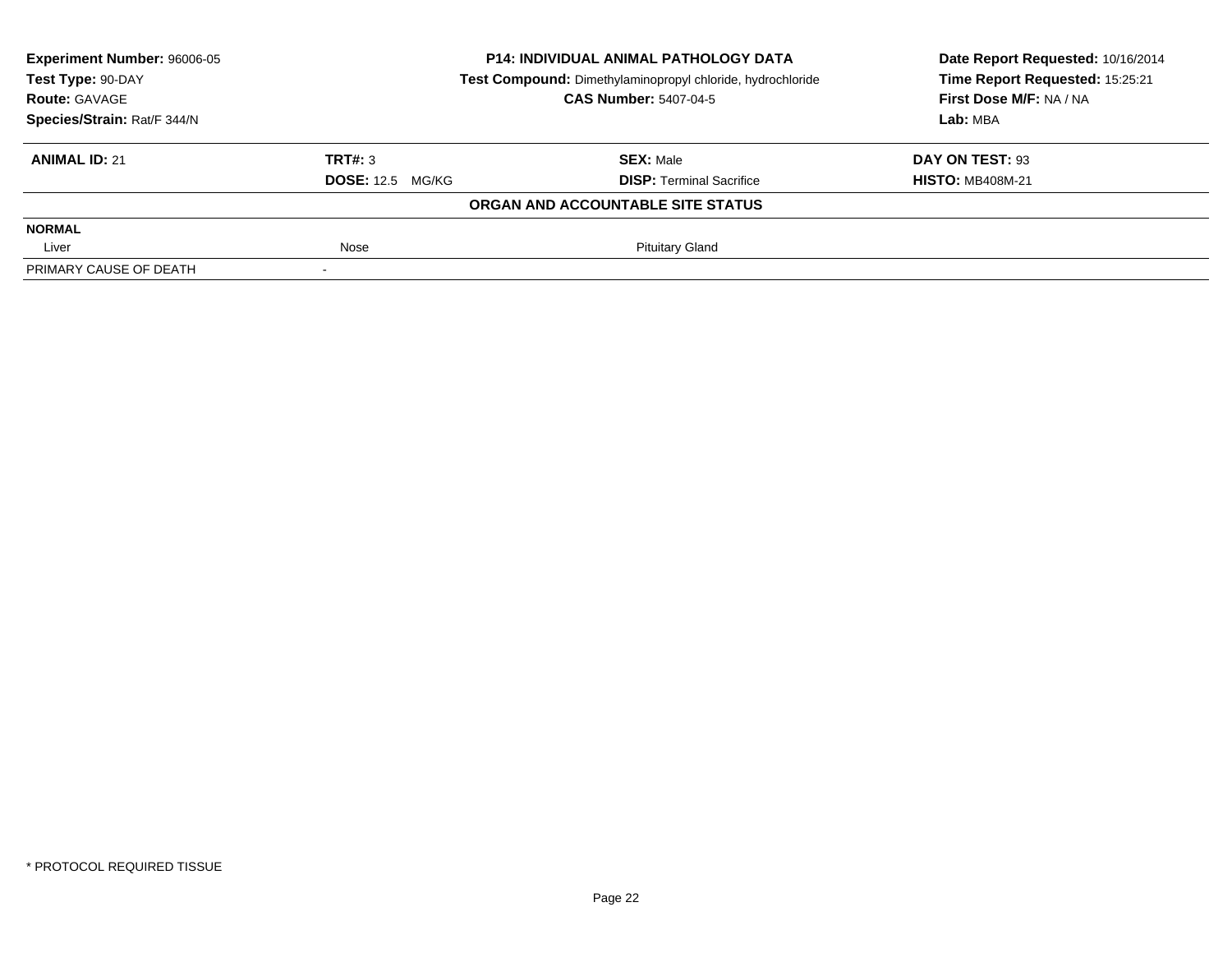| Experiment Number: 96006-05 | <b>P14: INDIVIDUAL ANIMAL PATHOLOGY DATA</b><br>Test Compound: Dimethylaminopropyl chloride, hydrochloride |                                   | Date Report Requested: 10/16/2014 |
|-----------------------------|------------------------------------------------------------------------------------------------------------|-----------------------------------|-----------------------------------|
| Test Type: 90-DAY           |                                                                                                            |                                   | Time Report Requested: 15:25:21   |
| <b>Route: GAVAGE</b>        |                                                                                                            | <b>CAS Number: 5407-04-5</b>      | First Dose M/F: NA / NA           |
| Species/Strain: Rat/F 344/N |                                                                                                            |                                   | Lab: MBA                          |
| <b>ANIMAL ID: 22</b>        | TRT#: 3                                                                                                    | <b>SEX: Male</b>                  | DAY ON TEST: 93                   |
|                             | <b>DOSE:</b> 12.5 MG/KG                                                                                    | <b>DISP: Terminal Sacrifice</b>   | <b>HISTO: MB408M-22</b>           |
|                             |                                                                                                            | ORGAN AND ACCOUNTABLE SITE STATUS |                                   |
| <b>NORMAL</b>               |                                                                                                            |                                   |                                   |
| Liver                       | Nose                                                                                                       | <b>Pituitary Gland</b>            |                                   |
| PRIMARY CAUSE OF DEATH      |                                                                                                            |                                   |                                   |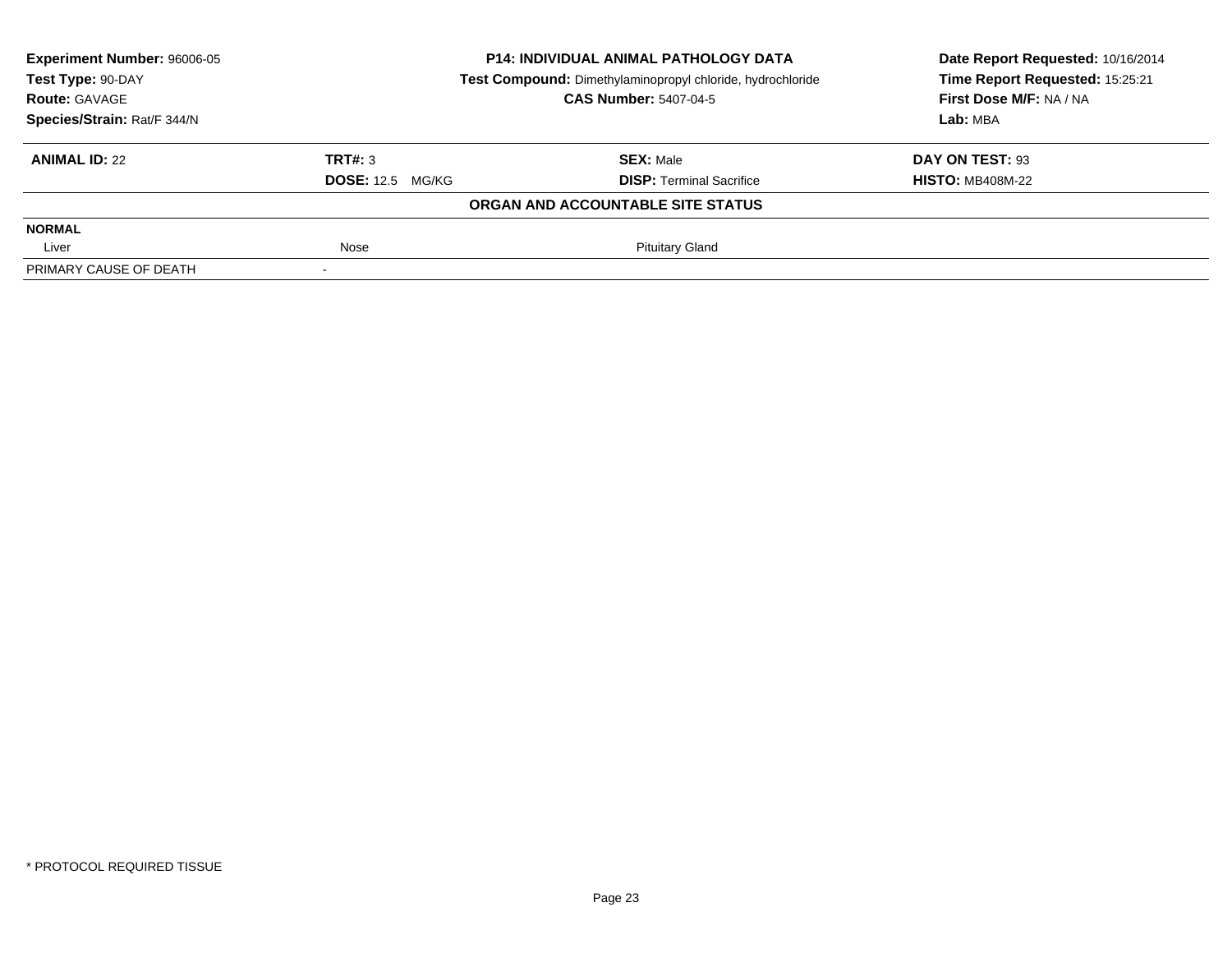| Experiment Number: 96006-05 | <b>P14: INDIVIDUAL ANIMAL PATHOLOGY DATA</b><br>Test Compound: Dimethylaminopropyl chloride, hydrochloride |                                   | Date Report Requested: 10/16/2014 |  |
|-----------------------------|------------------------------------------------------------------------------------------------------------|-----------------------------------|-----------------------------------|--|
| Test Type: 90-DAY           |                                                                                                            |                                   | Time Report Requested: 15:25:21   |  |
| <b>Route: GAVAGE</b>        |                                                                                                            | <b>CAS Number: 5407-04-5</b>      | First Dose M/F: NA / NA           |  |
| Species/Strain: Rat/F 344/N |                                                                                                            |                                   | Lab: MBA                          |  |
| <b>ANIMAL ID: 23</b>        | TRT#: 3                                                                                                    | <b>SEX: Male</b>                  | DAY ON TEST: 93                   |  |
|                             | <b>DOSE:</b> 12.5 MG/KG                                                                                    | <b>DISP: Terminal Sacrifice</b>   | <b>HISTO: MB408M-23</b>           |  |
|                             |                                                                                                            | ORGAN AND ACCOUNTABLE SITE STATUS |                                   |  |
| <b>NORMAL</b>               |                                                                                                            |                                   |                                   |  |
| Liver                       | Nose                                                                                                       | <b>Pituitary Gland</b>            |                                   |  |
| PRIMARY CAUSE OF DEATH      |                                                                                                            |                                   |                                   |  |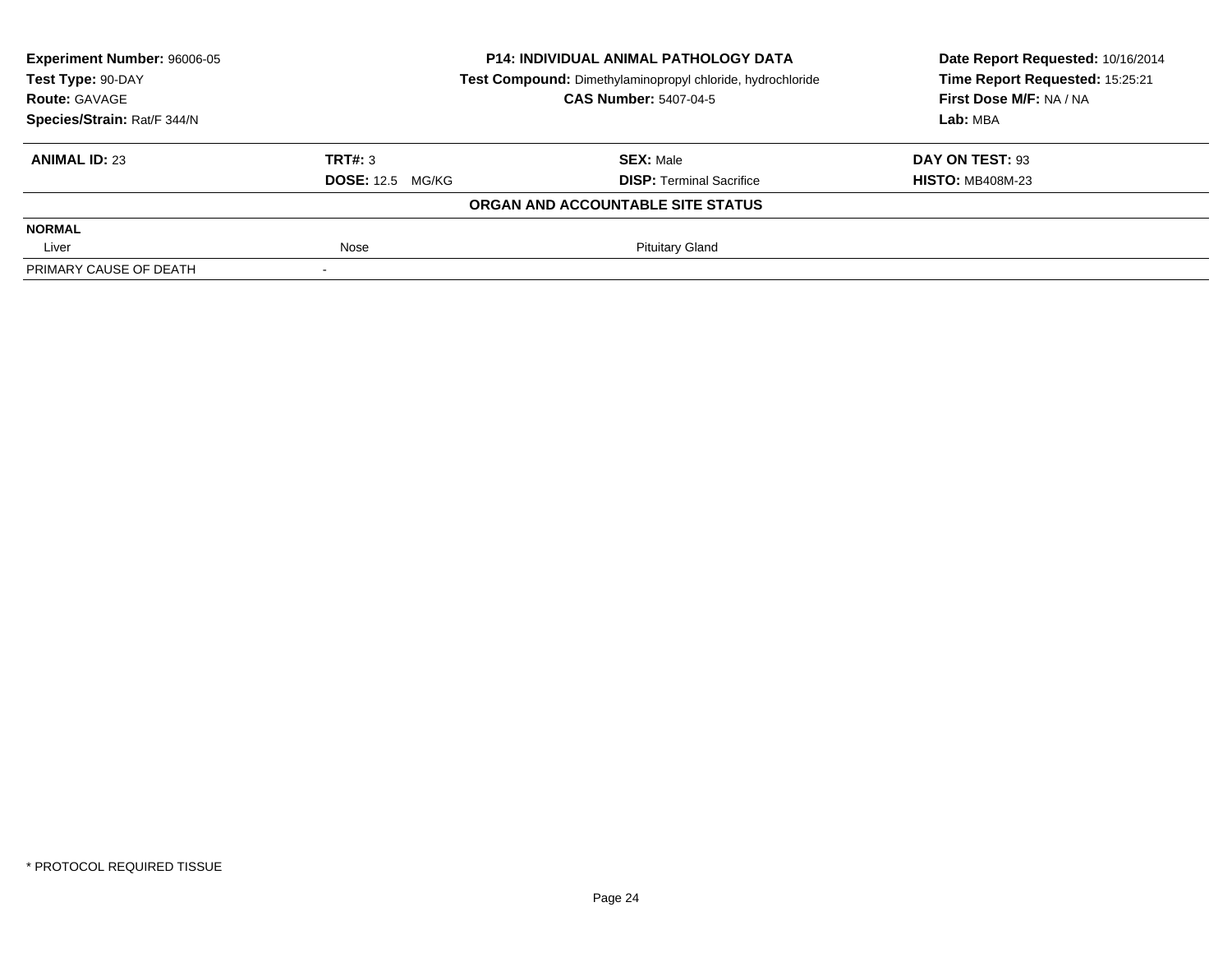| Experiment Number: 96006-05 | <b>P14: INDIVIDUAL ANIMAL PATHOLOGY DATA</b><br>Test Compound: Dimethylaminopropyl chloride, hydrochloride |                                   | Date Report Requested: 10/16/2014 |  |
|-----------------------------|------------------------------------------------------------------------------------------------------------|-----------------------------------|-----------------------------------|--|
| Test Type: 90-DAY           |                                                                                                            |                                   | Time Report Requested: 15:25:21   |  |
| <b>Route: GAVAGE</b>        |                                                                                                            | <b>CAS Number: 5407-04-5</b>      | First Dose M/F: NA / NA           |  |
| Species/Strain: Rat/F 344/N |                                                                                                            |                                   | Lab: MBA                          |  |
| <b>ANIMAL ID: 24</b>        | TRT#: 3                                                                                                    | <b>SEX: Male</b>                  | DAY ON TEST: 93                   |  |
|                             | <b>DOSE:</b> 12.5 MG/KG                                                                                    | <b>DISP: Terminal Sacrifice</b>   | <b>HISTO: MB408M-24</b>           |  |
|                             |                                                                                                            | ORGAN AND ACCOUNTABLE SITE STATUS |                                   |  |
| <b>NORMAL</b>               |                                                                                                            |                                   |                                   |  |
| Liver                       | Nose                                                                                                       | <b>Pituitary Gland</b>            |                                   |  |
| PRIMARY CAUSE OF DEATH      |                                                                                                            |                                   |                                   |  |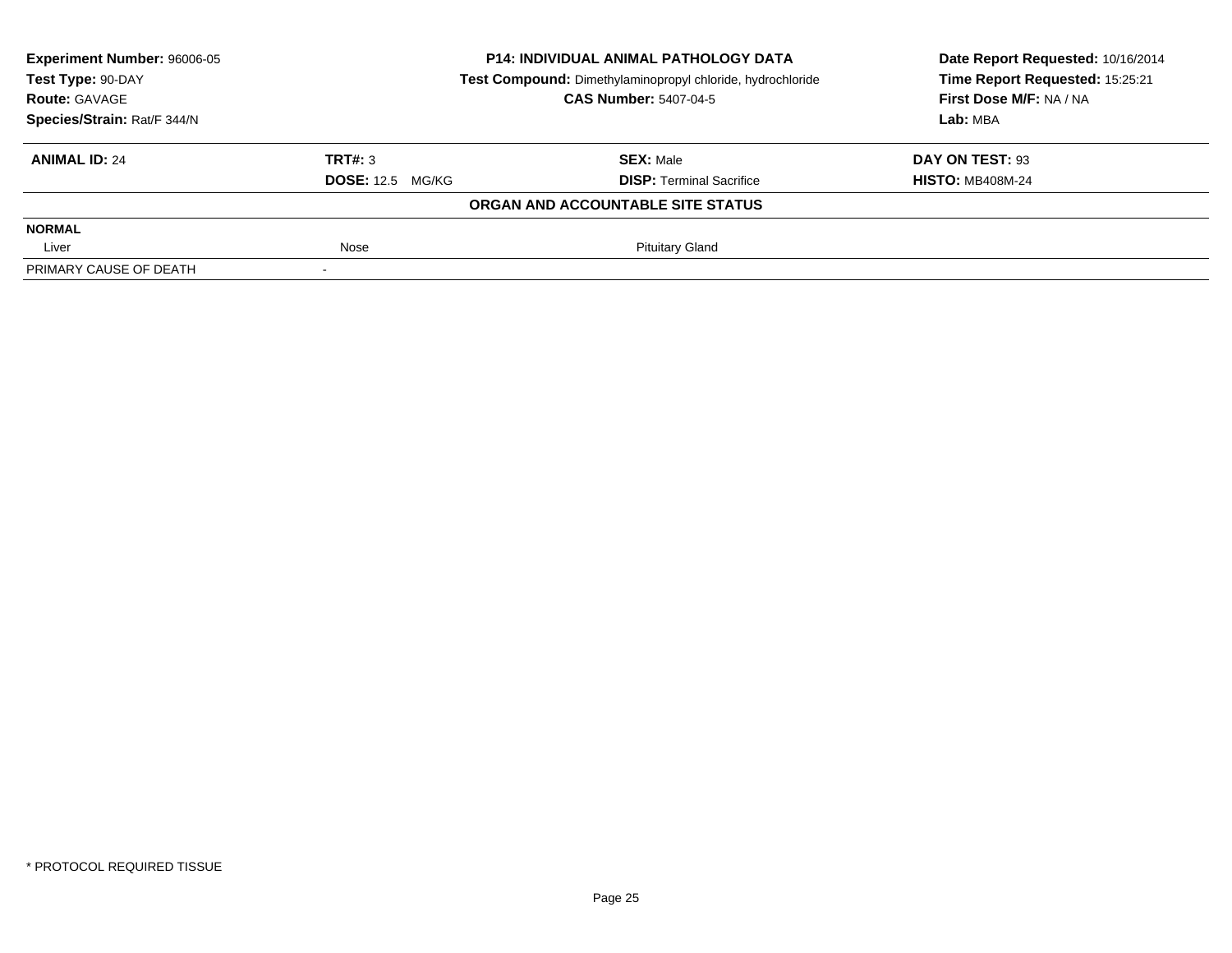| <b>Experiment Number: 96006-05</b>                                              |                         | P14: INDIVIDUAL ANIMAL PATHOLOGY DATA | Date Report Requested: 10/16/2014 |
|---------------------------------------------------------------------------------|-------------------------|---------------------------------------|-----------------------------------|
| Test Type: 90-DAY<br>Test Compound: Dimethylaminopropyl chloride, hydrochloride |                         |                                       | Time Report Requested: 15:25:21   |
| <b>Route: GAVAGE</b>                                                            |                         | <b>CAS Number: 5407-04-5</b>          | First Dose M/F: NA / NA           |
| Species/Strain: Rat/F 344/N                                                     |                         |                                       | Lab: MBA                          |
| <b>ANIMAL ID: 25</b>                                                            | TRT#: 3                 | <b>SEX: Male</b>                      | DAY ON TEST: 93                   |
|                                                                                 | <b>DOSE: 12.5 MG/KG</b> | <b>DISP:</b> Terminal Sacrifice       | <b>HISTO: MB408M-25</b>           |
|                                                                                 |                         | ORGAN AND ACCOUNTABLE SITE STATUS     |                                   |
| <b>NORMAL</b>                                                                   |                         |                                       |                                   |
| Liver                                                                           | Nose                    |                                       |                                   |
| <b>INSUFFICIENT TISSUE</b>                                                      |                         |                                       |                                   |
| <b>Pituitary Gland</b>                                                          |                         |                                       |                                   |
| PRIMARY CAUSE OF DEATH                                                          |                         |                                       |                                   |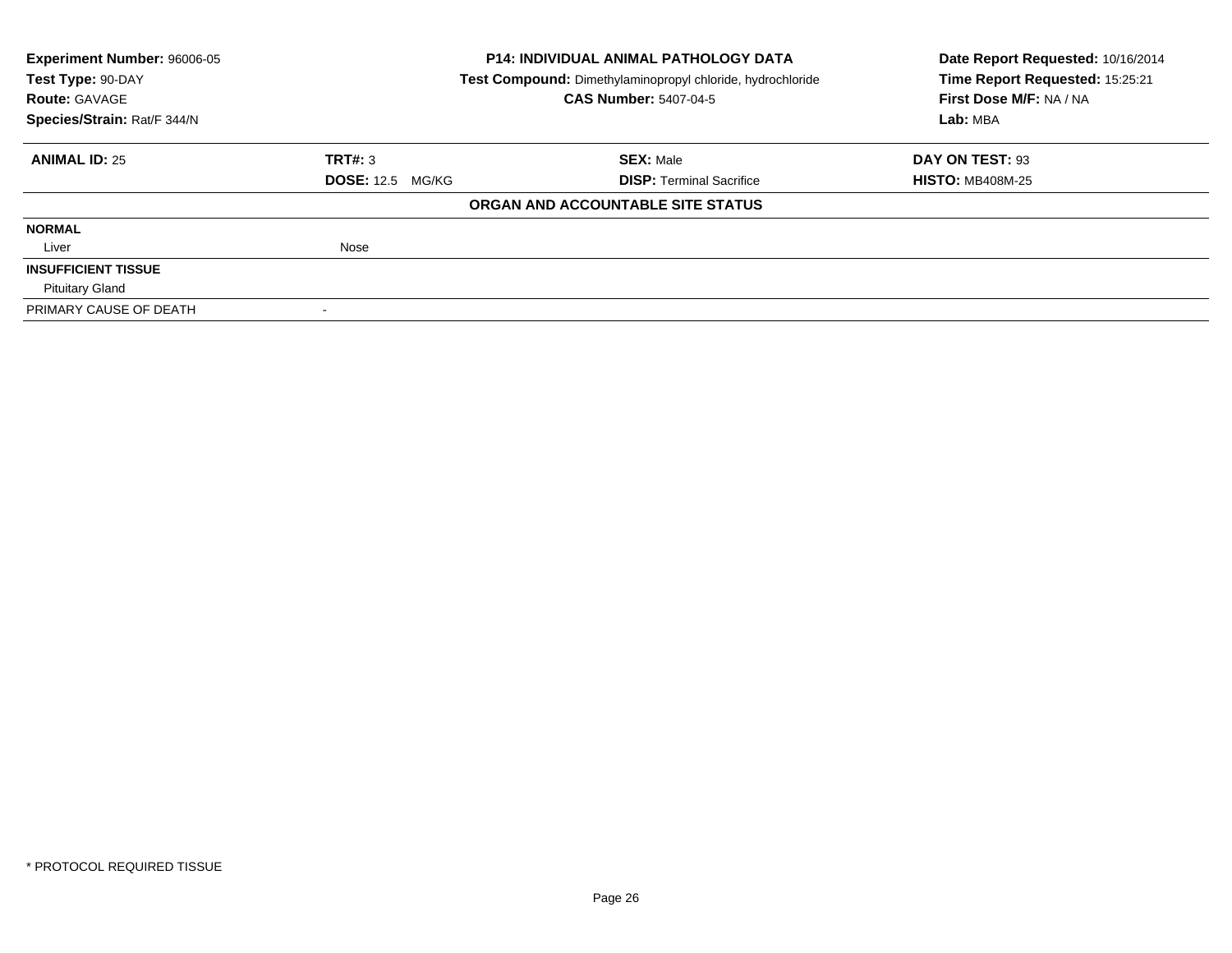| Experiment Number: 96006-05 | <b>P14: INDIVIDUAL ANIMAL PATHOLOGY DATA</b><br>Test Compound: Dimethylaminopropyl chloride, hydrochloride |                                   | Date Report Requested: 10/16/2014 |  |
|-----------------------------|------------------------------------------------------------------------------------------------------------|-----------------------------------|-----------------------------------|--|
| Test Type: 90-DAY           |                                                                                                            |                                   | Time Report Requested: 15:25:21   |  |
| <b>Route: GAVAGE</b>        |                                                                                                            | <b>CAS Number: 5407-04-5</b>      | First Dose M/F: NA / NA           |  |
| Species/Strain: Rat/F 344/N |                                                                                                            |                                   | Lab: MBA                          |  |
| <b>ANIMAL ID: 26</b>        | TRT#: 3                                                                                                    | <b>SEX: Male</b>                  | DAY ON TEST: 93                   |  |
|                             | <b>DOSE:</b> 12.5 MG/KG                                                                                    | <b>DISP: Terminal Sacrifice</b>   | <b>HISTO: MB408M-26</b>           |  |
|                             |                                                                                                            | ORGAN AND ACCOUNTABLE SITE STATUS |                                   |  |
| <b>NORMAL</b>               |                                                                                                            |                                   |                                   |  |
| Liver                       | Nose                                                                                                       | <b>Pituitary Gland</b>            |                                   |  |
| PRIMARY CAUSE OF DEATH      |                                                                                                            |                                   |                                   |  |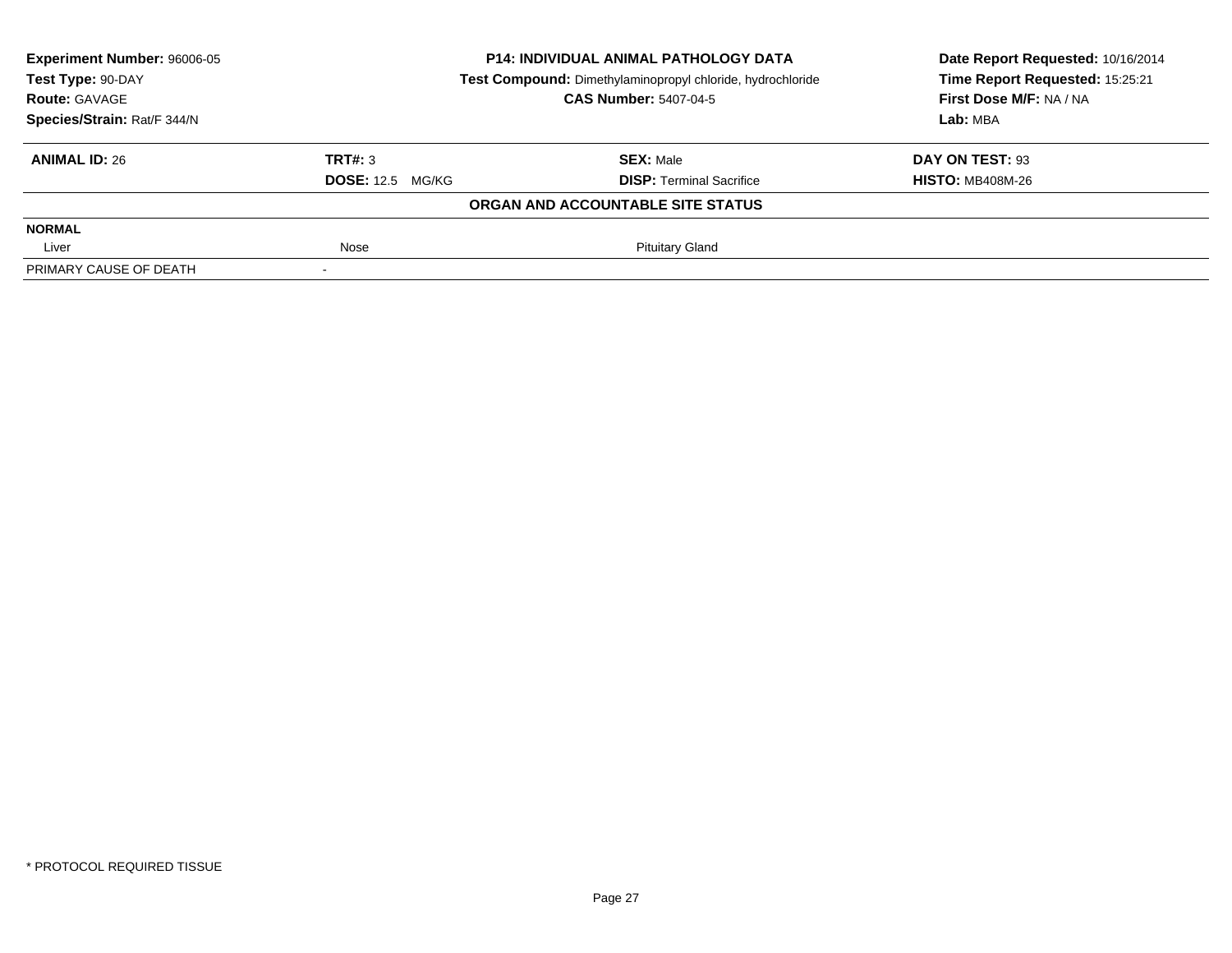| <b>Experiment Number: 96006-05</b><br>Test Type: 90-DAY |                         | <b>P14: INDIVIDUAL ANIMAL PATHOLOGY DATA</b>               | Date Report Requested: 10/16/2014<br>Time Report Requested: 15:25:21 |
|---------------------------------------------------------|-------------------------|------------------------------------------------------------|----------------------------------------------------------------------|
|                                                         |                         | Test Compound: Dimethylaminopropyl chloride, hydrochloride |                                                                      |
| <b>Route: GAVAGE</b>                                    |                         | <b>CAS Number: 5407-04-5</b>                               | First Dose M/F: NA / NA                                              |
| Species/Strain: Rat/F 344/N                             |                         |                                                            | Lab: MBA                                                             |
| <b>ANIMAL ID: 27</b>                                    | TRT#: 3                 | <b>SEX: Male</b>                                           | DAY ON TEST: 93                                                      |
|                                                         | <b>DOSE: 12.5 MG/KG</b> | <b>DISP:</b> Terminal Sacrifice                            | <b>HISTO: MB408M-27</b>                                              |
|                                                         |                         | ORGAN AND ACCOUNTABLE SITE STATUS                          |                                                                      |
| <b>NORMAL</b>                                           |                         |                                                            |                                                                      |
| Liver                                                   | <b>Pituitary Gland</b>  |                                                            |                                                                      |
| <b>OBSERVATIONS</b>                                     |                         |                                                            |                                                                      |
| Nose                                                    | Goblet Cell             | Hypertrophy                                                | Minimal                                                              |
| PRIMARY CAUSE OF DEATH                                  |                         |                                                            |                                                                      |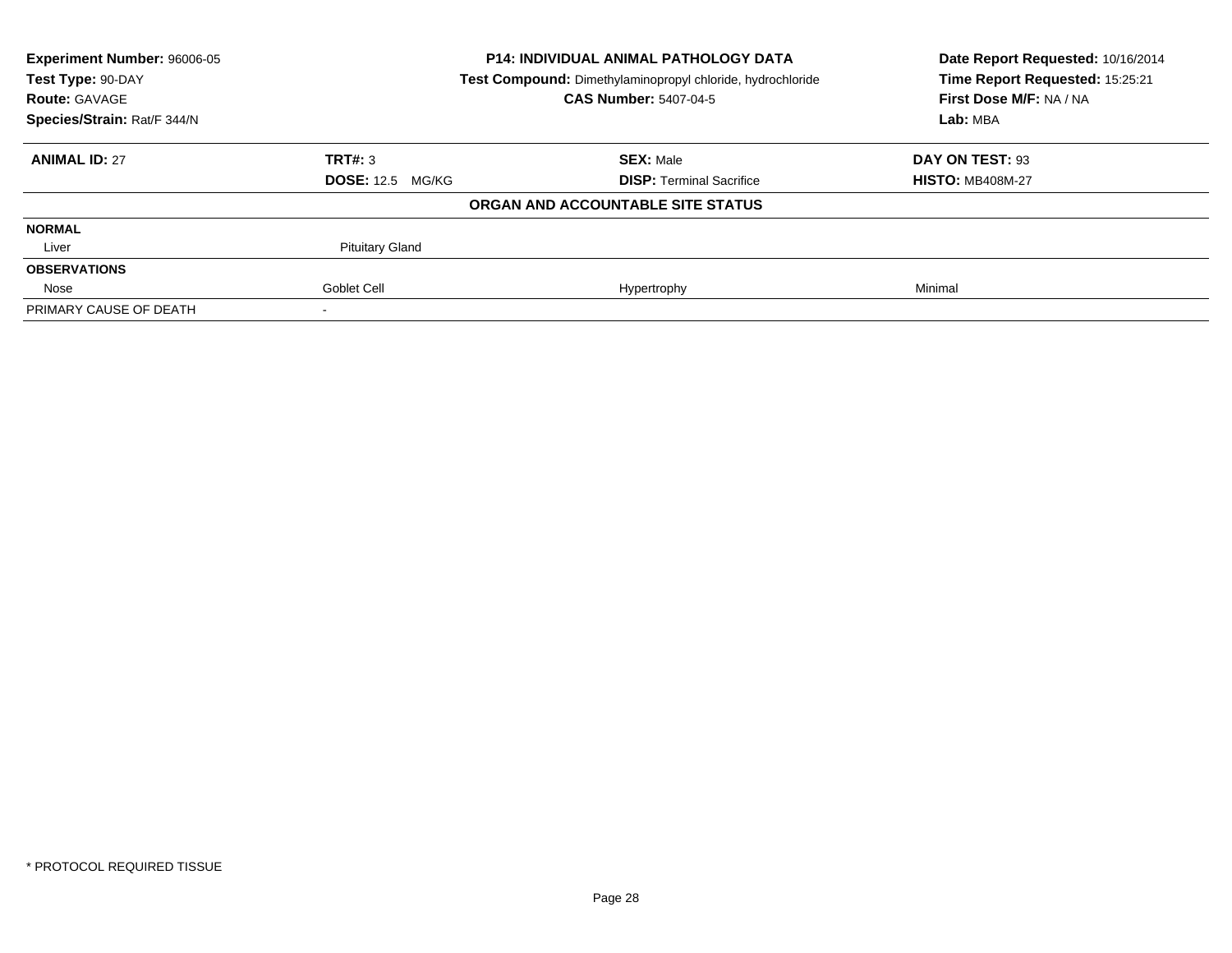| Experiment Number: 96006-05 | <b>P14: INDIVIDUAL ANIMAL PATHOLOGY DATA</b>               |                                   | Date Report Requested: 10/16/2014 |  |
|-----------------------------|------------------------------------------------------------|-----------------------------------|-----------------------------------|--|
| Test Type: 90-DAY           | Test Compound: Dimethylaminopropyl chloride, hydrochloride | Time Report Requested: 15:25:21   |                                   |  |
| <b>Route: GAVAGE</b>        |                                                            | <b>CAS Number: 5407-04-5</b>      | First Dose M/F: NA / NA           |  |
| Species/Strain: Rat/F 344/N |                                                            |                                   | Lab: MBA                          |  |
| <b>ANIMAL ID: 28</b>        | TRT#: 3                                                    | <b>SEX: Male</b>                  | DAY ON TEST: 93                   |  |
|                             | <b>DOSE: 12.5 MG/KG</b>                                    | <b>DISP: Terminal Sacrifice</b>   | <b>HISTO: MB408M-28</b>           |  |
|                             |                                                            | ORGAN AND ACCOUNTABLE SITE STATUS |                                   |  |
| <b>NORMAL</b>               |                                                            |                                   |                                   |  |
| Liver                       | Nose                                                       | <b>Pituitary Gland</b>            |                                   |  |
| PRIMARY CAUSE OF DEATH      |                                                            |                                   |                                   |  |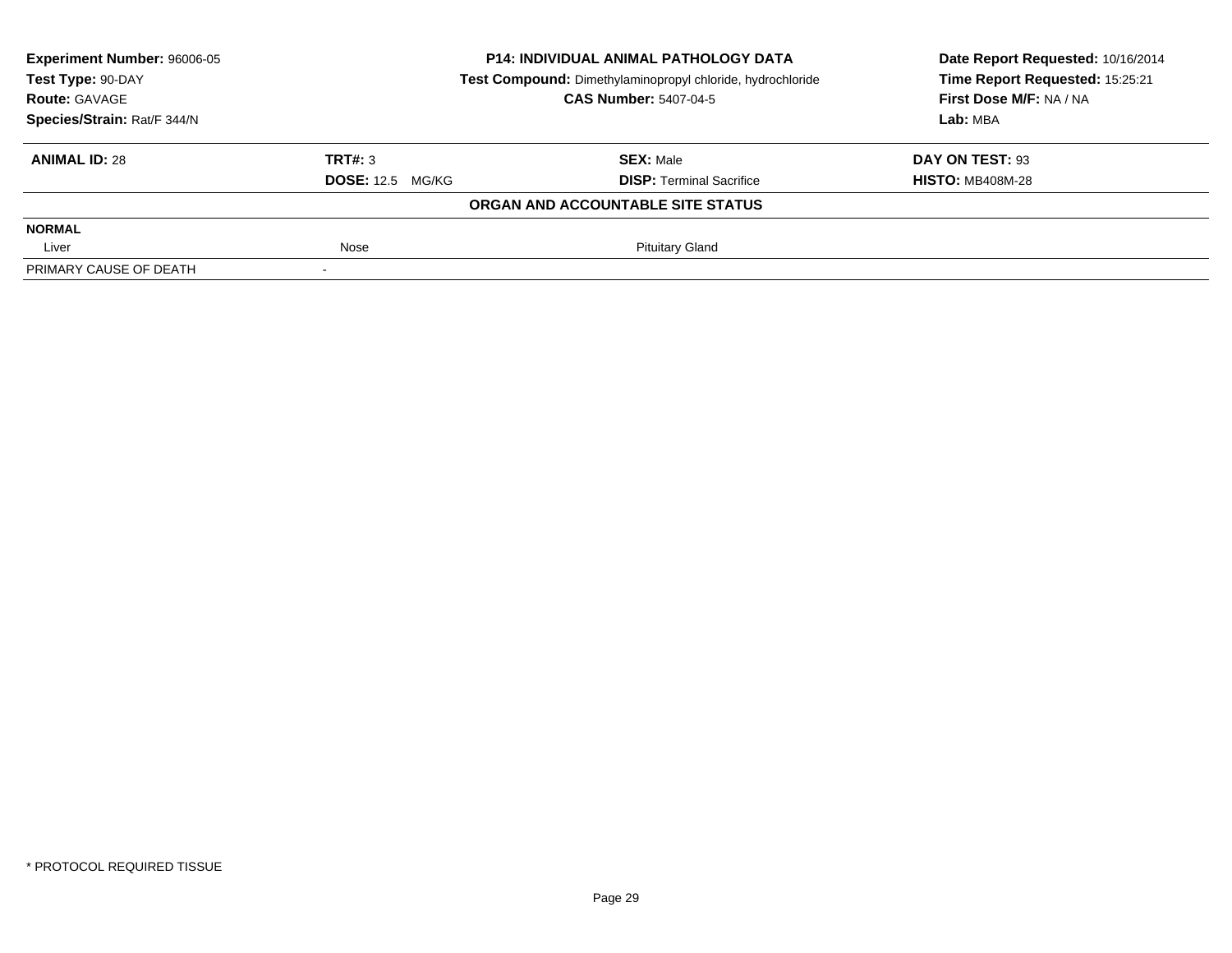| Experiment Number: 96006-05 | <b>P14: INDIVIDUAL ANIMAL PATHOLOGY DATA</b><br>Test Compound: Dimethylaminopropyl chloride, hydrochloride |                                   | Date Report Requested: 10/16/2014 |  |
|-----------------------------|------------------------------------------------------------------------------------------------------------|-----------------------------------|-----------------------------------|--|
| Test Type: 90-DAY           |                                                                                                            |                                   | Time Report Requested: 15:25:21   |  |
| <b>Route: GAVAGE</b>        |                                                                                                            | <b>CAS Number: 5407-04-5</b>      | First Dose M/F: NA / NA           |  |
| Species/Strain: Rat/F 344/N |                                                                                                            |                                   | Lab: MBA                          |  |
| <b>ANIMAL ID: 29</b>        | TRT#: 3                                                                                                    | <b>SEX: Male</b>                  | DAY ON TEST: 93                   |  |
|                             | <b>DOSE:</b> 12.5 MG/KG                                                                                    | <b>DISP: Terminal Sacrifice</b>   | <b>HISTO: MB408M-29</b>           |  |
|                             |                                                                                                            | ORGAN AND ACCOUNTABLE SITE STATUS |                                   |  |
| <b>NORMAL</b>               |                                                                                                            |                                   |                                   |  |
| Liver                       | Nose                                                                                                       | <b>Pituitary Gland</b>            |                                   |  |
| PRIMARY CAUSE OF DEATH      |                                                                                                            |                                   |                                   |  |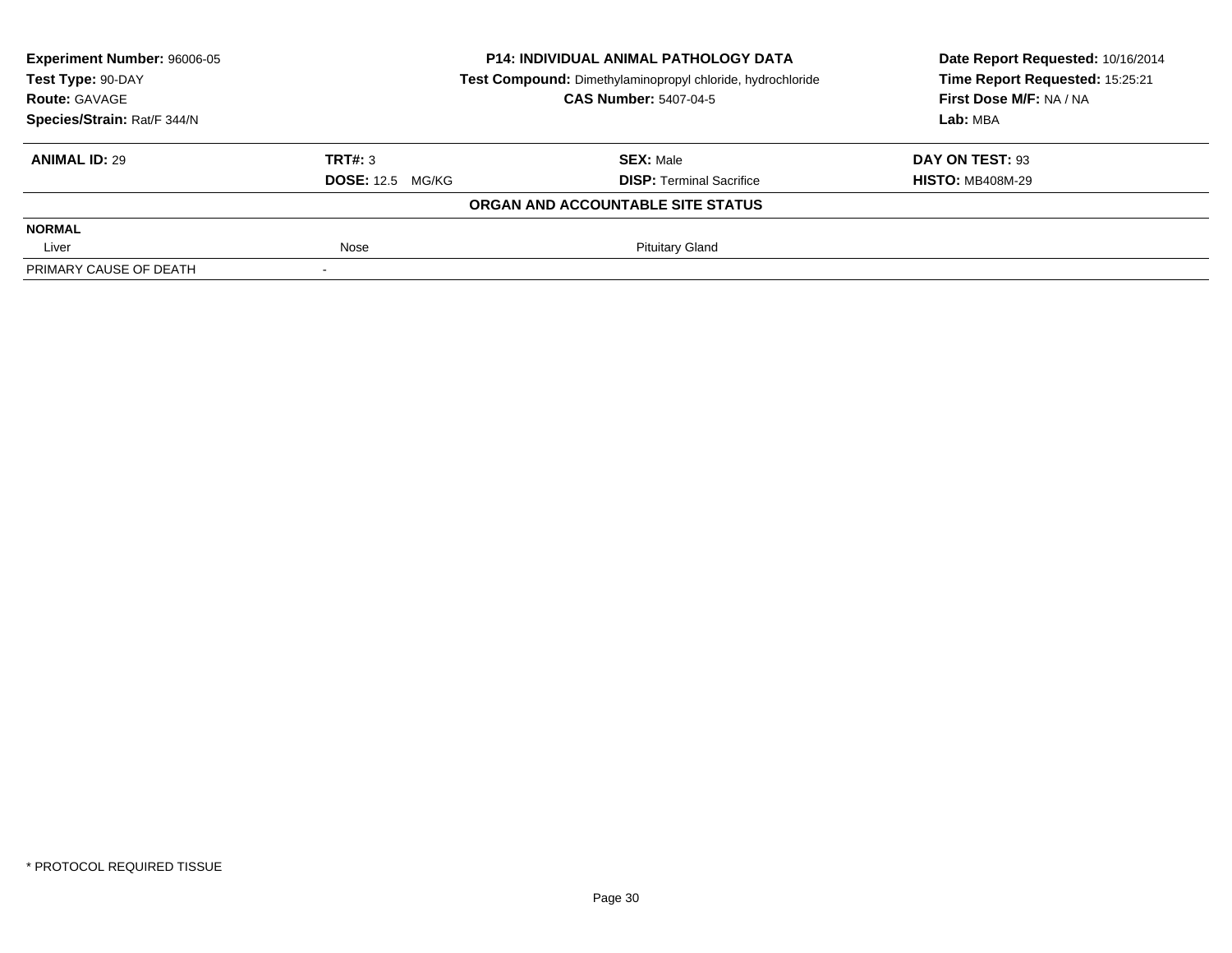| <b>Experiment Number: 96006-05</b>                                              |                         | <b>P14: INDIVIDUAL ANIMAL PATHOLOGY DATA</b> | Date Report Requested: 10/16/2014 |
|---------------------------------------------------------------------------------|-------------------------|----------------------------------------------|-----------------------------------|
| Test Type: 90-DAY<br>Test Compound: Dimethylaminopropyl chloride, hydrochloride |                         | Time Report Requested: 15:25:21              |                                   |
| <b>Route: GAVAGE</b>                                                            |                         | <b>CAS Number: 5407-04-5</b>                 | First Dose M/F: NA / NA           |
| Species/Strain: Rat/F 344/N                                                     |                         |                                              | Lab: MBA                          |
| <b>ANIMAL ID: 30</b>                                                            | TRT#: 3                 | <b>SEX: Male</b>                             | DAY ON TEST: 93                   |
|                                                                                 | <b>DOSE: 12.5 MG/KG</b> | <b>DISP: Terminal Sacrifice</b>              | <b>HISTO: MB408M-30</b>           |
|                                                                                 |                         | ORGAN AND ACCOUNTABLE SITE STATUS            |                                   |
| <b>NORMAL</b>                                                                   |                         |                                              |                                   |
| Liver                                                                           | <b>Pituitary Gland</b>  |                                              |                                   |
| <b>OBSERVATIONS</b>                                                             |                         |                                              |                                   |
| Nose                                                                            | Goblet Cell             | Hypertrophy                                  | Minimal                           |
| PRIMARY CAUSE OF DEATH                                                          |                         |                                              |                                   |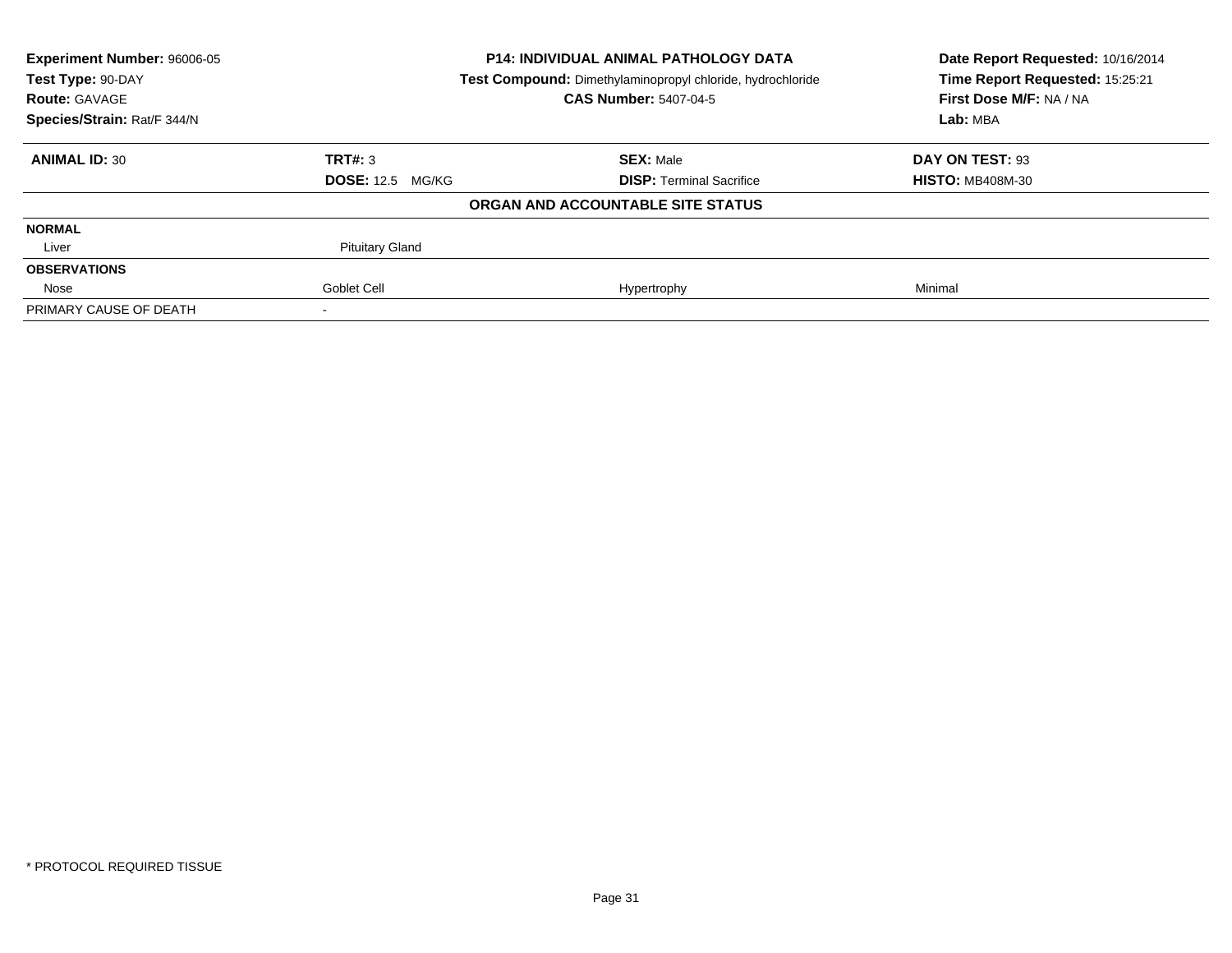| <b>Experiment Number: 96006-05</b><br><b>P14: INDIVIDUAL ANIMAL PATHOLOGY DATA</b><br>Test Type: 90-DAY<br>Test Compound: Dimethylaminopropyl chloride, hydrochloride |                        |                                   | Date Report Requested: 10/16/2014 |  |
|-----------------------------------------------------------------------------------------------------------------------------------------------------------------------|------------------------|-----------------------------------|-----------------------------------|--|
|                                                                                                                                                                       |                        |                                   | Time Report Requested: 15:25:21   |  |
| <b>Route: GAVAGE</b>                                                                                                                                                  |                        | <b>CAS Number: 5407-04-5</b>      | First Dose M/F: NA / NA           |  |
| Species/Strain: Rat/F 344/N                                                                                                                                           |                        |                                   | Lab: MBA                          |  |
| <b>ANIMAL ID: 31</b>                                                                                                                                                  | <b>TRT#: 4</b>         | <b>SEX: Male</b>                  | DAY ON TEST: 93                   |  |
|                                                                                                                                                                       | <b>DOSE: 25 MG/KG</b>  | <b>DISP: Terminal Sacrifice</b>   | <b>HISTO: MB408M-31</b>           |  |
|                                                                                                                                                                       |                        | ORGAN AND ACCOUNTABLE SITE STATUS |                                   |  |
| <b>NORMAL</b>                                                                                                                                                         |                        |                                   |                                   |  |
| Liver                                                                                                                                                                 | <b>Pituitary Gland</b> |                                   |                                   |  |
| <b>OBSERVATIONS</b>                                                                                                                                                   |                        |                                   |                                   |  |
| Nose                                                                                                                                                                  | Goblet Cell            | Hypertrophy                       | Minimal                           |  |
| PRIMARY CAUSE OF DEATH                                                                                                                                                |                        |                                   |                                   |  |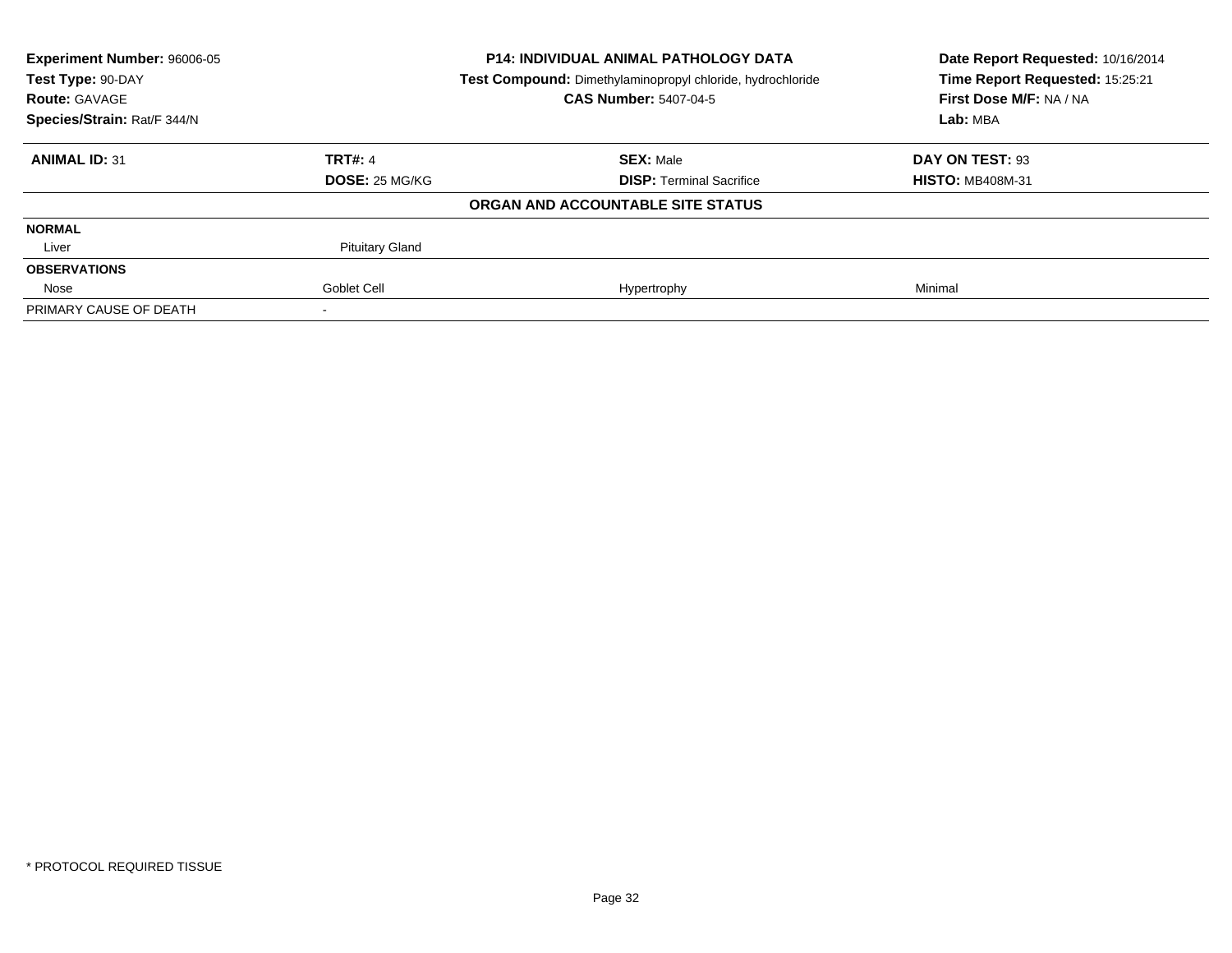| Experiment Number: 96006-05     |                | <b>P14: INDIVIDUAL ANIMAL PATHOLOGY DATA</b>               | Date Report Requested: 10/16/2014<br>Time Report Requested: 15:25:21 |
|---------------------------------|----------------|------------------------------------------------------------|----------------------------------------------------------------------|
| Test Type: 90-DAY               |                | Test Compound: Dimethylaminopropyl chloride, hydrochloride |                                                                      |
| <b>Route: GAVAGE</b>            |                | <b>CAS Number: 5407-04-5</b>                               | First Dose M/F: NA / NA                                              |
| Species/Strain: Rat/F 344/N     |                |                                                            | Lab: MBA                                                             |
| TRT#: 4<br><b>ANIMAL ID: 32</b> |                | <b>SEX: Male</b>                                           | DAY ON TEST: 93                                                      |
|                                 | DOSE: 25 MG/KG | <b>DISP: Terminal Sacrifice</b>                            | <b>HISTO: MB408M-32</b>                                              |
|                                 |                | ORGAN AND ACCOUNTABLE SITE STATUS                          |                                                                      |
| <b>NORMAL</b>                   |                |                                                            |                                                                      |
| Nose<br>Liver                   |                | <b>Pituitary Gland</b>                                     |                                                                      |
| PRIMARY CAUSE OF DEATH          |                |                                                            |                                                                      |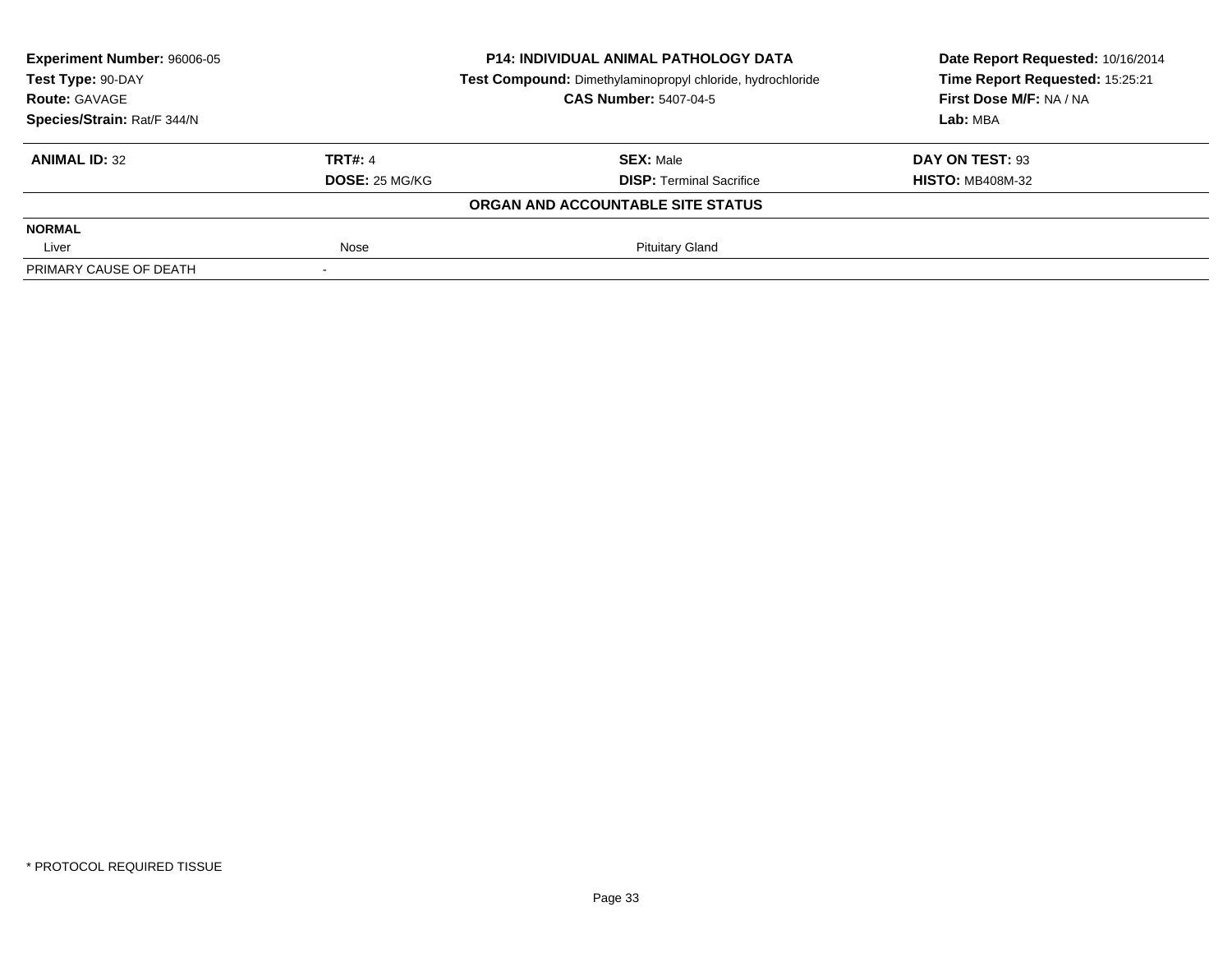| Experiment Number: 96006-05     |                | <b>P14: INDIVIDUAL ANIMAL PATHOLOGY DATA</b>               | Date Report Requested: 10/16/2014 |
|---------------------------------|----------------|------------------------------------------------------------|-----------------------------------|
| Test Type: 90-DAY               |                | Test Compound: Dimethylaminopropyl chloride, hydrochloride | Time Report Requested: 15:25:21   |
| <b>Route: GAVAGE</b>            |                | <b>CAS Number: 5407-04-5</b>                               | First Dose M/F: NA / NA           |
| Species/Strain: Rat/F 344/N     |                |                                                            | Lab: MBA                          |
| TRT#: 4<br><b>ANIMAL ID: 33</b> |                | <b>SEX: Male</b>                                           | DAY ON TEST: 93                   |
|                                 | DOSE: 25 MG/KG | <b>DISP: Terminal Sacrifice</b>                            | <b>HISTO: MB408M-33</b>           |
|                                 |                | ORGAN AND ACCOUNTABLE SITE STATUS                          |                                   |
| <b>NORMAL</b>                   |                |                                                            |                                   |
| Liver                           | Nose           | <b>Pituitary Gland</b>                                     |                                   |
| PRIMARY CAUSE OF DEATH          |                |                                                            |                                   |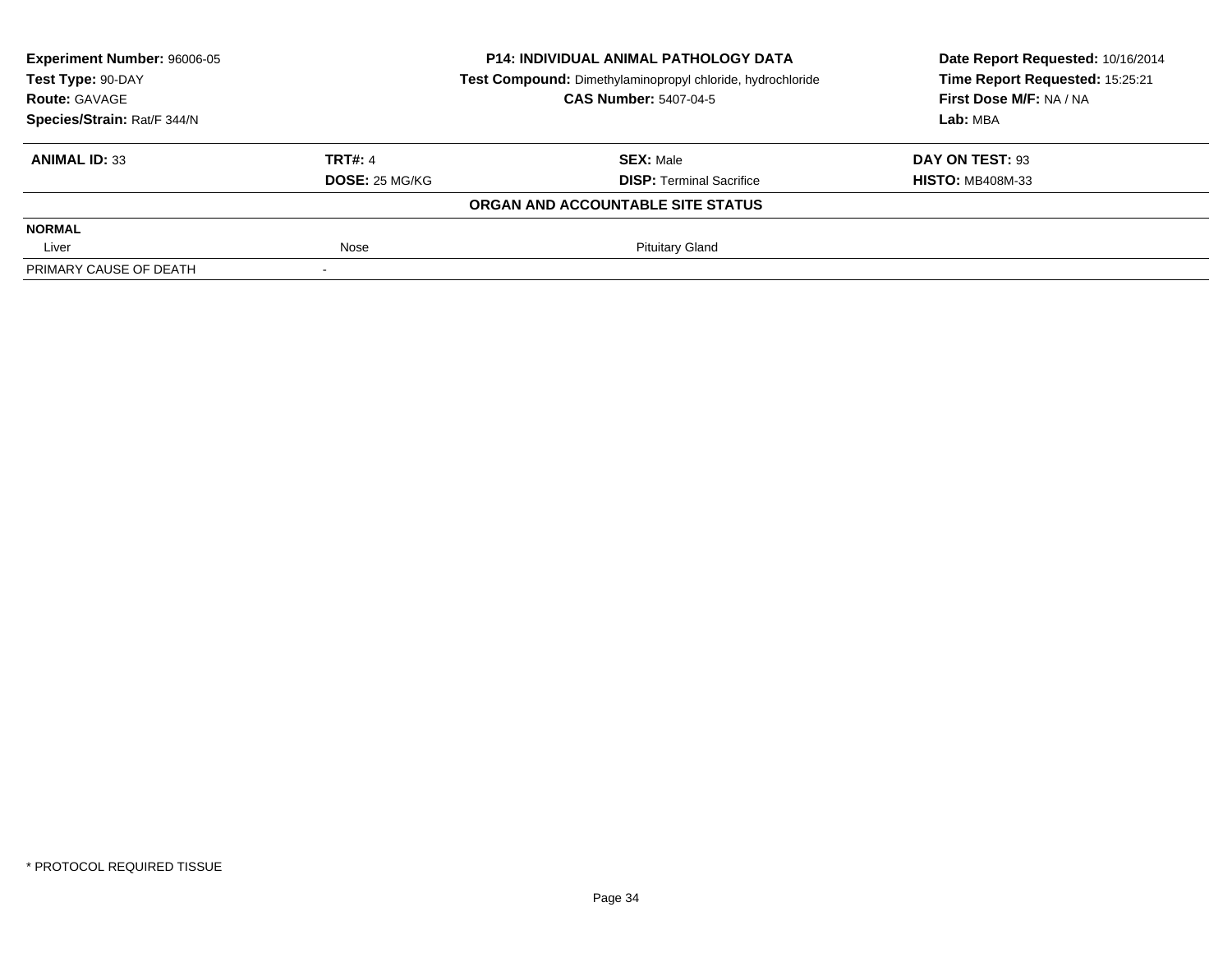| Experiment Number: 96006-05 |                | <b>P14: INDIVIDUAL ANIMAL PATHOLOGY DATA</b>               | Date Report Requested: 10/16/2014 |
|-----------------------------|----------------|------------------------------------------------------------|-----------------------------------|
| Test Type: 90-DAY           |                | Test Compound: Dimethylaminopropyl chloride, hydrochloride | Time Report Requested: 15:25:21   |
| <b>Route: GAVAGE</b>        |                | <b>CAS Number: 5407-04-5</b>                               | First Dose M/F: NA / NA           |
| Species/Strain: Rat/F 344/N |                |                                                            | Lab: MBA                          |
| <b>ANIMAL ID: 34</b>        | TRT#: 4        | <b>SEX: Male</b>                                           | DAY ON TEST: 93                   |
|                             | DOSE: 25 MG/KG | <b>DISP: Terminal Sacrifice</b>                            | <b>HISTO: MB408M-34</b>           |
|                             |                | ORGAN AND ACCOUNTABLE SITE STATUS                          |                                   |
| <b>NORMAL</b>               |                |                                                            |                                   |
| Liver                       | Nose           | <b>Pituitary Gland</b>                                     |                                   |
| PRIMARY CAUSE OF DEATH      |                |                                                            |                                   |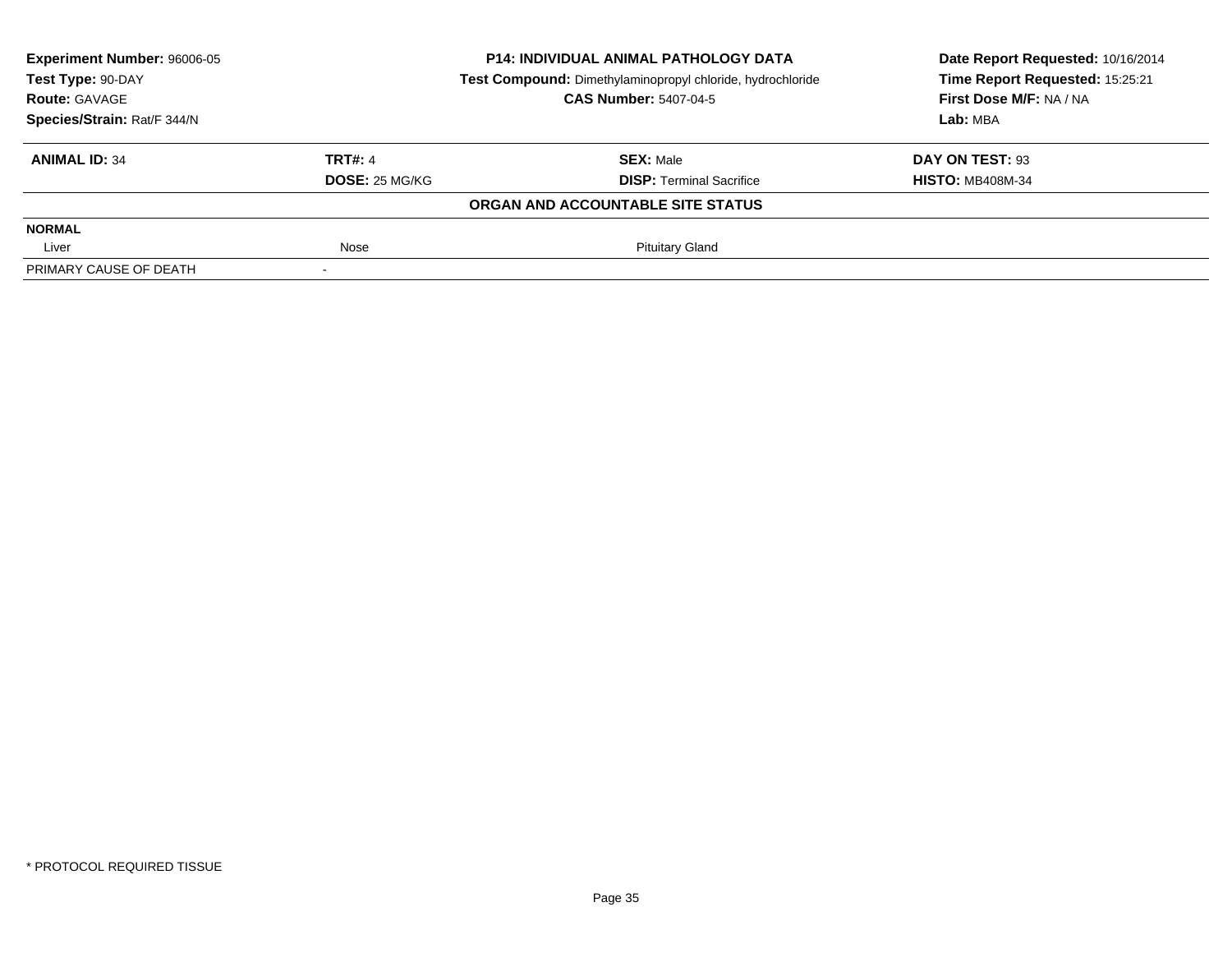| Experiment Number: 96006-05     |                              | <b>P14: INDIVIDUAL ANIMAL PATHOLOGY DATA</b>               | Date Report Requested: 10/16/2014<br>Time Report Requested: 15:25:21 |
|---------------------------------|------------------------------|------------------------------------------------------------|----------------------------------------------------------------------|
| Test Type: 90-DAY               |                              | Test Compound: Dimethylaminopropyl chloride, hydrochloride |                                                                      |
| <b>Route: GAVAGE</b>            | <b>CAS Number: 5407-04-5</b> |                                                            | First Dose M/F: NA / NA                                              |
| Species/Strain: Rat/F 344/N     |                              |                                                            | Lab: MBA                                                             |
| TRT#: 4<br><b>ANIMAL ID: 35</b> |                              | <b>SEX: Male</b>                                           | DAY ON TEST: 93                                                      |
|                                 | DOSE: 25 MG/KG               | <b>DISP: Terminal Sacrifice</b>                            | <b>HISTO: MB408M-35</b>                                              |
|                                 |                              | ORGAN AND ACCOUNTABLE SITE STATUS                          |                                                                      |
| <b>NORMAL</b>                   |                              |                                                            |                                                                      |
| Liver                           | Nose                         | <b>Pituitary Gland</b>                                     |                                                                      |
| PRIMARY CAUSE OF DEATH          |                              |                                                            |                                                                      |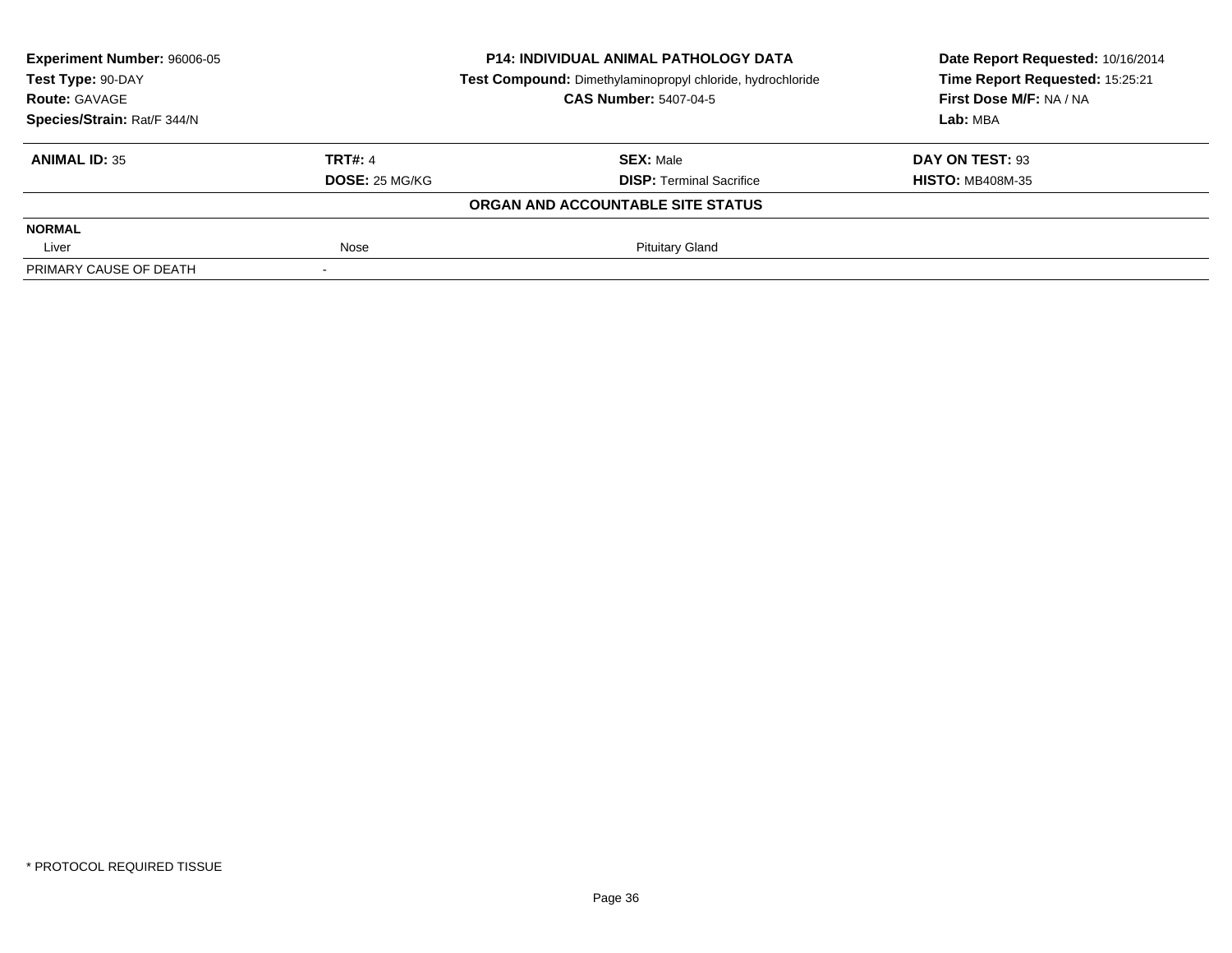| Experiment Number: 96006-05 |                | <b>P14: INDIVIDUAL ANIMAL PATHOLOGY DATA</b>               | Date Report Requested: 10/16/2014 |
|-----------------------------|----------------|------------------------------------------------------------|-----------------------------------|
| Test Type: 90-DAY           |                | Test Compound: Dimethylaminopropyl chloride, hydrochloride | Time Report Requested: 15:25:21   |
| <b>Route: GAVAGE</b>        |                | <b>CAS Number: 5407-04-5</b>                               | First Dose M/F: NA / NA           |
| Species/Strain: Rat/F 344/N |                |                                                            | Lab: MBA                          |
| <b>ANIMAL ID: 36</b>        | TRT#: 4        | <b>SEX: Male</b>                                           | DAY ON TEST: 93                   |
|                             | DOSE: 25 MG/KG | <b>DISP: Terminal Sacrifice</b>                            | <b>HISTO: MB408M-36</b>           |
|                             |                | ORGAN AND ACCOUNTABLE SITE STATUS                          |                                   |
| <b>NORMAL</b>               |                |                                                            |                                   |
| Liver                       | Nose           | <b>Pituitary Gland</b>                                     |                                   |
| PRIMARY CAUSE OF DEATH      |                |                                                            |                                   |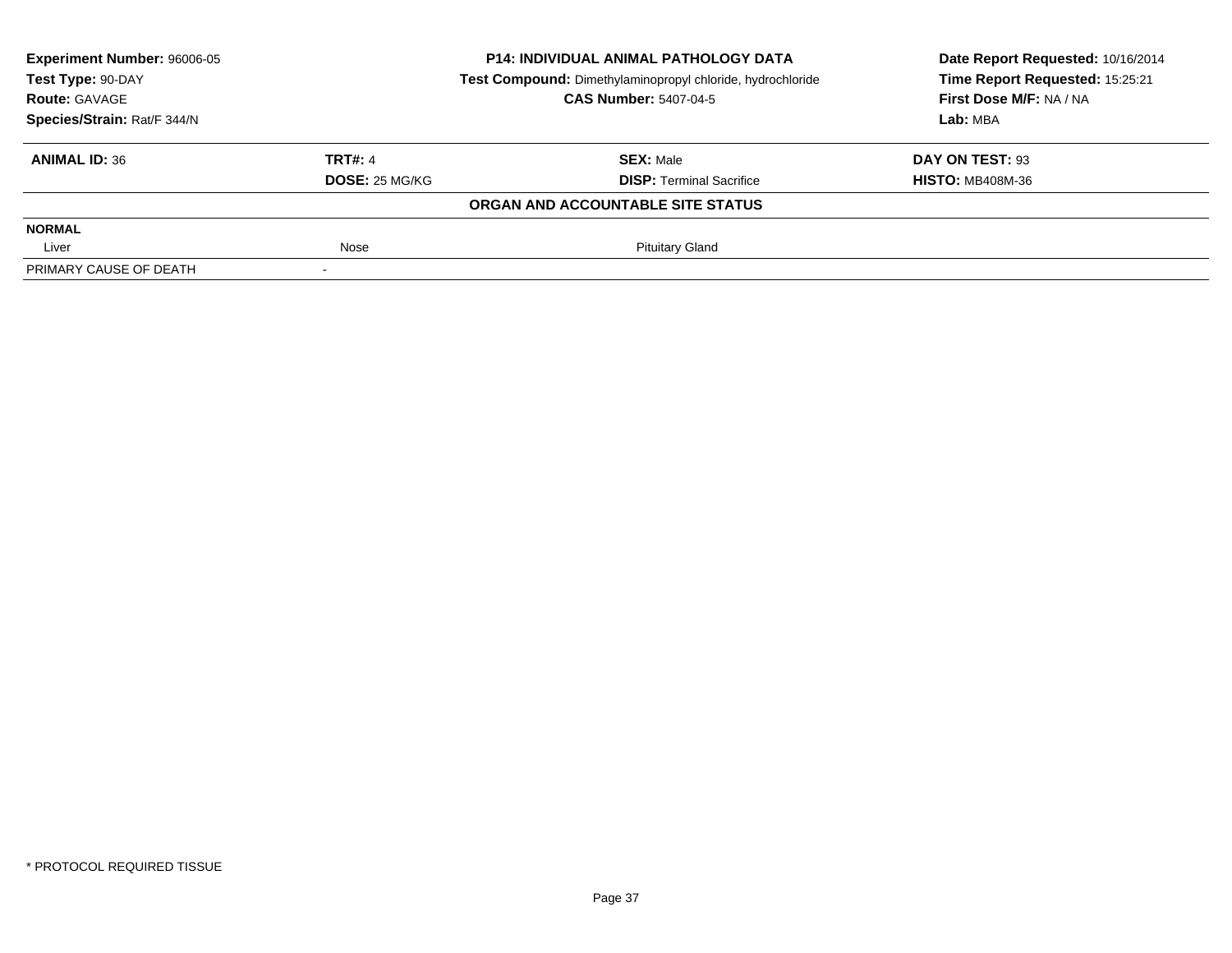| Experiment Number: 96006-05     |                | <b>P14: INDIVIDUAL ANIMAL PATHOLOGY DATA</b>               | Date Report Requested: 10/16/2014 |
|---------------------------------|----------------|------------------------------------------------------------|-----------------------------------|
| Test Type: 90-DAY               |                | Test Compound: Dimethylaminopropyl chloride, hydrochloride | Time Report Requested: 15:25:21   |
| <b>Route: GAVAGE</b>            |                | <b>CAS Number: 5407-04-5</b>                               | First Dose M/F: NA / NA           |
| Species/Strain: Rat/F 344/N     |                |                                                            | Lab: MBA                          |
| TRT#: 4<br><b>ANIMAL ID: 37</b> |                | <b>SEX: Male</b>                                           | DAY ON TEST: 93                   |
|                                 | DOSE: 25 MG/KG | <b>DISP: Terminal Sacrifice</b>                            | <b>HISTO: MB408M-37</b>           |
|                                 |                | ORGAN AND ACCOUNTABLE SITE STATUS                          |                                   |
| <b>NORMAL</b>                   |                |                                                            |                                   |
| Liver                           | Nose           | <b>Pituitary Gland</b>                                     |                                   |
| PRIMARY CAUSE OF DEATH          |                |                                                            |                                   |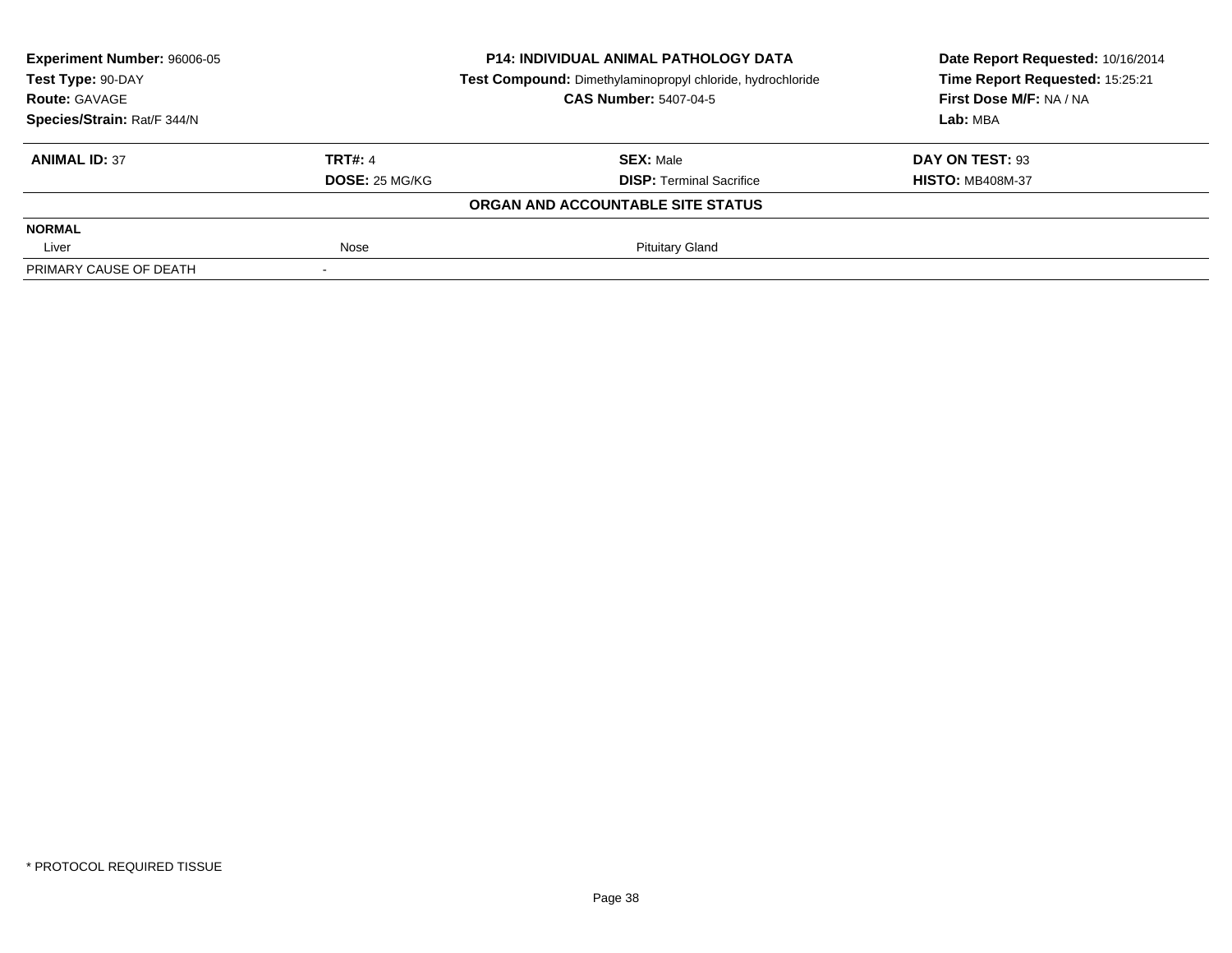| Experiment Number: 96006-05     |                | <b>P14: INDIVIDUAL ANIMAL PATHOLOGY DATA</b>               | Date Report Requested: 10/16/2014 |
|---------------------------------|----------------|------------------------------------------------------------|-----------------------------------|
| Test Type: 90-DAY               |                | Test Compound: Dimethylaminopropyl chloride, hydrochloride | Time Report Requested: 15:25:21   |
| <b>Route: GAVAGE</b>            |                | <b>CAS Number: 5407-04-5</b>                               | First Dose M/F: NA / NA           |
| Species/Strain: Rat/F 344/N     |                |                                                            | Lab: MBA                          |
| TRT#: 4<br><b>ANIMAL ID: 38</b> |                | <b>SEX: Male</b>                                           | DAY ON TEST: 93                   |
|                                 | DOSE: 25 MG/KG | <b>DISP: Terminal Sacrifice</b>                            | <b>HISTO: MB408M-38</b>           |
|                                 |                | ORGAN AND ACCOUNTABLE SITE STATUS                          |                                   |
| <b>NORMAL</b>                   |                |                                                            |                                   |
| Liver                           | Nose           | <b>Pituitary Gland</b>                                     |                                   |
| PRIMARY CAUSE OF DEATH          |                |                                                            |                                   |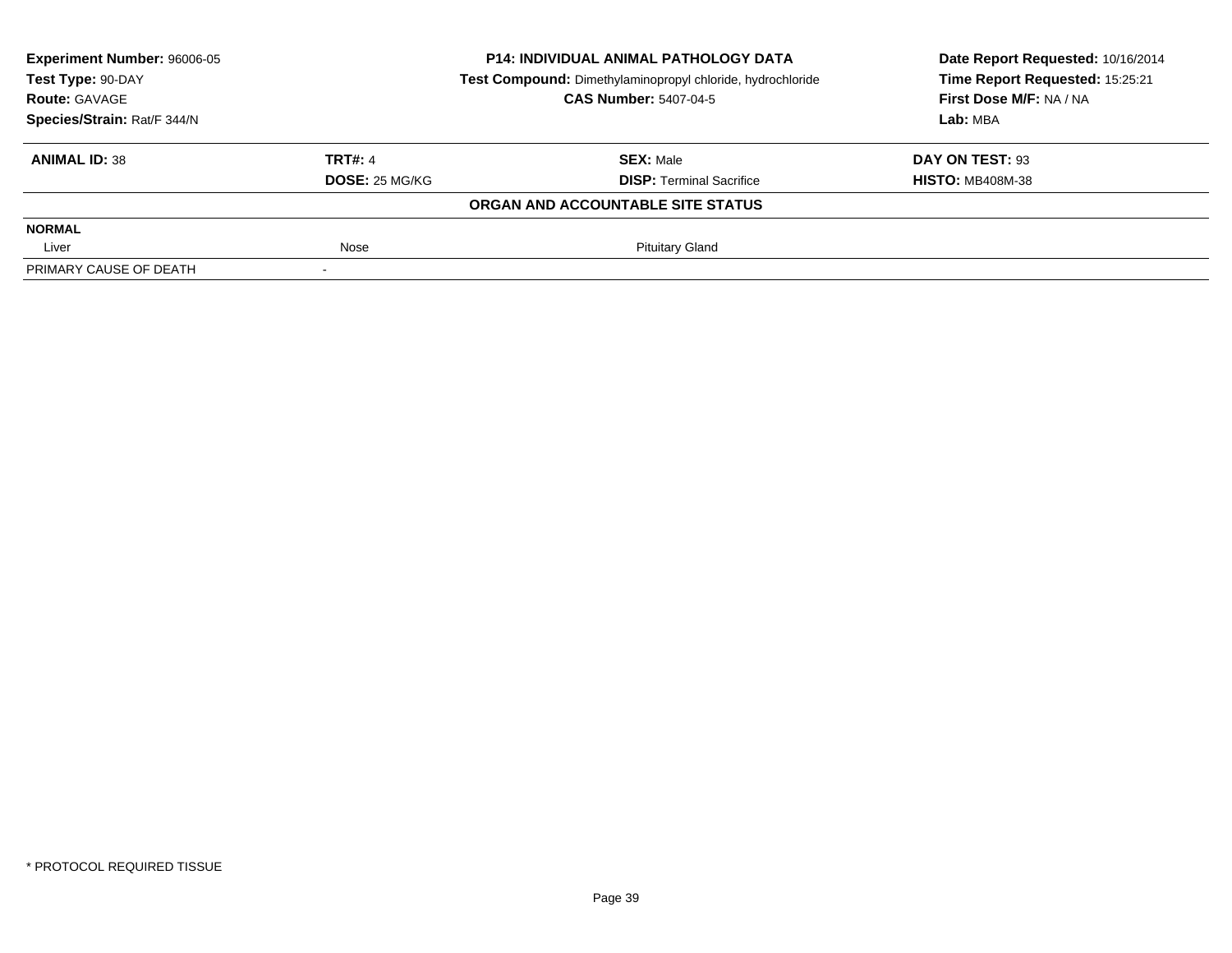| <b>Experiment Number: 96006-05</b><br>Test Type: 90-DAY |                       | <b>P14: INDIVIDUAL ANIMAL PATHOLOGY DATA</b>               | Date Report Requested: 10/16/2014 |
|---------------------------------------------------------|-----------------------|------------------------------------------------------------|-----------------------------------|
|                                                         |                       | Test Compound: Dimethylaminopropyl chloride, hydrochloride | Time Report Requested: 15:25:21   |
| <b>Route: GAVAGE</b>                                    |                       | <b>CAS Number: 5407-04-5</b>                               | First Dose M/F: NA / NA           |
| Species/Strain: Rat/F 344/N                             |                       |                                                            | Lab: MBA                          |
| <b>ANIMAL ID: 39</b>                                    | <b>TRT#: 4</b>        | <b>SEX: Male</b>                                           | DAY ON TEST: 93                   |
|                                                         | <b>DOSE: 25 MG/KG</b> | <b>DISP:</b> Terminal Sacrifice                            | <b>HISTO: MB408M-39</b>           |
|                                                         |                       | ORGAN AND ACCOUNTABLE SITE STATUS                          |                                   |
| <b>NORMAL</b>                                           |                       |                                                            |                                   |
| Liver                                                   | Nose                  |                                                            |                                   |
| <b>INSUFFICIENT TISSUE</b>                              |                       |                                                            |                                   |
| <b>Pituitary Gland</b>                                  |                       |                                                            |                                   |
| PRIMARY CAUSE OF DEATH                                  |                       |                                                            |                                   |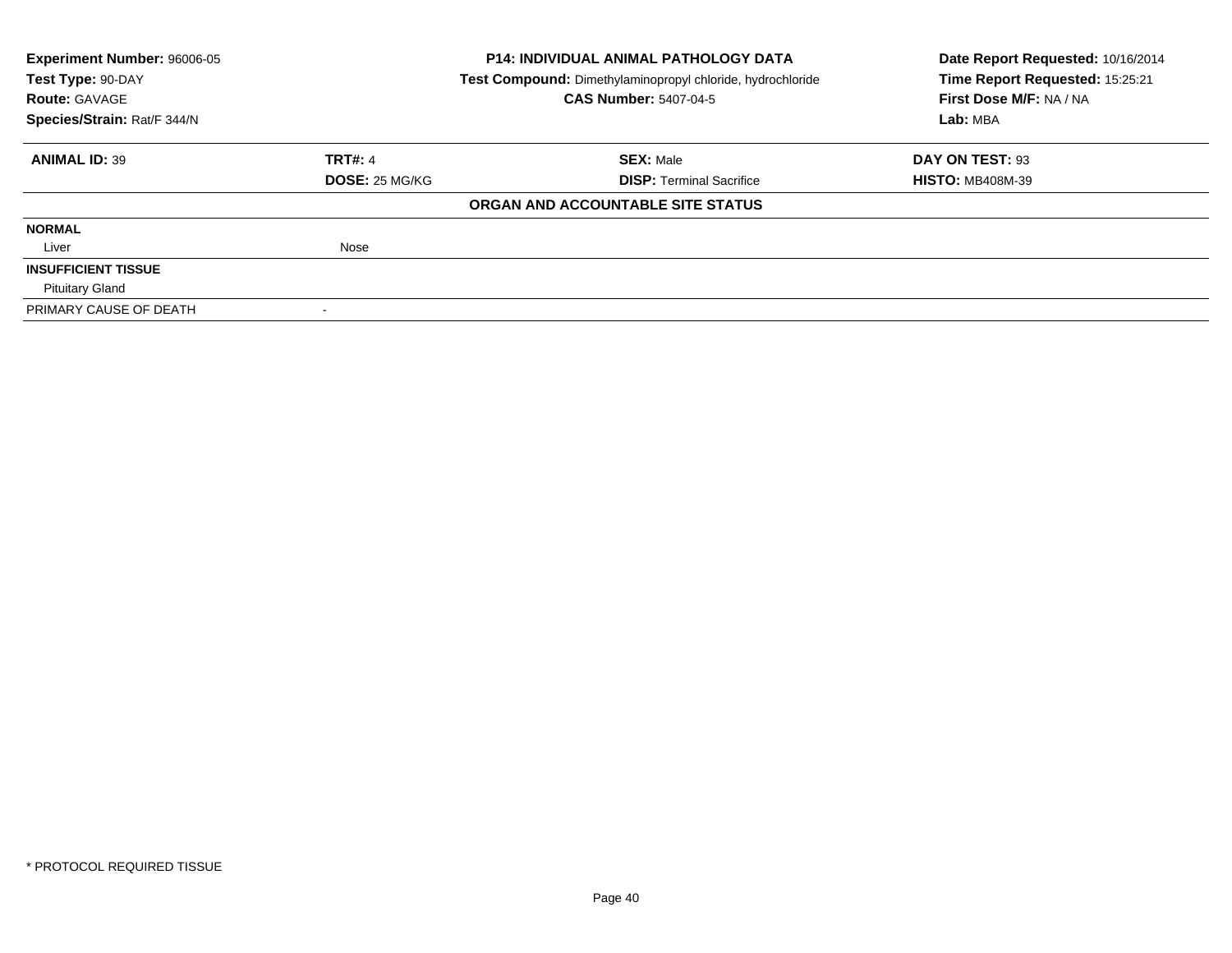| Experiment Number: 96006-05 |                       | <b>P14: INDIVIDUAL ANIMAL PATHOLOGY DATA</b>               | Date Report Requested: 10/16/2014 |
|-----------------------------|-----------------------|------------------------------------------------------------|-----------------------------------|
| Test Type: 90-DAY           |                       | Test Compound: Dimethylaminopropyl chloride, hydrochloride | Time Report Requested: 15:25:21   |
| <b>Route: GAVAGE</b>        |                       | <b>CAS Number: 5407-04-5</b>                               | First Dose M/F: NA / NA           |
| Species/Strain: Rat/F 344/N |                       |                                                            | Lab: MBA                          |
| <b>ANIMAL ID: 40</b>        | <b>TRT#: 4</b>        | <b>SEX: Male</b>                                           | DAY ON TEST: 93                   |
|                             | <b>DOSE: 25 MG/KG</b> | <b>DISP:</b> Terminal Sacrifice                            | <b>HISTO: MB408M-40</b>           |
|                             |                       | ORGAN AND ACCOUNTABLE SITE STATUS                          |                                   |
| <b>NORMAL</b>               |                       |                                                            |                                   |
| Liver                       | Nose                  | <b>Pituitary Gland</b>                                     |                                   |
| <b>OBSERVATIONS</b>         |                       |                                                            |                                   |
| Lymph Node                  | Mediastinal           | Hyperplasia                                                | Mild                              |
| [Hyperplasia TGLS = 1-13]   |                       |                                                            |                                   |
| PRIMARY CAUSE OF DEATH      |                       |                                                            |                                   |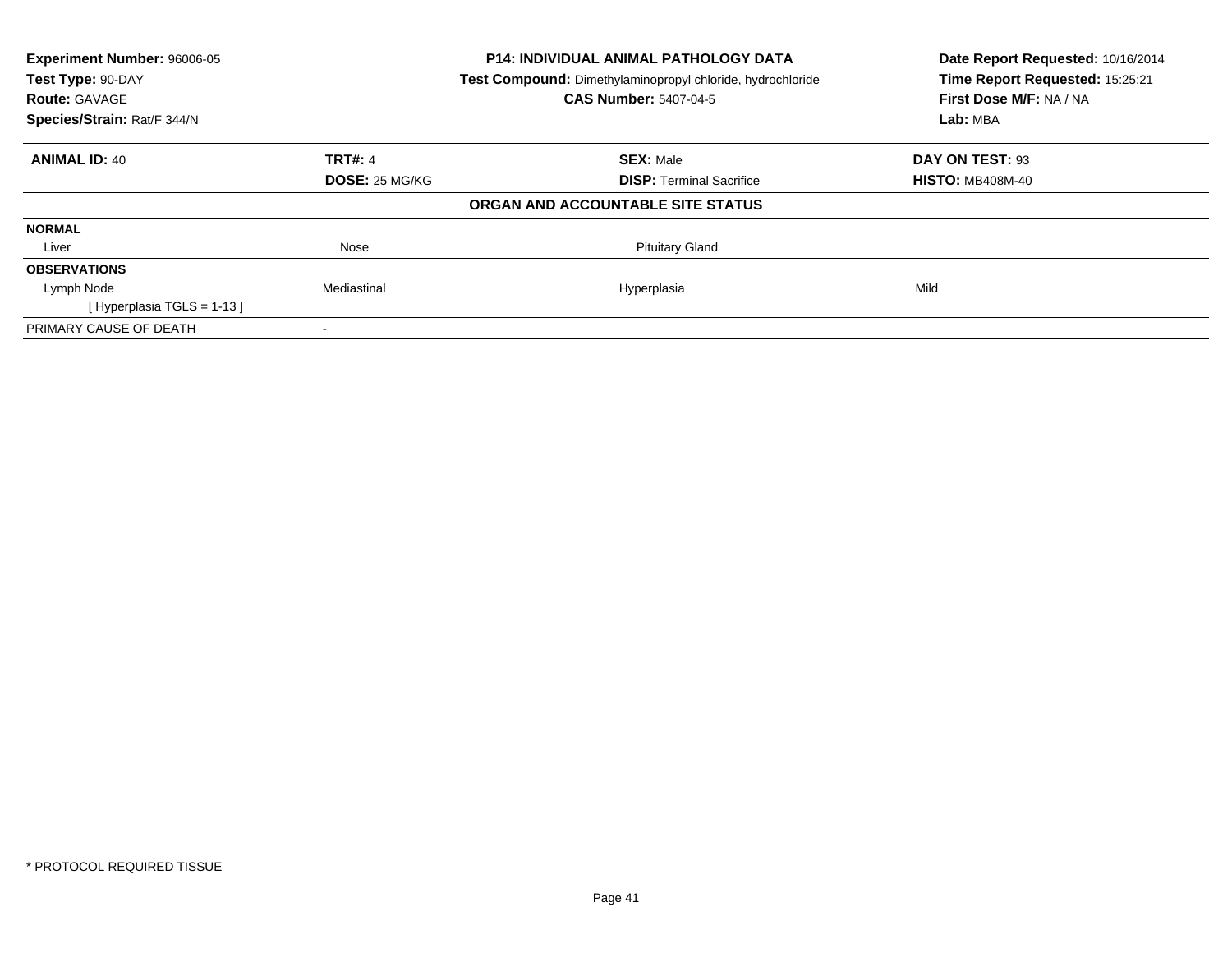| <b>Experiment Number: 96006-05</b> |                | <b>P14: INDIVIDUAL ANIMAL PATHOLOGY DATA</b>               | Date Report Requested: 10/16/2014<br>Time Report Requested: 15:25:21 |
|------------------------------------|----------------|------------------------------------------------------------|----------------------------------------------------------------------|
| Test Type: 90-DAY                  |                | Test Compound: Dimethylaminopropyl chloride, hydrochloride |                                                                      |
| <b>Route: GAVAGE</b>               |                | <b>CAS Number: 5407-04-5</b>                               | First Dose M/F: NA / NA                                              |
| Species/Strain: Rat/F 344/N        |                |                                                            | Lab: MBA                                                             |
| <b>ANIMAL ID: 41</b>               | TRT#: 5        | <b>SEX: Male</b>                                           | DAY ON TEST: 93                                                      |
|                                    | DOSE: 50 MG/KG | <b>DISP: Terminal Sacrifice</b>                            | <b>HISTO: MB408M-41</b>                                              |
|                                    |                | ORGAN AND ACCOUNTABLE SITE STATUS                          |                                                                      |
| <b>NORMAL</b>                      |                |                                                            |                                                                      |
| Liver                              | Nose           | <b>Pituitary Gland</b>                                     |                                                                      |
| PRIMARY CAUSE OF DEATH             |                |                                                            |                                                                      |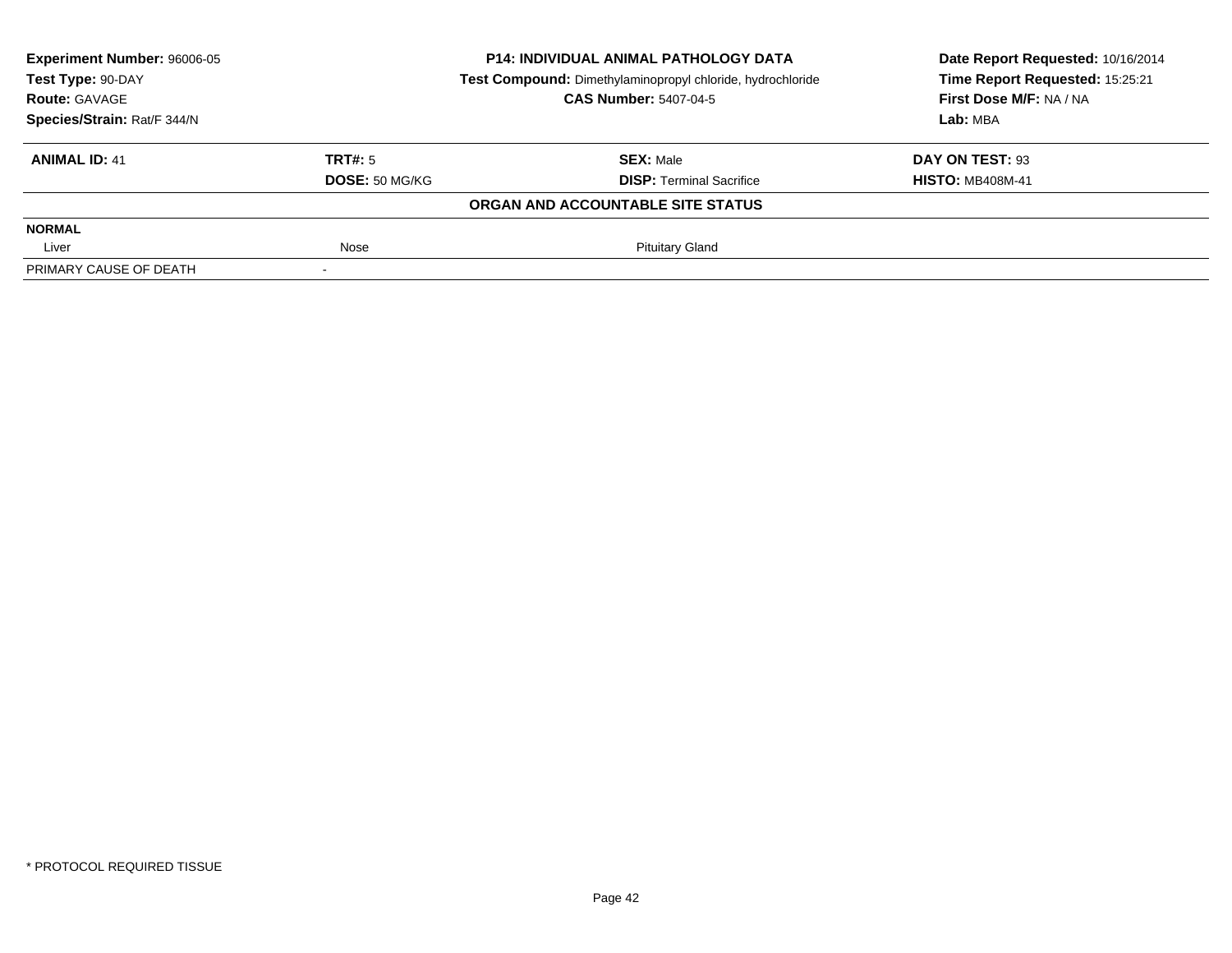| <b>Experiment Number: 96006-05</b><br>Test Type: 90-DAY |                        | <b>P14: INDIVIDUAL ANIMAL PATHOLOGY DATA</b>               | Date Report Requested: 10/16/2014<br>Time Report Requested: 15:25:22 |
|---------------------------------------------------------|------------------------|------------------------------------------------------------|----------------------------------------------------------------------|
|                                                         |                        | Test Compound: Dimethylaminopropyl chloride, hydrochloride |                                                                      |
| <b>Route: GAVAGE</b>                                    |                        | <b>CAS Number: 5407-04-5</b>                               | First Dose M/F: NA / NA                                              |
| Species/Strain: Rat/F 344/N                             |                        |                                                            | Lab: MBA                                                             |
| <b>ANIMAL ID: 42</b>                                    | TRT#: 5                | <b>SEX: Male</b>                                           | DAY ON TEST: 93                                                      |
|                                                         | DOSE: 50 MG/KG         | <b>DISP: Terminal Sacrifice</b>                            | <b>HISTO: MB408M-42</b>                                              |
|                                                         |                        | ORGAN AND ACCOUNTABLE SITE STATUS                          |                                                                      |
| <b>NORMAL</b>                                           |                        |                                                            |                                                                      |
| Liver                                                   | <b>Pituitary Gland</b> |                                                            |                                                                      |
| <b>OBSERVATIONS</b>                                     |                        |                                                            |                                                                      |
| Nose                                                    | Goblet Cell            | Hypertrophy                                                | Minimal                                                              |
| PRIMARY CAUSE OF DEATH                                  |                        |                                                            |                                                                      |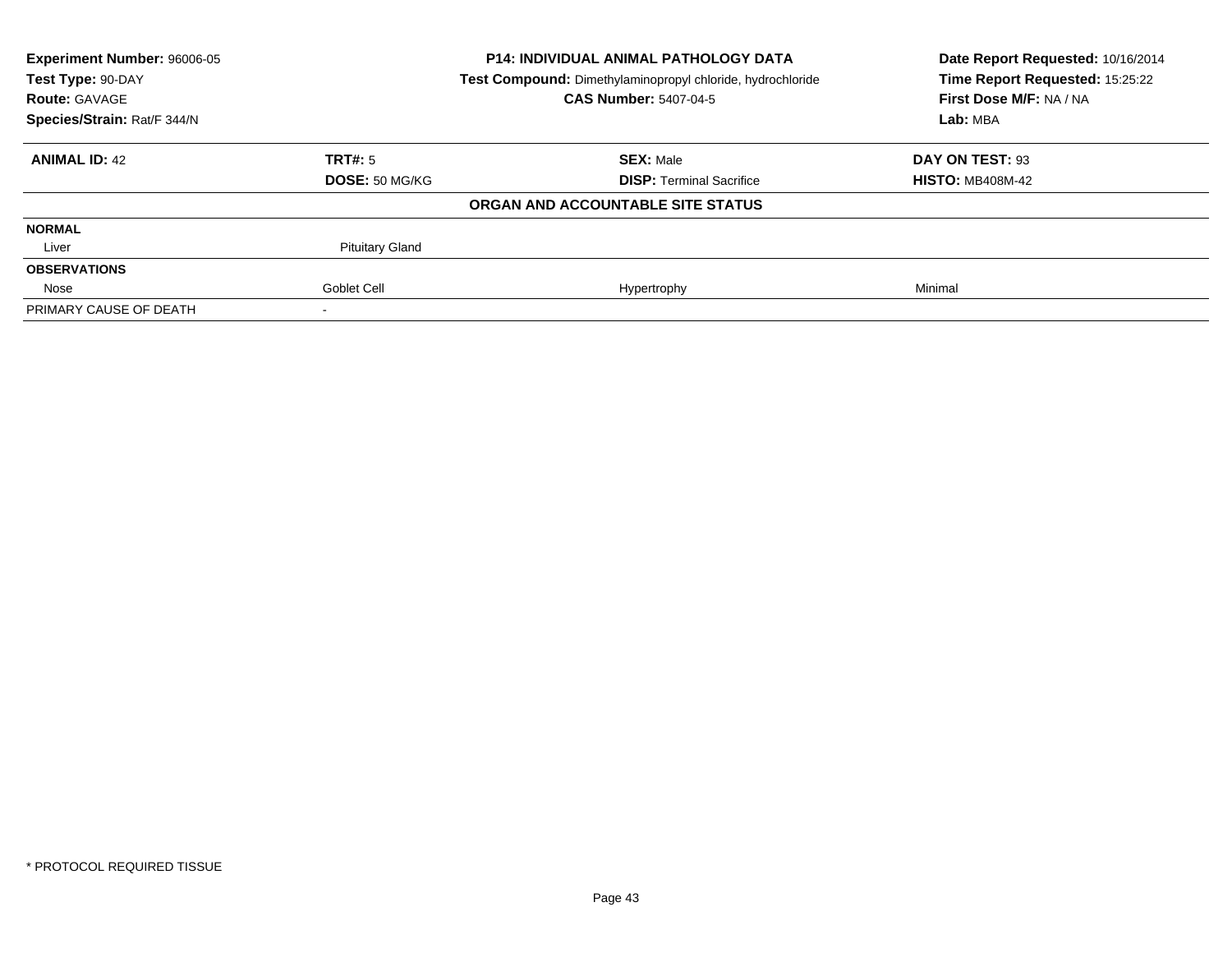| Experiment Number: 96006-05<br>Test Type: 90-DAY<br><b>Route: GAVAGE</b><br>Species/Strain: Rat/F 344/N |                           | <b>P14: INDIVIDUAL ANIMAL PATHOLOGY DATA</b><br>Test Compound: Dimethylaminopropyl chloride, hydrochloride<br><b>CAS Number: 5407-04-5</b> | Date Report Requested: 10/16/2014<br>Time Report Requested: 15:25:22<br>First Dose M/F: NA / NA<br>Lab: MBA |
|---------------------------------------------------------------------------------------------------------|---------------------------|--------------------------------------------------------------------------------------------------------------------------------------------|-------------------------------------------------------------------------------------------------------------|
| <b>ANIMAL ID: 43</b>                                                                                    | TRT#: 5<br>DOSE: 50 MG/KG | <b>SEX: Male</b><br><b>DISP:</b> Natural Death                                                                                             | DAY ON TEST: 79<br><b>HISTO: MB408M-43</b>                                                                  |
|                                                                                                         |                           | ORGAN AND ACCOUNTABLE SITE STATUS                                                                                                          |                                                                                                             |
| <b>NORMAL</b>                                                                                           |                           |                                                                                                                                            |                                                                                                             |
| Liver                                                                                                   | <b>Pituitary Gland</b>    |                                                                                                                                            |                                                                                                             |
| <b>MISSING</b><br>Lymph Node, Mandibular                                                                |                           |                                                                                                                                            |                                                                                                             |
| <b>OBSERVATIONS</b>                                                                                     |                           |                                                                                                                                            |                                                                                                             |
| Lymph Node<br>Note: TGL2 - mediastinal LN not on slides                                                 |                           |                                                                                                                                            |                                                                                                             |
| Nose                                                                                                    | Goblet Cell               | Hypertrophy                                                                                                                                | Minimal                                                                                                     |
| PRIMARY CAUSE OF DEATH                                                                                  | $\overline{\phantom{a}}$  |                                                                                                                                            |                                                                                                             |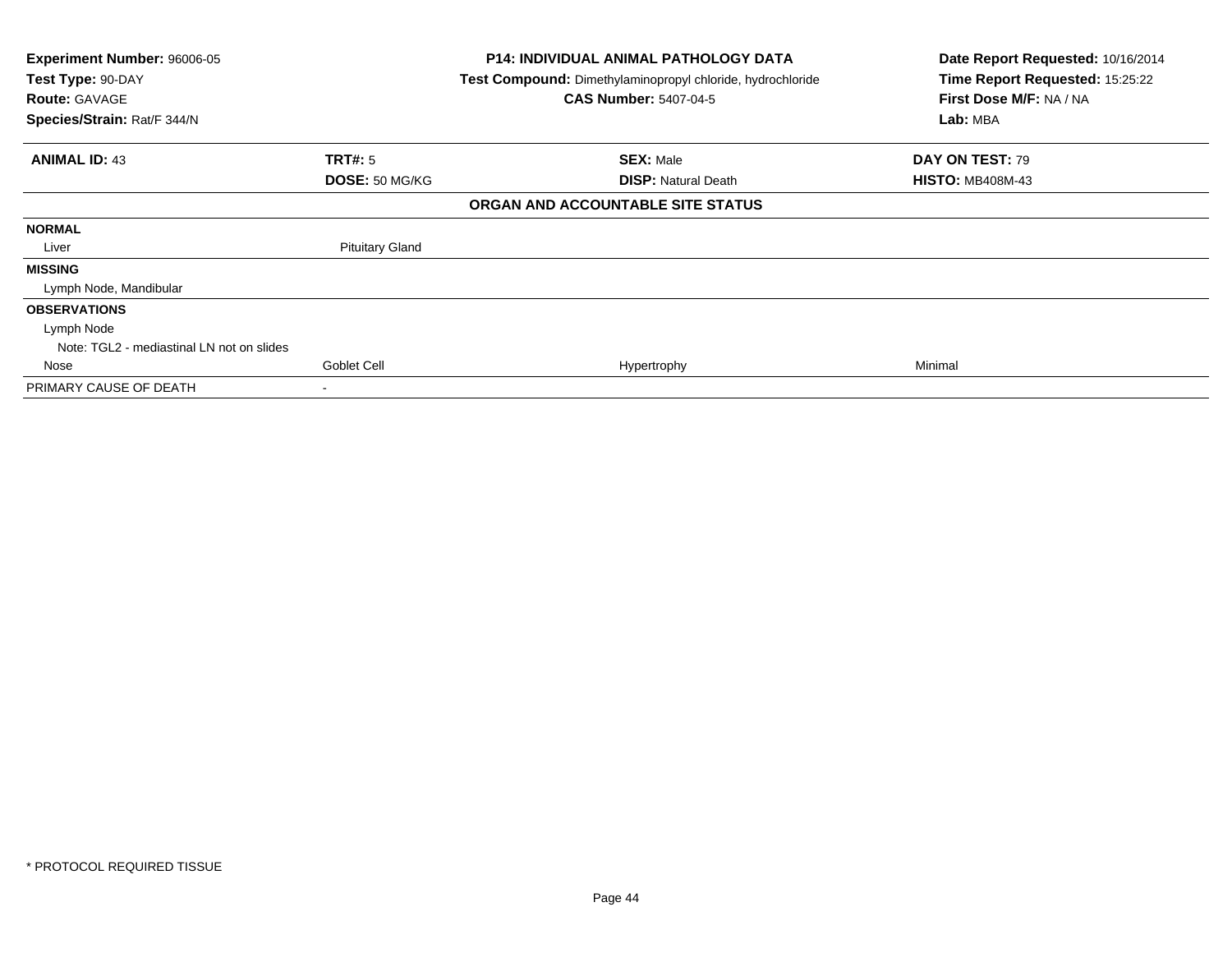| Experiment Number: 96006-05     |                | <b>P14: INDIVIDUAL ANIMAL PATHOLOGY DATA</b>               | Date Report Requested: 10/16/2014 |
|---------------------------------|----------------|------------------------------------------------------------|-----------------------------------|
| Test Type: 90-DAY               |                | Test Compound: Dimethylaminopropyl chloride, hydrochloride | Time Report Requested: 15:25:22   |
| <b>Route: GAVAGE</b>            |                | <b>CAS Number: 5407-04-5</b>                               | First Dose M/F: NA / NA           |
| Species/Strain: Rat/F 344/N     |                |                                                            | Lab: MBA                          |
| TRT#: 5<br><b>ANIMAL ID: 44</b> |                | <b>SEX: Male</b>                                           | DAY ON TEST: 93                   |
|                                 | DOSE: 50 MG/KG | <b>DISP: Terminal Sacrifice</b>                            | <b>HISTO: MB408M-44</b>           |
|                                 |                | ORGAN AND ACCOUNTABLE SITE STATUS                          |                                   |
| <b>NORMAL</b>                   |                |                                                            |                                   |
| Nose<br>Liver                   |                | <b>Pituitary Gland</b>                                     |                                   |
| PRIMARY CAUSE OF DEATH          |                |                                                            |                                   |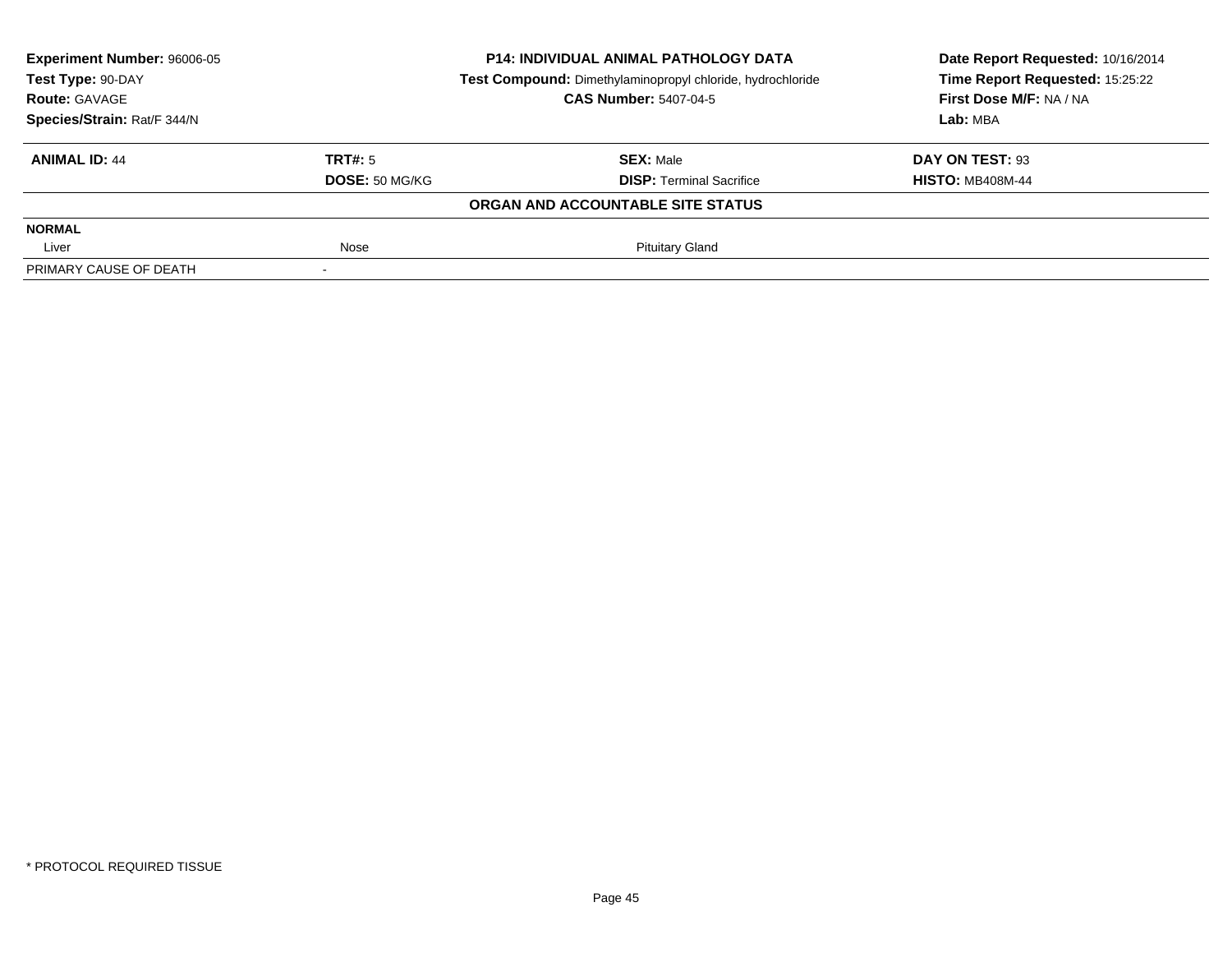| <b>Experiment Number: 96006-05</b><br>Test Type: 90-DAY |                        | <b>P14: INDIVIDUAL ANIMAL PATHOLOGY DATA</b>               | Date Report Requested: 10/16/2014<br>Time Report Requested: 15:25:22 |
|---------------------------------------------------------|------------------------|------------------------------------------------------------|----------------------------------------------------------------------|
|                                                         |                        | Test Compound: Dimethylaminopropyl chloride, hydrochloride |                                                                      |
| <b>Route: GAVAGE</b>                                    |                        | <b>CAS Number: 5407-04-5</b>                               | First Dose M/F: NA / NA                                              |
| Species/Strain: Rat/F 344/N                             |                        |                                                            | Lab: MBA                                                             |
| <b>ANIMAL ID: 45</b>                                    | TRT#: 5                | <b>SEX: Male</b>                                           | DAY ON TEST: 93                                                      |
|                                                         | DOSE: 50 MG/KG         | <b>DISP: Terminal Sacrifice</b>                            | <b>HISTO: MB408M-45</b>                                              |
|                                                         |                        | ORGAN AND ACCOUNTABLE SITE STATUS                          |                                                                      |
| <b>NORMAL</b>                                           |                        |                                                            |                                                                      |
| Liver                                                   | <b>Pituitary Gland</b> |                                                            |                                                                      |
| <b>OBSERVATIONS</b>                                     |                        |                                                            |                                                                      |
| Nose                                                    | Goblet Cell            | Hypertrophy                                                | Minimal                                                              |
| PRIMARY CAUSE OF DEATH                                  |                        |                                                            |                                                                      |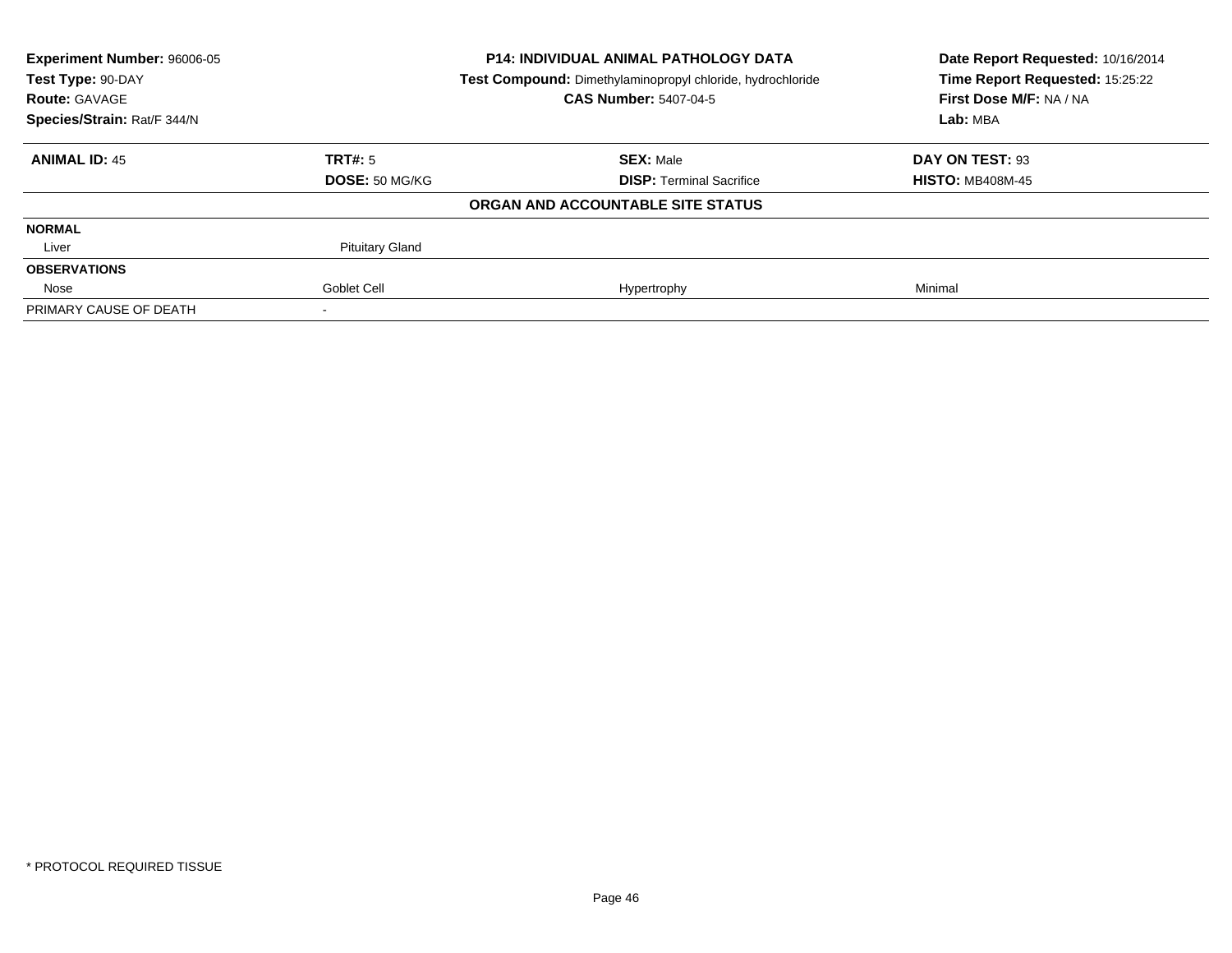| Experiment Number: 96006-05     |                                   | <b>P14: INDIVIDUAL ANIMAL PATHOLOGY DATA</b>               | Date Report Requested: 10/16/2014 |
|---------------------------------|-----------------------------------|------------------------------------------------------------|-----------------------------------|
| Test Type: 90-DAY               |                                   | Test Compound: Dimethylaminopropyl chloride, hydrochloride | Time Report Requested: 15:25:22   |
| <b>Route: GAVAGE</b>            |                                   | <b>CAS Number: 5407-04-5</b>                               | First Dose M/F: NA / NA           |
| Species/Strain: Rat/F 344/N     |                                   |                                                            | Lab: MBA                          |
| TRT#: 5<br><b>ANIMAL ID: 46</b> |                                   | <b>SEX: Male</b>                                           | DAY ON TEST: 93                   |
|                                 | DOSE: 50 MG/KG                    | <b>DISP: Terminal Sacrifice</b>                            | <b>HISTO: MB408M-46</b>           |
|                                 | ORGAN AND ACCOUNTABLE SITE STATUS |                                                            |                                   |
| <b>NORMAL</b>                   |                                   |                                                            |                                   |
| Nose<br>Liver                   |                                   | <b>Pituitary Gland</b>                                     |                                   |
| PRIMARY CAUSE OF DEATH          |                                   |                                                            |                                   |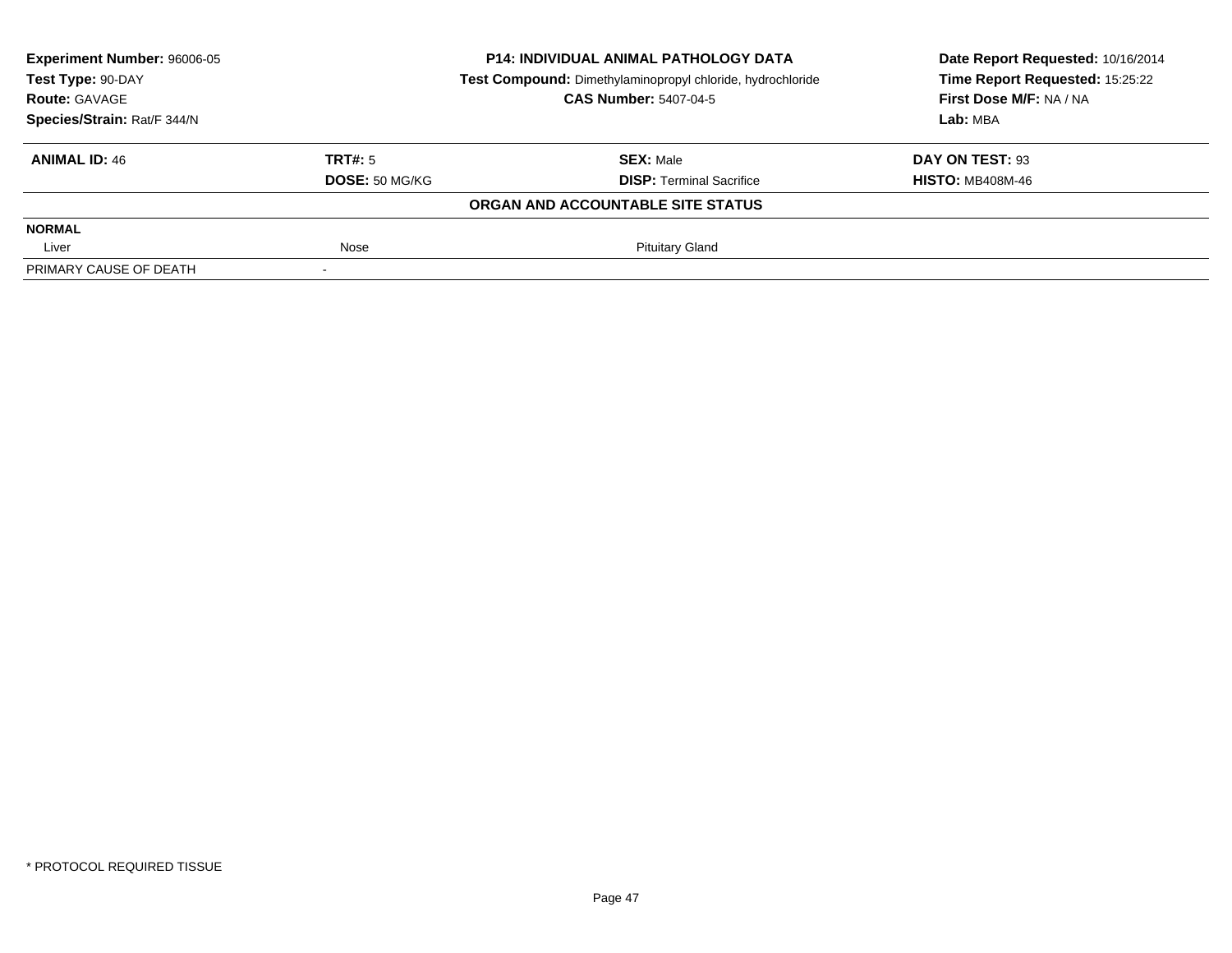| Experiment Number: 96006-05 |                | <b>P14: INDIVIDUAL ANIMAL PATHOLOGY DATA</b>               | Date Report Requested: 10/16/2014<br>Time Report Requested: 15:25:22 |
|-----------------------------|----------------|------------------------------------------------------------|----------------------------------------------------------------------|
| Test Type: 90-DAY           |                | Test Compound: Dimethylaminopropyl chloride, hydrochloride |                                                                      |
| <b>Route: GAVAGE</b>        |                | <b>CAS Number: 5407-04-5</b>                               | First Dose M/F: NA / NA                                              |
| Species/Strain: Rat/F 344/N |                |                                                            | Lab: MBA                                                             |
| <b>ANIMAL ID: 47</b>        | TRT#: 5        | <b>SEX: Male</b>                                           | DAY ON TEST: 93                                                      |
|                             | DOSE: 50 MG/KG | <b>DISP: Terminal Sacrifice</b>                            | <b>HISTO: MB408M-47</b>                                              |
|                             |                | ORGAN AND ACCOUNTABLE SITE STATUS                          |                                                                      |
| <b>NORMAL</b>               |                |                                                            |                                                                      |
| Liver                       | Nose           | <b>Pituitary Gland</b>                                     |                                                                      |
| PRIMARY CAUSE OF DEATH      |                |                                                            |                                                                      |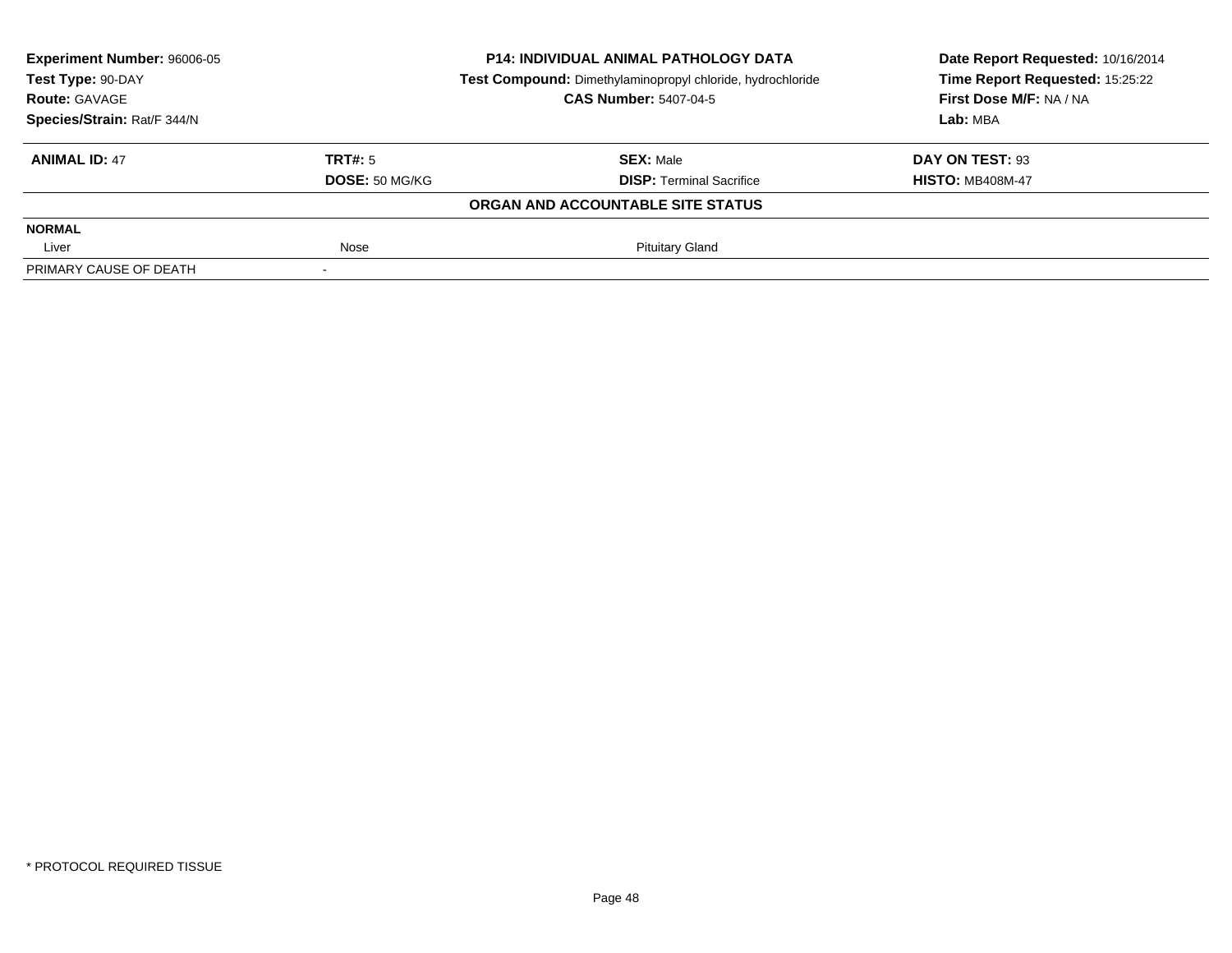| Experiment Number: 96006-05     |                | <b>P14: INDIVIDUAL ANIMAL PATHOLOGY DATA</b>               | Date Report Requested: 10/16/2014<br>Time Report Requested: 15:25:22 |
|---------------------------------|----------------|------------------------------------------------------------|----------------------------------------------------------------------|
| Test Type: 90-DAY               |                | Test Compound: Dimethylaminopropyl chloride, hydrochloride |                                                                      |
| <b>Route: GAVAGE</b>            |                | <b>CAS Number: 5407-04-5</b>                               | First Dose M/F: NA / NA                                              |
| Species/Strain: Rat/F 344/N     |                |                                                            | Lab: MBA                                                             |
| TRT#: 5<br><b>ANIMAL ID: 48</b> |                | <b>SEX: Male</b>                                           | DAY ON TEST: 93                                                      |
|                                 | DOSE: 50 MG/KG | <b>DISP: Terminal Sacrifice</b>                            | <b>HISTO: MB408M-48</b>                                              |
|                                 |                | ORGAN AND ACCOUNTABLE SITE STATUS                          |                                                                      |
| <b>NORMAL</b>                   |                |                                                            |                                                                      |
| Nose<br>Liver                   |                | <b>Pituitary Gland</b>                                     |                                                                      |
| PRIMARY CAUSE OF DEATH          |                |                                                            |                                                                      |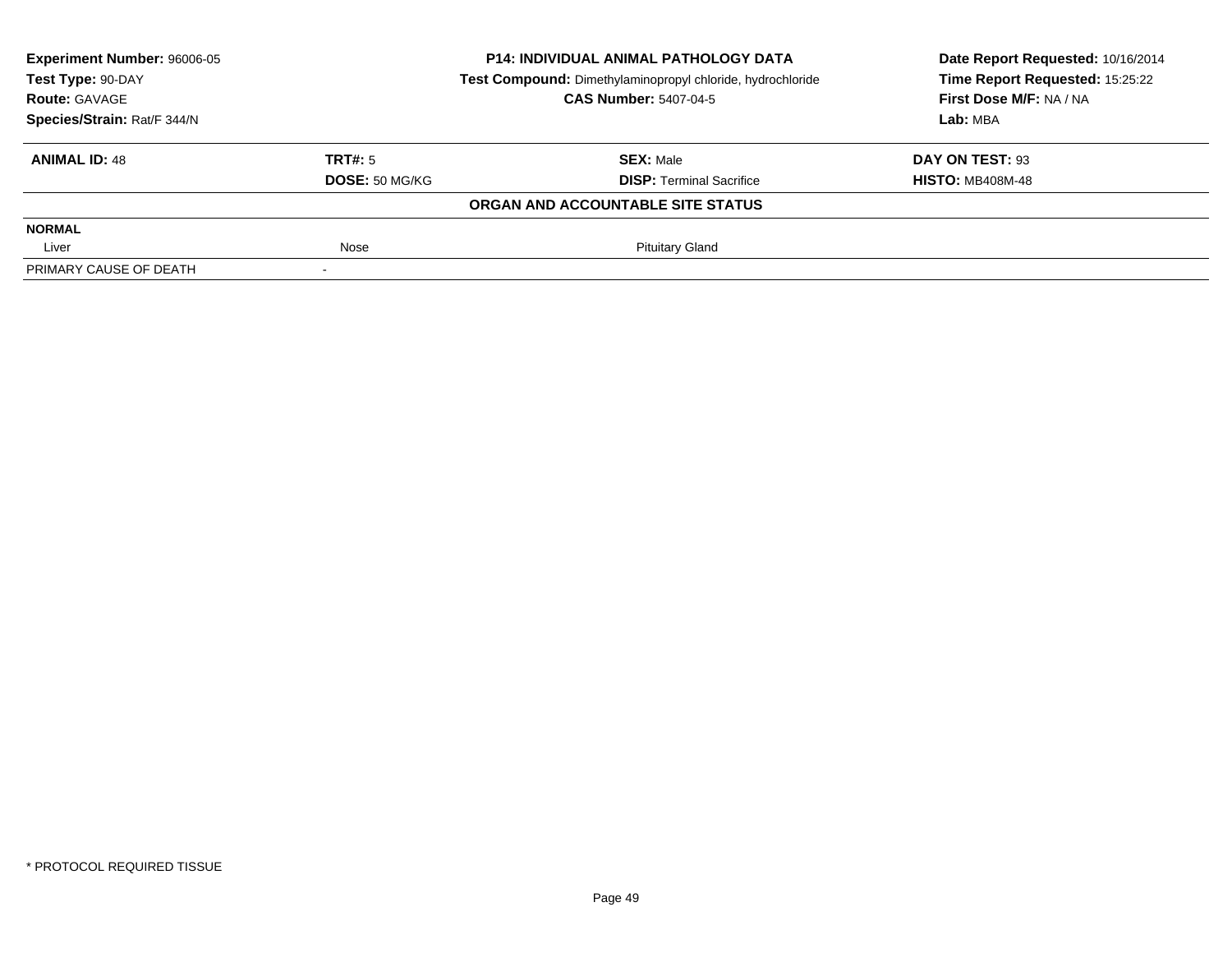| Experiment Number: 96006-05     |                                   | <b>P14: INDIVIDUAL ANIMAL PATHOLOGY DATA</b>               | Date Report Requested: 10/16/2014<br>Time Report Requested: 15:25:22 |
|---------------------------------|-----------------------------------|------------------------------------------------------------|----------------------------------------------------------------------|
| Test Type: 90-DAY               |                                   | Test Compound: Dimethylaminopropyl chloride, hydrochloride |                                                                      |
| <b>Route: GAVAGE</b>            |                                   | <b>CAS Number: 5407-04-5</b>                               | First Dose M/F: NA / NA                                              |
| Species/Strain: Rat/F 344/N     |                                   |                                                            | Lab: MBA                                                             |
| TRT#: 5<br><b>ANIMAL ID: 49</b> |                                   | <b>SEX: Male</b>                                           | DAY ON TEST: 93                                                      |
|                                 | DOSE: 50 MG/KG                    | <b>DISP: Terminal Sacrifice</b>                            | <b>HISTO: MB408M-49</b>                                              |
|                                 | ORGAN AND ACCOUNTABLE SITE STATUS |                                                            |                                                                      |
| <b>NORMAL</b>                   |                                   |                                                            |                                                                      |
| Nose<br>Liver                   |                                   | <b>Pituitary Gland</b>                                     |                                                                      |
| PRIMARY CAUSE OF DEATH          |                                   |                                                            |                                                                      |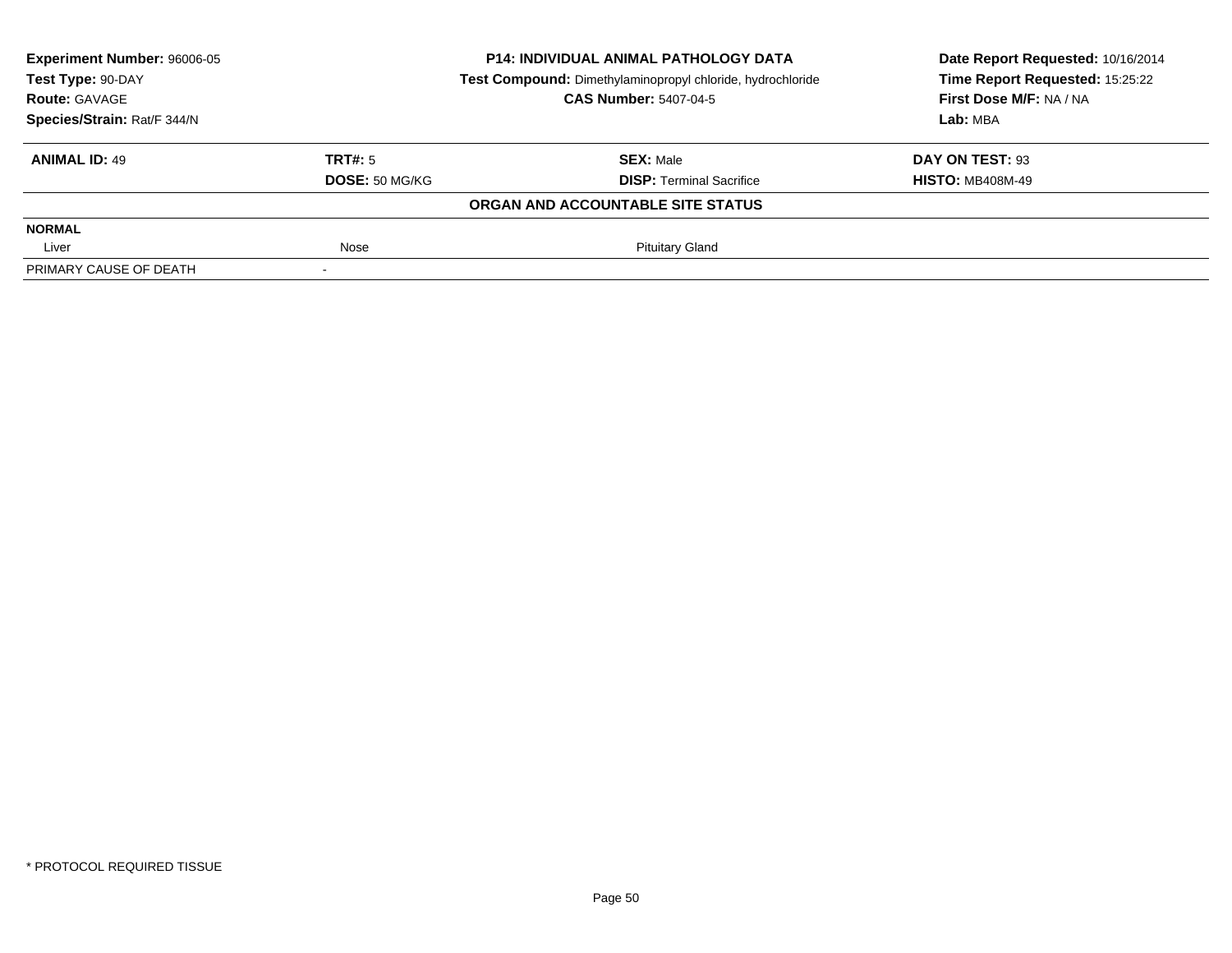| Experiment Number: 96006-05     | <b>P14: INDIVIDUAL ANIMAL PATHOLOGY DATA</b>               |                                 | Date Report Requested: 10/16/2014 |  |
|---------------------------------|------------------------------------------------------------|---------------------------------|-----------------------------------|--|
| Test Type: 90-DAY               | Test Compound: Dimethylaminopropyl chloride, hydrochloride |                                 | Time Report Requested: 15:25:22   |  |
| <b>Route: GAVAGE</b>            | <b>CAS Number: 5407-04-5</b>                               |                                 | First Dose M/F: NA / NA           |  |
| Species/Strain: Rat/F 344/N     |                                                            |                                 | Lab: MBA                          |  |
| TRT#: 5<br><b>ANIMAL ID: 50</b> |                                                            | <b>SEX: Male</b>                | DAY ON TEST: 93                   |  |
|                                 | DOSE: 50 MG/KG                                             | <b>DISP: Terminal Sacrifice</b> | <b>HISTO: MB408M-50</b>           |  |
|                                 | ORGAN AND ACCOUNTABLE SITE STATUS                          |                                 |                                   |  |
| <b>NORMAL</b>                   |                                                            |                                 |                                   |  |
| Nose<br>Liver                   |                                                            | <b>Pituitary Gland</b>          |                                   |  |
| PRIMARY CAUSE OF DEATH          |                                                            |                                 |                                   |  |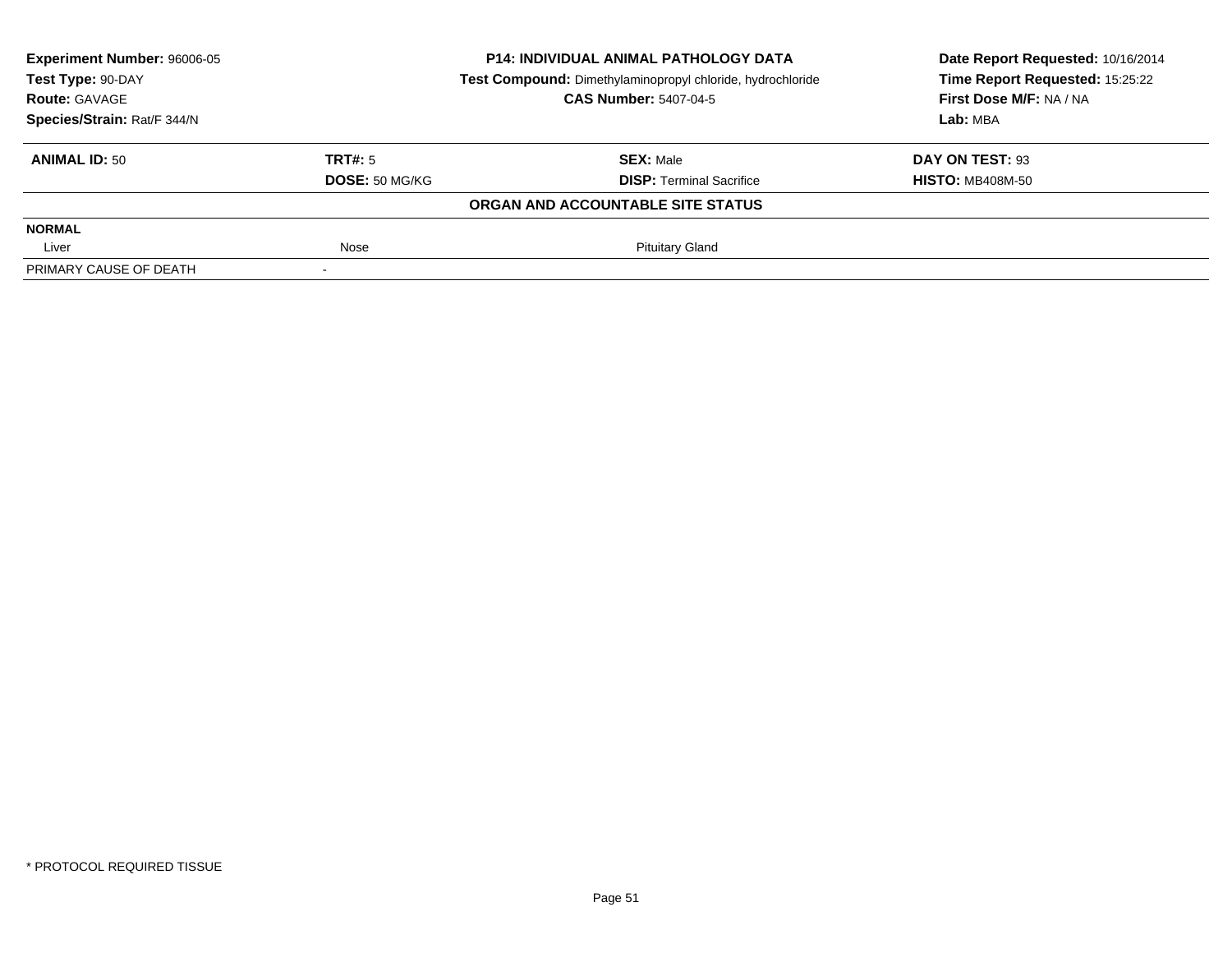| Experiment Number: 96006-05<br>Test Type: 90-DAY<br><b>Route: GAVAGE</b><br>Species/Strain: Rat/F 344/N |                           | <b>P14: INDIVIDUAL ANIMAL PATHOLOGY DATA</b><br>Test Compound: Dimethylaminopropyl chloride, hydrochloride<br><b>CAS Number: 5407-04-5</b> | Date Report Requested: 10/16/2014<br>Time Report Requested: 15:25:22<br>First Dose M/F: NA / NA<br>Lab: MBA |
|---------------------------------------------------------------------------------------------------------|---------------------------|--------------------------------------------------------------------------------------------------------------------------------------------|-------------------------------------------------------------------------------------------------------------|
| <b>ANIMAL ID: 51</b>                                                                                    | TRT#: 6                   | <b>SEX: Male</b>                                                                                                                           | DAY ON TEST: 93                                                                                             |
|                                                                                                         | <b>DOSE: 100</b><br>MG/KG | <b>DISP: Terminal Sacrifice</b>                                                                                                            | <b>HISTO: MB408M-51</b>                                                                                     |
|                                                                                                         |                           | ORGAN AND ACCOUNTABLE SITE STATUS                                                                                                          |                                                                                                             |
| <b>NORMAL</b>                                                                                           |                           |                                                                                                                                            |                                                                                                             |
| * Adrenal Cortex                                                                                        | * Adrenal Medulla         | * Blood Vessel                                                                                                                             | * Bone                                                                                                      |
| * Bone Marrow                                                                                           | * Brain                   | * Epididymis                                                                                                                               | * Esophagus                                                                                                 |
| * Eye                                                                                                   | * Intestine Large, Cecum  | * Intestine Large, Colon                                                                                                                   | * Intestine Large, Rectum                                                                                   |
| * Intestine Small, Duodenum                                                                             | * Intestine Small. Ileum  | * Intestine Small, Jejunum                                                                                                                 | * Islets, Pancreatic                                                                                        |
| * Kidney                                                                                                | * Liver                   | * Lung                                                                                                                                     | * Lymph Node, Mesenteric                                                                                    |
| * Nose                                                                                                  | * Pancreas                | * Parathyroid Gland                                                                                                                        | * Pituitary Gland                                                                                           |
| * Preputial Gland                                                                                       | * Prostate                | * Salivary Glands                                                                                                                          | * Seminal Vesicle                                                                                           |
| * Skin                                                                                                  | * Spleen                  | * Stomach, Forestomach                                                                                                                     | * Stomach, Glandular                                                                                        |
| * Testes                                                                                                | * Thymus                  | * Thyroid Gland                                                                                                                            | * Trachea                                                                                                   |
| * Urinary Bladder                                                                                       |                           |                                                                                                                                            |                                                                                                             |
| <b>MISSING</b>                                                                                          |                           |                                                                                                                                            |                                                                                                             |
| * Lymph Node, Mandibular                                                                                | * Mammary Gland           |                                                                                                                                            |                                                                                                             |
| <b>OBSERVATIONS</b>                                                                                     |                           |                                                                                                                                            |                                                                                                             |
| * Heart                                                                                                 | Myocardium                | <b>Infiltration Cellular</b>                                                                                                               | Lymphocyte, Focal, Minimal                                                                                  |
| PRIMARY CAUSE OF DEATH                                                                                  |                           |                                                                                                                                            |                                                                                                             |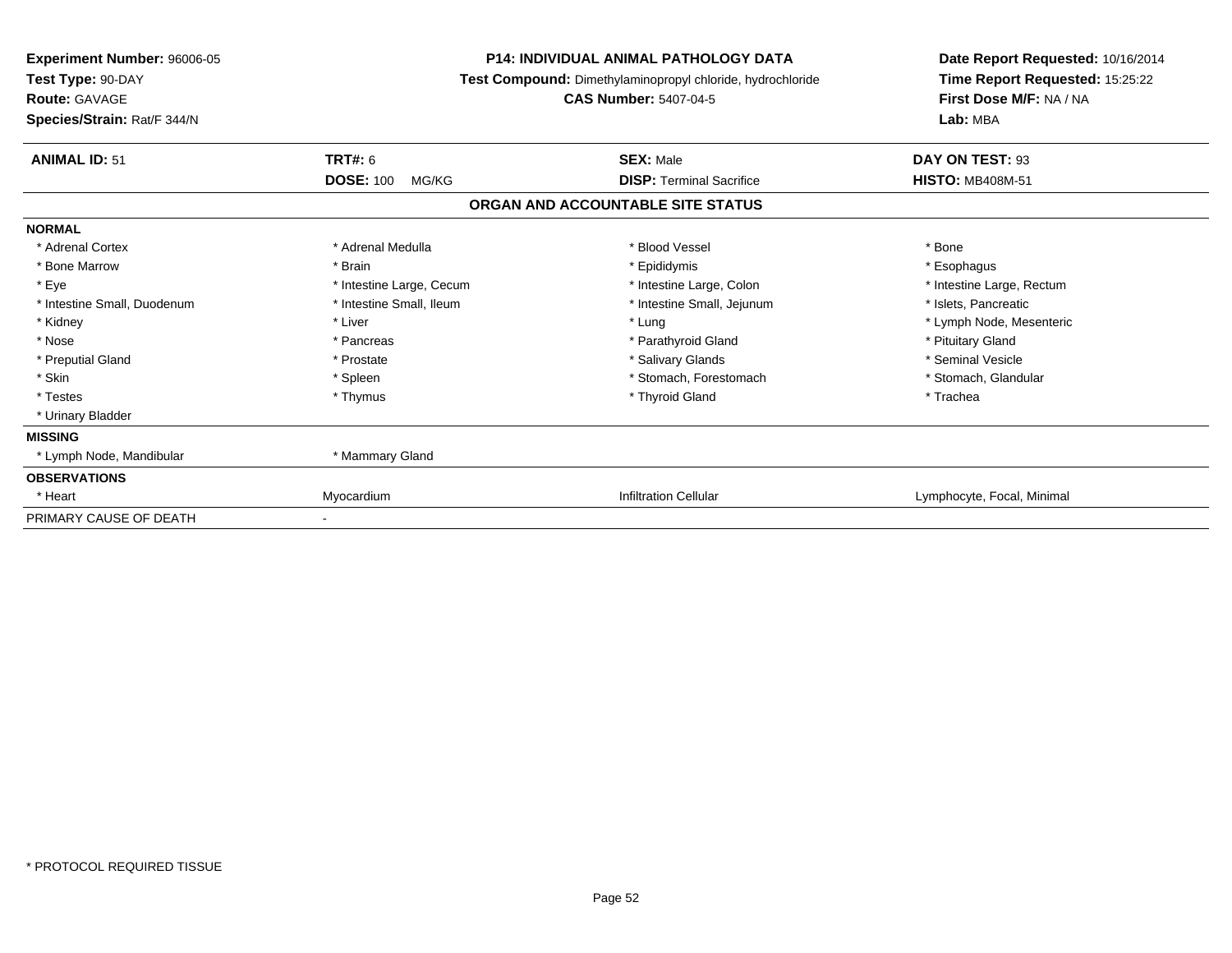| <b>Experiment Number: 96006-05</b><br>Test Type: 90-DAY<br><b>Route: GAVAGE</b><br>Species/Strain: Rat/F 344/N |                             | <b>P14: INDIVIDUAL ANIMAL PATHOLOGY DATA</b><br>Test Compound: Dimethylaminopropyl chloride, hydrochloride<br><b>CAS Number: 5407-04-5</b> | Date Report Requested: 10/16/2014<br>Time Report Requested: 15:25:22<br>First Dose M/F: NA / NA<br>Lab: MBA |
|----------------------------------------------------------------------------------------------------------------|-----------------------------|--------------------------------------------------------------------------------------------------------------------------------------------|-------------------------------------------------------------------------------------------------------------|
| <b>ANIMAL ID: 52</b>                                                                                           | <b>TRT#: 6</b>              | <b>SEX: Male</b>                                                                                                                           | DAY ON TEST: 93                                                                                             |
|                                                                                                                | <b>DOSE: 100</b><br>MG/KG   | <b>DISP: Terminal Sacrifice</b>                                                                                                            | <b>HISTO: MB408M-52</b>                                                                                     |
|                                                                                                                |                             | ORGAN AND ACCOUNTABLE SITE STATUS                                                                                                          |                                                                                                             |
| <b>NORMAL</b>                                                                                                  |                             |                                                                                                                                            |                                                                                                             |
| * Adrenal Cortex                                                                                               | * Adrenal Medulla           | * Blood Vessel                                                                                                                             | * Bone                                                                                                      |
| * Bone Marrow                                                                                                  | * Brain                     | * Epididymis                                                                                                                               | * Esophagus                                                                                                 |
| * Eye                                                                                                          | * Heart                     | * Intestine Large, Cecum                                                                                                                   | * Intestine Large, Colon                                                                                    |
| * Intestine Large, Rectum                                                                                      | * Intestine Small, Duodenum | * Intestine Small, Ileum                                                                                                                   | * Intestine Small, Jejunum                                                                                  |
| * Islets, Pancreatic                                                                                           | * Kidney                    | * Liver                                                                                                                                    | * Lung                                                                                                      |
| * Lymph Node, Mesenteric                                                                                       | * Parathyroid Gland         | * Pituitary Gland                                                                                                                          | * Preputial Gland                                                                                           |
| * Prostate                                                                                                     | * Salivary Glands           | * Seminal Vesicle                                                                                                                          | * Skin                                                                                                      |
| * Spleen                                                                                                       | * Stomach, Forestomach      | * Stomach, Glandular                                                                                                                       | * Testes                                                                                                    |
| * Thymus                                                                                                       | * Thyroid Gland             | * Trachea                                                                                                                                  | * Urinary Bladder                                                                                           |
| <b>MISSING</b>                                                                                                 |                             |                                                                                                                                            |                                                                                                             |
| * Lymph Node, Mandibular                                                                                       | * Mammary Gland             |                                                                                                                                            |                                                                                                             |
| <b>OBSERVATIONS</b>                                                                                            |                             |                                                                                                                                            |                                                                                                             |
| * Nose                                                                                                         | <b>Goblet Cell</b>          | Hypertrophy                                                                                                                                | Minimal                                                                                                     |
| * Pancreas                                                                                                     |                             | <b>Infiltration Cellular</b>                                                                                                               | Lymphocyte, Focal, Minimal                                                                                  |
| PRIMARY CAUSE OF DEATH                                                                                         |                             |                                                                                                                                            |                                                                                                             |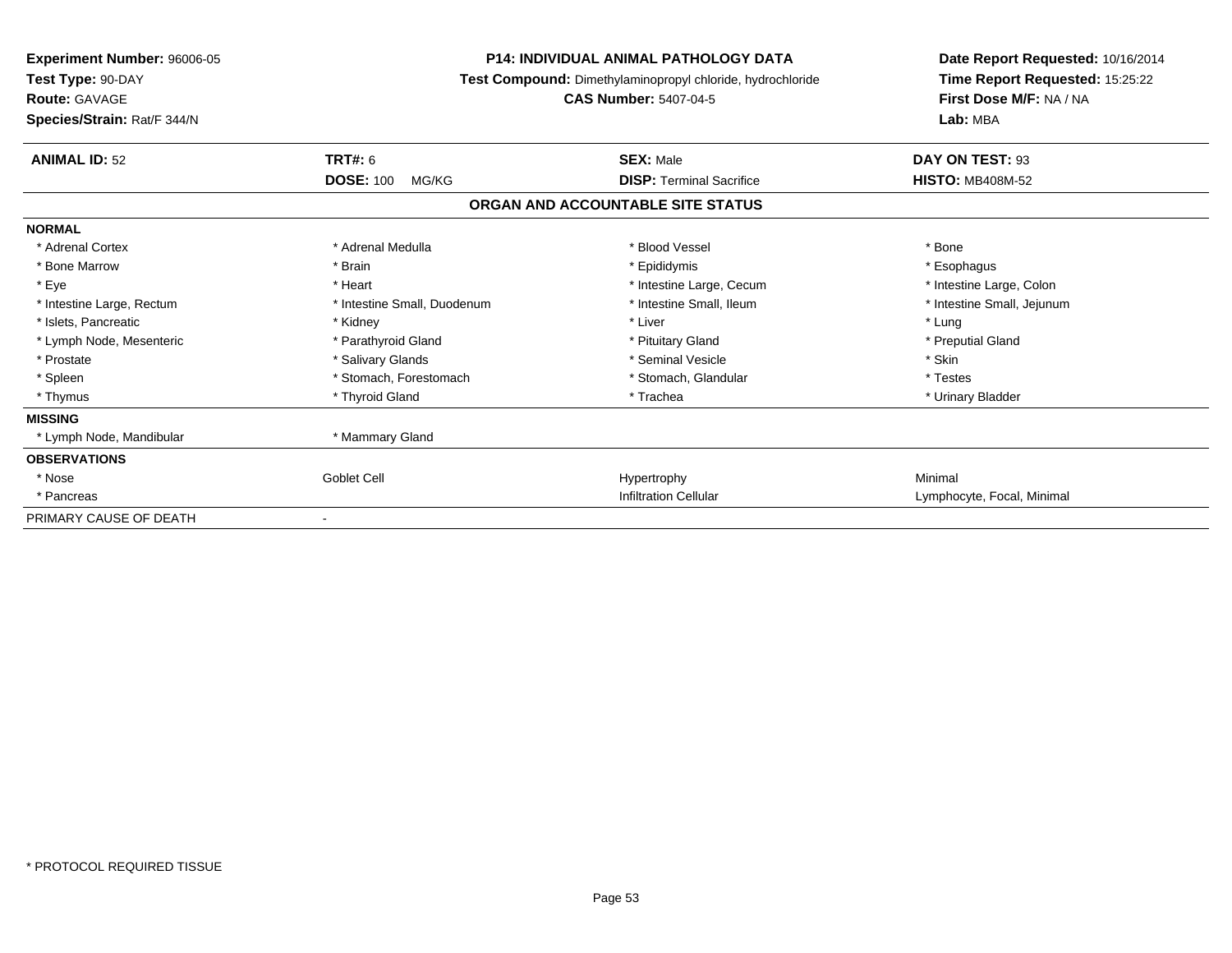| <b>Experiment Number: 96006-05</b><br>Test Type: 90-DAY<br><b>Route: GAVAGE</b><br>Species/Strain: Rat/F 344/N |                             | <b>P14: INDIVIDUAL ANIMAL PATHOLOGY DATA</b><br>Test Compound: Dimethylaminopropyl chloride, hydrochloride<br><b>CAS Number: 5407-04-5</b> | Date Report Requested: 10/16/2014<br>Time Report Requested: 15:25:22<br>First Dose M/F: NA / NA<br>Lab: MBA |
|----------------------------------------------------------------------------------------------------------------|-----------------------------|--------------------------------------------------------------------------------------------------------------------------------------------|-------------------------------------------------------------------------------------------------------------|
| <b>ANIMAL ID: 53</b>                                                                                           | <b>TRT#: 6</b>              | <b>SEX: Male</b>                                                                                                                           | DAY ON TEST: 93                                                                                             |
|                                                                                                                | <b>DOSE: 100</b><br>MG/KG   | <b>DISP: Terminal Sacrifice</b>                                                                                                            | <b>HISTO: MB408M-53</b>                                                                                     |
|                                                                                                                |                             | ORGAN AND ACCOUNTABLE SITE STATUS                                                                                                          |                                                                                                             |
| <b>NORMAL</b>                                                                                                  |                             |                                                                                                                                            |                                                                                                             |
| * Adrenal Cortex                                                                                               | * Adrenal Medulla           | * Blood Vessel                                                                                                                             | * Bone                                                                                                      |
| * Bone Marrow                                                                                                  | * Brain                     | * Epididymis                                                                                                                               | * Esophagus                                                                                                 |
| * Eye                                                                                                          | * Heart                     | * Intestine Large, Cecum                                                                                                                   | * Intestine Large, Colon                                                                                    |
| * Intestine Large, Rectum                                                                                      | * Intestine Small, Duodenum | * Intestine Small, Ileum                                                                                                                   | * Intestine Small, Jejunum                                                                                  |
| * Islets, Pancreatic                                                                                           | * Kidney                    | * Liver                                                                                                                                    | * Lung                                                                                                      |
| * Lymph Node, Mesenteric                                                                                       | * Pancreas                  | * Parathyroid Gland                                                                                                                        | * Pituitary Gland                                                                                           |
| * Preputial Gland                                                                                              | * Prostate                  | * Salivary Glands                                                                                                                          | * Seminal Vesicle                                                                                           |
| * Skin                                                                                                         | * Spleen                    | * Stomach, Forestomach                                                                                                                     | * Stomach, Glandular                                                                                        |
| * Testes                                                                                                       | * Thymus                    | * Thyroid Gland                                                                                                                            | * Trachea                                                                                                   |
| * Urinary Bladder                                                                                              |                             |                                                                                                                                            |                                                                                                             |
| <b>MISSING</b>                                                                                                 |                             |                                                                                                                                            |                                                                                                             |
| * Lymph Node, Mandibular                                                                                       | * Mammary Gland             |                                                                                                                                            |                                                                                                             |
| <b>OBSERVATIONS</b>                                                                                            |                             |                                                                                                                                            |                                                                                                             |
| * Nose                                                                                                         | Goblet Cell                 | Hypertrophy                                                                                                                                | Minimal                                                                                                     |
| PRIMARY CAUSE OF DEATH                                                                                         | $\overline{\phantom{a}}$    |                                                                                                                                            |                                                                                                             |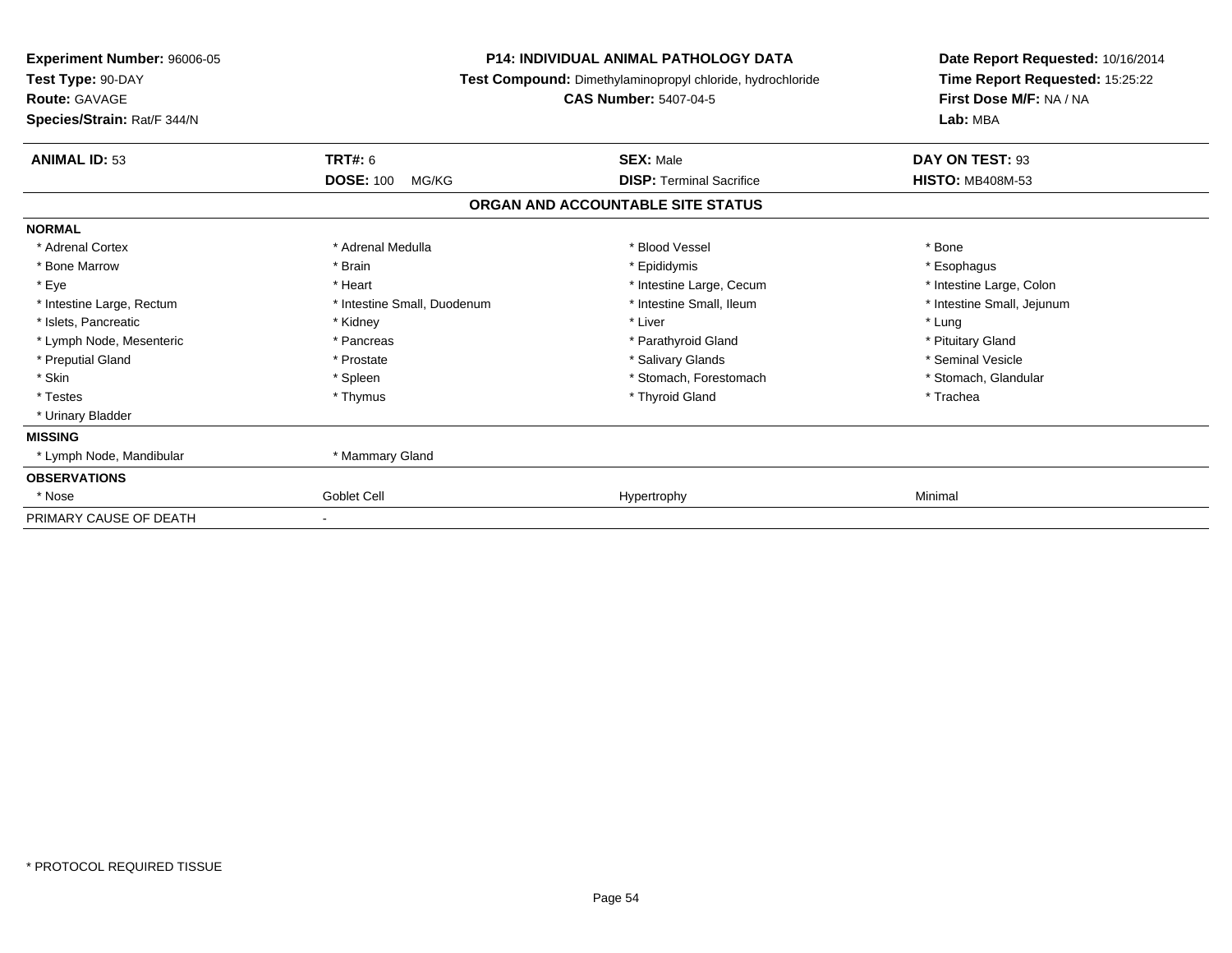| Experiment Number: 96006-05<br>Test Type: 90-DAY<br><b>Route: GAVAGE</b><br>Species/Strain: Rat/F 344/N |                             | <b>P14: INDIVIDUAL ANIMAL PATHOLOGY DATA</b><br>Test Compound: Dimethylaminopropyl chloride, hydrochloride<br><b>CAS Number: 5407-04-5</b> | Date Report Requested: 10/16/2014<br>Time Report Requested: 15:25:22<br>First Dose M/F: NA / NA<br>Lab: MBA |  |
|---------------------------------------------------------------------------------------------------------|-----------------------------|--------------------------------------------------------------------------------------------------------------------------------------------|-------------------------------------------------------------------------------------------------------------|--|
| <b>ANIMAL ID: 54</b>                                                                                    | TRT#: 6                     | <b>SEX: Male</b>                                                                                                                           | DAY ON TEST: 93                                                                                             |  |
|                                                                                                         | <b>DOSE: 100</b><br>MG/KG   | <b>DISP: Terminal Sacrifice</b>                                                                                                            | <b>HISTO: MB408M-54</b>                                                                                     |  |
|                                                                                                         |                             | ORGAN AND ACCOUNTABLE SITE STATUS                                                                                                          |                                                                                                             |  |
| <b>NORMAL</b>                                                                                           |                             |                                                                                                                                            |                                                                                                             |  |
| * Adrenal Cortex                                                                                        | * Adrenal Medulla           | * Blood Vessel                                                                                                                             | * Bone                                                                                                      |  |
| * Bone Marrow                                                                                           | * Brain                     | * Epididymis                                                                                                                               | * Esophagus                                                                                                 |  |
| * Eye                                                                                                   | * Heart                     | * Intestine Large, Cecum                                                                                                                   | * Intestine Large, Colon                                                                                    |  |
| * Intestine Large, Rectum                                                                               | * Intestine Small, Duodenum | * Intestine Small, Ileum                                                                                                                   | * Intestine Small, Jejunum                                                                                  |  |
| * Islets, Pancreatic                                                                                    | * Kidney                    | * Liver                                                                                                                                    | * Lung                                                                                                      |  |
| * Lymph Node, Mesenteric                                                                                | * Parathyroid Gland         | * Preputial Gland                                                                                                                          | * Prostate                                                                                                  |  |
| * Salivary Glands                                                                                       | * Seminal Vesicle           | * Skin                                                                                                                                     | * Spleen                                                                                                    |  |
| * Stomach, Forestomach                                                                                  | * Stomach, Glandular        | * Testes                                                                                                                                   | * Thymus                                                                                                    |  |
| * Thyroid Gland                                                                                         | * Trachea                   | * Urinary Bladder                                                                                                                          |                                                                                                             |  |
| <b>MISSING</b>                                                                                          |                             |                                                                                                                                            |                                                                                                             |  |
| * Lymph Node, Mandibular                                                                                | * Mammary Gland             |                                                                                                                                            |                                                                                                             |  |
| <b>INSUFFICIENT TISSUE</b>                                                                              |                             |                                                                                                                                            |                                                                                                             |  |
| * Pituitary Gland                                                                                       |                             |                                                                                                                                            |                                                                                                             |  |
| <b>OBSERVATIONS</b>                                                                                     |                             |                                                                                                                                            |                                                                                                             |  |
| * Nose                                                                                                  | Goblet Cell                 | Hypertrophy                                                                                                                                | Minimal                                                                                                     |  |
| * Pancreas                                                                                              |                             | <b>Infiltration Cellular</b>                                                                                                               | Lymphocyte, Focal, Minimal                                                                                  |  |
| PRIMARY CAUSE OF DEATH                                                                                  |                             |                                                                                                                                            |                                                                                                             |  |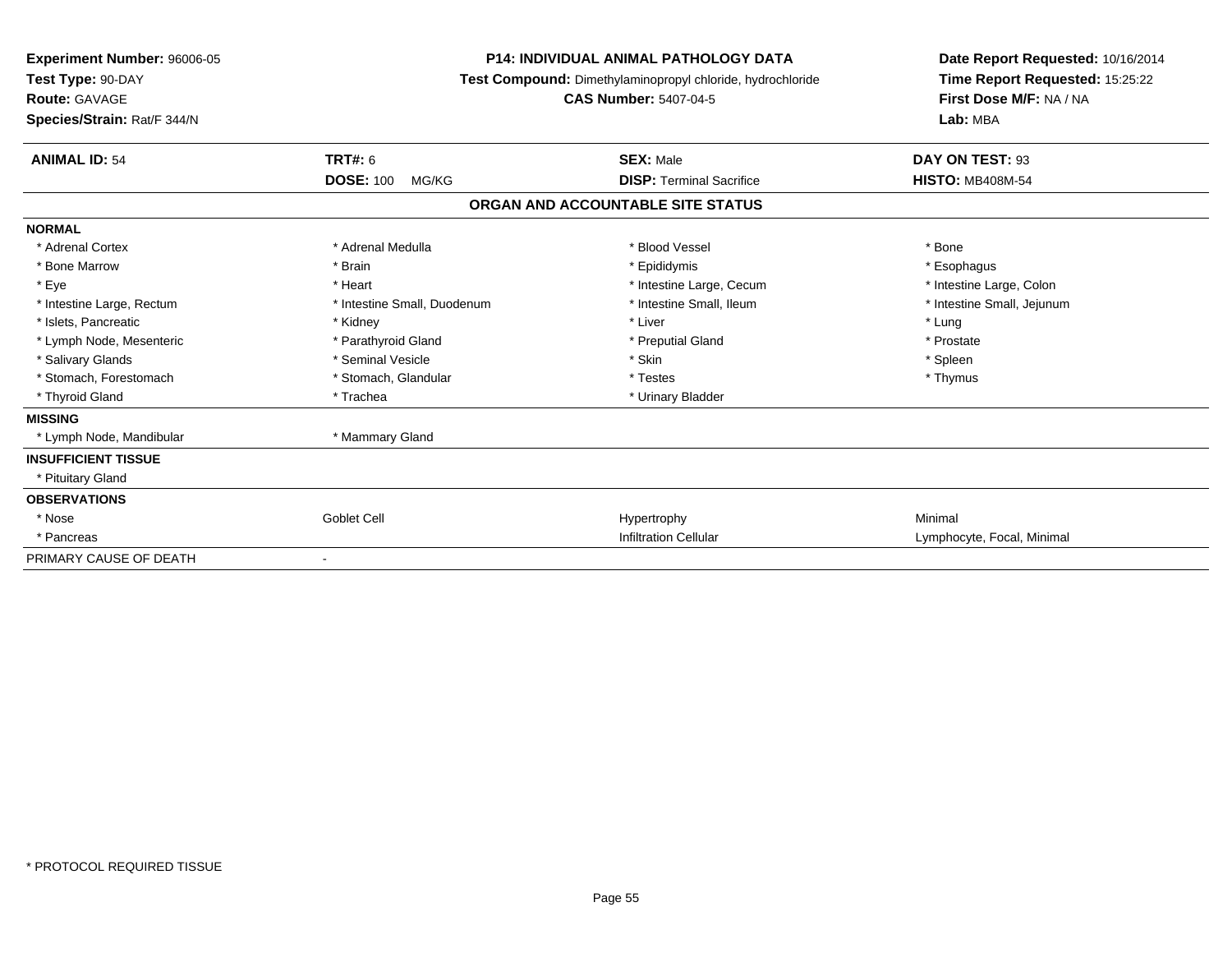| <b>Experiment Number: 96006-05</b><br>Test Type: 90-DAY<br><b>Route: GAVAGE</b><br>Species/Strain: Rat/F 344/N |                           | <b>P14: INDIVIDUAL ANIMAL PATHOLOGY DATA</b><br>Test Compound: Dimethylaminopropyl chloride, hydrochloride<br><b>CAS Number: 5407-04-5</b> | Date Report Requested: 10/16/2014<br>Time Report Requested: 15:25:22<br>First Dose M/F: NA / NA<br>Lab: MBA |
|----------------------------------------------------------------------------------------------------------------|---------------------------|--------------------------------------------------------------------------------------------------------------------------------------------|-------------------------------------------------------------------------------------------------------------|
| <b>ANIMAL ID: 55</b>                                                                                           | <b>TRT#: 6</b>            | <b>SEX: Male</b>                                                                                                                           | DAY ON TEST: 93                                                                                             |
|                                                                                                                | <b>DOSE: 100</b><br>MG/KG | <b>DISP: Terminal Sacrifice</b>                                                                                                            | <b>HISTO: MB408M-55</b>                                                                                     |
|                                                                                                                |                           | ORGAN AND ACCOUNTABLE SITE STATUS                                                                                                          |                                                                                                             |
| <b>NORMAL</b>                                                                                                  |                           |                                                                                                                                            |                                                                                                             |
| * Adrenal Cortex                                                                                               | * Adrenal Medulla         | * Blood Vessel                                                                                                                             | * Bone                                                                                                      |
| * Bone Marrow                                                                                                  | * Brain                   | * Epididymis                                                                                                                               | * Esophagus                                                                                                 |
| * Eye                                                                                                          | * Intestine Large, Cecum  | * Intestine Large, Colon                                                                                                                   | * Intestine Large, Rectum                                                                                   |
| * Intestine Small, Duodenum                                                                                    | * Intestine Small, Ileum  | * Intestine Small, Jejunum                                                                                                                 | * Islets, Pancreatic                                                                                        |
| * Kidney                                                                                                       | * Liver                   | * Lung                                                                                                                                     | * Lymph Node, Mesenteric                                                                                    |
| * Pancreas                                                                                                     | * Parathyroid Gland       | * Pituitary Gland                                                                                                                          | * Preputial Gland                                                                                           |
| * Prostate                                                                                                     | * Salivary Glands         | * Seminal Vesicle                                                                                                                          | * Skin                                                                                                      |
| * Spleen                                                                                                       | * Stomach, Forestomach    | * Stomach, Glandular                                                                                                                       | * Testes                                                                                                    |
| * Thymus                                                                                                       | * Thyroid Gland           | * Trachea                                                                                                                                  | * Urinary Bladder                                                                                           |
| <b>MISSING</b>                                                                                                 |                           |                                                                                                                                            |                                                                                                             |
| * Lymph Node, Mandibular                                                                                       | * Mammary Gland           |                                                                                                                                            |                                                                                                             |
| <b>OBSERVATIONS</b>                                                                                            |                           |                                                                                                                                            |                                                                                                             |
| * Heart                                                                                                        | Myocardium                | <b>Infiltration Cellular</b>                                                                                                               | Lymphocyte, Focal, Minimal                                                                                  |
| * Nose                                                                                                         | Goblet Cell               | Hypertrophy                                                                                                                                | Minimal                                                                                                     |
| PRIMARY CAUSE OF DEATH                                                                                         |                           |                                                                                                                                            |                                                                                                             |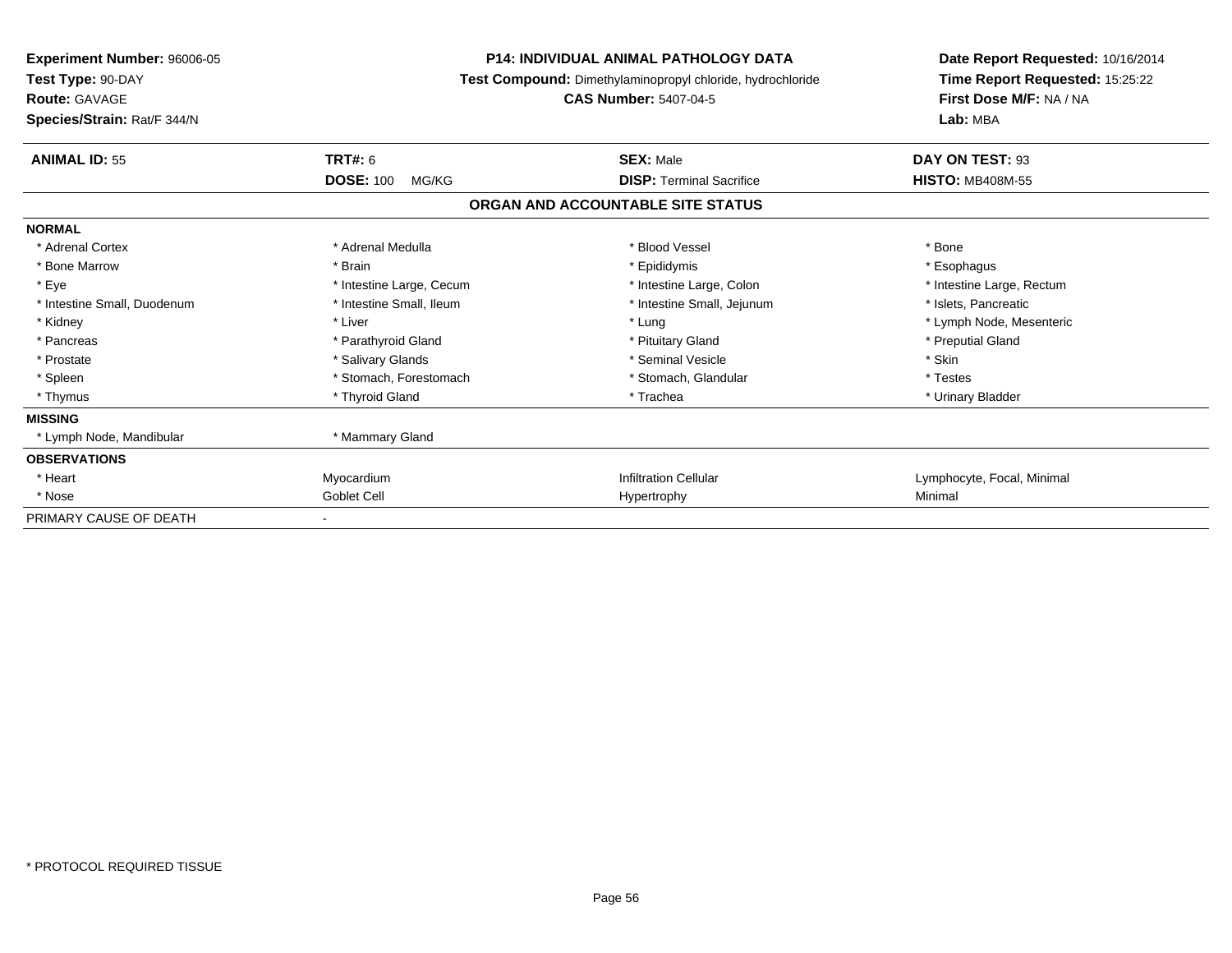| Experiment Number: 96006-05<br>Test Type: 90-DAY<br><b>Route: GAVAGE</b> |                             | <b>P14: INDIVIDUAL ANIMAL PATHOLOGY DATA</b><br>Test Compound: Dimethylaminopropyl chloride, hydrochloride<br><b>CAS Number: 5407-04-5</b> | Date Report Requested: 10/16/2014<br>Time Report Requested: 15:25:22<br>First Dose M/F: NA / NA |  |
|--------------------------------------------------------------------------|-----------------------------|--------------------------------------------------------------------------------------------------------------------------------------------|-------------------------------------------------------------------------------------------------|--|
| Species/Strain: Rat/F 344/N                                              |                             |                                                                                                                                            | Lab: MBA                                                                                        |  |
| <b>ANIMAL ID: 56</b>                                                     | <b>TRT#: 6</b>              | <b>SEX: Male</b>                                                                                                                           | DAY ON TEST: 93                                                                                 |  |
|                                                                          | <b>DOSE: 100</b><br>MG/KG   | <b>DISP: Terminal Sacrifice</b>                                                                                                            | <b>HISTO: MB408M-56</b>                                                                         |  |
|                                                                          |                             | ORGAN AND ACCOUNTABLE SITE STATUS                                                                                                          |                                                                                                 |  |
| <b>NORMAL</b>                                                            |                             |                                                                                                                                            |                                                                                                 |  |
| * Adrenal Cortex                                                         | * Adrenal Medulla           | * Blood Vessel                                                                                                                             | * Bone                                                                                          |  |
| * Bone Marrow                                                            | * Brain                     | * Epididymis                                                                                                                               | * Esophagus                                                                                     |  |
| * Eye                                                                    | * Heart                     | * Intestine Large, Cecum                                                                                                                   | * Intestine Large, Colon                                                                        |  |
| * Intestine Large, Rectum                                                | * Intestine Small, Duodenum | * Intestine Small, Ileum                                                                                                                   | * Intestine Small, Jejunum                                                                      |  |
| * Islets, Pancreatic                                                     | * Kidney                    | * Liver                                                                                                                                    | * Lung                                                                                          |  |
| * Lymph Node, Mesenteric                                                 | * Nose                      | * Pancreas                                                                                                                                 | * Parathyroid Gland                                                                             |  |
| * Pituitary Gland                                                        | * Preputial Gland           | * Prostate                                                                                                                                 | * Salivary Glands                                                                               |  |
| * Seminal Vesicle                                                        | * Skin                      | * Spleen                                                                                                                                   | * Stomach, Forestomach                                                                          |  |
| * Stomach, Glandular                                                     | * Testes                    | * Thymus                                                                                                                                   | * Thyroid Gland                                                                                 |  |
| * Trachea                                                                | * Urinary Bladder           |                                                                                                                                            |                                                                                                 |  |
| <b>MISSING</b>                                                           |                             |                                                                                                                                            |                                                                                                 |  |
| * Lymph Node, Mandibular                                                 | * Mammary Gland             |                                                                                                                                            |                                                                                                 |  |
| PRIMARY CAUSE OF DEATH                                                   |                             |                                                                                                                                            |                                                                                                 |  |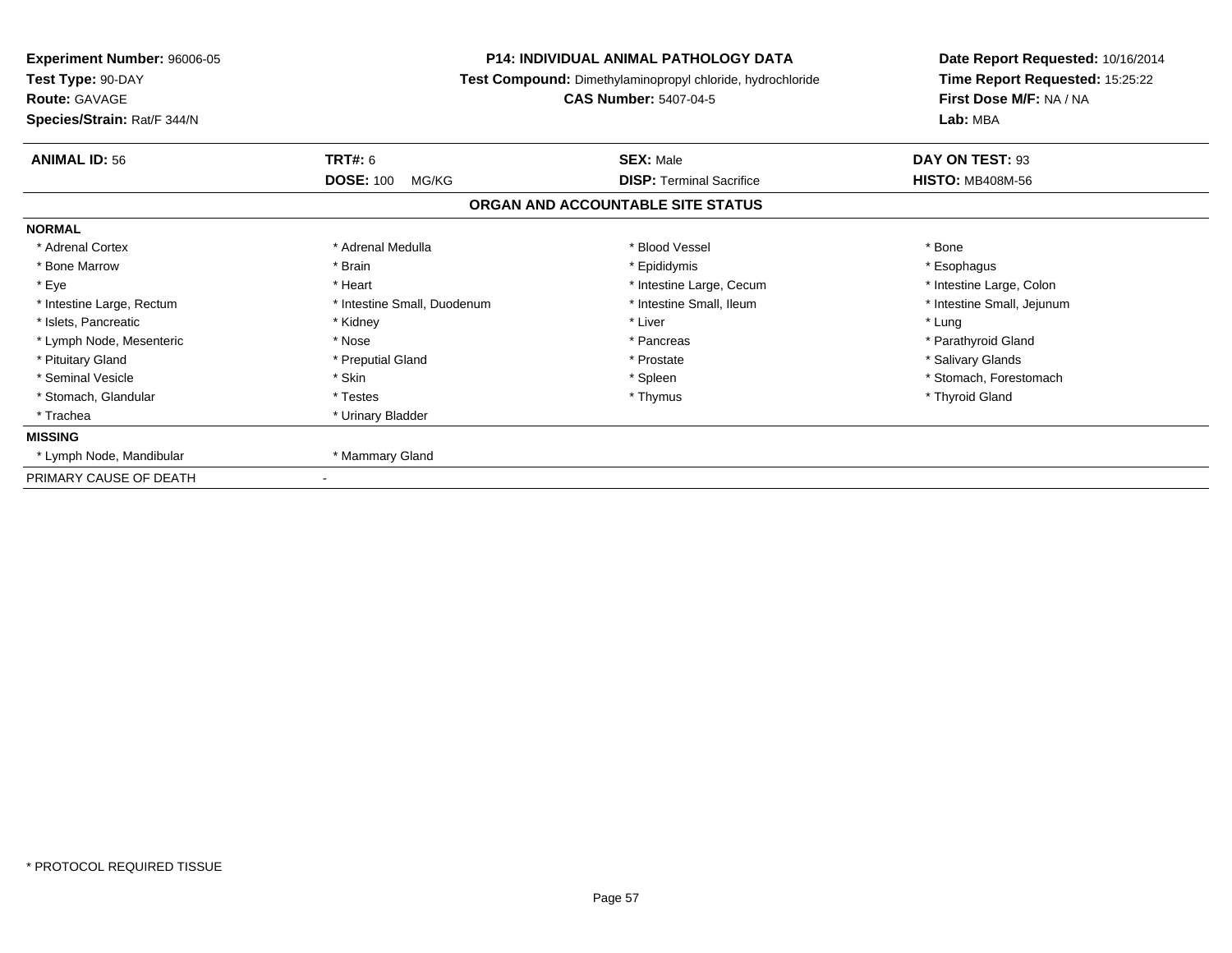| <b>Experiment Number: 96006-05</b><br>Test Type: 90-DAY<br><b>Route: GAVAGE</b><br>Species/Strain: Rat/F 344/N |                             | <b>P14: INDIVIDUAL ANIMAL PATHOLOGY DATA</b><br>Test Compound: Dimethylaminopropyl chloride, hydrochloride<br><b>CAS Number: 5407-04-5</b> | Date Report Requested: 10/16/2014<br>Time Report Requested: 15:25:22<br>First Dose M/F: NA / NA<br>Lab: MBA |
|----------------------------------------------------------------------------------------------------------------|-----------------------------|--------------------------------------------------------------------------------------------------------------------------------------------|-------------------------------------------------------------------------------------------------------------|
| <b>ANIMAL ID: 57</b>                                                                                           | <b>TRT#: 6</b>              | <b>SEX: Male</b>                                                                                                                           | DAY ON TEST: 93                                                                                             |
|                                                                                                                | <b>DOSE: 100</b><br>MG/KG   | <b>DISP: Terminal Sacrifice</b>                                                                                                            | <b>HISTO: MB408M-57</b>                                                                                     |
|                                                                                                                |                             | ORGAN AND ACCOUNTABLE SITE STATUS                                                                                                          |                                                                                                             |
| <b>NORMAL</b>                                                                                                  |                             |                                                                                                                                            |                                                                                                             |
| * Adrenal Cortex                                                                                               | * Adrenal Medulla           | * Blood Vessel                                                                                                                             | * Bone                                                                                                      |
| * Bone Marrow                                                                                                  | * Brain                     | * Epididymis                                                                                                                               | * Esophagus                                                                                                 |
| * Eye                                                                                                          | * Heart                     | * Intestine Large, Cecum                                                                                                                   | * Intestine Large, Colon                                                                                    |
| * Intestine Large, Rectum                                                                                      | * Intestine Small, Duodenum | * Intestine Small, Ileum                                                                                                                   | * Intestine Small, Jejunum                                                                                  |
| * Islets, Pancreatic                                                                                           | * Kidney                    | * Liver                                                                                                                                    | * Lung                                                                                                      |
| * Lymph Node, Mesenteric                                                                                       | * Parathyroid Gland         | * Pituitary Gland                                                                                                                          | * Preputial Gland                                                                                           |
| * Prostate                                                                                                     | * Salivary Glands           | * Seminal Vesicle                                                                                                                          | * Skin                                                                                                      |
| * Spleen                                                                                                       | * Stomach, Forestomach      | * Stomach, Glandular                                                                                                                       | * Testes                                                                                                    |
| * Thymus                                                                                                       | * Thyroid Gland             | * Trachea                                                                                                                                  | * Urinary Bladder                                                                                           |
| <b>MISSING</b>                                                                                                 |                             |                                                                                                                                            |                                                                                                             |
| * Lymph Node, Mandibular                                                                                       | * Mammary Gland             |                                                                                                                                            |                                                                                                             |
| <b>OBSERVATIONS</b>                                                                                            |                             |                                                                                                                                            |                                                                                                             |
| * Nose                                                                                                         | <b>Goblet Cell</b>          | Hypertrophy                                                                                                                                | Minimal                                                                                                     |
| * Pancreas                                                                                                     |                             | <b>Infiltration Cellular</b>                                                                                                               | Lymphocyte, Focal, Minimal                                                                                  |
| PRIMARY CAUSE OF DEATH                                                                                         |                             |                                                                                                                                            |                                                                                                             |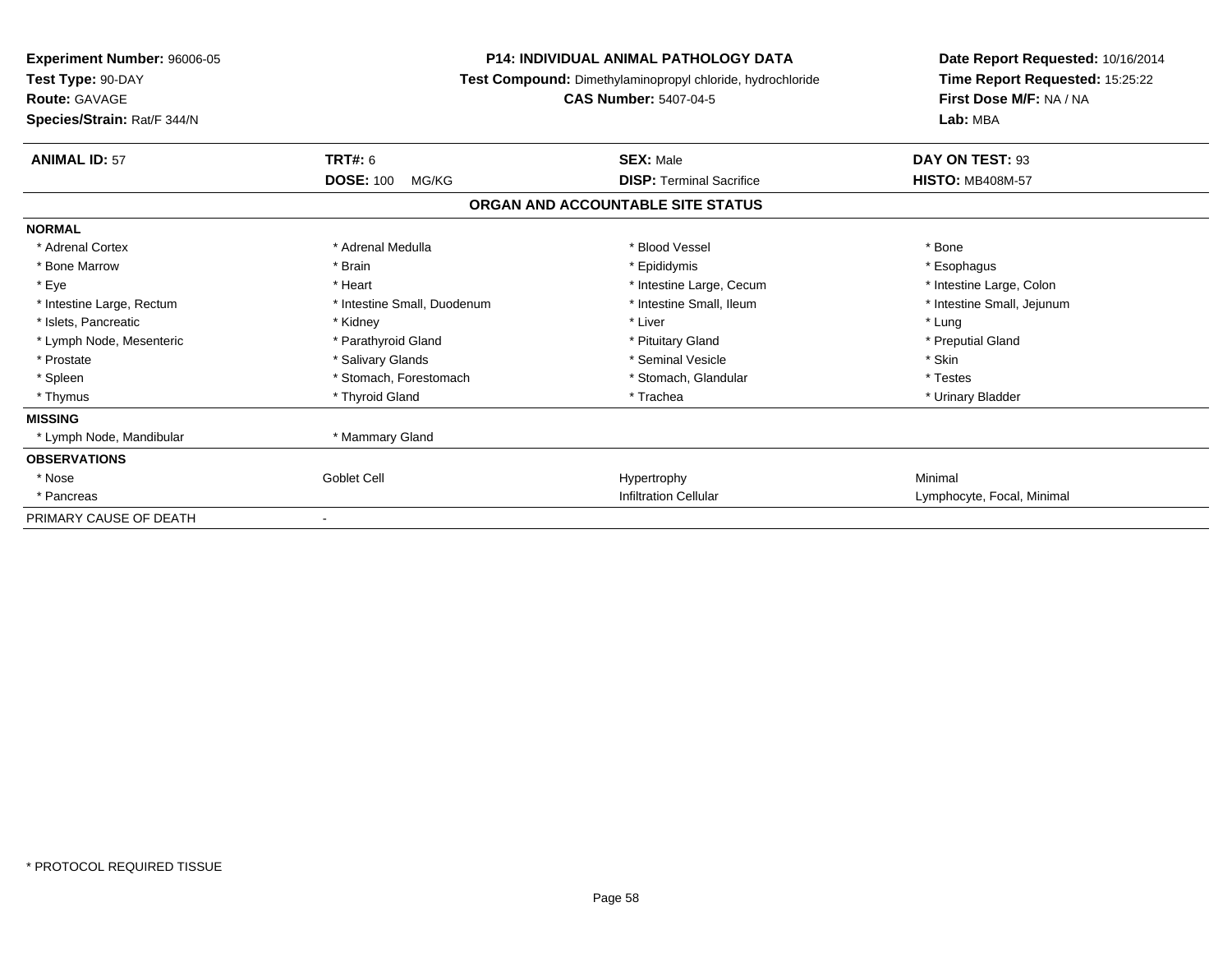| Experiment Number: 96006-05<br>Test Type: 90-DAY<br><b>Route: GAVAGE</b><br>Species/Strain: Rat/F 344/N |                           | <b>P14: INDIVIDUAL ANIMAL PATHOLOGY DATA</b><br>Test Compound: Dimethylaminopropyl chloride, hydrochloride<br><b>CAS Number: 5407-04-5</b> |                            |
|---------------------------------------------------------------------------------------------------------|---------------------------|--------------------------------------------------------------------------------------------------------------------------------------------|----------------------------|
| <b>ANIMAL ID: 58</b>                                                                                    | <b>TRT#: 6</b>            | <b>SEX: Male</b>                                                                                                                           | DAY ON TEST: 93            |
|                                                                                                         | <b>DOSE: 100</b><br>MG/KG | <b>DISP: Terminal Sacrifice</b>                                                                                                            | <b>HISTO: MB408M-58</b>    |
|                                                                                                         |                           | ORGAN AND ACCOUNTABLE SITE STATUS                                                                                                          |                            |
| <b>NORMAL</b>                                                                                           |                           |                                                                                                                                            |                            |
| * Adrenal Cortex                                                                                        | * Adrenal Medulla         | * Blood Vessel                                                                                                                             | * Bone                     |
| * Bone Marrow                                                                                           | * Brain                   | * Epididymis                                                                                                                               | * Esophagus                |
| * Eye                                                                                                   | Harderian Gland           | * Heart                                                                                                                                    | * Intestine Large, Cecum   |
| * Intestine Large, Colon                                                                                | * Intestine Large, Rectum | * Intestine Small, Duodenum                                                                                                                | * Intestine Small, Ileum   |
| * Intestine Small, Jejunum                                                                              | * Islets, Pancreatic      | * Kidney                                                                                                                                   | * Liver                    |
| * Lung                                                                                                  | * Lymph Node, Mesenteric  | * Parathyroid Gland                                                                                                                        | * Preputial Gland          |
| * Prostate                                                                                              | * Salivary Glands         | * Seminal Vesicle                                                                                                                          | * Skin                     |
| * Spleen                                                                                                | * Stomach, Forestomach    | * Stomach, Glandular                                                                                                                       | * Testes                   |
| * Thymus                                                                                                | * Thyroid Gland           | * Trachea                                                                                                                                  | * Urinary Bladder          |
| <b>MISSING</b>                                                                                          |                           |                                                                                                                                            |                            |
| * Lymph Node, Mandibular                                                                                | * Mammary Gland           | * Pituitary Gland                                                                                                                          |                            |
| <b>OBSERVATIONS</b>                                                                                     |                           |                                                                                                                                            |                            |
| * Nose                                                                                                  | <b>Goblet Cell</b>        | Hypertrophy                                                                                                                                | Minimal                    |
| * Pancreas                                                                                              |                           | <b>Infiltration Cellular</b>                                                                                                               | Lymphocyte, Focal, Minimal |
| PRIMARY CAUSE OF DEATH                                                                                  |                           |                                                                                                                                            |                            |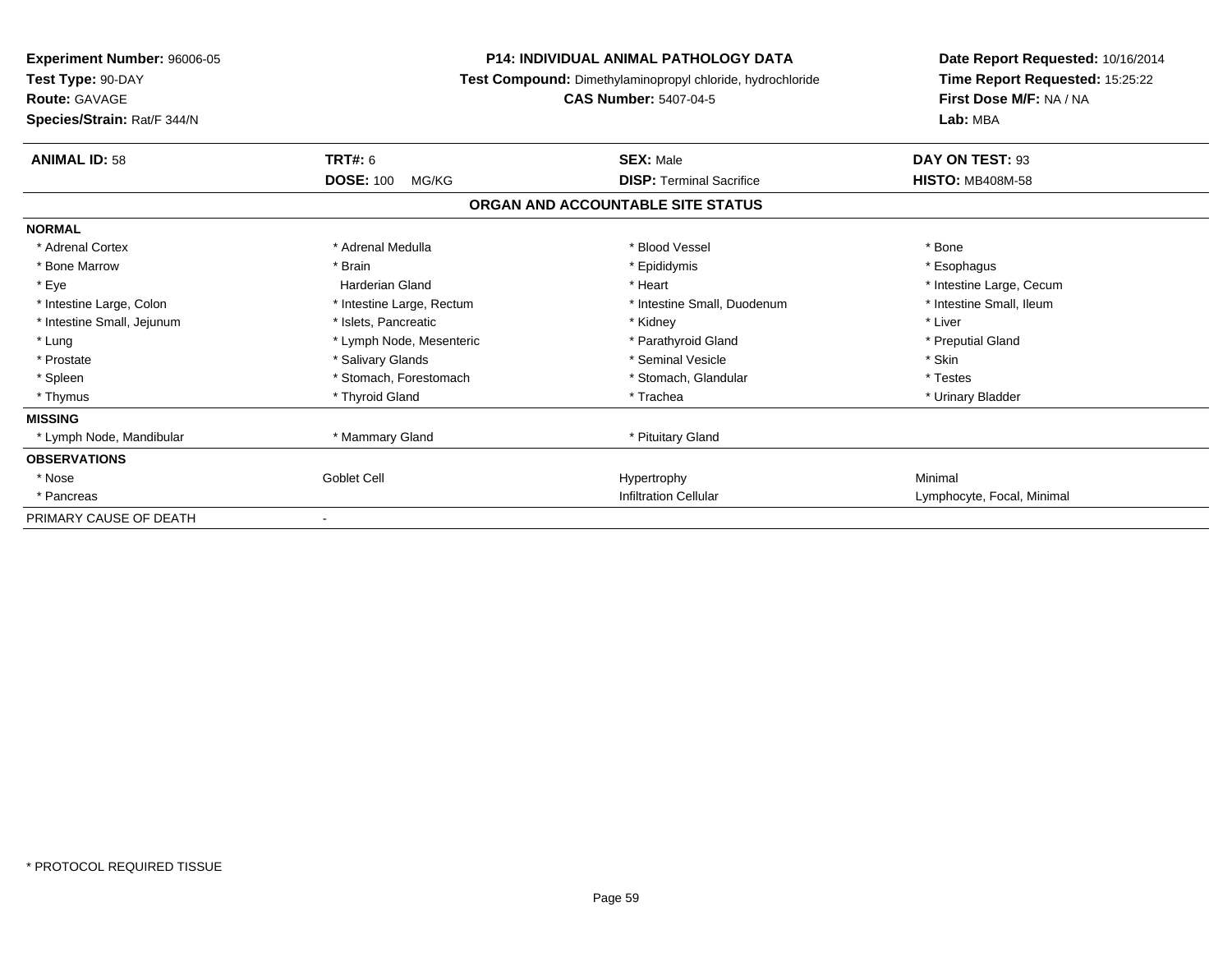| <b>Experiment Number: 96006-05</b><br>Test Type: 90-DAY<br><b>Route: GAVAGE</b><br>Species/Strain: Rat/F 344/N |                             | <b>P14: INDIVIDUAL ANIMAL PATHOLOGY DATA</b><br>Test Compound: Dimethylaminopropyl chloride, hydrochloride<br><b>CAS Number: 5407-04-5</b> | Date Report Requested: 10/16/2014<br>Time Report Requested: 15:25:22<br>First Dose M/F: NA / NA<br>Lab: MBA |  |
|----------------------------------------------------------------------------------------------------------------|-----------------------------|--------------------------------------------------------------------------------------------------------------------------------------------|-------------------------------------------------------------------------------------------------------------|--|
| <b>ANIMAL ID: 59</b>                                                                                           | <b>TRT#: 6</b>              | <b>SEX: Male</b>                                                                                                                           | DAY ON TEST: 93                                                                                             |  |
|                                                                                                                | <b>DOSE: 100</b><br>MG/KG   | <b>DISP: Terminal Sacrifice</b>                                                                                                            | <b>HISTO: MB408M-59</b>                                                                                     |  |
|                                                                                                                |                             | ORGAN AND ACCOUNTABLE SITE STATUS                                                                                                          |                                                                                                             |  |
| <b>NORMAL</b>                                                                                                  |                             |                                                                                                                                            |                                                                                                             |  |
| * Adrenal Cortex                                                                                               | * Adrenal Medulla           | * Blood Vessel                                                                                                                             | * Bone                                                                                                      |  |
| * Bone Marrow                                                                                                  | * Brain                     | * Epididymis                                                                                                                               | * Esophagus                                                                                                 |  |
| * Eye                                                                                                          | * Heart                     | * Intestine Large, Cecum                                                                                                                   | * Intestine Large, Colon                                                                                    |  |
| * Intestine Large, Rectum                                                                                      | * Intestine Small, Duodenum | * Intestine Small, Ileum                                                                                                                   | * Intestine Small, Jejunum                                                                                  |  |
| * Islets, Pancreatic                                                                                           | * Kidney                    | * Liver                                                                                                                                    | * Lung                                                                                                      |  |
| * Lymph Node, Mesenteric                                                                                       | * Pancreas                  | * Preputial Gland                                                                                                                          | * Prostate                                                                                                  |  |
| * Salivary Glands                                                                                              | * Seminal Vesicle           | * Skin                                                                                                                                     | * Spleen                                                                                                    |  |
| * Stomach, Forestomach                                                                                         | * Stomach, Glandular        | * Testes                                                                                                                                   | * Thymus                                                                                                    |  |
| * Thyroid Gland                                                                                                | * Trachea                   | * Urinary Bladder                                                                                                                          |                                                                                                             |  |
| <b>MISSING</b>                                                                                                 |                             |                                                                                                                                            |                                                                                                             |  |
| * Lymph Node, Mandibular                                                                                       | * Mammary Gland             | * Parathyroid Gland                                                                                                                        |                                                                                                             |  |
| <b>INSUFFICIENT TISSUE</b>                                                                                     |                             |                                                                                                                                            |                                                                                                             |  |
| * Pituitary Gland                                                                                              |                             |                                                                                                                                            |                                                                                                             |  |
| <b>OBSERVATIONS</b>                                                                                            |                             |                                                                                                                                            |                                                                                                             |  |
| * Nose                                                                                                         | Goblet Cell                 | Hypertrophy                                                                                                                                | Minimal                                                                                                     |  |
| PRIMARY CAUSE OF DEATH                                                                                         |                             |                                                                                                                                            |                                                                                                             |  |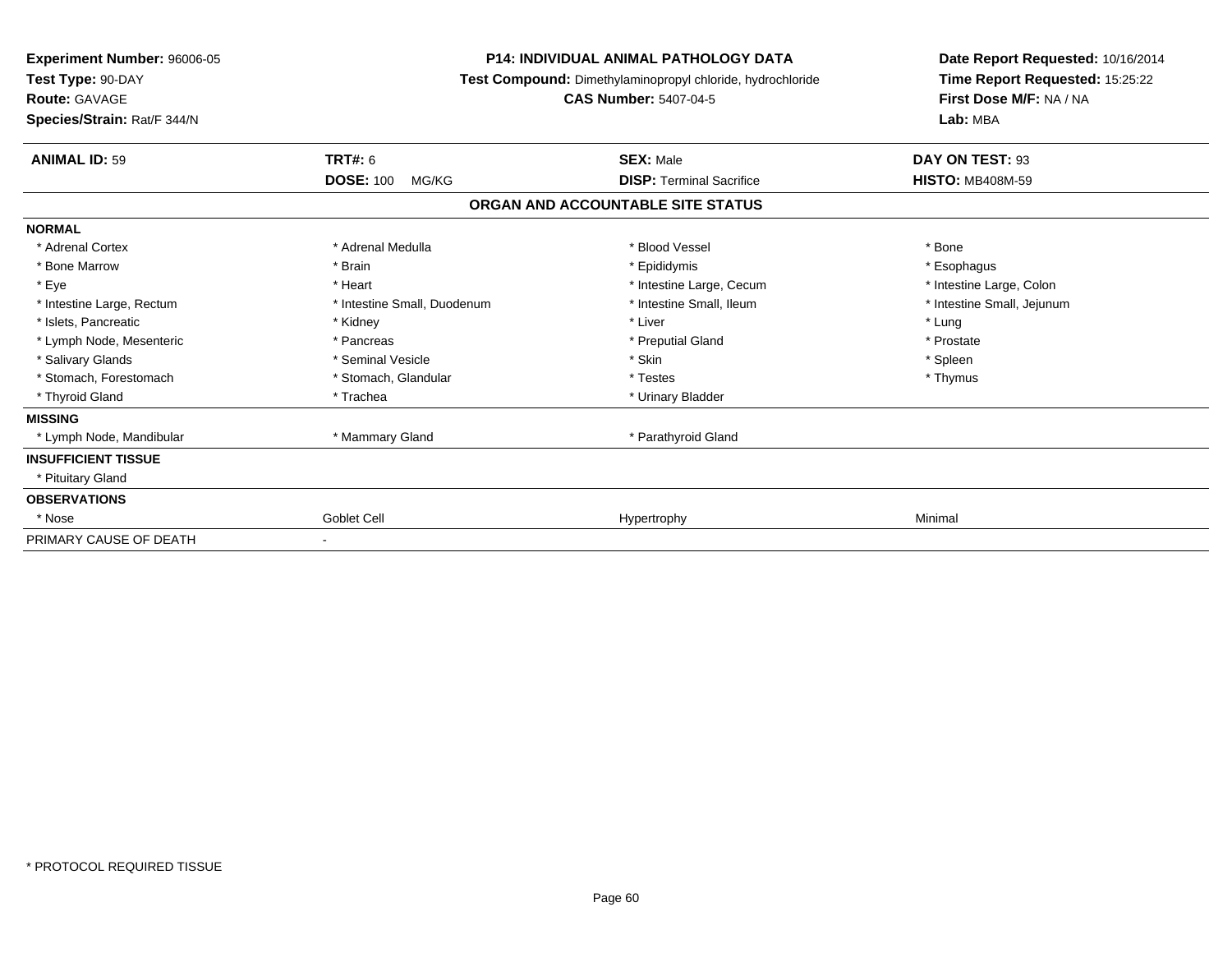| Species/Strain: Rat/F 344/N |                                             | <b>P14: INDIVIDUAL ANIMAL PATHOLOGY DATA</b><br><b>Experiment Number: 96006-05</b><br>Test Type: 90-DAY<br>Test Compound: Dimethylaminopropyl chloride, hydrochloride<br><b>Route: GAVAGE</b><br><b>CAS Number: 5407-04-5</b> |                                            |  | Date Report Requested: 10/16/2014<br>Time Report Requested: 15:25:22<br>First Dose M/F: NA / NA<br>Lab: MBA |
|-----------------------------|---------------------------------------------|-------------------------------------------------------------------------------------------------------------------------------------------------------------------------------------------------------------------------------|--------------------------------------------|--|-------------------------------------------------------------------------------------------------------------|
| <b>ANIMAL ID: 60</b>        | <b>TRT#: 6</b><br><b>DOSE: 100</b><br>MG/KG | <b>SEX: Male</b><br><b>DISP: Terminal Sacrifice</b>                                                                                                                                                                           | DAY ON TEST: 93<br><b>HISTO: MB408M-60</b> |  |                                                                                                             |
|                             |                                             | ORGAN AND ACCOUNTABLE SITE STATUS                                                                                                                                                                                             |                                            |  |                                                                                                             |
| <b>NORMAL</b>               |                                             |                                                                                                                                                                                                                               |                                            |  |                                                                                                             |
| * Adrenal Cortex            | * Adrenal Medulla                           | * Blood Vessel                                                                                                                                                                                                                | * Bone                                     |  |                                                                                                             |
| * Bone Marrow               | * Brain                                     | * Epididymis                                                                                                                                                                                                                  | * Esophagus                                |  |                                                                                                             |
| * Eye                       | * Heart                                     | * Intestine Large, Cecum                                                                                                                                                                                                      | * Intestine Large, Colon                   |  |                                                                                                             |
| * Intestine Large, Rectum   | * Intestine Small, Duodenum                 | * Intestine Small, Ileum                                                                                                                                                                                                      | * Intestine Small, Jejunum                 |  |                                                                                                             |
| * Islets, Pancreatic        | * Kidney                                    | * Liver                                                                                                                                                                                                                       | * Lung                                     |  |                                                                                                             |
| * Lymph Node, Mesenteric    | * Nose                                      | * Pancreas                                                                                                                                                                                                                    | * Parathyroid Gland                        |  |                                                                                                             |
| * Pituitary Gland           | * Preputial Gland                           | * Prostate                                                                                                                                                                                                                    | * Salivary Glands                          |  |                                                                                                             |
| * Seminal Vesicle           | * Skin                                      | * Spleen                                                                                                                                                                                                                      | * Stomach, Forestomach                     |  |                                                                                                             |
| * Stomach, Glandular        | * Testes                                    | * Thymus                                                                                                                                                                                                                      | * Thyroid Gland                            |  |                                                                                                             |
| * Trachea                   | * Urinary Bladder                           |                                                                                                                                                                                                                               |                                            |  |                                                                                                             |
| <b>MISSING</b>              |                                             |                                                                                                                                                                                                                               |                                            |  |                                                                                                             |
| * Lymph Node, Mandibular    | * Mammary Gland                             |                                                                                                                                                                                                                               |                                            |  |                                                                                                             |
| PRIMARY CAUSE OF DEATH      |                                             |                                                                                                                                                                                                                               |                                            |  |                                                                                                             |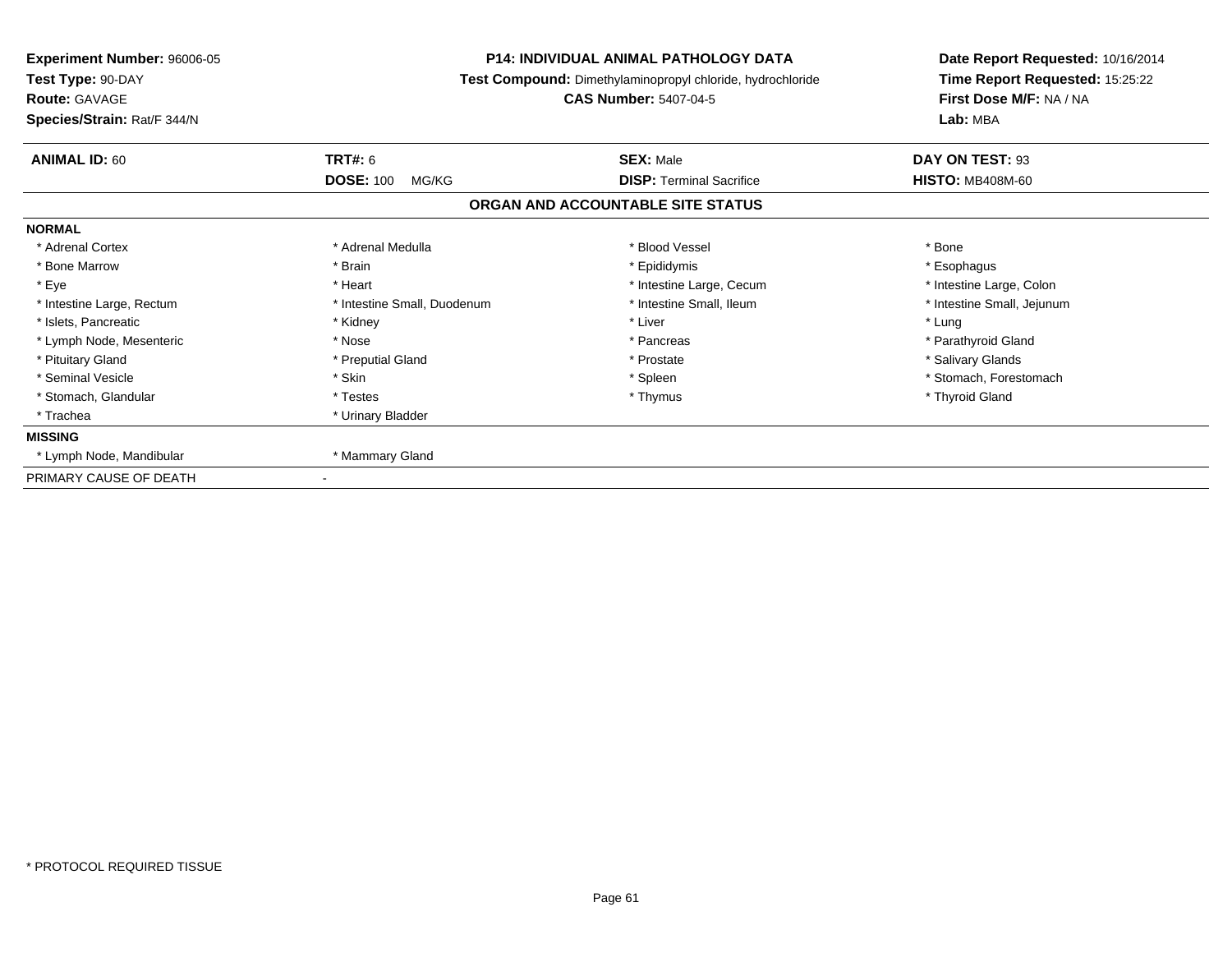| Experiment Number: 96006-05<br>Test Type: 90-DAY<br><b>Route: GAVAGE</b><br>Species/Strain: Rat/F 344/N | <b>P14: INDIVIDUAL ANIMAL PATHOLOGY DATA</b><br>Test Compound: Dimethylaminopropyl chloride, hydrochloride<br><b>CAS Number: 5407-04-5</b> |                                   | Date Report Requested: 10/16/2014<br>Time Report Requested: 15:25:22<br>First Dose M/F: NA / NA<br>Lab: MBA |
|---------------------------------------------------------------------------------------------------------|--------------------------------------------------------------------------------------------------------------------------------------------|-----------------------------------|-------------------------------------------------------------------------------------------------------------|
| <b>ANIMAL ID: 61</b>                                                                                    | <b>TRT#: 7</b>                                                                                                                             | <b>SEX: Female</b>                | DAY ON TEST: 93                                                                                             |
|                                                                                                         | <b>DOSE: VEHICLE CONTROL</b>                                                                                                               | <b>DISP: Terminal Sacrifice</b>   | <b>HISTO: MB408M-61</b>                                                                                     |
|                                                                                                         |                                                                                                                                            | ORGAN AND ACCOUNTABLE SITE STATUS |                                                                                                             |
| <b>NORMAL</b>                                                                                           |                                                                                                                                            |                                   |                                                                                                             |
| * Adrenal Cortex                                                                                        | * Adrenal Medulla                                                                                                                          | * Blood Vessel                    | * Bone                                                                                                      |
| * Bone Marrow                                                                                           | * Brain                                                                                                                                    | * Clitoral Gland                  | * Esophagus                                                                                                 |
| * Eye                                                                                                   | * Heart                                                                                                                                    | * Intestine Large, Cecum          | * Intestine Large, Colon                                                                                    |
| * Intestine Large, Rectum                                                                               | * Intestine Small, Duodenum                                                                                                                | * Intestine Small, Ileum          | * Intestine Small, Jejunum                                                                                  |
| * Islets, Pancreatic                                                                                    | * Kidney                                                                                                                                   | * Liver                           | * Lung                                                                                                      |
| * Lymph Node, Mesenteric                                                                                | * Mammary Gland                                                                                                                            | * Nose                            | * Ovary                                                                                                     |
| * Pancreas                                                                                              | * Parathyroid Gland                                                                                                                        | * Pituitary Gland                 | * Salivary Glands                                                                                           |
| * Skin                                                                                                  | * Spleen                                                                                                                                   | * Stomach, Forestomach            | * Stomach, Glandular                                                                                        |
| * Thymus                                                                                                | * Thyroid Gland                                                                                                                            | * Trachea                         | * Urinary Bladder                                                                                           |
| * Vagina                                                                                                |                                                                                                                                            |                                   |                                                                                                             |
| <b>MISSING</b>                                                                                          |                                                                                                                                            |                                   |                                                                                                             |
| * Lymph Node, Mandibular                                                                                |                                                                                                                                            |                                   |                                                                                                             |
| <b>OBSERVATIONS</b>                                                                                     |                                                                                                                                            |                                   |                                                                                                             |
| * Uterus                                                                                                |                                                                                                                                            | Hydrometra                        | Minimal                                                                                                     |
| PRIMARY CAUSE OF DEATH                                                                                  |                                                                                                                                            |                                   |                                                                                                             |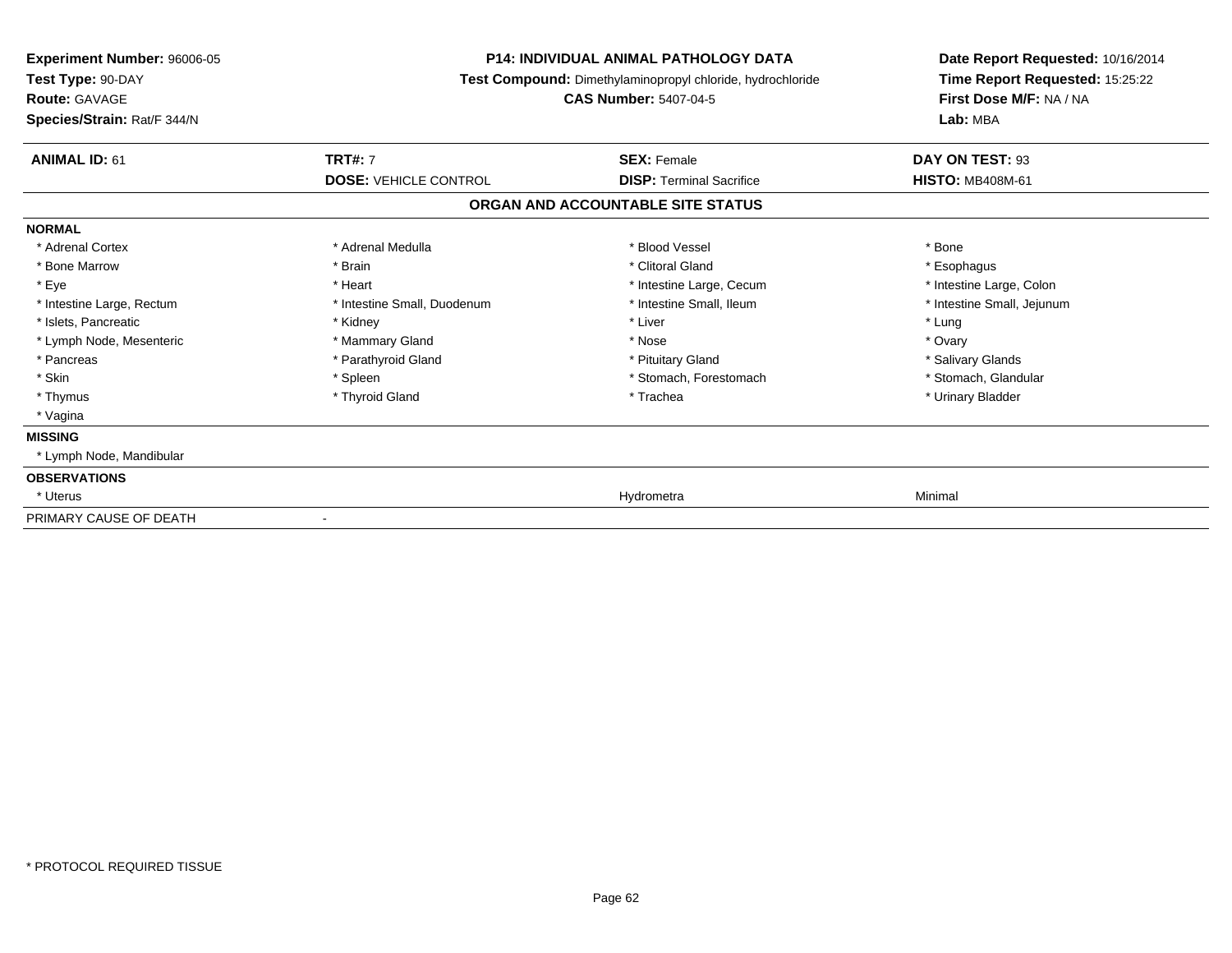| Experiment Number: 96006-05<br>Test Type: 90-DAY<br><b>Route: GAVAGE</b><br>Species/Strain: Rat/F 344/N | <b>P14: INDIVIDUAL ANIMAL PATHOLOGY DATA</b><br>Test Compound: Dimethylaminopropyl chloride, hydrochloride<br><b>CAS Number: 5407-04-5</b> |                                   | Date Report Requested: 10/16/2014<br>Time Report Requested: 15:25:22<br>First Dose M/F: NA / NA<br>Lab: MBA |
|---------------------------------------------------------------------------------------------------------|--------------------------------------------------------------------------------------------------------------------------------------------|-----------------------------------|-------------------------------------------------------------------------------------------------------------|
| <b>ANIMAL ID: 62</b>                                                                                    | <b>TRT#: 7</b>                                                                                                                             | <b>SEX: Female</b>                | DAY ON TEST: 93                                                                                             |
|                                                                                                         | <b>DOSE: VEHICLE CONTROL</b>                                                                                                               | <b>DISP: Terminal Sacrifice</b>   | <b>HISTO: MB408M-62</b>                                                                                     |
|                                                                                                         |                                                                                                                                            | ORGAN AND ACCOUNTABLE SITE STATUS |                                                                                                             |
| <b>NORMAL</b>                                                                                           |                                                                                                                                            |                                   |                                                                                                             |
| * Adrenal Cortex                                                                                        | * Adrenal Medulla                                                                                                                          | * Blood Vessel                    | * Bone                                                                                                      |
| * Bone Marrow                                                                                           | * Brain                                                                                                                                    | * Clitoral Gland                  | * Esophagus                                                                                                 |
| * Eye                                                                                                   | * Heart                                                                                                                                    | * Intestine Large, Cecum          | * Intestine Large, Colon                                                                                    |
| * Intestine Large, Rectum                                                                               | * Intestine Small, Duodenum                                                                                                                | * Intestine Small, Ileum          | * Intestine Small, Jejunum                                                                                  |
| * Islets, Pancreatic                                                                                    | * Kidney                                                                                                                                   | * Liver                           | * Lung                                                                                                      |
| * Lymph Node, Mesenteric                                                                                | * Mammary Gland                                                                                                                            | * Nose                            | * Ovary                                                                                                     |
| * Parathyroid Gland                                                                                     | * Pituitary Gland                                                                                                                          | * Salivary Glands                 | * Skin                                                                                                      |
| * Spleen                                                                                                | * Stomach, Forestomach                                                                                                                     | * Stomach, Glandular              | * Thymus                                                                                                    |
| * Thyroid Gland                                                                                         | * Trachea                                                                                                                                  | * Urinary Bladder                 | * Uterus                                                                                                    |
| * Vagina                                                                                                |                                                                                                                                            |                                   |                                                                                                             |
| <b>MISSING</b>                                                                                          |                                                                                                                                            |                                   |                                                                                                             |
| * Lymph Node, Mandibular                                                                                |                                                                                                                                            |                                   |                                                                                                             |
| <b>OBSERVATIONS</b>                                                                                     |                                                                                                                                            |                                   |                                                                                                             |
| * Pancreas                                                                                              |                                                                                                                                            | <b>Infiltration Cellular</b>      | Lymphocyte, Focal, Minimal                                                                                  |
| PRIMARY CAUSE OF DEATH                                                                                  |                                                                                                                                            |                                   |                                                                                                             |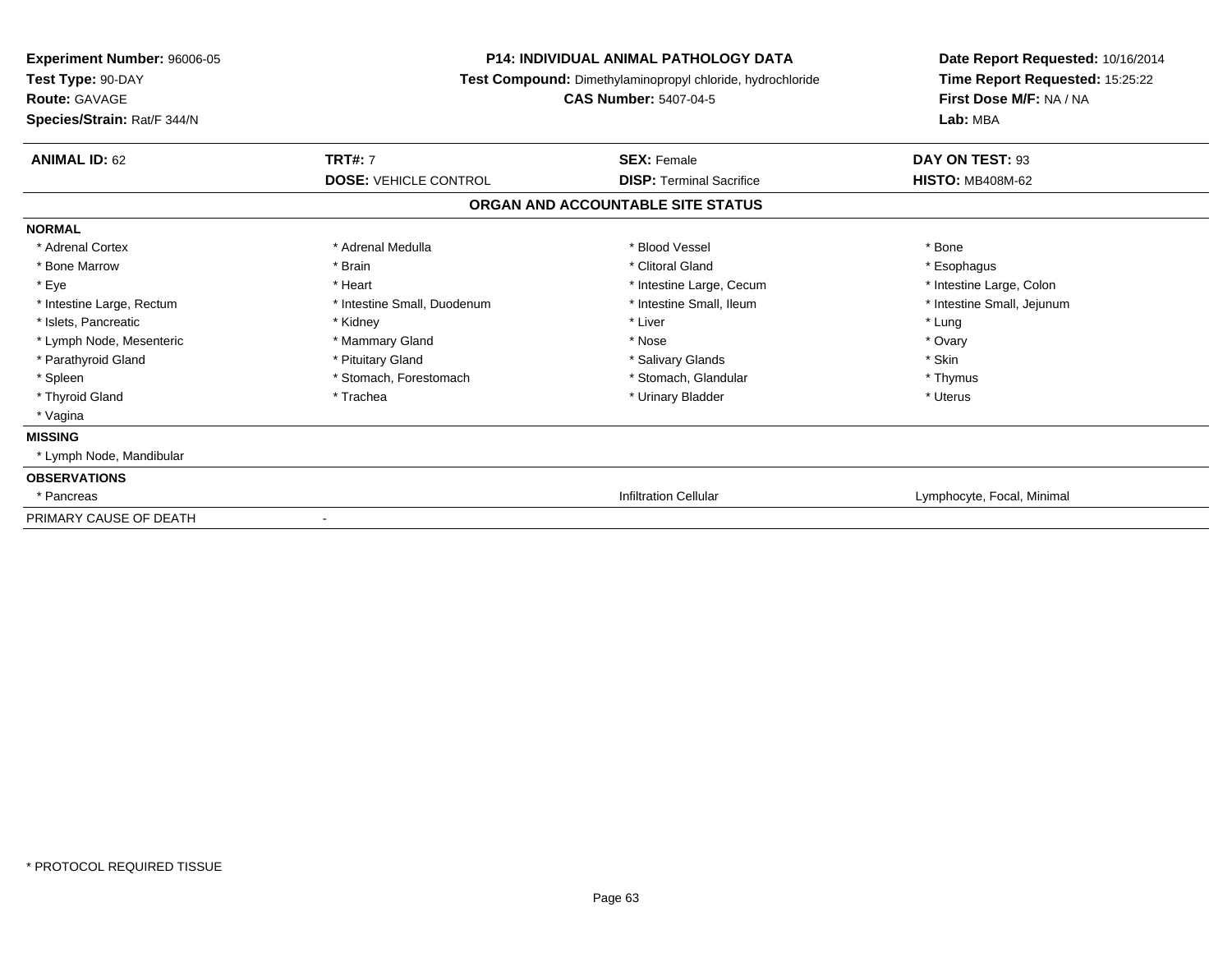| <b>Experiment Number: 96006-05</b><br>Test Type: 90-DAY<br><b>Route: GAVAGE</b><br>Species/Strain: Rat/F 344/N | <b>P14: INDIVIDUAL ANIMAL PATHOLOGY DATA</b><br>Test Compound: Dimethylaminopropyl chloride, hydrochloride<br><b>CAS Number: 5407-04-5</b> |                                   | Date Report Requested: 10/16/2014<br>Time Report Requested: 15:25:22<br>First Dose M/F: NA / NA<br>Lab: MBA |
|----------------------------------------------------------------------------------------------------------------|--------------------------------------------------------------------------------------------------------------------------------------------|-----------------------------------|-------------------------------------------------------------------------------------------------------------|
| <b>TRT#: 7</b><br><b>ANIMAL ID: 63</b>                                                                         |                                                                                                                                            | <b>SEX: Female</b>                | DAY ON TEST: 93                                                                                             |
|                                                                                                                | <b>DOSE: VEHICLE CONTROL</b>                                                                                                               | <b>DISP: Terminal Sacrifice</b>   | <b>HISTO: MB408M-63</b>                                                                                     |
|                                                                                                                |                                                                                                                                            | ORGAN AND ACCOUNTABLE SITE STATUS |                                                                                                             |
| <b>NORMAL</b>                                                                                                  |                                                                                                                                            |                                   |                                                                                                             |
| * Adrenal Cortex                                                                                               | * Adrenal Medulla                                                                                                                          | * Blood Vessel                    | * Bone                                                                                                      |
| * Bone Marrow<br>* Brain                                                                                       |                                                                                                                                            | * Clitoral Gland                  | * Esophagus                                                                                                 |
| * Eye<br>* Heart                                                                                               |                                                                                                                                            | * Intestine Large, Cecum          | * Intestine Large, Colon                                                                                    |
| * Intestine Large, Rectum                                                                                      | * Intestine Small, Duodenum                                                                                                                | * Intestine Small, Ileum          | * Intestine Small, Jejunum                                                                                  |
| * Islets, Pancreatic<br>* Kidney                                                                               |                                                                                                                                            | * Lung                            | * Lymph Node, Mesenteric                                                                                    |
| * Mammary Gland<br>* Nose                                                                                      |                                                                                                                                            | * Ovary                           | * Pituitary Gland                                                                                           |
| * Salivary Glands<br>* Skin                                                                                    |                                                                                                                                            | * Spleen                          | * Stomach, Forestomach                                                                                      |
| * Stomach, Glandular                                                                                           | * Thymus                                                                                                                                   | * Thyroid Gland                   | * Trachea                                                                                                   |
| * Urinary Bladder<br>* Uterus                                                                                  |                                                                                                                                            | * Vagina                          |                                                                                                             |
| <b>MISSING</b>                                                                                                 |                                                                                                                                            |                                   |                                                                                                             |
| * Lymph Node, Mandibular                                                                                       | * Parathyroid Gland                                                                                                                        |                                   |                                                                                                             |
| <b>OBSERVATIONS</b>                                                                                            |                                                                                                                                            |                                   |                                                                                                             |
| * Liver                                                                                                        |                                                                                                                                            | Hepatodiaphragmatic Nodule        |                                                                                                             |
| [ Hepatodiaphragmatic Nodule TGLS = 1-6 ]                                                                      |                                                                                                                                            |                                   |                                                                                                             |
| * Pancreas                                                                                                     |                                                                                                                                            | <b>Infiltration Cellular</b>      | Lymphocyte, Focal, Minimal                                                                                  |
| PRIMARY CAUSE OF DEATH                                                                                         |                                                                                                                                            |                                   |                                                                                                             |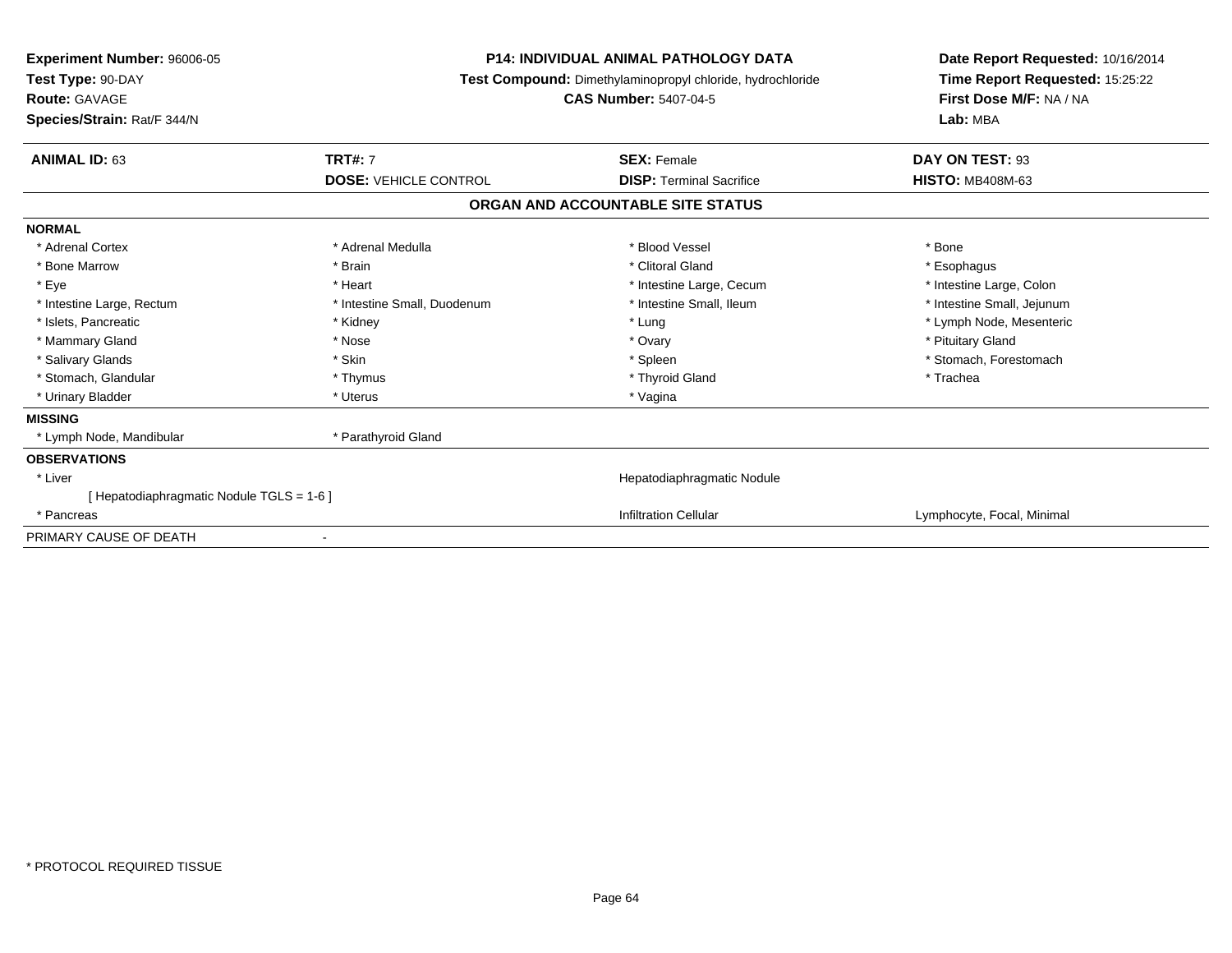| Experiment Number: 96006-05<br>Test Type: 90-DAY<br><b>Route: GAVAGE</b><br>Species/Strain: Rat/F 344/N | <b>P14: INDIVIDUAL ANIMAL PATHOLOGY DATA</b><br>Test Compound: Dimethylaminopropyl chloride, hydrochloride<br><b>CAS Number: 5407-04-5</b> |                                                       | Date Report Requested: 10/16/2014<br>Time Report Requested: 15:25:22<br>First Dose M/F: NA / NA<br>Lab: MBA |
|---------------------------------------------------------------------------------------------------------|--------------------------------------------------------------------------------------------------------------------------------------------|-------------------------------------------------------|-------------------------------------------------------------------------------------------------------------|
| <b>ANIMAL ID: 64</b>                                                                                    | <b>TRT#: 7</b><br><b>DOSE: VEHICLE CONTROL</b>                                                                                             | <b>SEX: Female</b><br><b>DISP: Terminal Sacrifice</b> | DAY ON TEST: 93<br><b>HISTO: MB408M-64</b>                                                                  |
|                                                                                                         |                                                                                                                                            | ORGAN AND ACCOUNTABLE SITE STATUS                     |                                                                                                             |
| <b>NORMAL</b>                                                                                           |                                                                                                                                            |                                                       |                                                                                                             |
| * Adrenal Cortex                                                                                        | * Adrenal Medulla                                                                                                                          | * Blood Vessel                                        | * Bone                                                                                                      |
| * Bone Marrow                                                                                           | * Brain                                                                                                                                    | * Clitoral Gland                                      | * Esophagus                                                                                                 |
| * Eye                                                                                                   | * Heart                                                                                                                                    | * Intestine Large, Cecum                              | * Intestine Large, Colon                                                                                    |
| * Intestine Large, Rectum                                                                               | * Intestine Small, Duodenum                                                                                                                | * Intestine Small, Ileum                              | * Intestine Small, Jejunum                                                                                  |
| * Islets, Pancreatic                                                                                    | * Kidney                                                                                                                                   | * Liver                                               | * Lung                                                                                                      |
| * Lymph Node, Mesenteric                                                                                | * Mammary Gland                                                                                                                            | * Nose                                                | * Ovary                                                                                                     |
| * Pancreas                                                                                              | * Parathyroid Gland                                                                                                                        | * Pituitary Gland                                     | * Salivary Glands                                                                                           |
| * Skin                                                                                                  | * Spleen                                                                                                                                   | * Stomach, Forestomach                                | * Stomach, Glandular                                                                                        |
| * Thyroid Gland                                                                                         | * Trachea                                                                                                                                  | * Urinary Bladder                                     | * Uterus                                                                                                    |
| * Vagina                                                                                                |                                                                                                                                            |                                                       |                                                                                                             |
| <b>MISSING</b>                                                                                          |                                                                                                                                            |                                                       |                                                                                                             |
| * Lymph Node, Mandibular                                                                                | * Thymus                                                                                                                                   |                                                       |                                                                                                             |
| PRIMARY CAUSE OF DEATH                                                                                  |                                                                                                                                            |                                                       |                                                                                                             |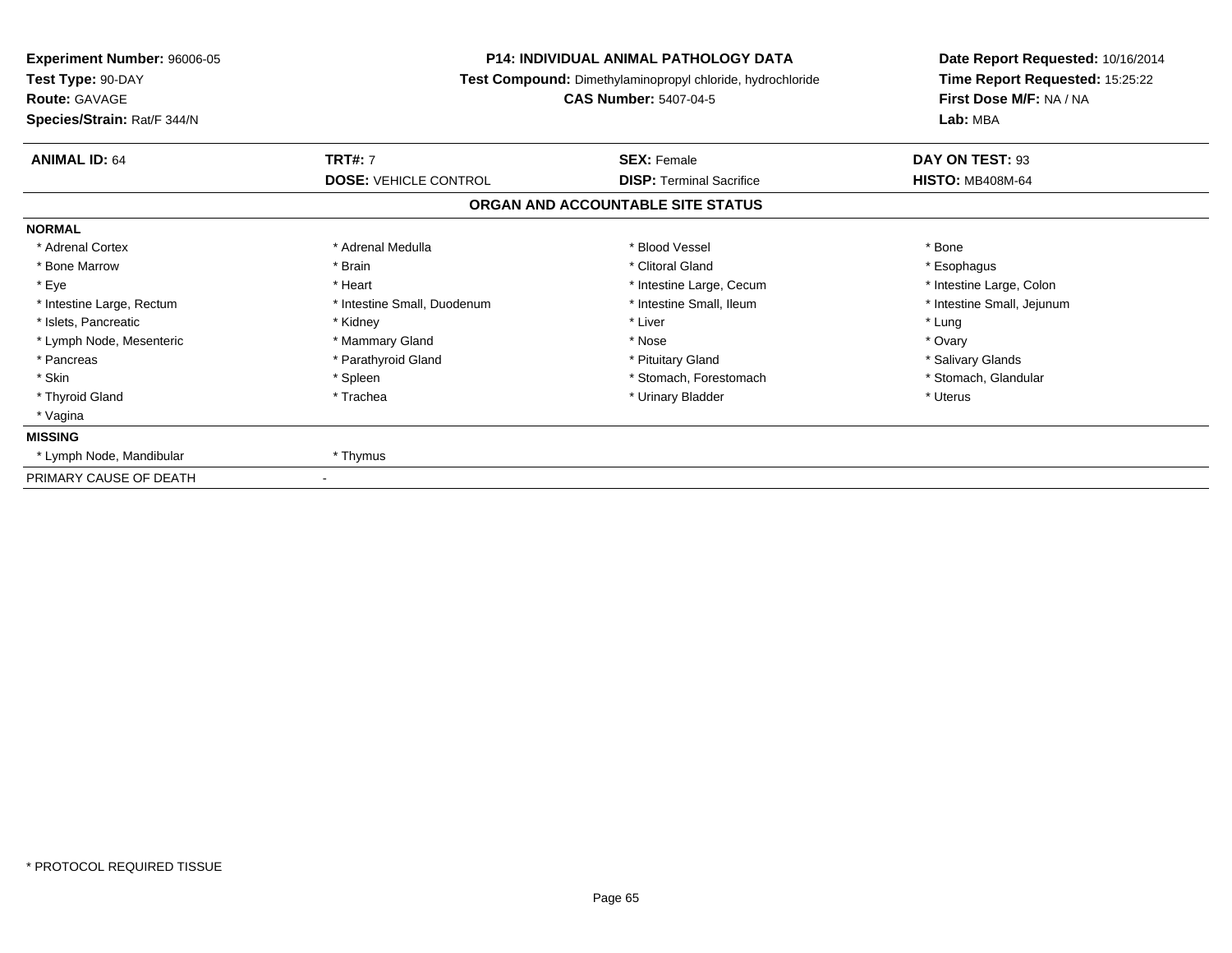| Experiment Number: 96006-05<br>Test Type: 90-DAY<br><b>Route: GAVAGE</b><br>Species/Strain: Rat/F 344/N | <b>P14: INDIVIDUAL ANIMAL PATHOLOGY DATA</b><br>Test Compound: Dimethylaminopropyl chloride, hydrochloride<br><b>CAS Number: 5407-04-5</b> |                                                       | Date Report Requested: 10/16/2014<br>Time Report Requested: 15:25:22<br>First Dose M/F: NA / NA<br>Lab: MBA |
|---------------------------------------------------------------------------------------------------------|--------------------------------------------------------------------------------------------------------------------------------------------|-------------------------------------------------------|-------------------------------------------------------------------------------------------------------------|
| <b>ANIMAL ID: 65</b>                                                                                    | <b>TRT#: 7</b><br><b>DOSE: VEHICLE CONTROL</b>                                                                                             | <b>SEX: Female</b><br><b>DISP: Terminal Sacrifice</b> | DAY ON TEST: 93<br><b>HISTO: MB408M-65</b>                                                                  |
|                                                                                                         |                                                                                                                                            | ORGAN AND ACCOUNTABLE SITE STATUS                     |                                                                                                             |
| <b>NORMAL</b>                                                                                           |                                                                                                                                            |                                                       |                                                                                                             |
| * Adrenal Cortex                                                                                        | * Adrenal Medulla                                                                                                                          | * Blood Vessel                                        | * Bone                                                                                                      |
| * Bone Marrow                                                                                           | * Brain                                                                                                                                    | * Clitoral Gland                                      | * Esophagus                                                                                                 |
| * Eye                                                                                                   | * Heart                                                                                                                                    | * Intestine Large, Cecum                              | * Intestine Large, Colon                                                                                    |
| * Intestine Large, Rectum                                                                               | * Intestine Small, Duodenum                                                                                                                | * Intestine Small, Ileum                              | * Intestine Small, Jejunum                                                                                  |
| * Islets, Pancreatic                                                                                    | * Kidney                                                                                                                                   | * Liver                                               | * Lung                                                                                                      |
| * Lymph Node, Mesenteric                                                                                | * Mammary Gland                                                                                                                            | * Nose                                                | * Ovary                                                                                                     |
| * Pancreas                                                                                              | * Parathyroid Gland                                                                                                                        | * Pituitary Gland                                     | * Salivary Glands                                                                                           |
| * Skin                                                                                                  | * Spleen                                                                                                                                   | * Stomach, Forestomach                                | * Stomach, Glandular                                                                                        |
| * Thymus                                                                                                | * Thyroid Gland                                                                                                                            | * Trachea                                             | * Urinary Bladder                                                                                           |
| * Uterus                                                                                                | * Vagina                                                                                                                                   |                                                       |                                                                                                             |
| <b>MISSING</b>                                                                                          |                                                                                                                                            |                                                       |                                                                                                             |
| * Lymph Node, Mandibular                                                                                |                                                                                                                                            |                                                       |                                                                                                             |
| PRIMARY CAUSE OF DEATH                                                                                  |                                                                                                                                            |                                                       |                                                                                                             |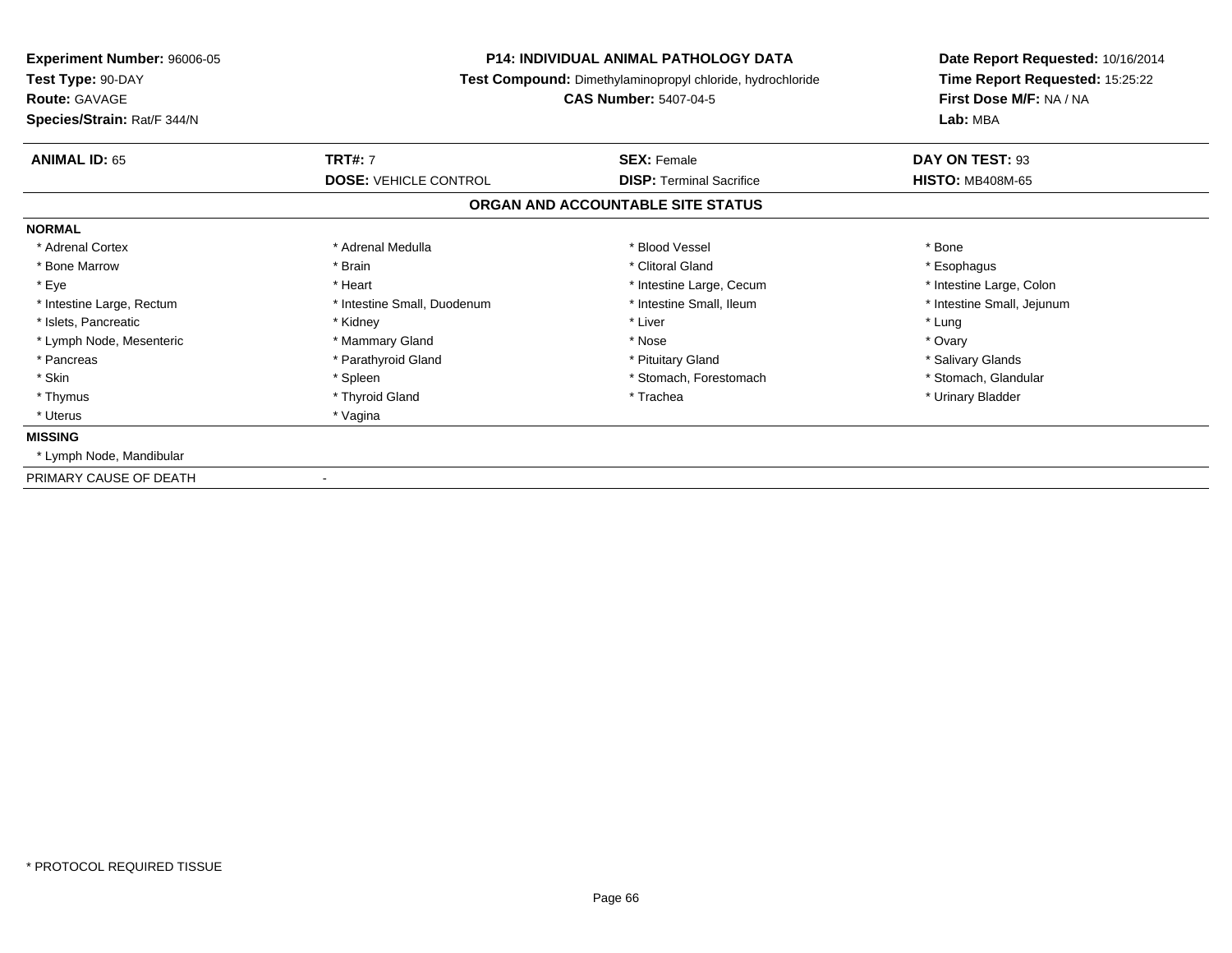| <b>Experiment Number: 96006-05</b><br>Test Type: 90-DAY | <b>P14: INDIVIDUAL ANIMAL PATHOLOGY DATA</b><br>Test Compound: Dimethylaminopropyl chloride, hydrochloride<br><b>CAS Number: 5407-04-5</b> |                                   | Date Report Requested: 10/16/2014                          |
|---------------------------------------------------------|--------------------------------------------------------------------------------------------------------------------------------------------|-----------------------------------|------------------------------------------------------------|
| Route: GAVAGE                                           |                                                                                                                                            |                                   | Time Report Requested: 15:25:22<br>First Dose M/F: NA / NA |
| Species/Strain: Rat/F 344/N                             |                                                                                                                                            |                                   | Lab: MBA                                                   |
| <b>ANIMAL ID: 66</b>                                    | <b>TRT#: 7</b>                                                                                                                             | <b>SEX: Female</b>                | DAY ON TEST: 93                                            |
|                                                         | <b>DOSE: VEHICLE CONTROL</b>                                                                                                               | <b>DISP: Terminal Sacrifice</b>   | <b>HISTO: MB408M-66</b>                                    |
|                                                         |                                                                                                                                            | ORGAN AND ACCOUNTABLE SITE STATUS |                                                            |
| <b>NORMAL</b>                                           |                                                                                                                                            |                                   |                                                            |
| * Adrenal Cortex                                        | * Adrenal Medulla                                                                                                                          | * Blood Vessel                    | * Bone                                                     |
| * Bone Marrow                                           | * Brain                                                                                                                                    | * Clitoral Gland                  | * Esophagus                                                |
| * Eye                                                   | * Heart                                                                                                                                    | * Intestine Large, Cecum          | * Intestine Large, Colon                                   |
| * Intestine Large, Rectum                               | * Intestine Small, Duodenum                                                                                                                | * Intestine Small. Ileum          | * Intestine Small, Jejunum                                 |
| * Islets. Pancreatic                                    | * Kidney                                                                                                                                   | * Liver                           | * Lung                                                     |
| * Lymph Node, Mesenteric                                | * Mammary Gland                                                                                                                            | * Nose                            | * Ovary                                                    |
| * Pancreas                                              | * Parathyroid Gland                                                                                                                        | * Salivary Glands                 | * Skin                                                     |
| * Spleen                                                | * Stomach, Forestomach                                                                                                                     | * Stomach, Glandular              | * Thymus                                                   |
| * Thyroid Gland                                         | * Trachea                                                                                                                                  | * Urinary Bladder                 | * Uterus                                                   |
| * Vagina                                                |                                                                                                                                            |                                   |                                                            |
| <b>MISSING</b>                                          |                                                                                                                                            |                                   |                                                            |
| * Lymph Node, Mandibular                                |                                                                                                                                            |                                   |                                                            |
| <b>INSUFFICIENT TISSUE</b>                              |                                                                                                                                            |                                   |                                                            |
| * Pituitary Gland                                       |                                                                                                                                            |                                   |                                                            |
| PRIMARY CAUSE OF DEATH                                  |                                                                                                                                            |                                   |                                                            |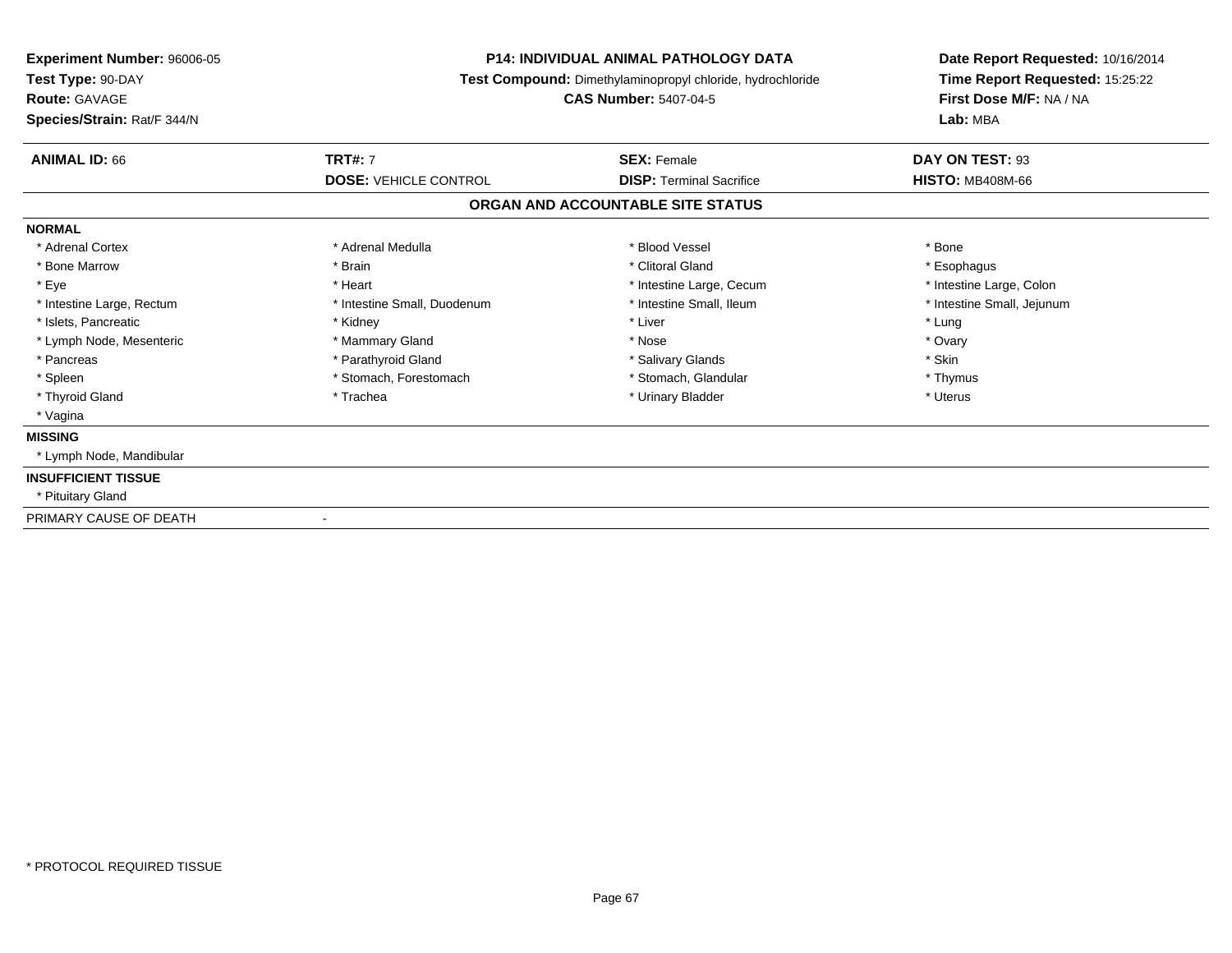| <b>Experiment Number: 96006-05</b><br>Test Type: 90-DAY<br><b>Route: GAVAGE</b><br>Species/Strain: Rat/F 344/N | <b>P14: INDIVIDUAL ANIMAL PATHOLOGY DATA</b><br>Test Compound: Dimethylaminopropyl chloride, hydrochloride<br><b>CAS Number: 5407-04-5</b> |                                   | Date Report Requested: 10/16/2014<br>Time Report Requested: 15:25:22<br>First Dose M/F: NA / NA<br>Lab: MBA |
|----------------------------------------------------------------------------------------------------------------|--------------------------------------------------------------------------------------------------------------------------------------------|-----------------------------------|-------------------------------------------------------------------------------------------------------------|
| <b>ANIMAL ID: 67</b>                                                                                           | <b>TRT#: 7</b>                                                                                                                             | <b>SEX: Female</b>                | DAY ON TEST: 93                                                                                             |
|                                                                                                                | <b>DOSE: VEHICLE CONTROL</b>                                                                                                               | <b>DISP: Terminal Sacrifice</b>   | <b>HISTO: MB408M-67</b>                                                                                     |
|                                                                                                                |                                                                                                                                            | ORGAN AND ACCOUNTABLE SITE STATUS |                                                                                                             |
| <b>NORMAL</b>                                                                                                  |                                                                                                                                            |                                   |                                                                                                             |
| * Adrenal Cortex                                                                                               | * Adrenal Medulla                                                                                                                          | * Blood Vessel                    | * Bone                                                                                                      |
| * Bone Marrow                                                                                                  | * Brain                                                                                                                                    | * Clitoral Gland                  | * Esophagus                                                                                                 |
| * Eye                                                                                                          | * Heart                                                                                                                                    | * Intestine Large, Cecum          | * Intestine Large, Colon                                                                                    |
| * Intestine Large, Rectum                                                                                      | * Intestine Small, Duodenum                                                                                                                | * Intestine Small, Ileum          | * Intestine Small, Jejunum                                                                                  |
| * Islets, Pancreatic                                                                                           | * Kidney                                                                                                                                   | * Liver                           | * Lung                                                                                                      |
| * Lymph Node, Mesenteric                                                                                       | * Mammary Gland                                                                                                                            | * Nose                            | * Ovary                                                                                                     |
| * Pancreas                                                                                                     | * Parathyroid Gland                                                                                                                        | * Pituitary Gland                 | * Salivary Glands                                                                                           |
| * Skin                                                                                                         | * Spleen                                                                                                                                   | * Stomach, Forestomach            | * Stomach, Glandular                                                                                        |
| * Thymus                                                                                                       | * Thyroid Gland                                                                                                                            | * Trachea                         | * Urinary Bladder                                                                                           |
| * Uterus                                                                                                       | * Vagina                                                                                                                                   |                                   |                                                                                                             |
| <b>MISSING</b>                                                                                                 |                                                                                                                                            |                                   |                                                                                                             |
| * Lymph Node, Mandibular                                                                                       |                                                                                                                                            |                                   |                                                                                                             |
| <b>OBSERVATIONS</b>                                                                                            |                                                                                                                                            |                                   |                                                                                                             |
| Lymph Node                                                                                                     | Mediastinal                                                                                                                                | Hyperplasia                       | Mild                                                                                                        |
| [Hyperplasia TGLS = 1-13]                                                                                      |                                                                                                                                            |                                   |                                                                                                             |
| PRIMARY CAUSE OF DEATH                                                                                         | ۰                                                                                                                                          |                                   |                                                                                                             |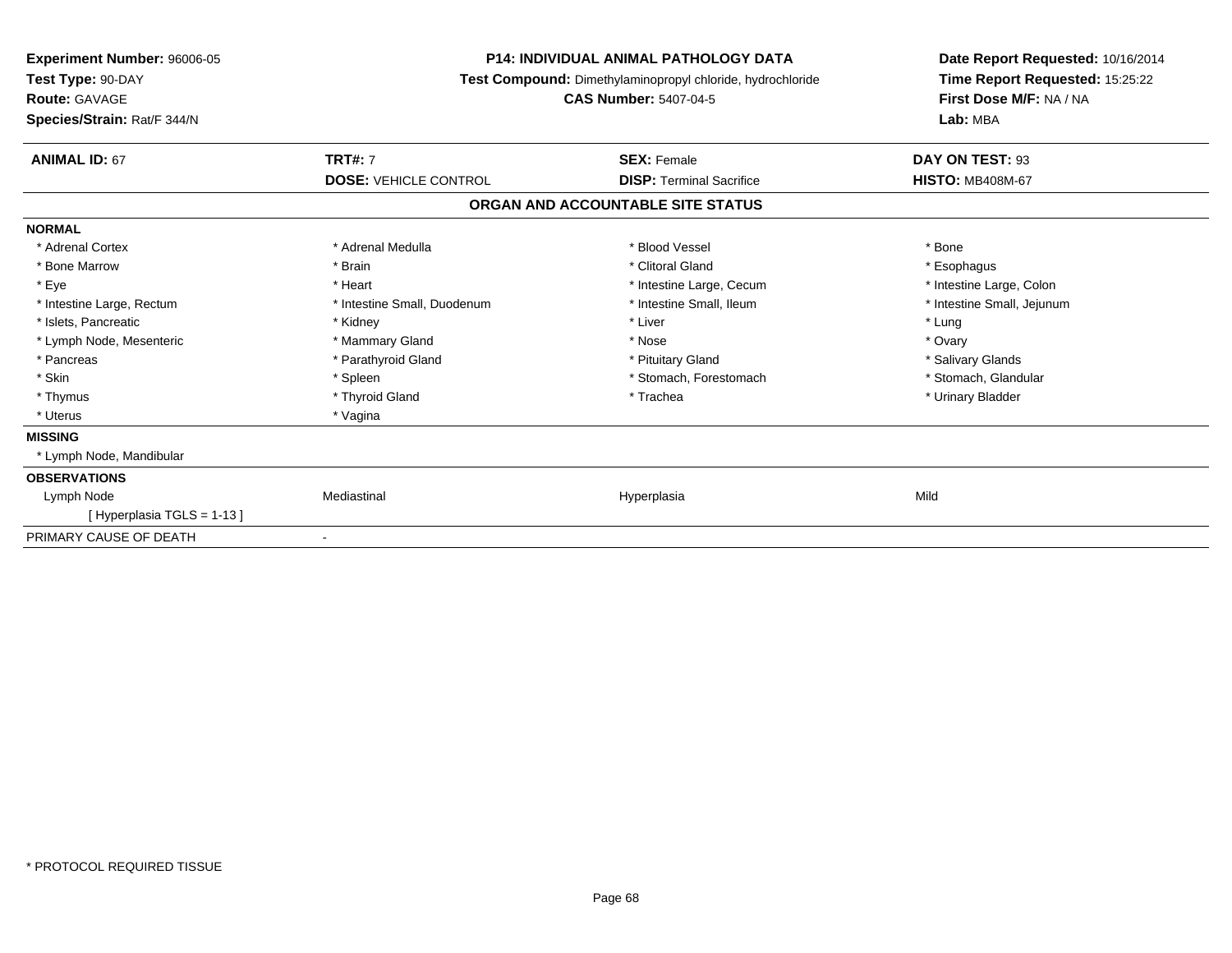| Experiment Number: 96006-05<br>Test Type: 90-DAY<br><b>Route: GAVAGE</b><br>Species/Strain: Rat/F 344/N | <b>P14: INDIVIDUAL ANIMAL PATHOLOGY DATA</b><br>Test Compound: Dimethylaminopropyl chloride, hydrochloride<br><b>CAS Number: 5407-04-5</b> |                                                       | Date Report Requested: 10/16/2014<br>Time Report Requested: 15:25:22<br>First Dose M/F: NA / NA<br>Lab: MBA |
|---------------------------------------------------------------------------------------------------------|--------------------------------------------------------------------------------------------------------------------------------------------|-------------------------------------------------------|-------------------------------------------------------------------------------------------------------------|
| <b>ANIMAL ID: 68</b>                                                                                    | <b>TRT#: 7</b><br><b>DOSE: VEHICLE CONTROL</b>                                                                                             | <b>SEX: Female</b><br><b>DISP: Terminal Sacrifice</b> | DAY ON TEST: 93<br><b>HISTO: MB408M-68</b>                                                                  |
|                                                                                                         |                                                                                                                                            | ORGAN AND ACCOUNTABLE SITE STATUS                     |                                                                                                             |
| <b>NORMAL</b>                                                                                           |                                                                                                                                            |                                                       |                                                                                                             |
| * Adrenal Cortex                                                                                        | * Adrenal Medulla                                                                                                                          | * Blood Vessel                                        | * Bone                                                                                                      |
| * Bone Marrow                                                                                           | * Brain                                                                                                                                    | * Clitoral Gland                                      | * Esophagus                                                                                                 |
| * Eye                                                                                                   | * Heart                                                                                                                                    | * Intestine Large, Cecum                              | * Intestine Large, Colon                                                                                    |
| * Intestine Large, Rectum                                                                               | * Intestine Small, Duodenum                                                                                                                | * Intestine Small, Ileum                              | * Intestine Small, Jejunum                                                                                  |
| * Islets, Pancreatic                                                                                    | * Kidney                                                                                                                                   | * Liver                                               | * Lung                                                                                                      |
| * Lymph Node, Mesenteric                                                                                | * Mammary Gland                                                                                                                            | * Nose                                                | * Ovary                                                                                                     |
| * Pancreas                                                                                              | * Parathyroid Gland                                                                                                                        | * Pituitary Gland                                     | * Salivary Glands                                                                                           |
| * Skin                                                                                                  | * Spleen                                                                                                                                   | * Stomach, Forestomach                                | * Stomach, Glandular                                                                                        |
| * Thymus                                                                                                | * Thyroid Gland                                                                                                                            | * Trachea                                             | * Urinary Bladder                                                                                           |
| * Uterus                                                                                                | * Vagina                                                                                                                                   |                                                       |                                                                                                             |
| <b>MISSING</b>                                                                                          |                                                                                                                                            |                                                       |                                                                                                             |
| * Lymph Node, Mandibular                                                                                |                                                                                                                                            |                                                       |                                                                                                             |
| PRIMARY CAUSE OF DEATH                                                                                  |                                                                                                                                            |                                                       |                                                                                                             |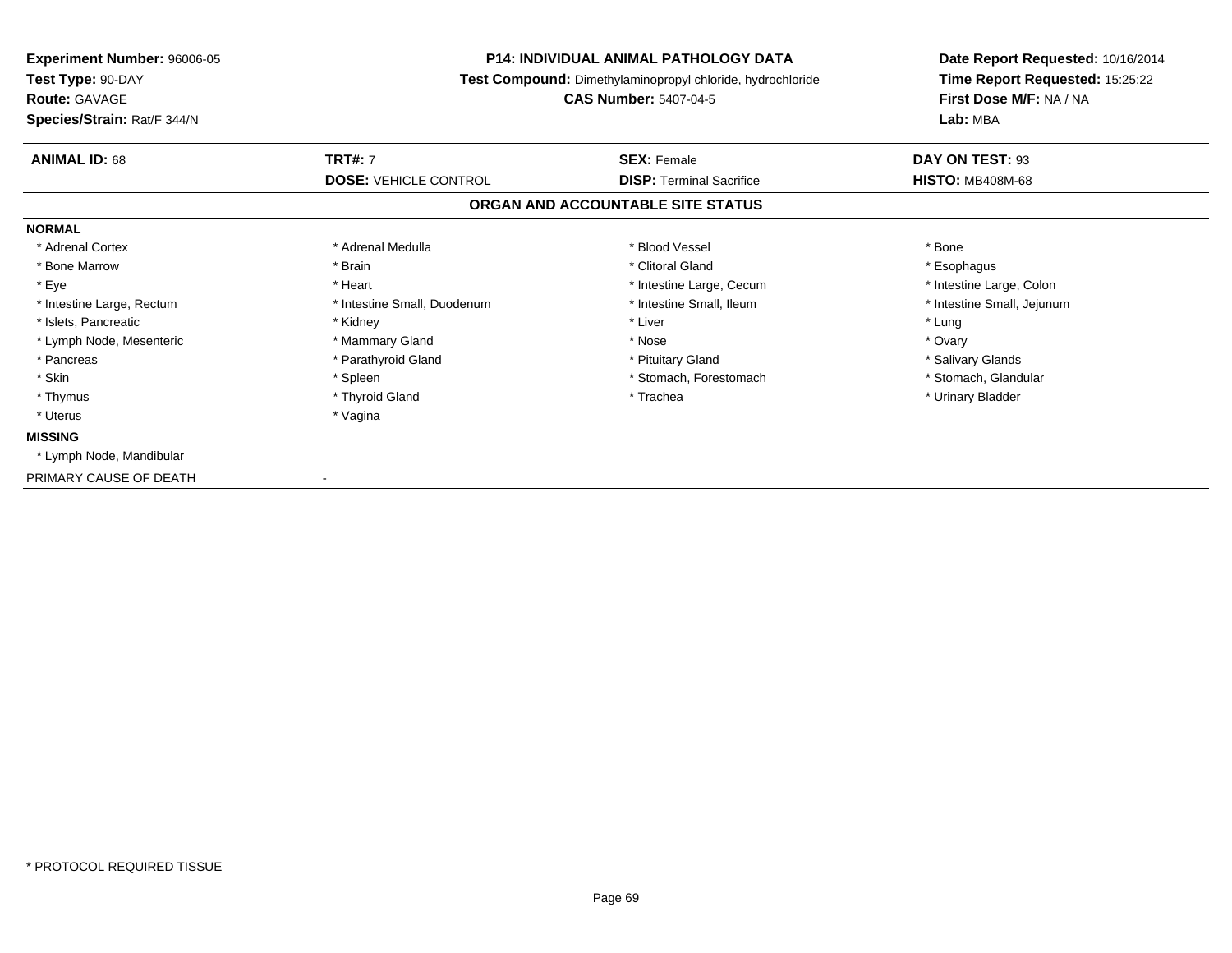| <b>Experiment Number: 96006-05</b><br>Test Type: 90-DAY<br><b>Route: GAVAGE</b><br>Species/Strain: Rat/F 344/N | <b>P14: INDIVIDUAL ANIMAL PATHOLOGY DATA</b><br>Test Compound: Dimethylaminopropyl chloride, hydrochloride<br><b>CAS Number: 5407-04-5</b> |                                                       | Date Report Requested: 10/16/2014<br>Time Report Requested: 15:25:22<br>First Dose M/F: NA / NA<br>Lab: MBA |
|----------------------------------------------------------------------------------------------------------------|--------------------------------------------------------------------------------------------------------------------------------------------|-------------------------------------------------------|-------------------------------------------------------------------------------------------------------------|
| <b>ANIMAL ID: 69</b>                                                                                           | <b>TRT#: 7</b><br><b>DOSE: VEHICLE CONTROL</b>                                                                                             | <b>SEX: Female</b><br><b>DISP: Terminal Sacrifice</b> | DAY ON TEST: 93<br><b>HISTO: MB408M-69</b>                                                                  |
|                                                                                                                |                                                                                                                                            | ORGAN AND ACCOUNTABLE SITE STATUS                     |                                                                                                             |
| <b>NORMAL</b>                                                                                                  |                                                                                                                                            |                                                       |                                                                                                             |
| * Adrenal Cortex                                                                                               | * Adrenal Medulla                                                                                                                          | * Blood Vessel                                        | * Bone                                                                                                      |
| * Bone Marrow                                                                                                  | * Brain                                                                                                                                    | * Clitoral Gland                                      | * Esophagus                                                                                                 |
| * Eye                                                                                                          | * Heart                                                                                                                                    | * Intestine Large, Cecum                              | * Intestine Large, Colon                                                                                    |
| * Intestine Large, Rectum                                                                                      | * Intestine Small, Duodenum                                                                                                                | * Intestine Small. Ileum                              | * Intestine Small, Jejunum                                                                                  |
| * Islets, Pancreatic                                                                                           | * Kidney                                                                                                                                   | * Liver                                               | * Lung                                                                                                      |
| * Lymph Node, Mesenteric                                                                                       | * Mammary Gland                                                                                                                            | * Nose                                                | * Ovary                                                                                                     |
| * Pancreas                                                                                                     | * Parathyroid Gland                                                                                                                        | * Pituitary Gland                                     | * Salivary Glands                                                                                           |
| * Skin                                                                                                         | * Spleen                                                                                                                                   | * Stomach, Forestomach                                | * Stomach, Glandular                                                                                        |
| * Thymus                                                                                                       | * Thyroid Gland                                                                                                                            | * Trachea                                             | * Urinary Bladder                                                                                           |
| * Uterus                                                                                                       | * Vagina                                                                                                                                   |                                                       |                                                                                                             |
| <b>MISSING</b>                                                                                                 |                                                                                                                                            |                                                       |                                                                                                             |
| * Lymph Node, Mandibular                                                                                       |                                                                                                                                            |                                                       |                                                                                                             |
| PRIMARY CAUSE OF DEATH                                                                                         |                                                                                                                                            |                                                       |                                                                                                             |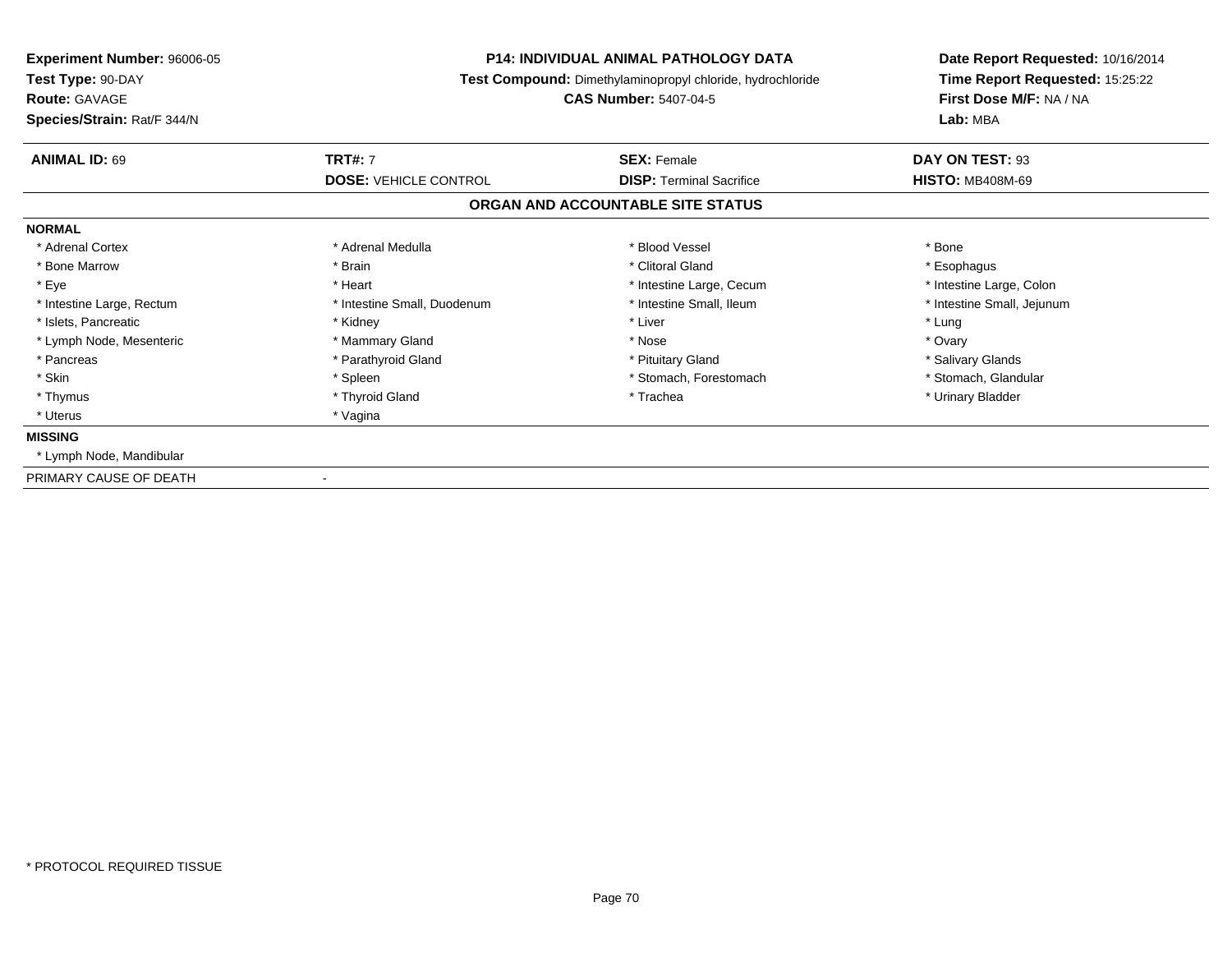| Experiment Number: 96006-05<br>Test Type: 90-DAY<br><b>Route: GAVAGE</b><br>Species/Strain: Rat/F 344/N | <b>P14: INDIVIDUAL ANIMAL PATHOLOGY DATA</b><br>Test Compound: Dimethylaminopropyl chloride, hydrochloride<br><b>CAS Number: 5407-04-5</b> |                                   | Date Report Requested: 10/16/2014<br>Time Report Requested: 15:25:22<br>First Dose M/F: NA / NA<br>Lab: MBA |
|---------------------------------------------------------------------------------------------------------|--------------------------------------------------------------------------------------------------------------------------------------------|-----------------------------------|-------------------------------------------------------------------------------------------------------------|
| <b>ANIMAL ID: 70</b>                                                                                    | <b>TRT#: 7</b>                                                                                                                             | <b>SEX: Female</b>                | DAY ON TEST: 93                                                                                             |
|                                                                                                         | <b>DOSE: VEHICLE CONTROL</b>                                                                                                               | <b>DISP: Terminal Sacrifice</b>   | <b>HISTO: MB408M-70</b>                                                                                     |
|                                                                                                         |                                                                                                                                            | ORGAN AND ACCOUNTABLE SITE STATUS |                                                                                                             |
| <b>NORMAL</b>                                                                                           |                                                                                                                                            |                                   |                                                                                                             |
| * Adrenal Cortex                                                                                        | * Adrenal Medulla                                                                                                                          | * Blood Vessel                    | * Bone                                                                                                      |
| * Bone Marrow                                                                                           | * Brain                                                                                                                                    | * Clitoral Gland                  | * Esophagus                                                                                                 |
| * Eye                                                                                                   | * Heart                                                                                                                                    | * Intestine Large, Cecum          | * Intestine Large, Colon                                                                                    |
| * Intestine Large, Rectum                                                                               | * Intestine Small, Duodenum                                                                                                                | * Intestine Small. Ileum          | * Intestine Small, Jejunum                                                                                  |
| * Islets, Pancreatic                                                                                    | * Kidney                                                                                                                                   | * Liver                           | * Lung                                                                                                      |
| * Lymph Node, Mesenteric                                                                                | * Nose                                                                                                                                     | * Ovary                           | * Pancreas                                                                                                  |
| * Pituitary Gland                                                                                       | * Salivary Glands                                                                                                                          | * Skin                            | * Spleen                                                                                                    |
| * Stomach, Forestomach                                                                                  | * Stomach, Glandular                                                                                                                       | * Thymus                          | * Thyroid Gland                                                                                             |
| * Trachea                                                                                               | * Urinary Bladder                                                                                                                          | * Vagina                          |                                                                                                             |
| <b>MISSING</b>                                                                                          |                                                                                                                                            |                                   |                                                                                                             |
| * Lymph Node, Mandibular                                                                                | * Mammary Gland                                                                                                                            | * Parathyroid Gland               |                                                                                                             |
| <b>OBSERVATIONS</b>                                                                                     |                                                                                                                                            |                                   |                                                                                                             |
| * Uterus                                                                                                |                                                                                                                                            | Hydrometra                        | Minimal                                                                                                     |
| PRIMARY CAUSE OF DEATH                                                                                  |                                                                                                                                            |                                   |                                                                                                             |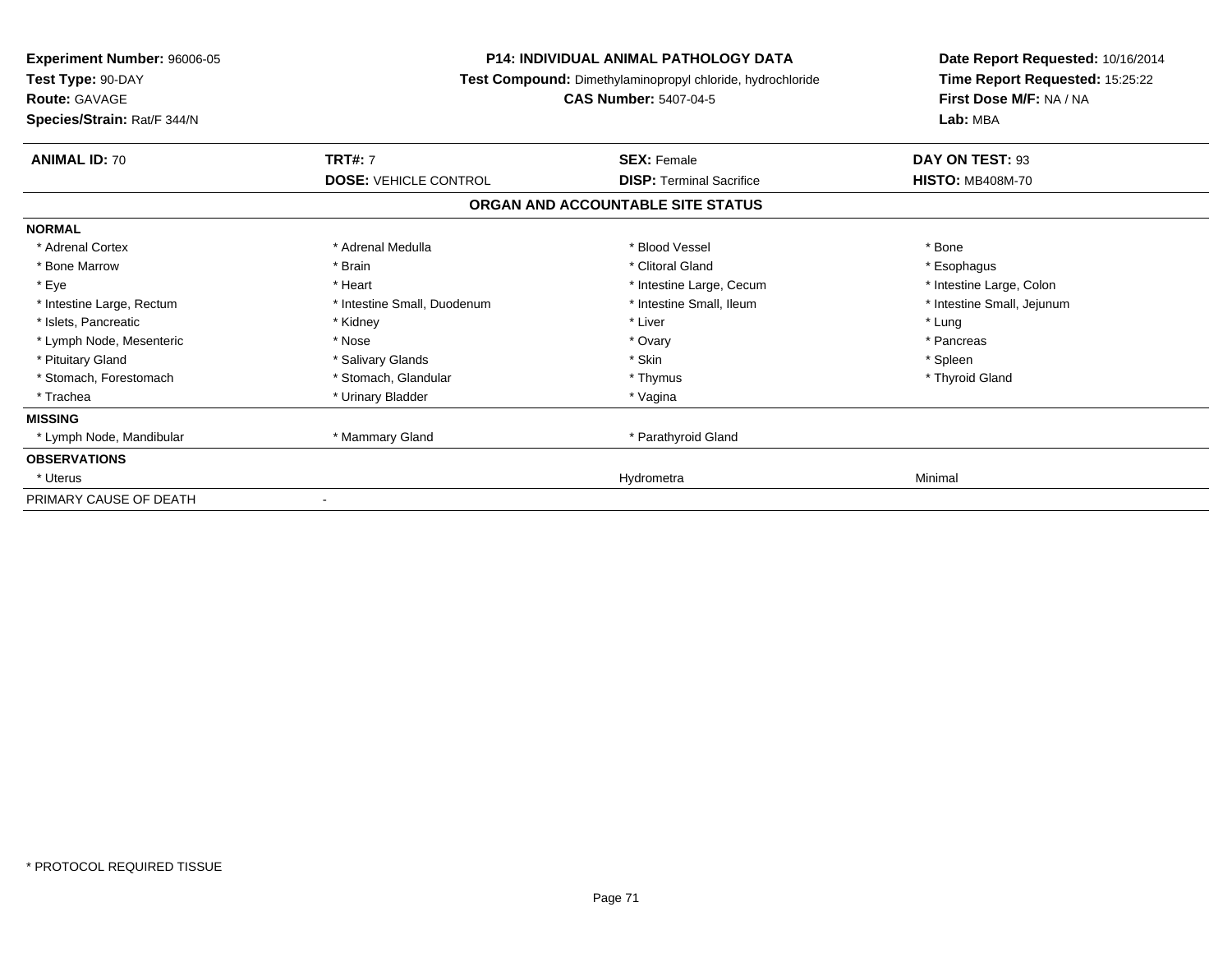| <b>Experiment Number: 96006-05</b> | <b>P14: INDIVIDUAL ANIMAL PATHOLOGY DATA</b> |                                                            | Date Report Requested: 10/16/2014 |
|------------------------------------|----------------------------------------------|------------------------------------------------------------|-----------------------------------|
| Test Type: 90-DAY                  |                                              | Test Compound: Dimethylaminopropyl chloride, hydrochloride | Time Report Requested: 15:25:22   |
| <b>Route: GAVAGE</b>               |                                              | <b>CAS Number: 5407-04-5</b>                               | First Dose M/F: NA / NA           |
| Species/Strain: Rat/F 344/N        |                                              |                                                            | Lab: MBA                          |
| <b>ANIMAL ID: 71</b>               | TRT#: 8                                      | <b>SEX: Female</b>                                         | DAY ON TEST: 93                   |
|                                    | <b>DOSE: 6.25 MG/KG</b>                      | <b>DISP: Terminal Sacrifice</b>                            | <b>HISTO: MB408M-71</b>           |
|                                    |                                              | ORGAN AND ACCOUNTABLE SITE STATUS                          |                                   |
| <b>INSUFFICIENT TISSUE</b>         |                                              |                                                            |                                   |
| <b>Pituitary Gland</b>             |                                              |                                                            |                                   |
| PRIMARY CAUSE OF DEATH             |                                              |                                                            |                                   |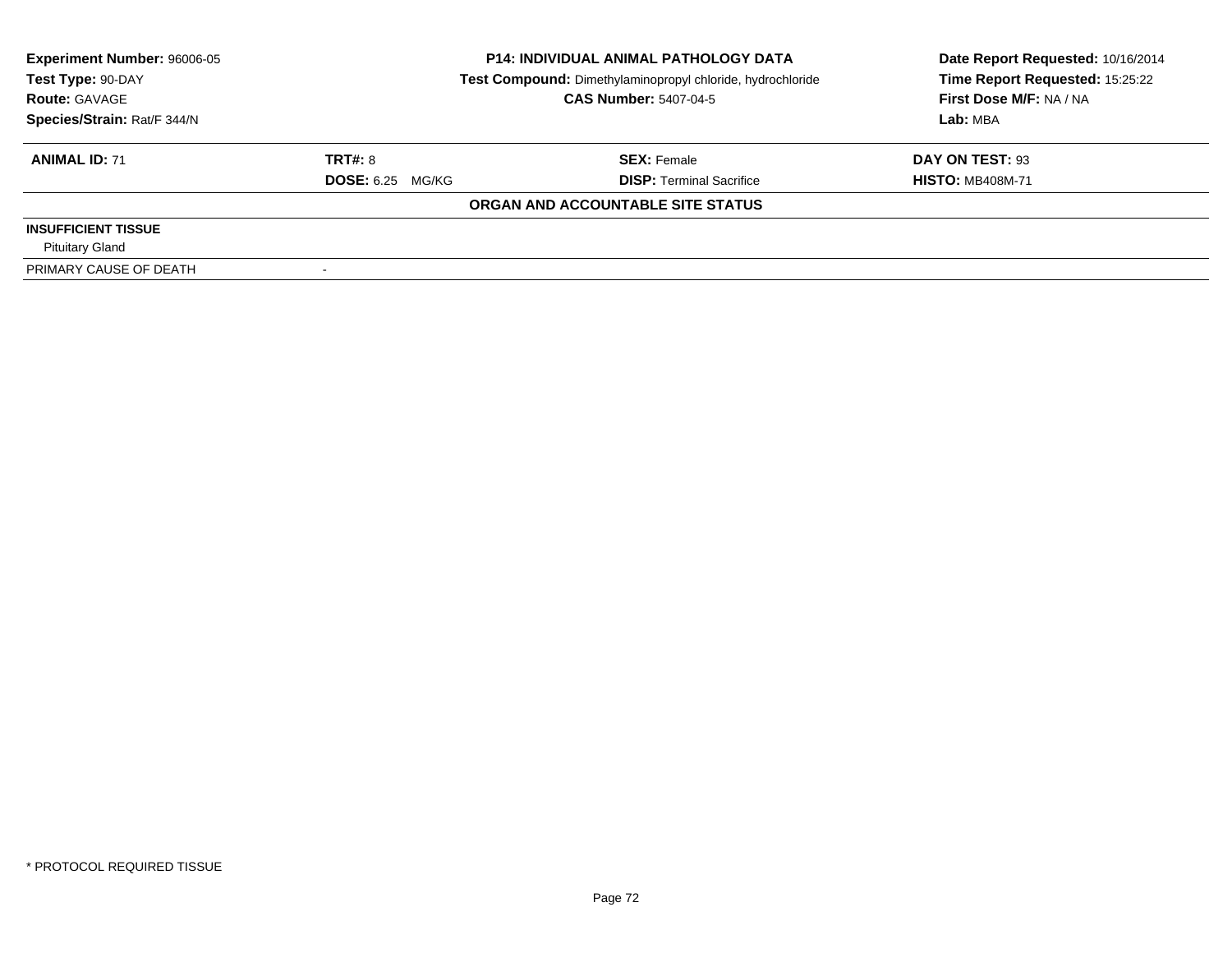| <b>Experiment Number: 96006-05</b> | <b>P14: INDIVIDUAL ANIMAL PATHOLOGY DATA</b> |                                                            | Date Report Requested: 10/16/2014 |  |
|------------------------------------|----------------------------------------------|------------------------------------------------------------|-----------------------------------|--|
| Test Type: 90-DAY                  |                                              | Test Compound: Dimethylaminopropyl chloride, hydrochloride | Time Report Requested: 15:25:22   |  |
| <b>Route: GAVAGE</b>               |                                              | <b>CAS Number: 5407-04-5</b>                               | First Dose M/F: NA / NA           |  |
| Species/Strain: Rat/F 344/N        |                                              |                                                            | Lab: MBA                          |  |
| <b>ANIMAL ID: 72</b>               | <b>TRT#: 8</b>                               | <b>SEX: Female</b>                                         | DAY ON TEST: 93                   |  |
|                                    | <b>DOSE:</b> 6.25 MG/KG                      | <b>DISP:</b> Terminal Sacrifice                            | <b>HISTO: MB408M-72</b>           |  |
|                                    |                                              | ORGAN AND ACCOUNTABLE SITE STATUS                          |                                   |  |
| <b>NORMAL</b>                      |                                              |                                                            |                                   |  |
| <b>Pituitary Gland</b>             |                                              |                                                            |                                   |  |
| PRIMARY CAUSE OF DEATH             |                                              |                                                            |                                   |  |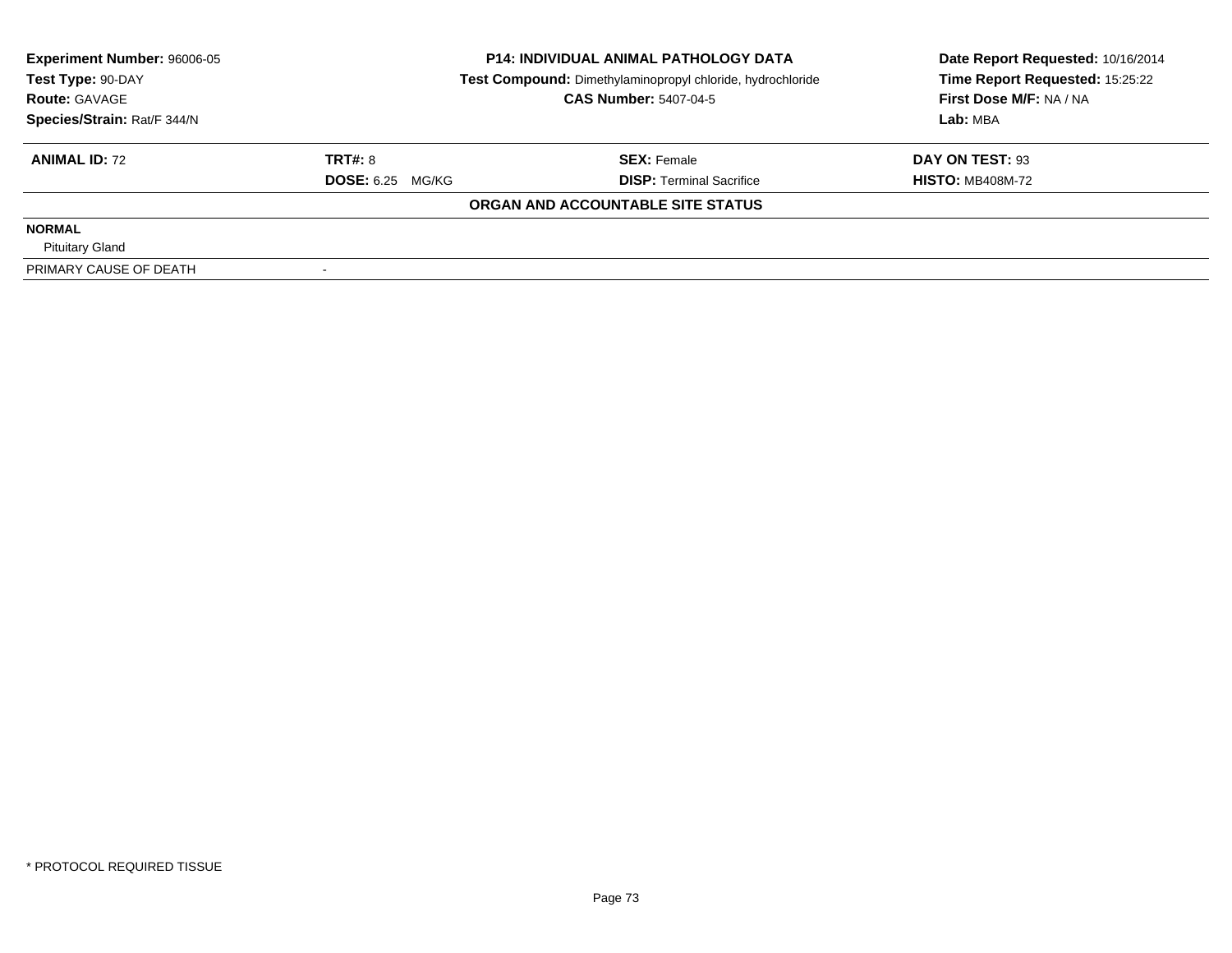| <b>Experiment Number: 96006-05</b> | <b>P14: INDIVIDUAL ANIMAL PATHOLOGY DATA</b> |                                                            | Date Report Requested: 10/16/2014 |  |
|------------------------------------|----------------------------------------------|------------------------------------------------------------|-----------------------------------|--|
| Test Type: 90-DAY                  |                                              | Test Compound: Dimethylaminopropyl chloride, hydrochloride | Time Report Requested: 15:25:22   |  |
| <b>Route: GAVAGE</b>               |                                              | <b>CAS Number: 5407-04-5</b>                               | First Dose M/F: NA / NA           |  |
| Species/Strain: Rat/F 344/N        |                                              |                                                            | Lab: MBA                          |  |
| <b>ANIMAL ID: 73</b>               | <b>TRT#: 8</b>                               | <b>SEX: Female</b>                                         | DAY ON TEST: 93                   |  |
|                                    | <b>DOSE:</b> 6.25 MG/KG                      | <b>DISP:</b> Terminal Sacrifice                            | <b>HISTO: MB408M-73</b>           |  |
|                                    |                                              | ORGAN AND ACCOUNTABLE SITE STATUS                          |                                   |  |
| <b>NORMAL</b>                      |                                              |                                                            |                                   |  |
| <b>Pituitary Gland</b>             |                                              |                                                            |                                   |  |
| PRIMARY CAUSE OF DEATH             |                                              |                                                            |                                   |  |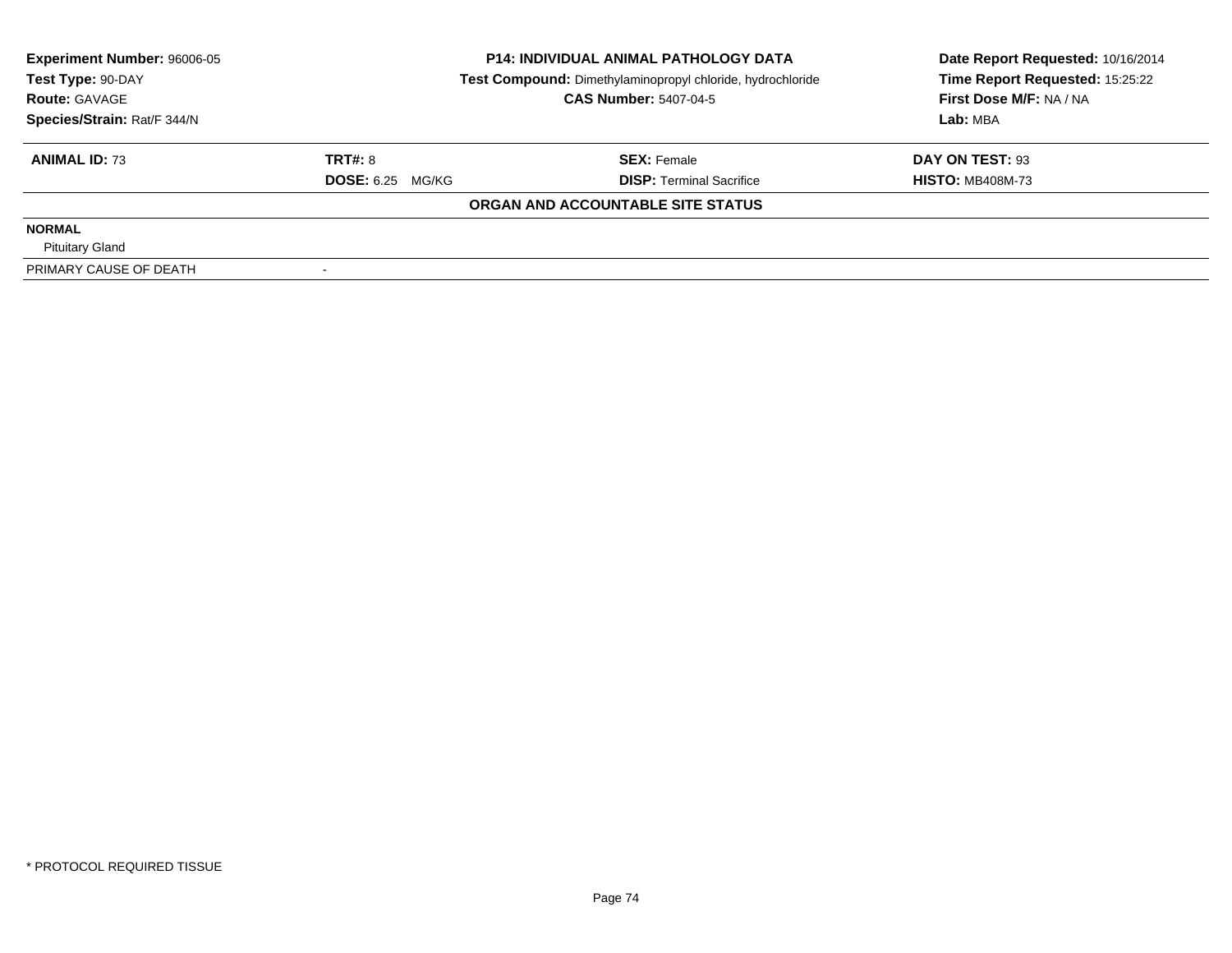| <b>Experiment Number: 96006-05</b> | <b>P14: INDIVIDUAL ANIMAL PATHOLOGY DATA</b> |                                                            | Date Report Requested: 10/16/2014 |  |
|------------------------------------|----------------------------------------------|------------------------------------------------------------|-----------------------------------|--|
| Test Type: 90-DAY                  |                                              | Test Compound: Dimethylaminopropyl chloride, hydrochloride | Time Report Requested: 15:25:22   |  |
| <b>Route: GAVAGE</b>               |                                              | <b>CAS Number: 5407-04-5</b>                               | First Dose M/F: NA / NA           |  |
| Species/Strain: Rat/F 344/N        |                                              |                                                            | Lab: MBA                          |  |
| <b>ANIMAL ID: 74</b>               | <b>TRT#: 8</b>                               | <b>SEX: Female</b>                                         | DAY ON TEST: 93                   |  |
|                                    | <b>DOSE:</b> 6.25 MG/KG                      | <b>DISP:</b> Terminal Sacrifice                            | <b>HISTO: MB408M-74</b>           |  |
|                                    |                                              | ORGAN AND ACCOUNTABLE SITE STATUS                          |                                   |  |
| <b>NORMAL</b>                      |                                              |                                                            |                                   |  |
| <b>Pituitary Gland</b>             |                                              |                                                            |                                   |  |
| PRIMARY CAUSE OF DEATH             |                                              |                                                            |                                   |  |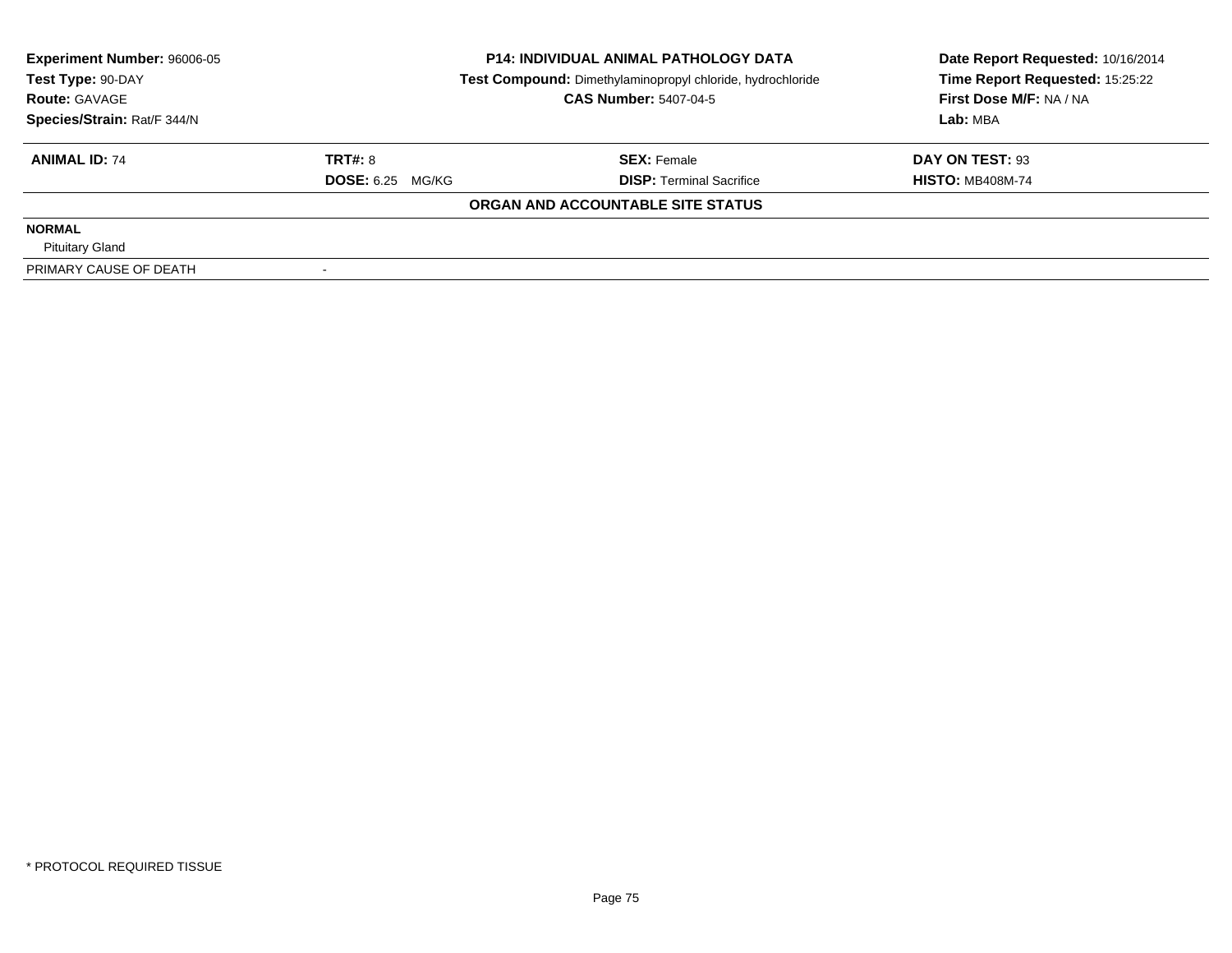| Experiment Number: 96006-05            | <b>P14: INDIVIDUAL ANIMAL PATHOLOGY DATA</b>               | Date Report Requested: 10/16/2014<br>Time Report Requested: 15:25:22 |
|----------------------------------------|------------------------------------------------------------|----------------------------------------------------------------------|
| Test Type: 90-DAY                      | Test Compound: Dimethylaminopropyl chloride, hydrochloride |                                                                      |
| <b>Route: GAVAGE</b>                   | <b>CAS Number: 5407-04-5</b>                               | First Dose M/F: NA / NA                                              |
| Species/Strain: Rat/F 344/N            |                                                            | Lab: MBA                                                             |
| <b>TRT#: 8</b><br><b>ANIMAL ID: 75</b> | <b>SEX: Female</b>                                         | DAY ON TEST: 93                                                      |
| <b>DOSE: 6.25 MG/KG</b>                | <b>DISP: Terminal Sacrifice</b>                            | <b>HISTO: MB408M-75</b>                                              |
|                                        | ORGAN AND ACCOUNTABLE SITE STATUS                          |                                                                      |
| <b>NORMAL</b>                          |                                                            |                                                                      |
| <b>Pituitary Gland</b>                 |                                                            |                                                                      |
| <b>OBSERVATIONS</b>                    |                                                            |                                                                      |
| Bilateral<br>Ovary                     | Cyst                                                       | Mild                                                                 |
| $Cyst TGLS = 1-9$                      |                                                            |                                                                      |
| PRIMARY CAUSE OF DEATH                 |                                                            |                                                                      |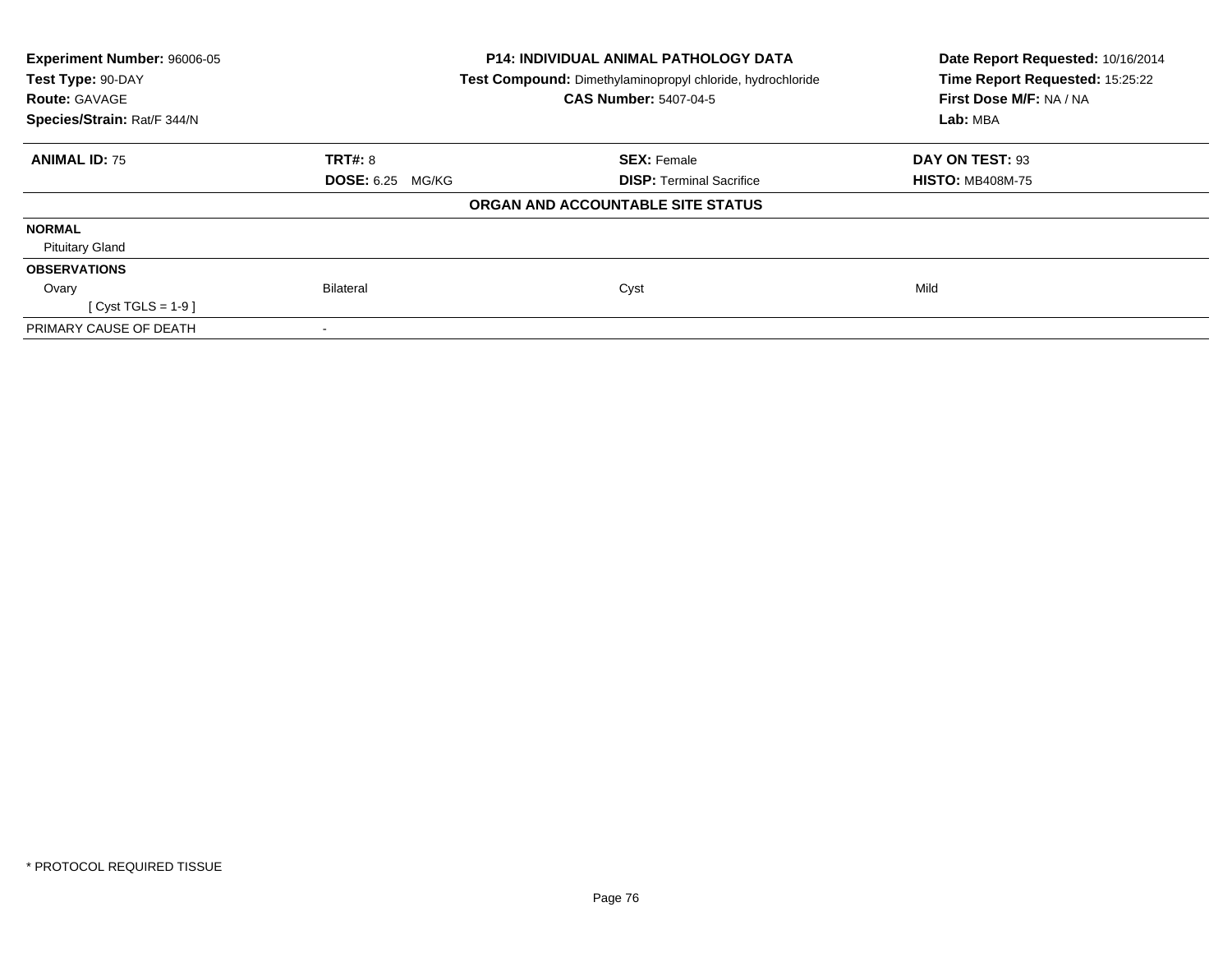| <b>Experiment Number: 96006-05</b> | <b>P14: INDIVIDUAL ANIMAL PATHOLOGY DATA</b> |                                                            | Date Report Requested: 10/16/2014 |  |
|------------------------------------|----------------------------------------------|------------------------------------------------------------|-----------------------------------|--|
| Test Type: 90-DAY                  |                                              | Test Compound: Dimethylaminopropyl chloride, hydrochloride | Time Report Requested: 15:25:22   |  |
| <b>Route: GAVAGE</b>               |                                              | <b>CAS Number: 5407-04-5</b>                               | First Dose M/F: NA / NA           |  |
| Species/Strain: Rat/F 344/N        |                                              |                                                            | Lab: MBA                          |  |
| <b>ANIMAL ID: 76</b>               | <b>TRT#: 8</b>                               | <b>SEX: Female</b>                                         | DAY ON TEST: 93                   |  |
|                                    | <b>DOSE:</b> 6.25 MG/KG                      | <b>DISP:</b> Terminal Sacrifice                            | <b>HISTO: MB408M-76</b>           |  |
|                                    |                                              | ORGAN AND ACCOUNTABLE SITE STATUS                          |                                   |  |
| <b>NORMAL</b>                      |                                              |                                                            |                                   |  |
| <b>Pituitary Gland</b>             |                                              |                                                            |                                   |  |
| PRIMARY CAUSE OF DEATH             |                                              |                                                            |                                   |  |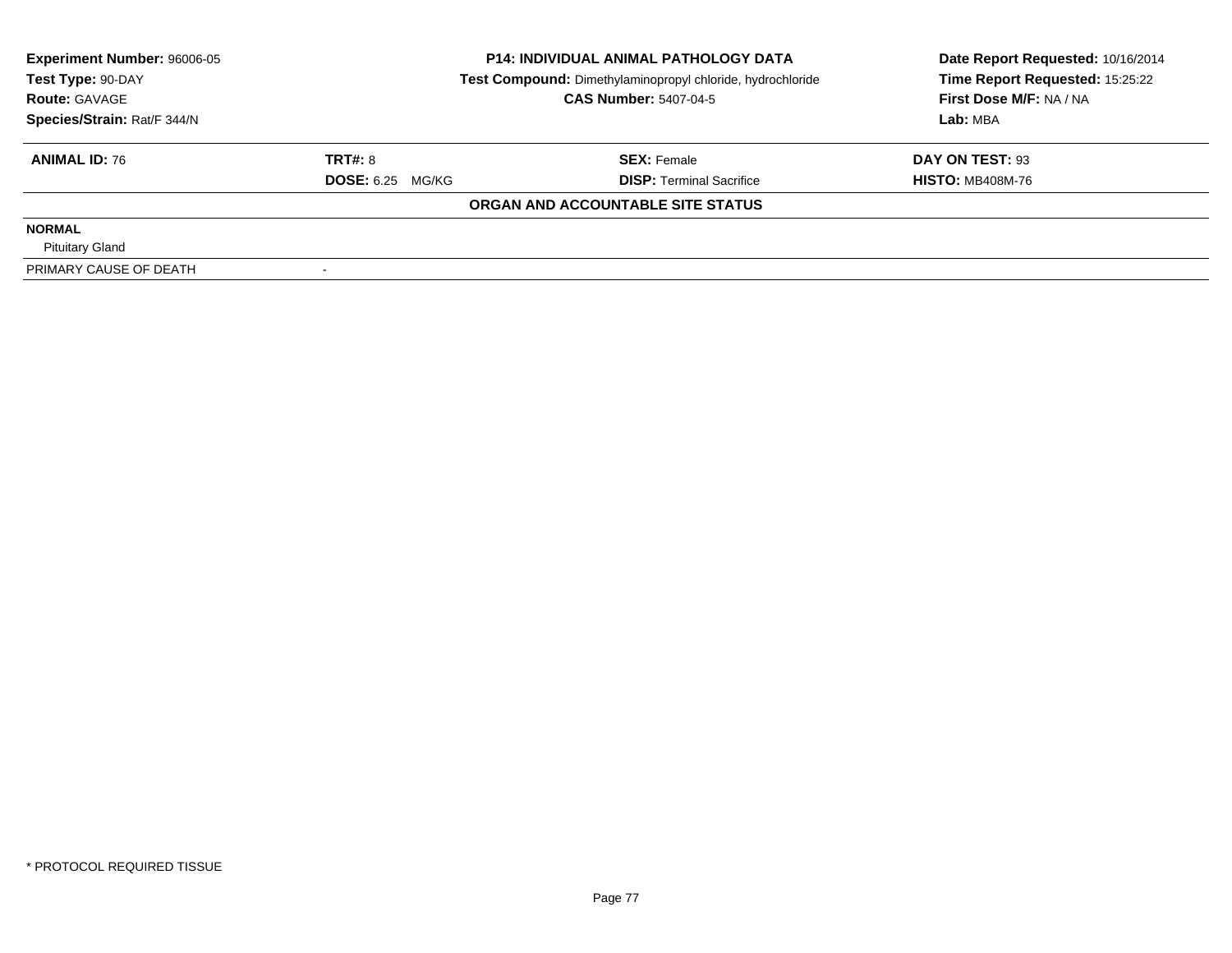| <b>Experiment Number: 96006-05</b> | <b>P14: INDIVIDUAL ANIMAL PATHOLOGY DATA</b> |                                                            | Date Report Requested: 10/16/2014 |  |
|------------------------------------|----------------------------------------------|------------------------------------------------------------|-----------------------------------|--|
| Test Type: 90-DAY                  |                                              | Test Compound: Dimethylaminopropyl chloride, hydrochloride | Time Report Requested: 15:25:22   |  |
| <b>Route: GAVAGE</b>               |                                              | <b>CAS Number: 5407-04-5</b>                               | First Dose M/F: NA / NA           |  |
| Species/Strain: Rat/F 344/N        |                                              |                                                            | Lab: MBA                          |  |
| <b>ANIMAL ID: 77</b>               | <b>TRT#: 8</b>                               | <b>SEX: Female</b>                                         | DAY ON TEST: 93                   |  |
|                                    | <b>DOSE:</b> 6.25 MG/KG                      | <b>DISP:</b> Terminal Sacrifice                            | <b>HISTO: MB408M-77</b>           |  |
|                                    |                                              | ORGAN AND ACCOUNTABLE SITE STATUS                          |                                   |  |
| <b>NORMAL</b>                      |                                              |                                                            |                                   |  |
| <b>Pituitary Gland</b>             |                                              |                                                            |                                   |  |
| PRIMARY CAUSE OF DEATH             |                                              |                                                            |                                   |  |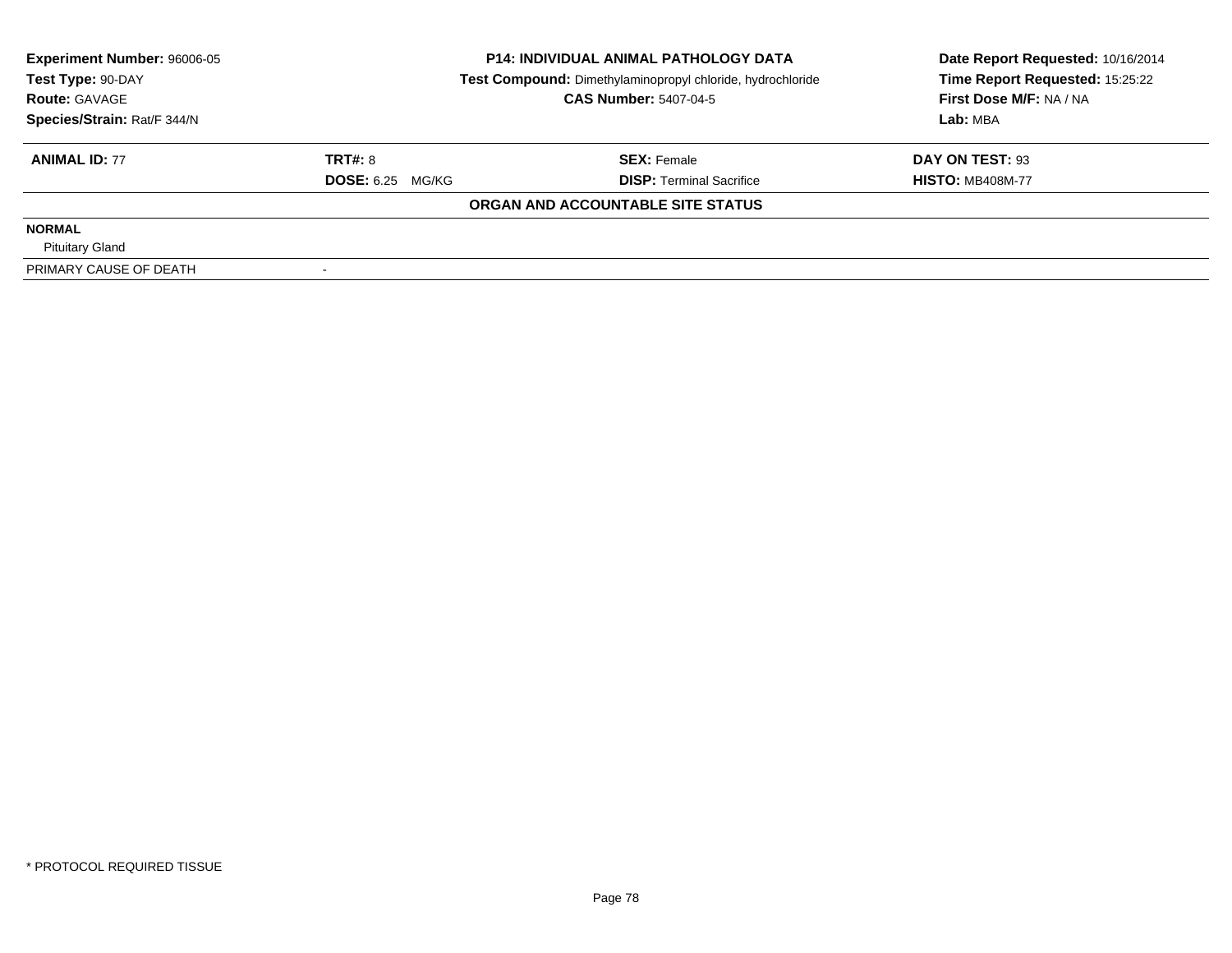| <b>Experiment Number: 96006-05</b> | <b>P14: INDIVIDUAL ANIMAL PATHOLOGY DATA</b> |                                                            | Date Report Requested: 10/16/2014 |  |
|------------------------------------|----------------------------------------------|------------------------------------------------------------|-----------------------------------|--|
| Test Type: 90-DAY                  |                                              | Test Compound: Dimethylaminopropyl chloride, hydrochloride | Time Report Requested: 15:25:22   |  |
| <b>Route: GAVAGE</b>               |                                              | <b>CAS Number: 5407-04-5</b>                               | First Dose M/F: NA / NA           |  |
| Species/Strain: Rat/F 344/N        |                                              |                                                            | Lab: MBA                          |  |
| <b>ANIMAL ID: 78</b>               | <b>TRT#: 8</b>                               | <b>SEX: Female</b>                                         | DAY ON TEST: 93                   |  |
|                                    | <b>DOSE:</b> 6.25 MG/KG                      | <b>DISP:</b> Terminal Sacrifice                            | <b>HISTO: MB408M-78</b>           |  |
|                                    |                                              | ORGAN AND ACCOUNTABLE SITE STATUS                          |                                   |  |
| <b>NORMAL</b>                      |                                              |                                                            |                                   |  |
| <b>Pituitary Gland</b>             |                                              |                                                            |                                   |  |
| PRIMARY CAUSE OF DEATH             |                                              |                                                            |                                   |  |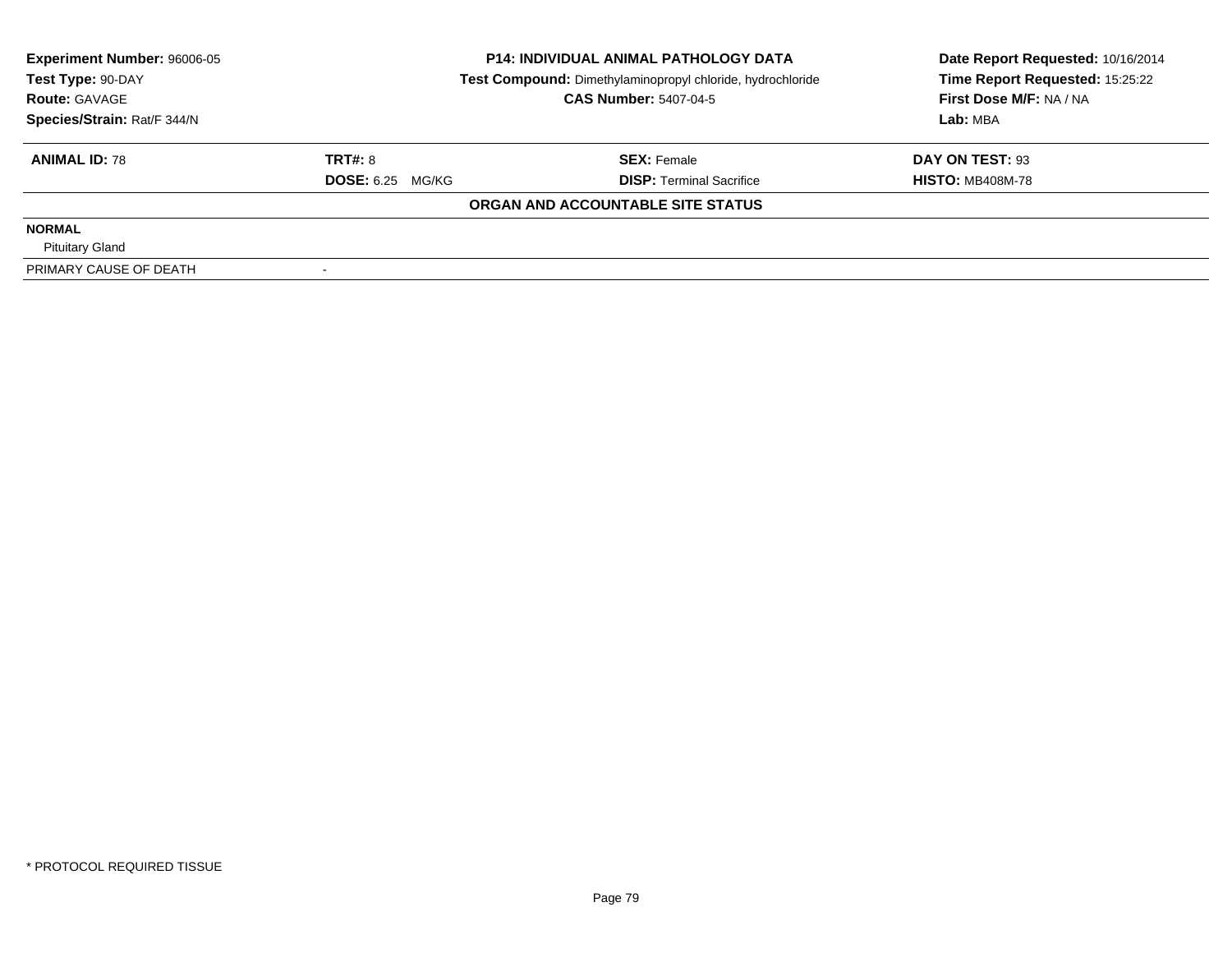| <b>Experiment Number: 96006-05</b> | <b>P14: INDIVIDUAL ANIMAL PATHOLOGY DATA</b> |                                                            | Date Report Requested: 10/16/2014 |  |
|------------------------------------|----------------------------------------------|------------------------------------------------------------|-----------------------------------|--|
| Test Type: 90-DAY                  |                                              | Test Compound: Dimethylaminopropyl chloride, hydrochloride | Time Report Requested: 15:25:22   |  |
| <b>Route: GAVAGE</b>               |                                              | <b>CAS Number: 5407-04-5</b>                               | First Dose M/F: NA / NA           |  |
| Species/Strain: Rat/F 344/N        |                                              |                                                            | Lab: MBA                          |  |
| <b>ANIMAL ID: 79</b>               | TRT#: 8                                      | <b>SEX: Female</b>                                         | DAY ON TEST: 93                   |  |
|                                    | <b>DOSE:</b> 6.25 MG/KG                      | <b>DISP: Terminal Sacrifice</b>                            | <b>HISTO: MB408M-79</b>           |  |
|                                    |                                              | ORGAN AND ACCOUNTABLE SITE STATUS                          |                                   |  |
| <b>INSUFFICIENT TISSUE</b>         |                                              |                                                            |                                   |  |
| <b>Pituitary Gland</b>             |                                              |                                                            |                                   |  |
| PRIMARY CAUSE OF DEATH             |                                              |                                                            |                                   |  |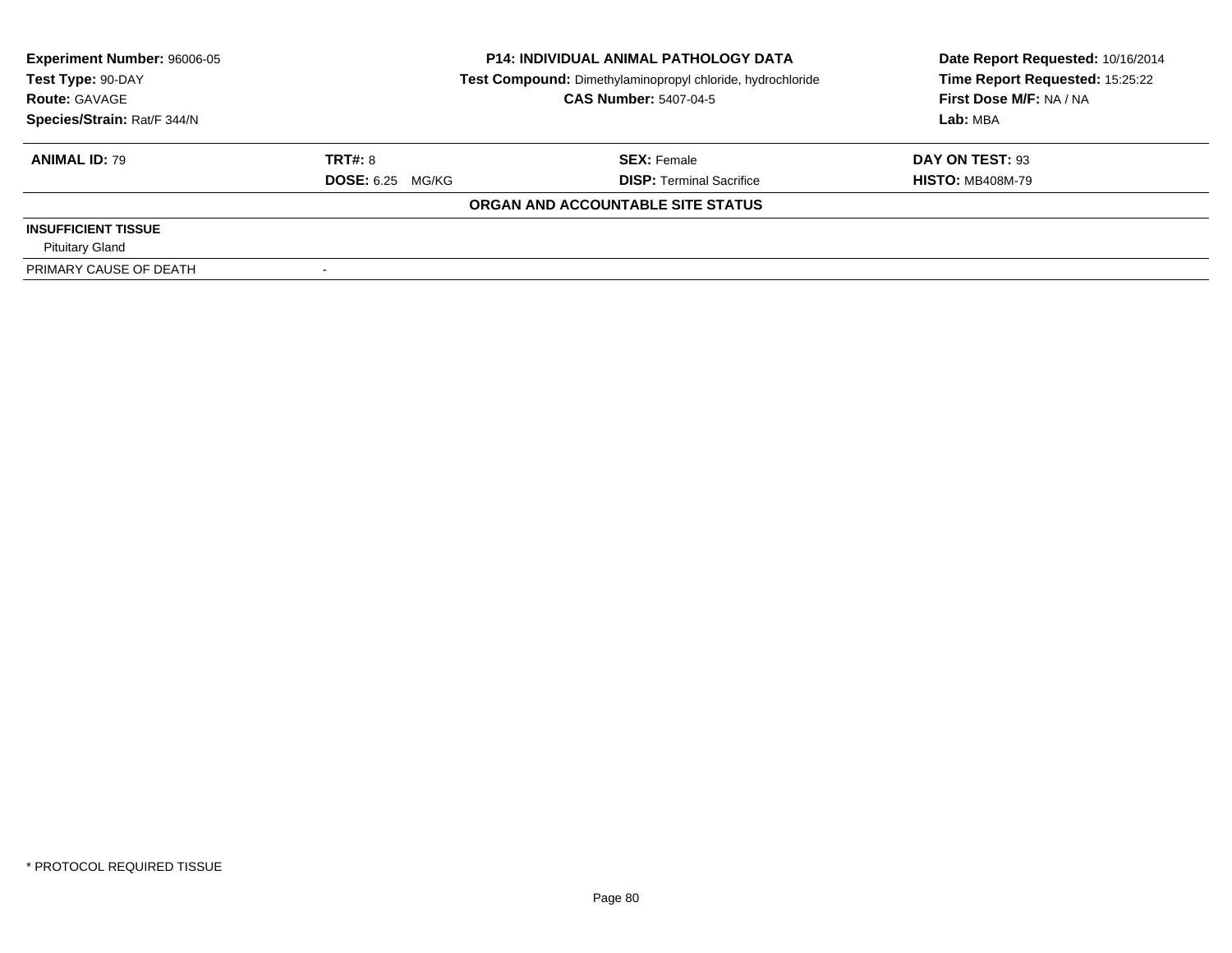| <b>Experiment Number: 96006-05</b> |                         | <b>P14: INDIVIDUAL ANIMAL PATHOLOGY DATA</b>               | Date Report Requested: 10/16/2014 |  |
|------------------------------------|-------------------------|------------------------------------------------------------|-----------------------------------|--|
| Test Type: 90-DAY                  |                         | Test Compound: Dimethylaminopropyl chloride, hydrochloride |                                   |  |
| <b>Route: GAVAGE</b>               |                         | <b>CAS Number: 5407-04-5</b>                               | First Dose M/F: NA / NA           |  |
| Species/Strain: Rat/F 344/N        |                         |                                                            | Lab: MBA                          |  |
| <b>ANIMAL ID: 80</b>               | TRT#: 8                 | <b>SEX: Female</b>                                         | DAY ON TEST: 93                   |  |
|                                    | <b>DOSE:</b> 6.25 MG/KG | <b>DISP:</b> Terminal Sacrifice                            | <b>HISTO: MB408M-80</b>           |  |
|                                    |                         | ORGAN AND ACCOUNTABLE SITE STATUS                          |                                   |  |
| <b>INSUFFICIENT TISSUE</b>         |                         |                                                            |                                   |  |
| <b>Pituitary Gland</b>             |                         |                                                            |                                   |  |
| PRIMARY CAUSE OF DEATH             |                         |                                                            |                                   |  |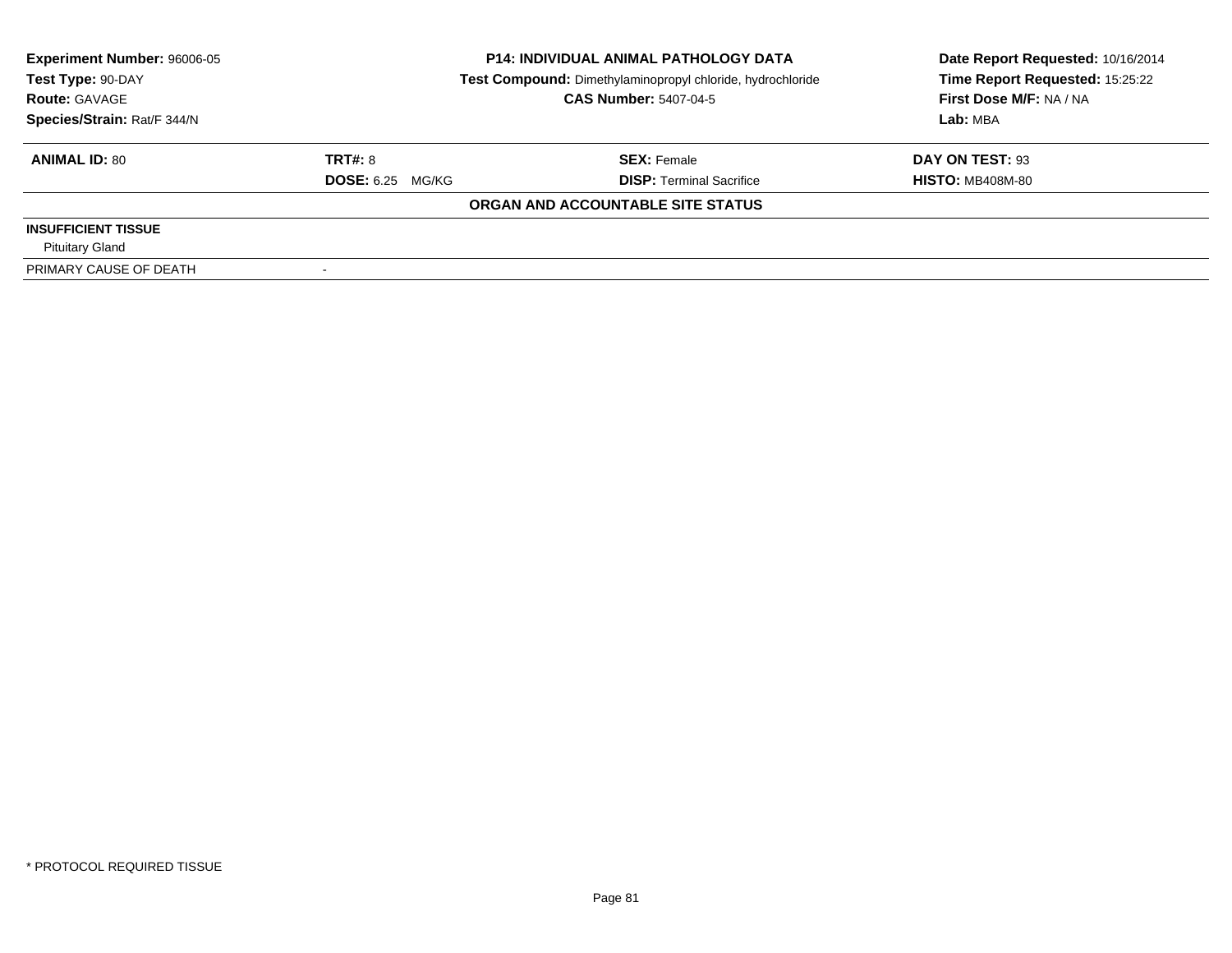| Experiment Number: 96006-05<br>Test Type: 90-DAY<br><b>Route: GAVAGE</b> | P14: INDIVIDUAL ANIMAL PATHOLOGY DATA<br>Test Compound: Dimethylaminopropyl chloride, hydrochloride<br><b>CAS Number: 5407-04-5</b> |                                   | Date Report Requested: 10/16/2014<br>Time Report Requested: 15:25:22<br>First Dose M/F: NA / NA |
|--------------------------------------------------------------------------|-------------------------------------------------------------------------------------------------------------------------------------|-----------------------------------|-------------------------------------------------------------------------------------------------|
| Species/Strain: Rat/F 344/N                                              |                                                                                                                                     |                                   | Lab: MBA                                                                                        |
| <b>ANIMAL ID: 81</b>                                                     | <b>TRT#: 9</b>                                                                                                                      | <b>SEX: Female</b>                | DAY ON TEST: 93                                                                                 |
|                                                                          | <b>DOSE:</b> 12.5 MG/KG                                                                                                             | <b>DISP: Terminal Sacrifice</b>   | <b>HISTO: MB408M-81</b>                                                                         |
|                                                                          |                                                                                                                                     | ORGAN AND ACCOUNTABLE SITE STATUS |                                                                                                 |
| <b>INSUFFICIENT TISSUE</b>                                               |                                                                                                                                     |                                   |                                                                                                 |
| <b>Pituitary Gland</b>                                                   |                                                                                                                                     |                                   |                                                                                                 |
| <b>OBSERVATIONS</b>                                                      |                                                                                                                                     |                                   |                                                                                                 |
| Ovary                                                                    |                                                                                                                                     | Cyst                              | Mild                                                                                            |
| [Cyst TGLS = 1-9 unilateral]                                             |                                                                                                                                     |                                   |                                                                                                 |
| PRIMARY CAUSE OF DEATH                                                   |                                                                                                                                     |                                   |                                                                                                 |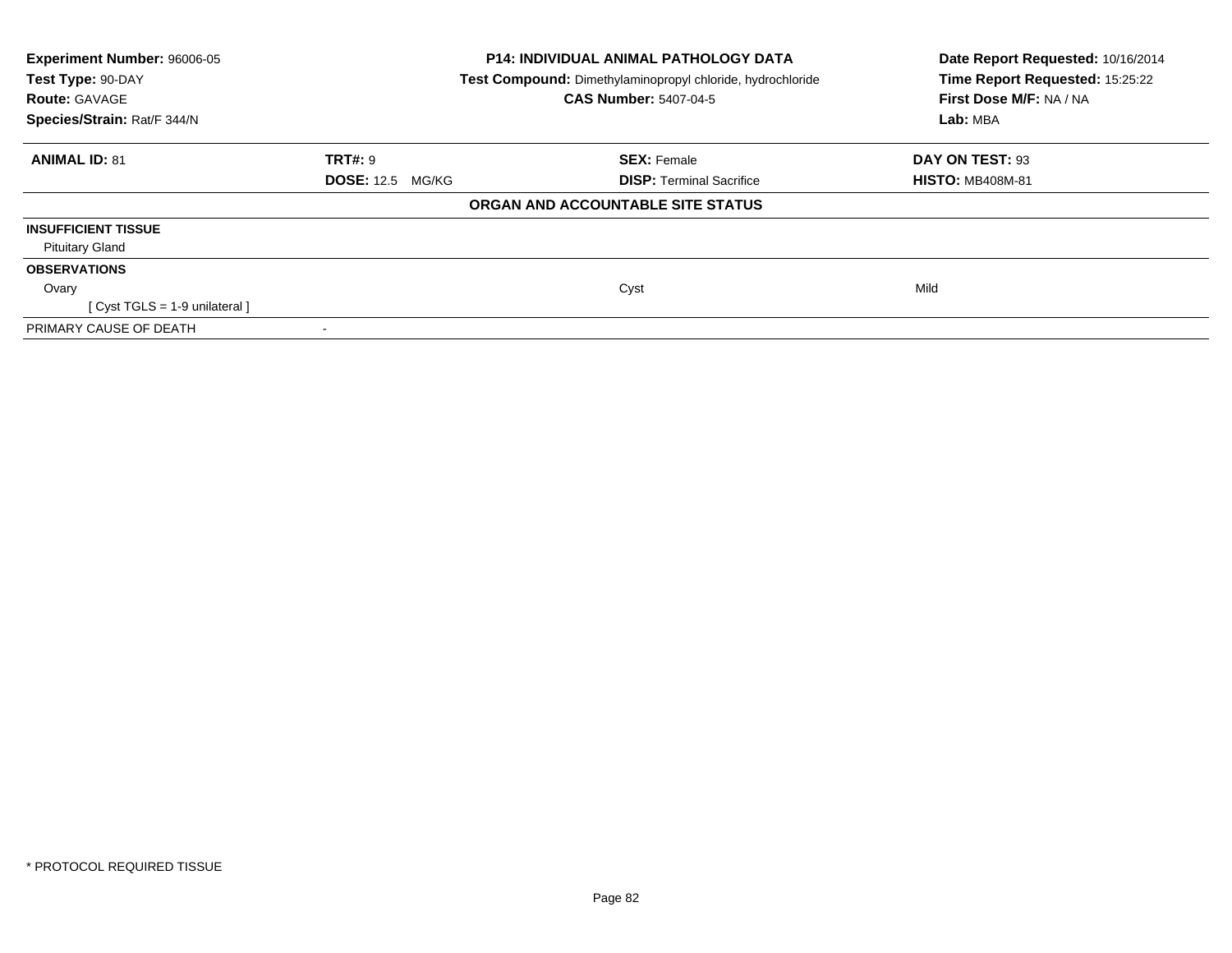| <b>Experiment Number: 96006-05</b><br><b>P14: INDIVIDUAL ANIMAL PATHOLOGY DATA</b> |                         | Date Report Requested: 10/16/2014                          |                                 |  |
|------------------------------------------------------------------------------------|-------------------------|------------------------------------------------------------|---------------------------------|--|
| Test Type: 90-DAY                                                                  |                         | Test Compound: Dimethylaminopropyl chloride, hydrochloride | Time Report Requested: 15:25:22 |  |
| <b>Route: GAVAGE</b>                                                               |                         | <b>CAS Number: 5407-04-5</b>                               | First Dose M/F: NA / NA         |  |
| Species/Strain: Rat/F 344/N                                                        |                         |                                                            | Lab: MBA                        |  |
| <b>ANIMAL ID: 82</b>                                                               | TRT#: 9                 | <b>SEX: Female</b>                                         | DAY ON TEST: 93                 |  |
|                                                                                    | <b>DOSE: 12.5 MG/KG</b> | <b>DISP:</b> Terminal Sacrifice                            | <b>HISTO: MB408M-82</b>         |  |
|                                                                                    |                         | ORGAN AND ACCOUNTABLE SITE STATUS                          |                                 |  |
| <b>INSUFFICIENT TISSUE</b>                                                         |                         |                                                            |                                 |  |
| <b>Pituitary Gland</b>                                                             |                         |                                                            |                                 |  |
| PRIMARY CAUSE OF DEATH                                                             |                         |                                                            |                                 |  |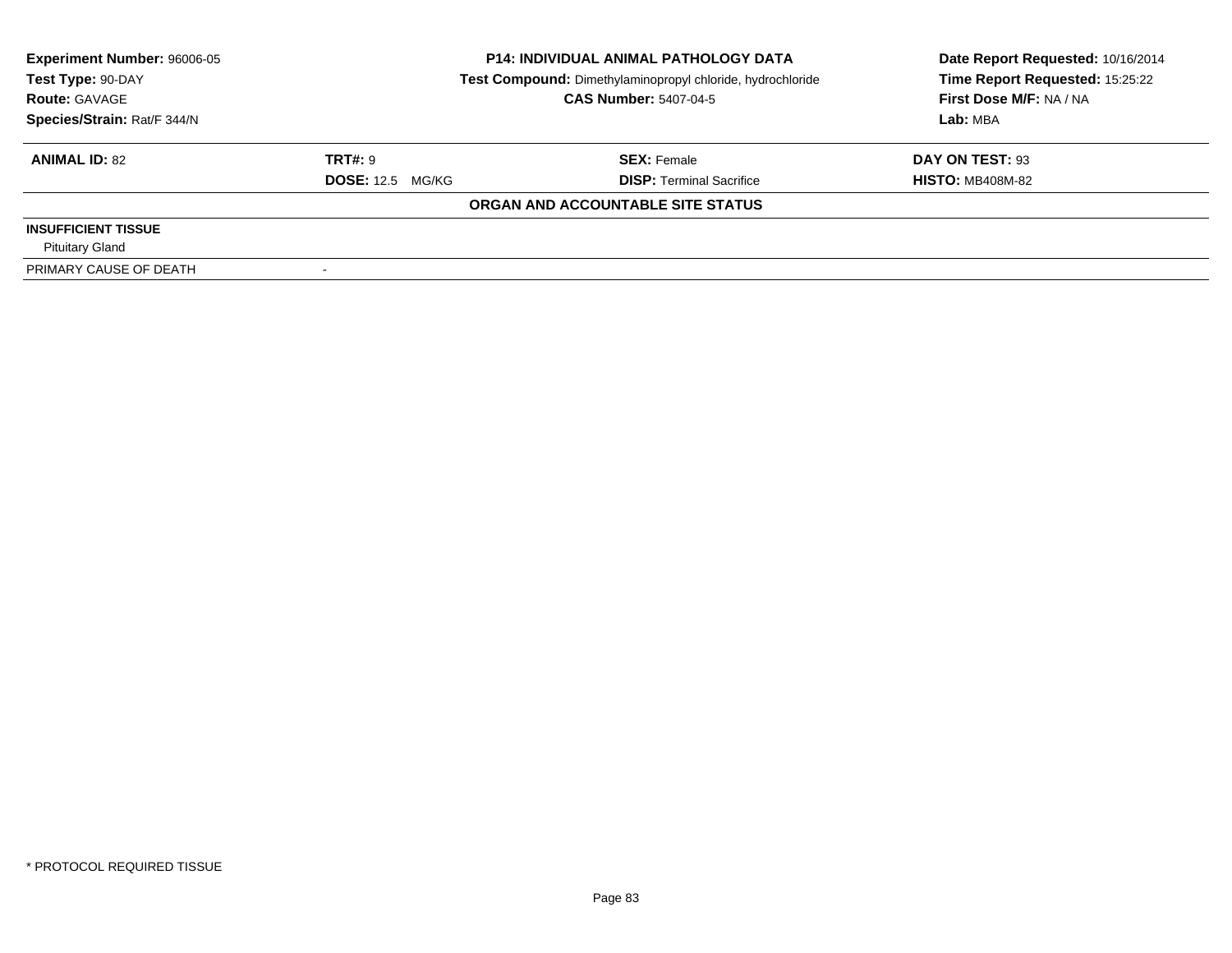| <b>Experiment Number: 96006-05</b> |                         | <b>P14: INDIVIDUAL ANIMAL PATHOLOGY DATA</b>               | Date Report Requested: 10/16/2014 |  |
|------------------------------------|-------------------------|------------------------------------------------------------|-----------------------------------|--|
| Test Type: 90-DAY                  |                         | Test Compound: Dimethylaminopropyl chloride, hydrochloride | Time Report Requested: 15:25:22   |  |
| <b>Route: GAVAGE</b>               |                         | <b>CAS Number: 5407-04-5</b>                               | First Dose M/F: NA / NA           |  |
| Species/Strain: Rat/F 344/N        |                         |                                                            | Lab: MBA                          |  |
| <b>ANIMAL ID: 83</b>               | TRT#: 9                 | <b>SEX: Female</b>                                         | DAY ON TEST: 93                   |  |
|                                    | <b>DOSE: 12.5 MG/KG</b> | <b>DISP:</b> Terminal Sacrifice                            | <b>HISTO: MB408M-83</b>           |  |
|                                    |                         | ORGAN AND ACCOUNTABLE SITE STATUS                          |                                   |  |
| <b>INSUFFICIENT TISSUE</b>         |                         |                                                            |                                   |  |
| <b>Pituitary Gland</b>             |                         |                                                            |                                   |  |
| PRIMARY CAUSE OF DEATH             |                         |                                                            |                                   |  |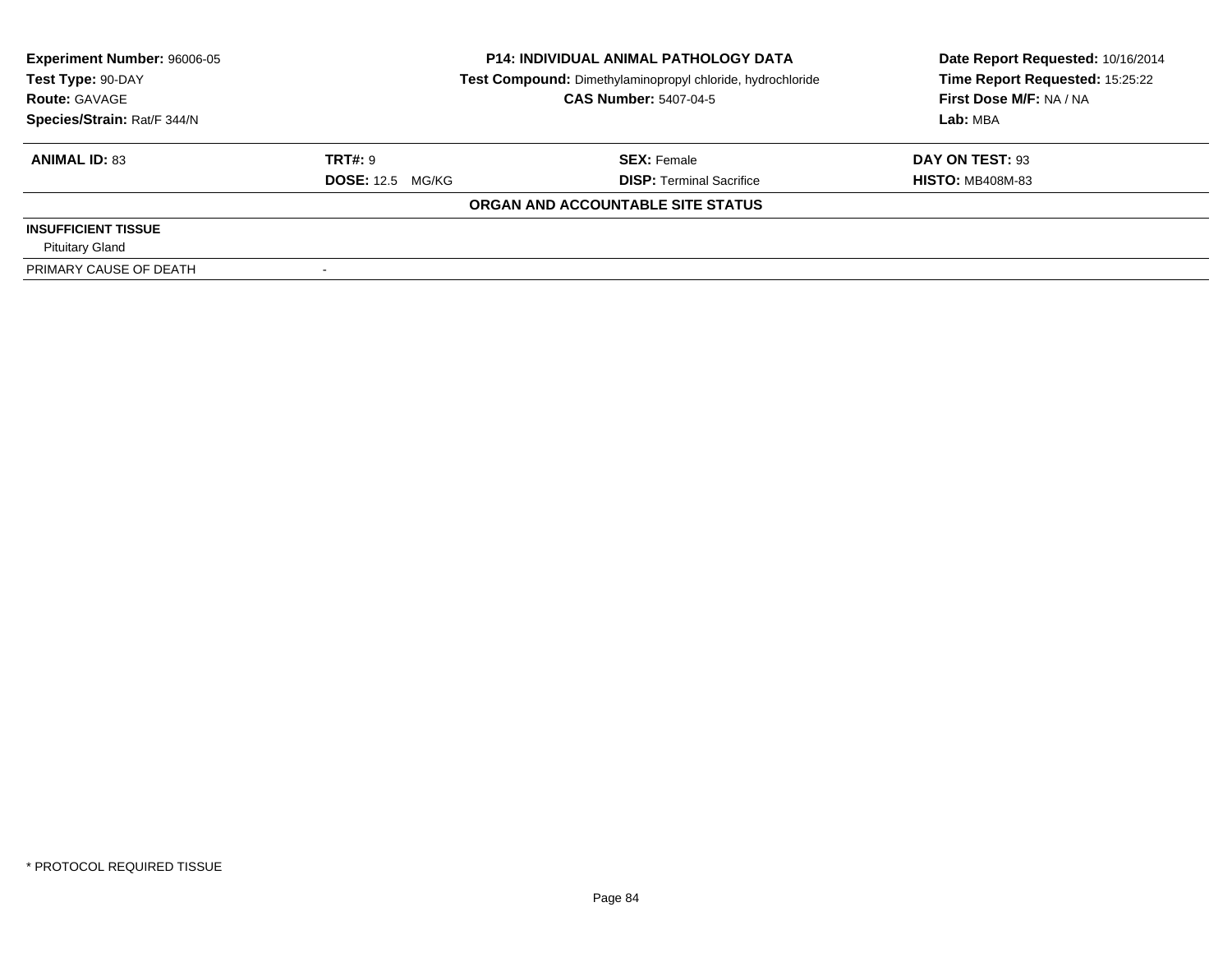| <b>Experiment Number: 96006-05</b> | <b>P14: INDIVIDUAL ANIMAL PATHOLOGY DATA</b> |                                                            | Date Report Requested: 10/16/2014 |  |
|------------------------------------|----------------------------------------------|------------------------------------------------------------|-----------------------------------|--|
| Test Type: 90-DAY                  |                                              | Test Compound: Dimethylaminopropyl chloride, hydrochloride |                                   |  |
| <b>Route: GAVAGE</b>               |                                              | <b>CAS Number: 5407-04-5</b>                               | First Dose M/F: NA / NA           |  |
| Species/Strain: Rat/F 344/N        |                                              |                                                            | Lab: MBA                          |  |
| <b>ANIMAL ID: 84</b>               | <b>TRT#: 9</b>                               | <b>SEX: Female</b>                                         | DAY ON TEST: 93                   |  |
|                                    | <b>DOSE: 12.5 MG/KG</b>                      | <b>DISP:</b> Terminal Sacrifice                            | <b>HISTO: MB408M-84</b>           |  |
|                                    |                                              | ORGAN AND ACCOUNTABLE SITE STATUS                          |                                   |  |
| <b>MISSING</b>                     |                                              |                                                            |                                   |  |
| <b>Pituitary Gland</b>             |                                              |                                                            |                                   |  |
| PRIMARY CAUSE OF DEATH             |                                              |                                                            |                                   |  |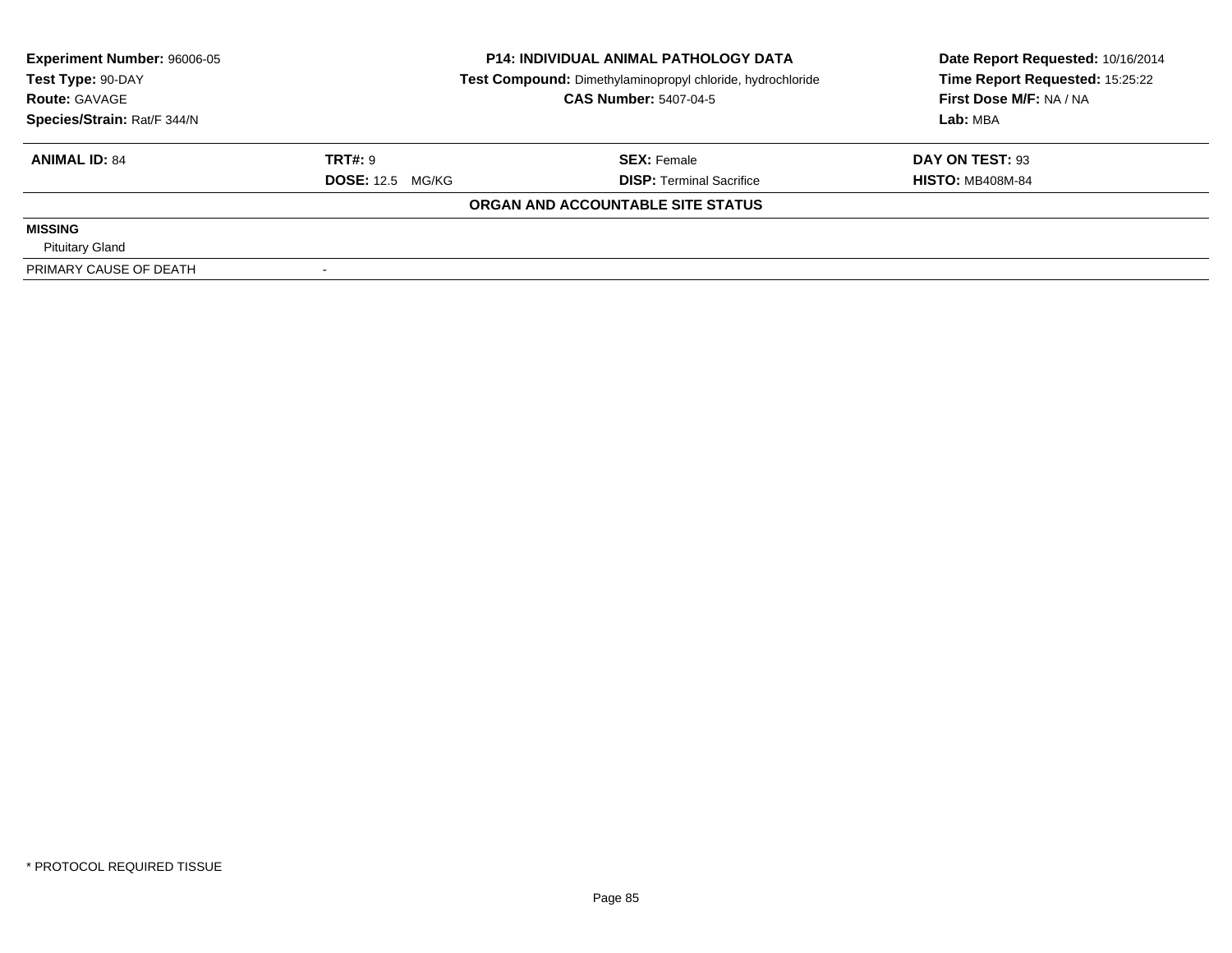| <b>Experiment Number: 96006-05</b> | <b>P14: INDIVIDUAL ANIMAL PATHOLOGY DATA</b> |                                                            | Date Report Requested: 10/16/2014 |  |
|------------------------------------|----------------------------------------------|------------------------------------------------------------|-----------------------------------|--|
| Test Type: 90-DAY                  |                                              | Test Compound: Dimethylaminopropyl chloride, hydrochloride |                                   |  |
| <b>Route: GAVAGE</b>               |                                              | <b>CAS Number: 5407-04-5</b>                               | First Dose M/F: NA / NA           |  |
| Species/Strain: Rat/F 344/N        |                                              |                                                            | Lab: MBA                          |  |
| <b>ANIMAL ID: 85</b>               | <b>TRT#: 9</b>                               | <b>SEX: Female</b>                                         | DAY ON TEST: 93                   |  |
|                                    | <b>DOSE: 12.5 MG/KG</b>                      | <b>DISP:</b> Terminal Sacrifice                            | <b>HISTO: MB408M-85</b>           |  |
|                                    |                                              | ORGAN AND ACCOUNTABLE SITE STATUS                          |                                   |  |
| <b>NORMAL</b>                      |                                              |                                                            |                                   |  |
| <b>Pituitary Gland</b>             |                                              |                                                            |                                   |  |
| PRIMARY CAUSE OF DEATH             |                                              |                                                            |                                   |  |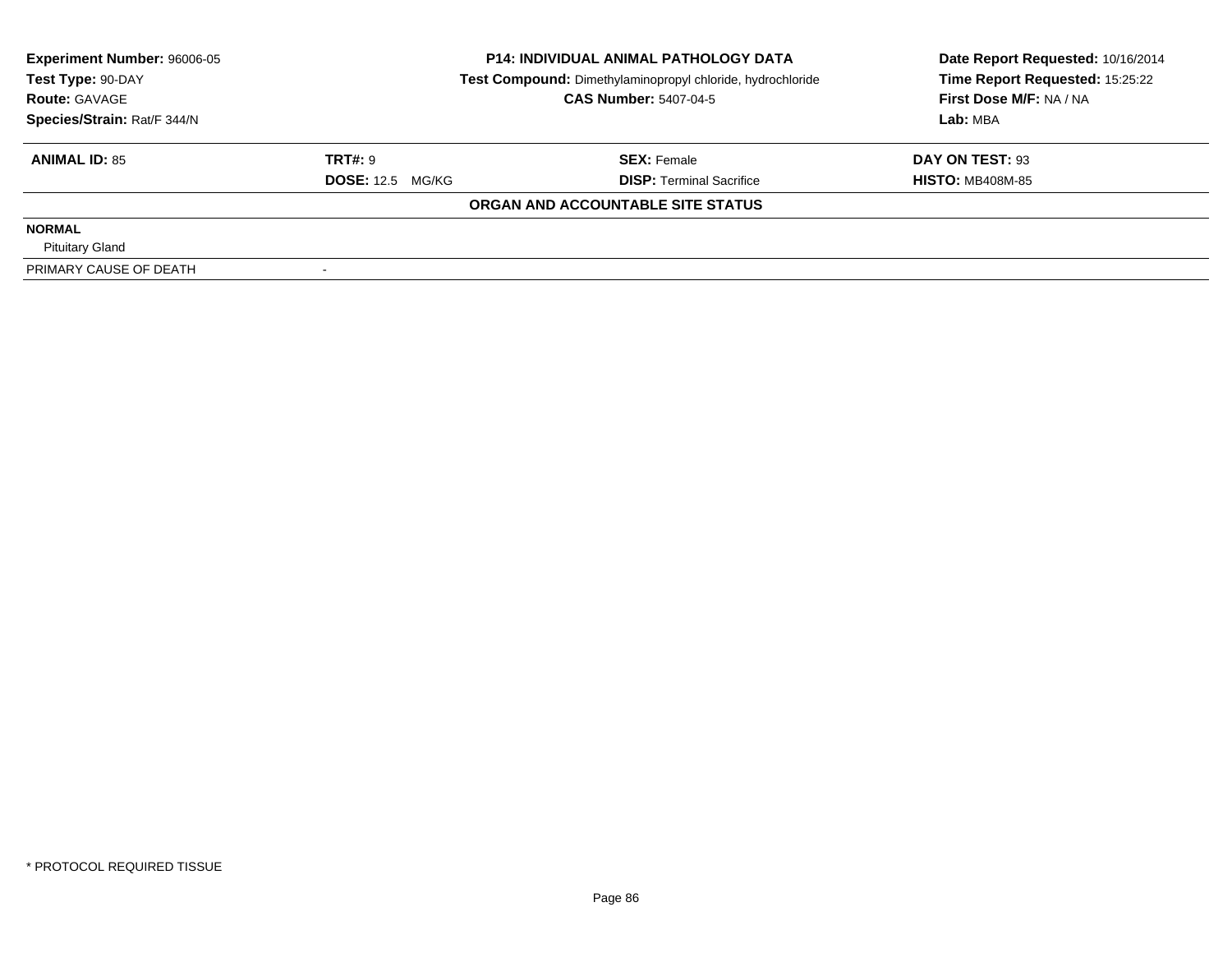| <b>Experiment Number: 96006-05</b> | <b>P14: INDIVIDUAL ANIMAL PATHOLOGY DATA</b> |                                                            | Date Report Requested: 10/16/2014 |  |
|------------------------------------|----------------------------------------------|------------------------------------------------------------|-----------------------------------|--|
| Test Type: 90-DAY                  |                                              | Test Compound: Dimethylaminopropyl chloride, hydrochloride |                                   |  |
| <b>Route: GAVAGE</b>               |                                              | <b>CAS Number: 5407-04-5</b>                               | First Dose M/F: NA / NA           |  |
| Species/Strain: Rat/F 344/N        |                                              |                                                            | Lab: MBA                          |  |
| <b>ANIMAL ID: 86</b>               | <b>TRT#: 9</b>                               | <b>SEX: Female</b>                                         | DAY ON TEST: 93                   |  |
|                                    | <b>DOSE: 12.5 MG/KG</b>                      | <b>DISP:</b> Terminal Sacrifice                            | <b>HISTO: MB408M-86</b>           |  |
|                                    |                                              | ORGAN AND ACCOUNTABLE SITE STATUS                          |                                   |  |
| <b>NORMAL</b>                      |                                              |                                                            |                                   |  |
| <b>Pituitary Gland</b>             |                                              |                                                            |                                   |  |
| PRIMARY CAUSE OF DEATH             |                                              |                                                            |                                   |  |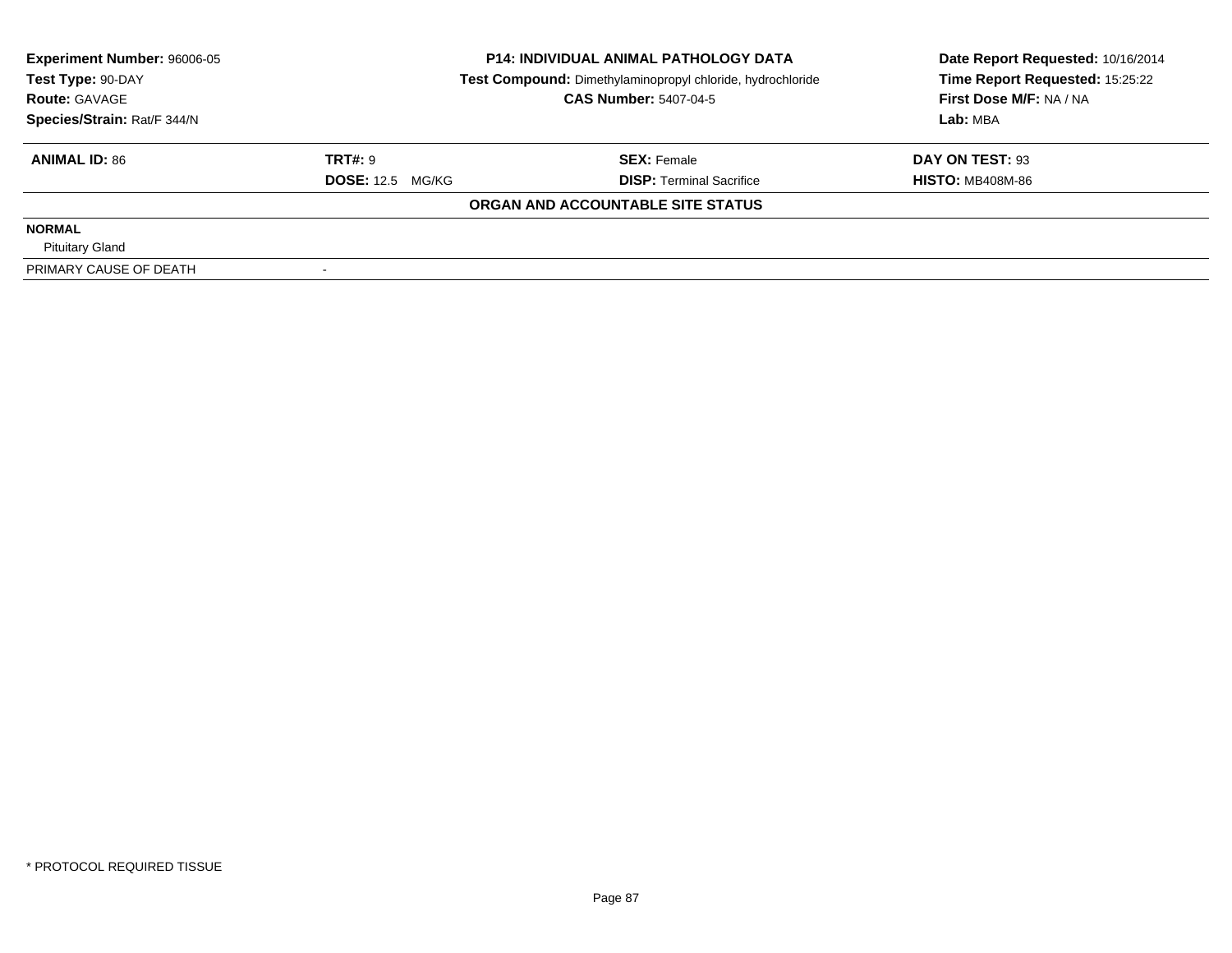| <b>Experiment Number: 96006-05</b> | <b>P14: INDIVIDUAL ANIMAL PATHOLOGY DATA</b> |                                                            | Date Report Requested: 10/16/2014 |  |
|------------------------------------|----------------------------------------------|------------------------------------------------------------|-----------------------------------|--|
| Test Type: 90-DAY                  |                                              | Test Compound: Dimethylaminopropyl chloride, hydrochloride |                                   |  |
| <b>Route: GAVAGE</b>               |                                              | <b>CAS Number: 5407-04-5</b>                               | First Dose M/F: NA / NA           |  |
| Species/Strain: Rat/F 344/N        |                                              |                                                            | Lab: MBA                          |  |
| <b>ANIMAL ID: 87</b>               | <b>TRT#: 9</b>                               | <b>SEX: Female</b>                                         | DAY ON TEST: 93                   |  |
|                                    | <b>DOSE: 12.5 MG/KG</b>                      | <b>DISP:</b> Terminal Sacrifice                            | <b>HISTO: MB408M-87</b>           |  |
|                                    |                                              | ORGAN AND ACCOUNTABLE SITE STATUS                          |                                   |  |
| <b>NORMAL</b>                      |                                              |                                                            |                                   |  |
| <b>Pituitary Gland</b>             |                                              |                                                            |                                   |  |
| PRIMARY CAUSE OF DEATH             |                                              |                                                            |                                   |  |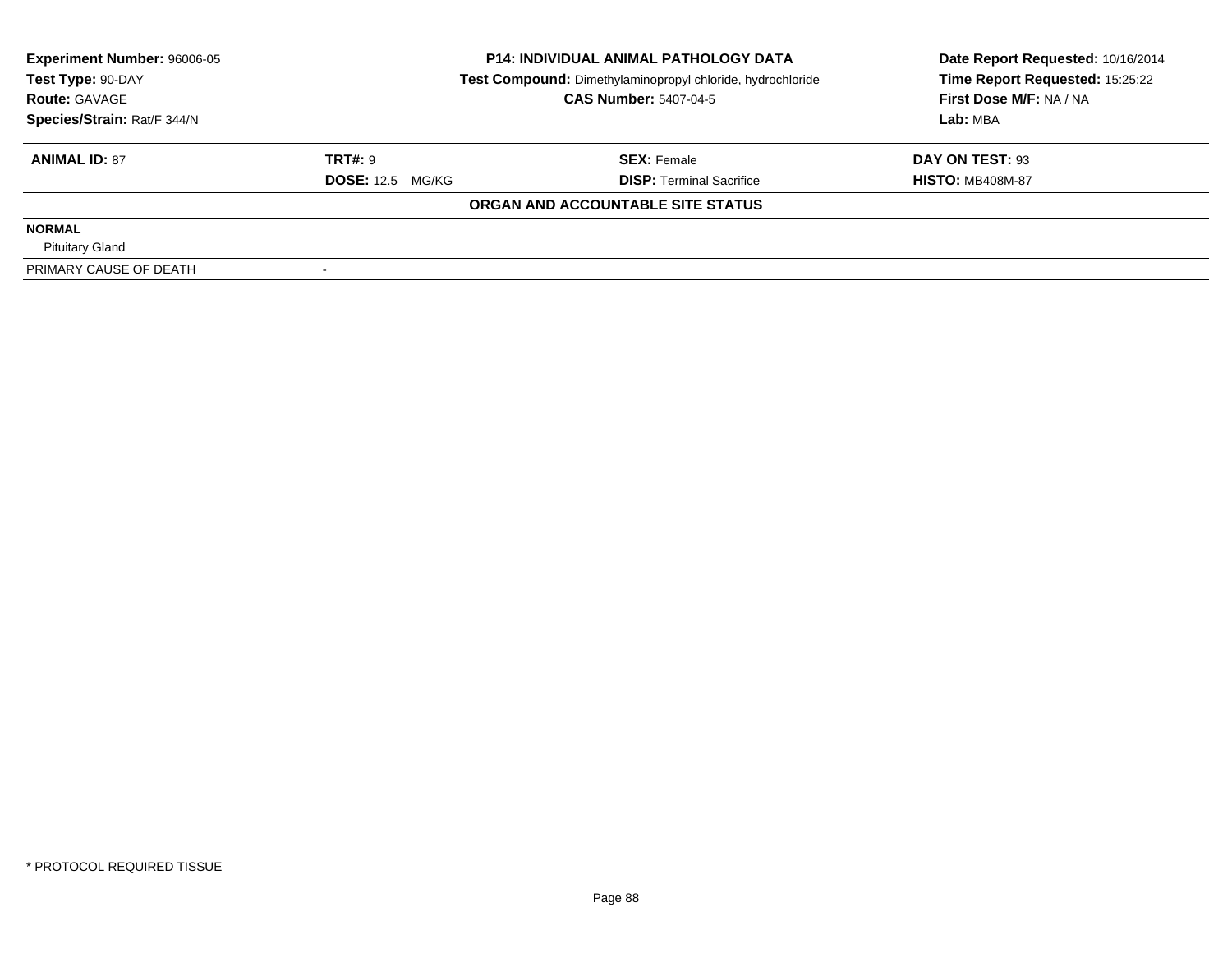| <b>Experiment Number: 96006-05</b> | <b>P14: INDIVIDUAL ANIMAL PATHOLOGY DATA</b> |                                                            | Date Report Requested: 10/16/2014 |  |
|------------------------------------|----------------------------------------------|------------------------------------------------------------|-----------------------------------|--|
| Test Type: 90-DAY                  |                                              | Test Compound: Dimethylaminopropyl chloride, hydrochloride |                                   |  |
| <b>Route: GAVAGE</b>               |                                              | <b>CAS Number: 5407-04-5</b>                               | First Dose M/F: NA / NA           |  |
| Species/Strain: Rat/F 344/N        |                                              |                                                            | Lab: MBA                          |  |
| <b>ANIMAL ID: 88</b>               | <b>TRT#: 9</b>                               | <b>SEX: Female</b>                                         | DAY ON TEST: 93                   |  |
|                                    | <b>DOSE: 12.5 MG/KG</b>                      | <b>DISP:</b> Terminal Sacrifice                            | <b>HISTO: MB408M-88</b>           |  |
|                                    |                                              | ORGAN AND ACCOUNTABLE SITE STATUS                          |                                   |  |
| <b>NORMAL</b>                      |                                              |                                                            |                                   |  |
| <b>Pituitary Gland</b>             |                                              |                                                            |                                   |  |
| PRIMARY CAUSE OF DEATH             |                                              |                                                            |                                   |  |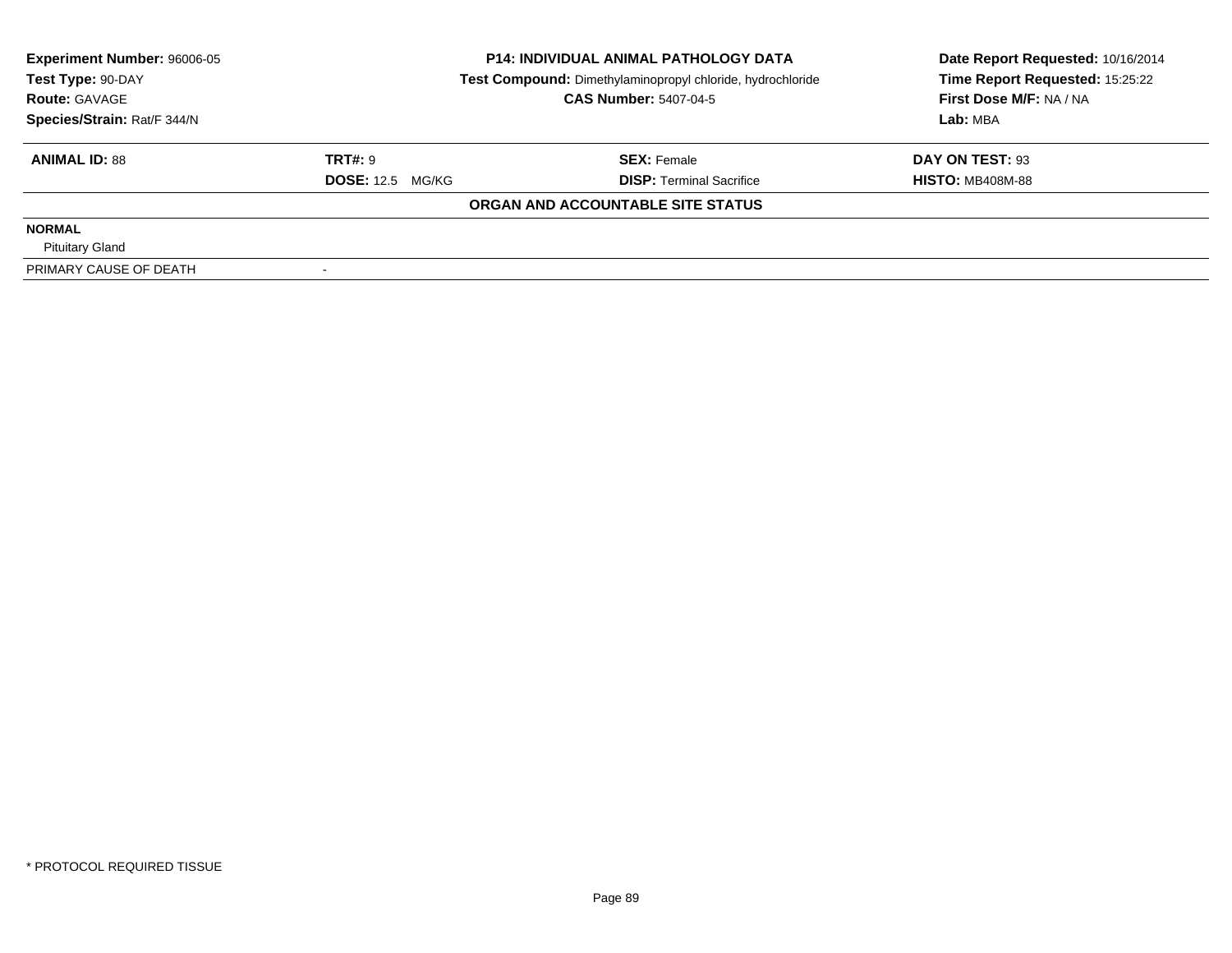| <b>Experiment Number: 96006-05</b> | <b>P14: INDIVIDUAL ANIMAL PATHOLOGY DATA</b> |                                                            | Date Report Requested: 10/16/2014 |  |
|------------------------------------|----------------------------------------------|------------------------------------------------------------|-----------------------------------|--|
| Test Type: 90-DAY                  |                                              | Test Compound: Dimethylaminopropyl chloride, hydrochloride |                                   |  |
| <b>Route: GAVAGE</b>               |                                              | <b>CAS Number: 5407-04-5</b>                               | First Dose M/F: NA / NA           |  |
| Species/Strain: Rat/F 344/N        |                                              |                                                            | Lab: MBA                          |  |
| <b>ANIMAL ID: 89</b>               | <b>TRT#: 9</b>                               | <b>SEX: Female</b>                                         | DAY ON TEST: 93                   |  |
|                                    | <b>DOSE: 12.5 MG/KG</b>                      | <b>DISP:</b> Terminal Sacrifice                            | <b>HISTO: MB408M-89</b>           |  |
|                                    |                                              | ORGAN AND ACCOUNTABLE SITE STATUS                          |                                   |  |
| <b>NORMAL</b>                      |                                              |                                                            |                                   |  |
| <b>Pituitary Gland</b>             |                                              |                                                            |                                   |  |
| PRIMARY CAUSE OF DEATH             |                                              |                                                            |                                   |  |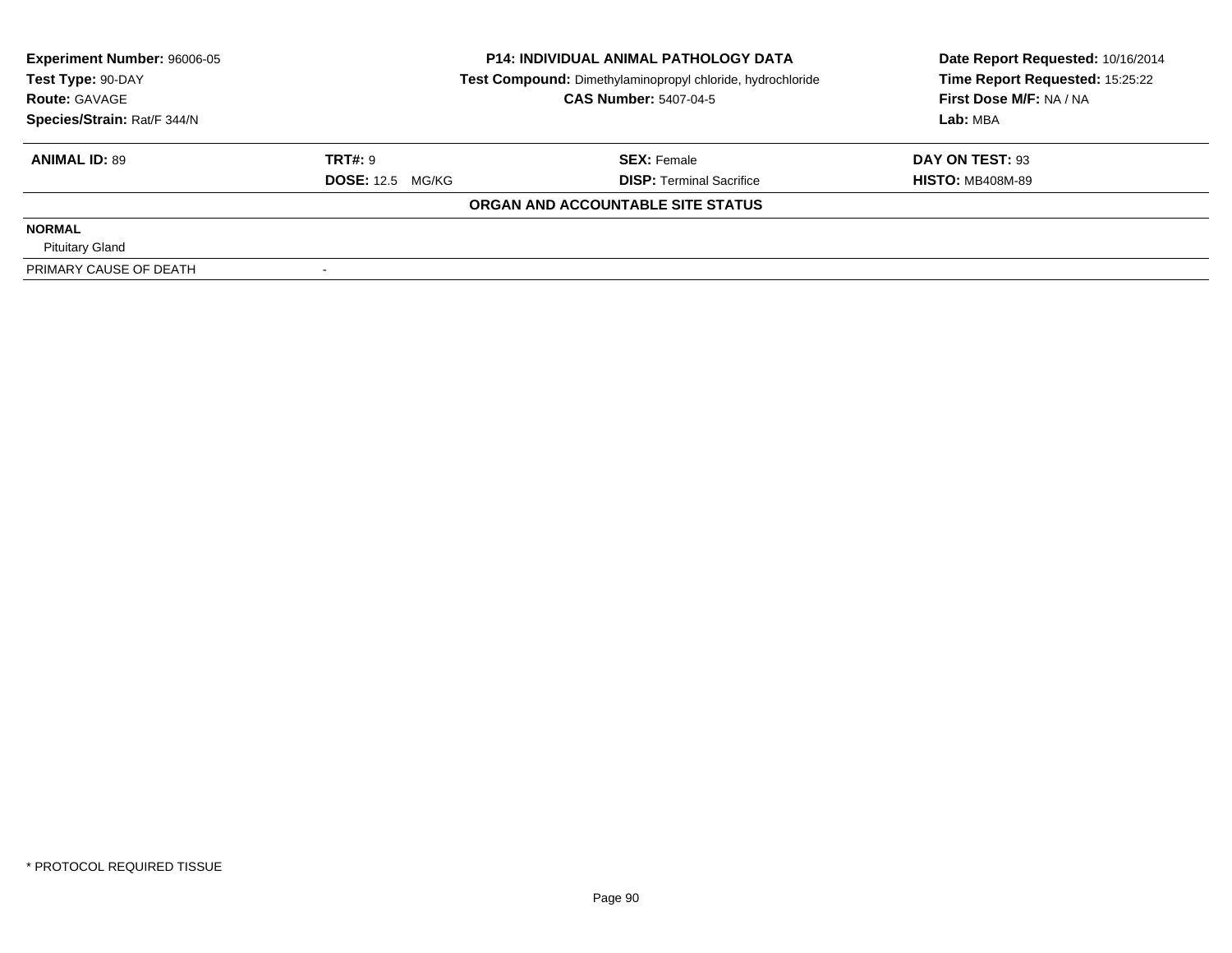| <b>Experiment Number: 96006-05</b> | <b>P14: INDIVIDUAL ANIMAL PATHOLOGY DATA</b> |                                                            | Date Report Requested: 10/16/2014 |  |
|------------------------------------|----------------------------------------------|------------------------------------------------------------|-----------------------------------|--|
| Test Type: 90-DAY                  |                                              | Test Compound: Dimethylaminopropyl chloride, hydrochloride |                                   |  |
| <b>Route: GAVAGE</b>               |                                              | <b>CAS Number: 5407-04-5</b>                               | First Dose M/F: NA / NA           |  |
| Species/Strain: Rat/F 344/N        |                                              |                                                            | Lab: MBA                          |  |
| <b>ANIMAL ID: 90</b>               | <b>TRT#: 9</b>                               | <b>SEX: Female</b>                                         | DAY ON TEST: 93                   |  |
|                                    | <b>DOSE: 12.5 MG/KG</b>                      | <b>DISP:</b> Terminal Sacrifice                            | <b>HISTO: MB408M-90</b>           |  |
|                                    |                                              | ORGAN AND ACCOUNTABLE SITE STATUS                          |                                   |  |
| <b>NORMAL</b>                      |                                              |                                                            |                                   |  |
| <b>Pituitary Gland</b>             |                                              |                                                            |                                   |  |
| PRIMARY CAUSE OF DEATH             |                                              |                                                            |                                   |  |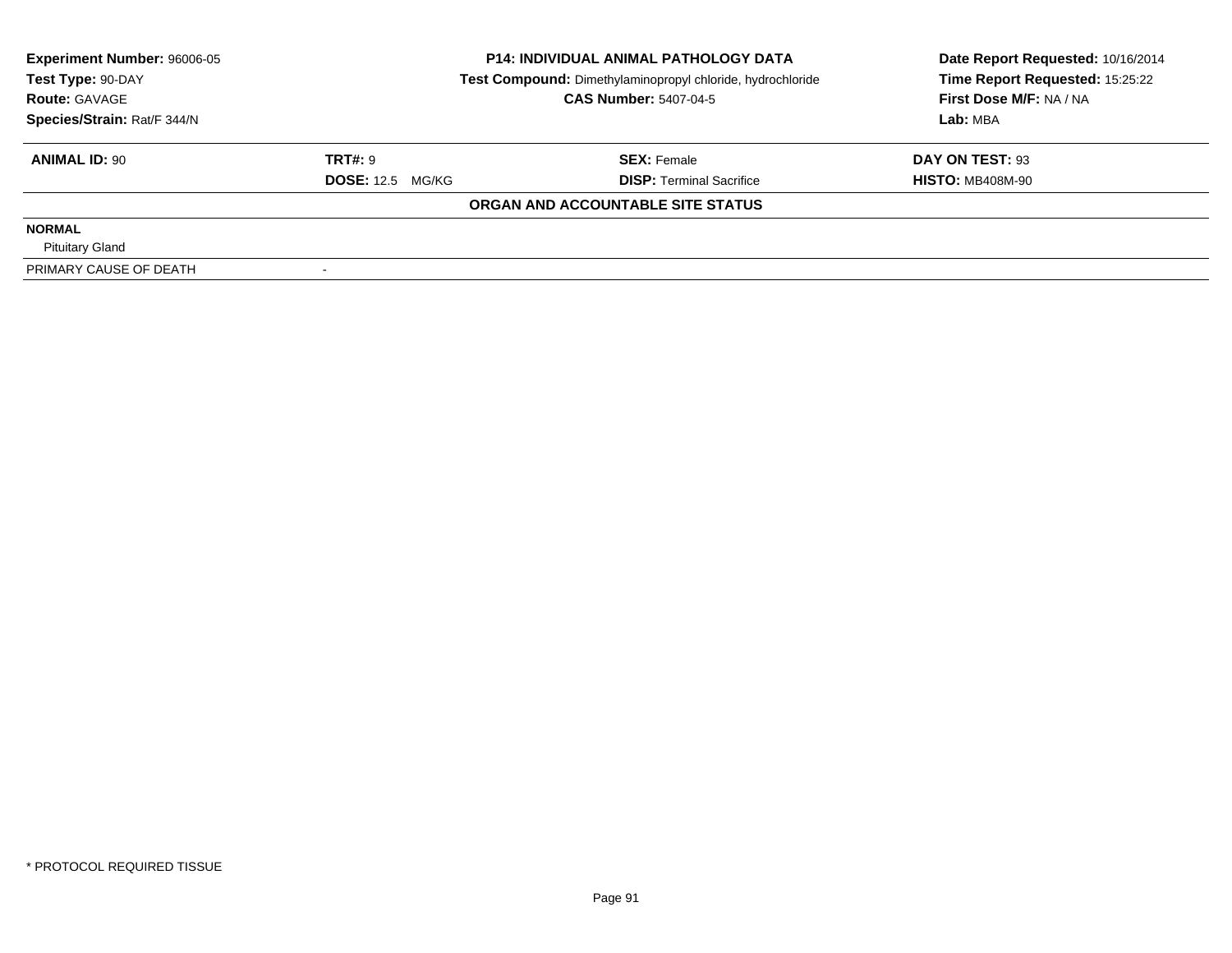| <b>Experiment Number: 96006-05</b><br>Test Type: 90-DAY<br><b>Route: GAVAGE</b> |                 | <b>P14: INDIVIDUAL ANIMAL PATHOLOGY DATA</b>               | Date Report Requested: 10/16/2014 |
|---------------------------------------------------------------------------------|-----------------|------------------------------------------------------------|-----------------------------------|
|                                                                                 |                 | Test Compound: Dimethylaminopropyl chloride, hydrochloride | Time Report Requested: 15:25:22   |
|                                                                                 |                 | <b>CAS Number: 5407-04-5</b>                               | First Dose M/F: NA / NA           |
| Species/Strain: Rat/F 344/N                                                     |                 |                                                            | Lab: MBA                          |
| <b>ANIMAL ID: 91</b>                                                            | <b>TRT#: 10</b> | <b>SEX: Female</b>                                         | DAY ON TEST: 93                   |
|                                                                                 | DOSE: 25 MG/KG  | <b>DISP: Terminal Sacrifice</b>                            | <b>HISTO: MB408M-91</b>           |
|                                                                                 |                 | ORGAN AND ACCOUNTABLE SITE STATUS                          |                                   |
| <b>NORMAL</b>                                                                   |                 |                                                            |                                   |
| <b>Pituitary Gland</b>                                                          |                 |                                                            |                                   |
| PRIMARY CAUSE OF DEATH                                                          |                 |                                                            |                                   |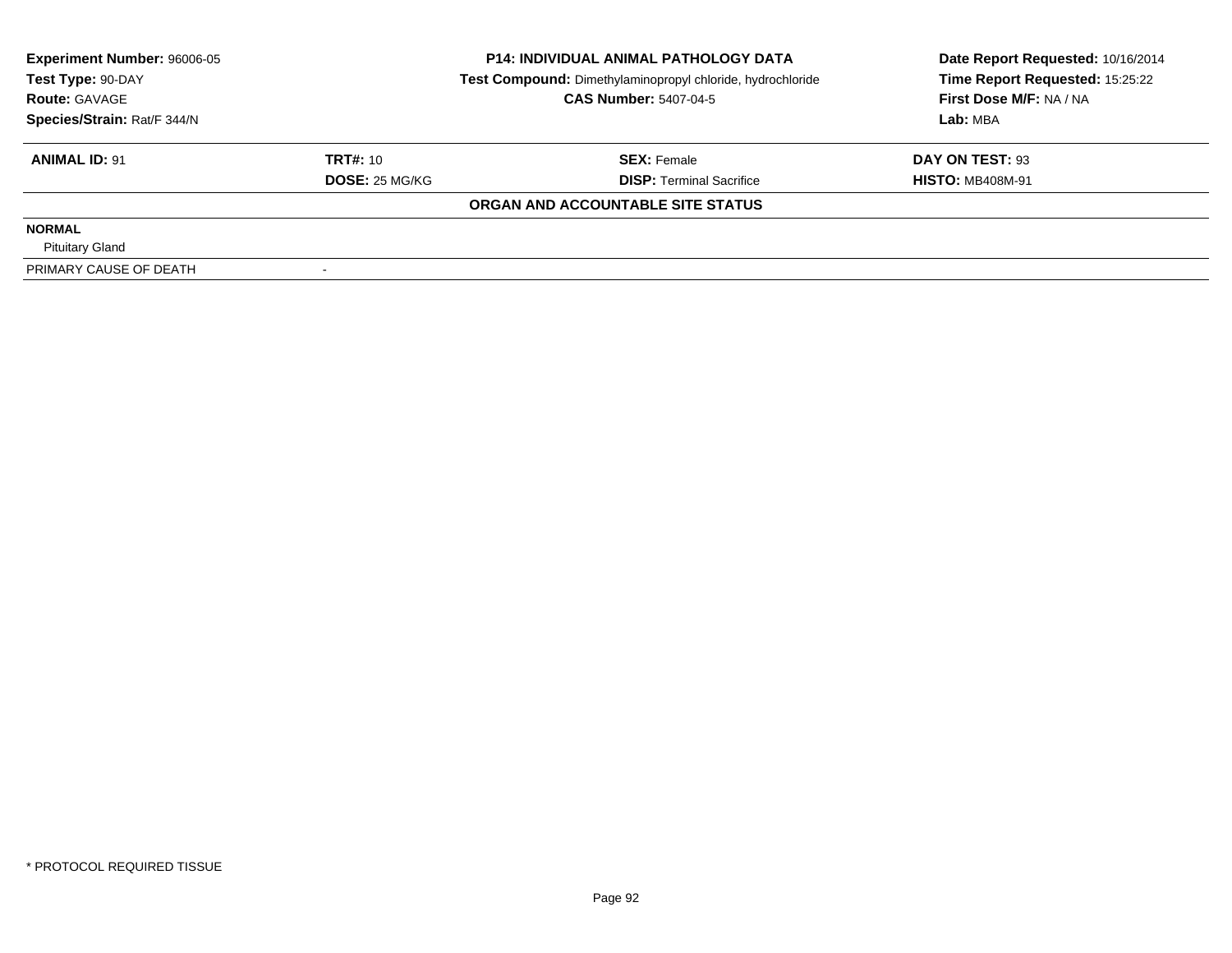| <b>Experiment Number: 96006-05</b><br>Test Type: 90-DAY<br><b>Route: GAVAGE</b> |                 | <b>P14: INDIVIDUAL ANIMAL PATHOLOGY DATA</b>               | Date Report Requested: 10/16/2014 |
|---------------------------------------------------------------------------------|-----------------|------------------------------------------------------------|-----------------------------------|
|                                                                                 |                 | Test Compound: Dimethylaminopropyl chloride, hydrochloride | Time Report Requested: 15:25:22   |
|                                                                                 |                 | <b>CAS Number: 5407-04-5</b>                               | First Dose M/F: NA / NA           |
| Species/Strain: Rat/F 344/N                                                     |                 |                                                            | Lab: MBA                          |
| <b>ANIMAL ID: 92</b>                                                            | <b>TRT#: 10</b> | <b>SEX: Female</b>                                         | DAY ON TEST: 93                   |
|                                                                                 | DOSE: 25 MG/KG  | <b>DISP: Terminal Sacrifice</b>                            | <b>HISTO: MB408M-92</b>           |
|                                                                                 |                 | ORGAN AND ACCOUNTABLE SITE STATUS                          |                                   |
| <b>NORMAL</b>                                                                   |                 |                                                            |                                   |
| <b>Pituitary Gland</b>                                                          |                 |                                                            |                                   |
| PRIMARY CAUSE OF DEATH                                                          |                 |                                                            |                                   |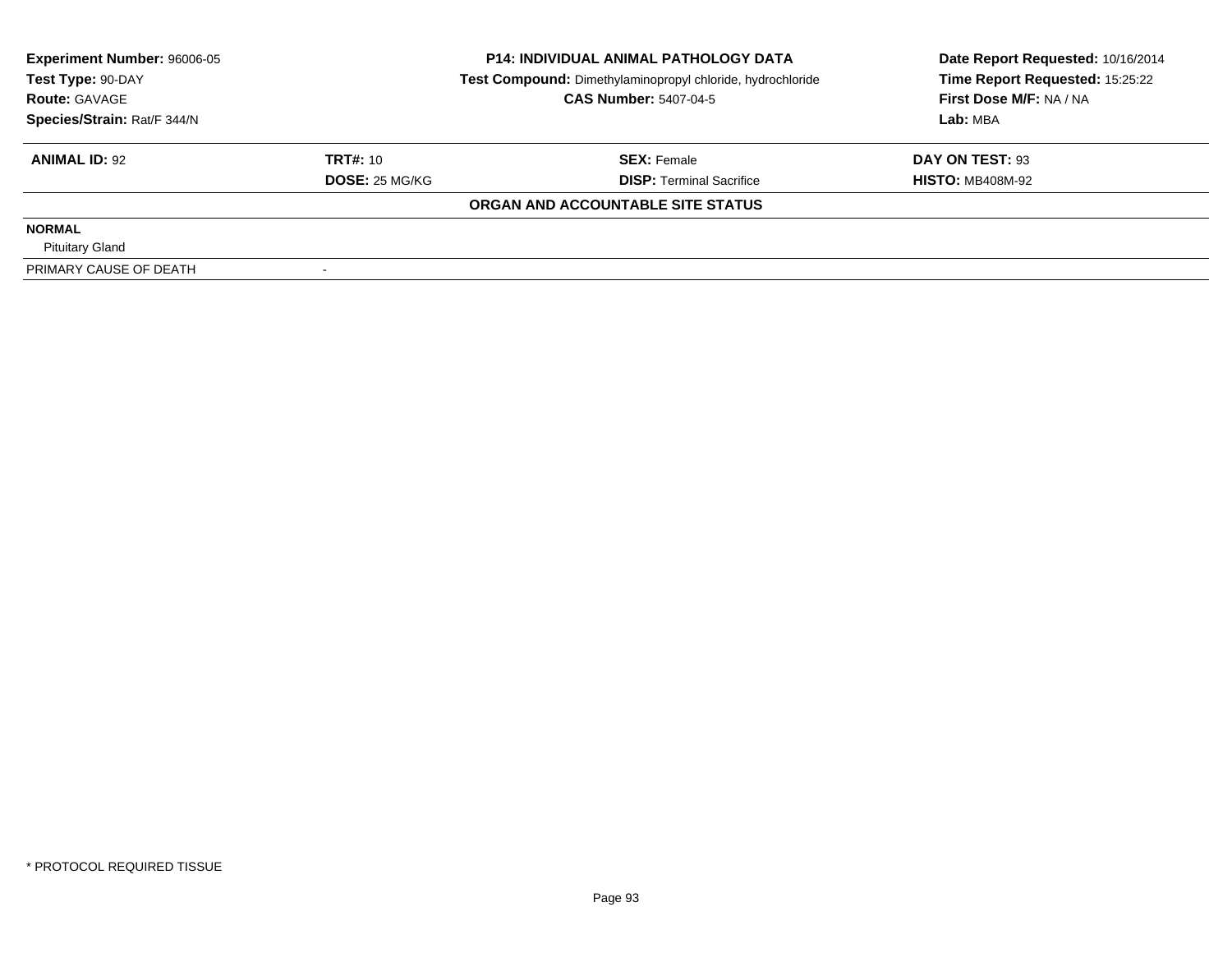| <b>Experiment Number: 96006-05</b><br>Test Type: 90-DAY |                 | <b>P14: INDIVIDUAL ANIMAL PATHOLOGY DATA</b>               | Date Report Requested: 10/16/2014 |
|---------------------------------------------------------|-----------------|------------------------------------------------------------|-----------------------------------|
|                                                         |                 | Test Compound: Dimethylaminopropyl chloride, hydrochloride | Time Report Requested: 15:25:22   |
| <b>Route: GAVAGE</b>                                    |                 | <b>CAS Number: 5407-04-5</b>                               | First Dose M/F: NA / NA           |
| Species/Strain: Rat/F 344/N                             |                 |                                                            | Lab: MBA                          |
| <b>ANIMAL ID: 93</b>                                    | <b>TRT#: 10</b> | <b>SEX: Female</b>                                         | DAY ON TEST: 93                   |
|                                                         | DOSE: 25 MG/KG  | <b>DISP: Terminal Sacrifice</b>                            | <b>HISTO: MB408M-93</b>           |
|                                                         |                 | ORGAN AND ACCOUNTABLE SITE STATUS                          |                                   |
| <b>NORMAL</b>                                           |                 |                                                            |                                   |
| <b>Pituitary Gland</b>                                  |                 |                                                            |                                   |
| PRIMARY CAUSE OF DEATH                                  |                 |                                                            |                                   |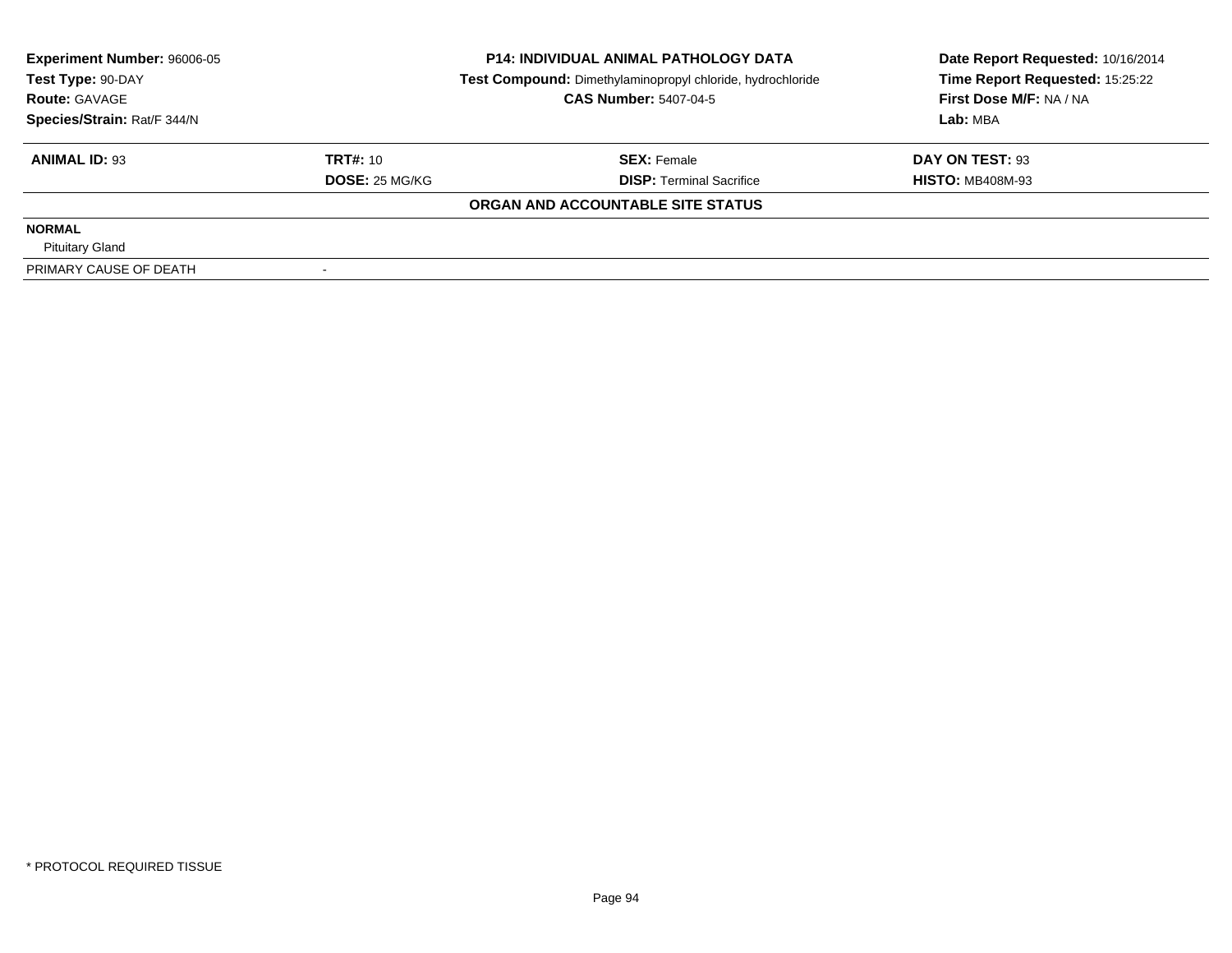| <b>Experiment Number: 96006-05</b><br>Test Type: 90-DAY<br><b>Route: GAVAGE</b> |                 | <b>P14: INDIVIDUAL ANIMAL PATHOLOGY DATA</b>               | Date Report Requested: 10/16/2014 |  |
|---------------------------------------------------------------------------------|-----------------|------------------------------------------------------------|-----------------------------------|--|
|                                                                                 |                 | Test Compound: Dimethylaminopropyl chloride, hydrochloride | Time Report Requested: 15:25:22   |  |
|                                                                                 |                 | <b>CAS Number: 5407-04-5</b>                               | First Dose M/F: NA / NA           |  |
| Species/Strain: Rat/F 344/N                                                     |                 |                                                            | Lab: MBA                          |  |
| <b>ANIMAL ID: 94</b>                                                            | <b>TRT#: 10</b> | <b>SEX: Female</b>                                         | DAY ON TEST: 93                   |  |
|                                                                                 | DOSE: 25 MG/KG  | <b>DISP:</b> Terminal Sacrifice                            | <b>HISTO: MB408M-94</b>           |  |
|                                                                                 |                 | ORGAN AND ACCOUNTABLE SITE STATUS                          |                                   |  |
| <b>NORMAL</b>                                                                   |                 |                                                            |                                   |  |
| <b>Pituitary Gland</b>                                                          |                 |                                                            |                                   |  |
| PRIMARY CAUSE OF DEATH                                                          |                 |                                                            |                                   |  |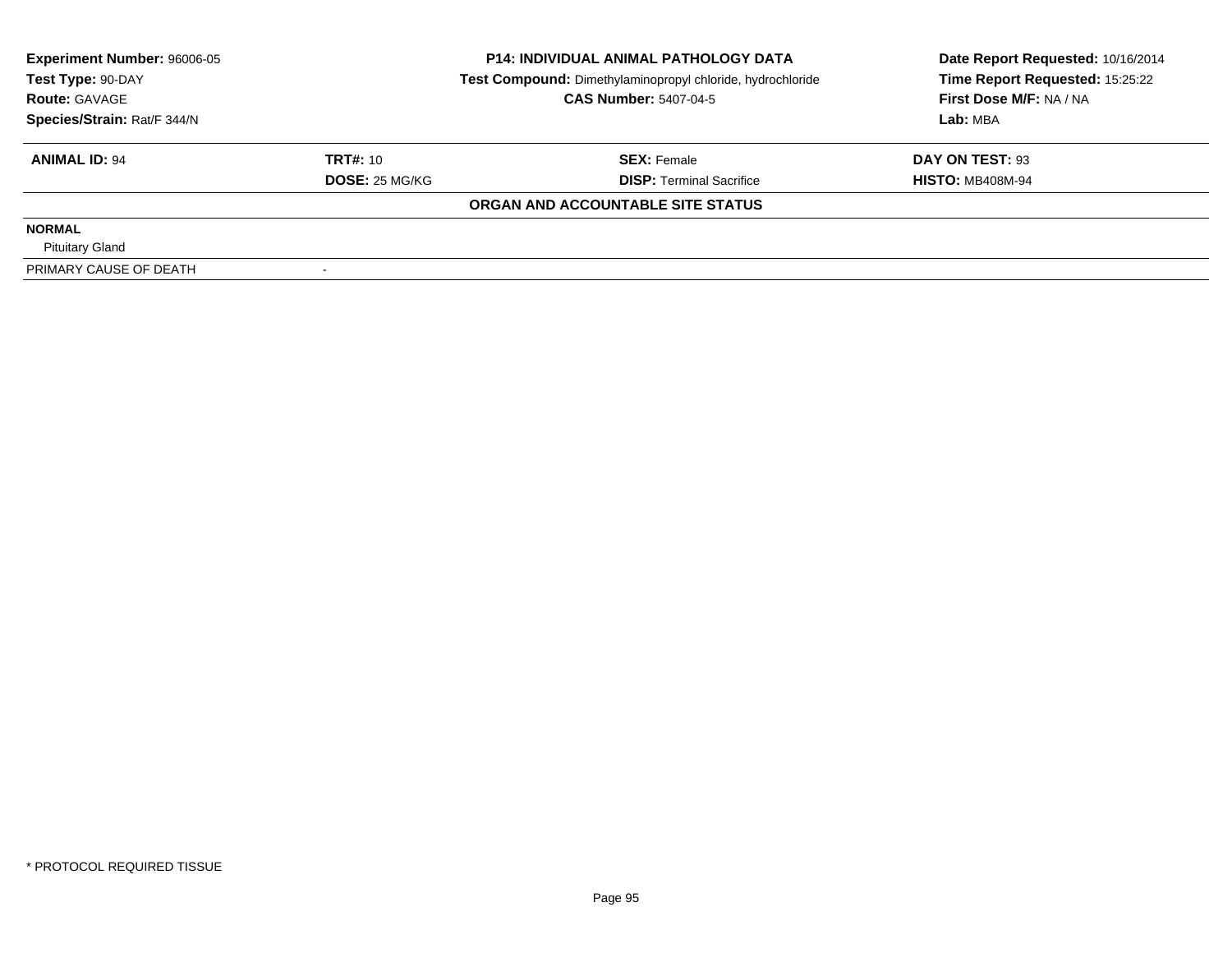| <b>Experiment Number: 96006-05</b><br>Test Type: 90-DAY<br><b>Route: GAVAGE</b> |                 | <b>P14: INDIVIDUAL ANIMAL PATHOLOGY DATA</b>               | Date Report Requested: 10/16/2014 |
|---------------------------------------------------------------------------------|-----------------|------------------------------------------------------------|-----------------------------------|
|                                                                                 |                 | Test Compound: Dimethylaminopropyl chloride, hydrochloride | Time Report Requested: 15:25:22   |
|                                                                                 |                 | <b>CAS Number: 5407-04-5</b>                               | First Dose M/F: NA / NA           |
| Species/Strain: Rat/F 344/N                                                     |                 |                                                            | Lab: MBA                          |
| <b>ANIMAL ID: 95</b>                                                            | <b>TRT#: 10</b> | <b>SEX: Female</b>                                         | DAY ON TEST: 93                   |
|                                                                                 | DOSE: 25 MG/KG  | <b>DISP: Terminal Sacrifice</b>                            | <b>HISTO: MB408M-95</b>           |
|                                                                                 |                 | ORGAN AND ACCOUNTABLE SITE STATUS                          |                                   |
| <b>NORMAL</b>                                                                   |                 |                                                            |                                   |
| <b>Pituitary Gland</b>                                                          |                 |                                                            |                                   |
| PRIMARY CAUSE OF DEATH                                                          |                 |                                                            |                                   |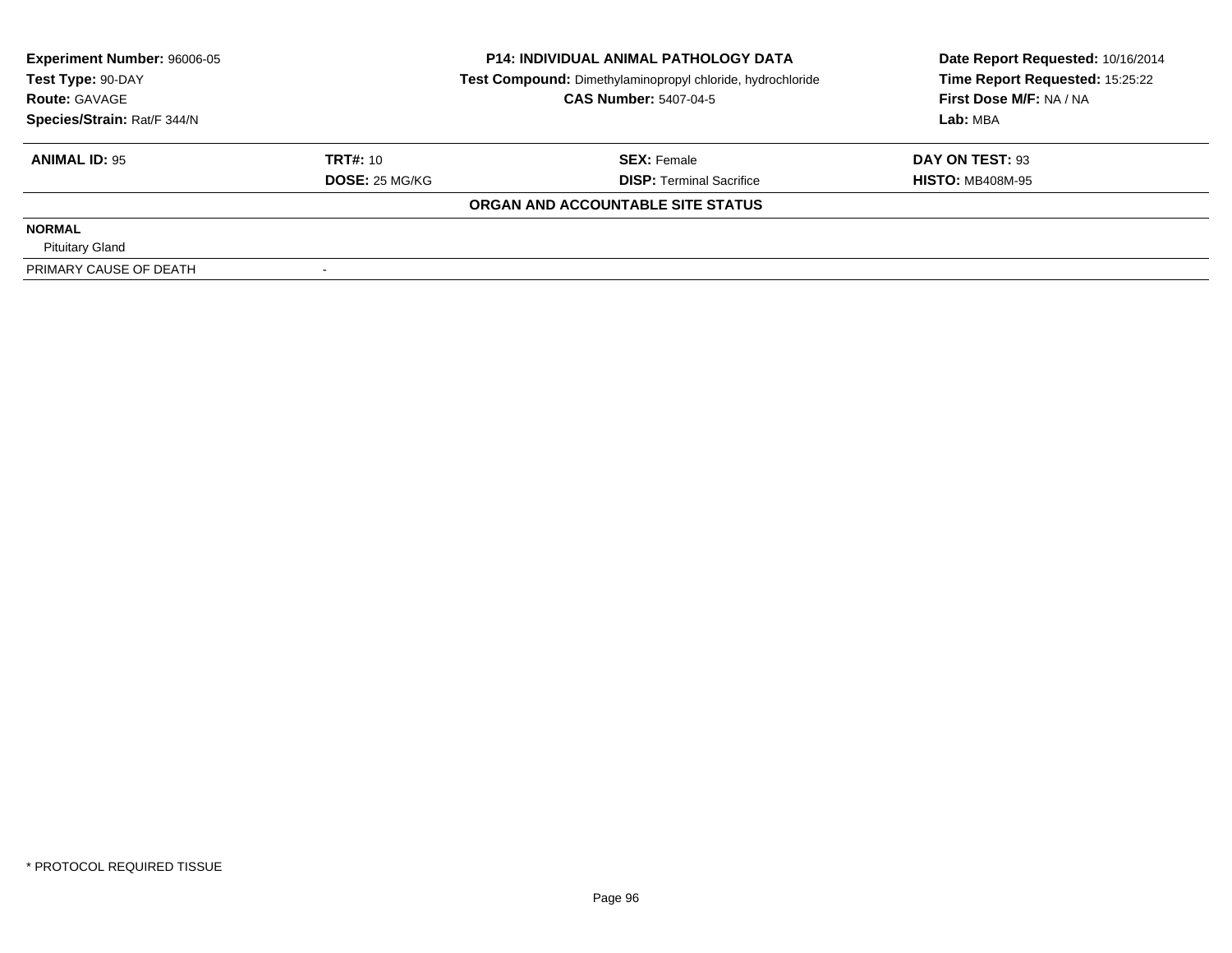| <b>Experiment Number: 96006-05</b><br>Test Type: 90-DAY |                 | <b>P14: INDIVIDUAL ANIMAL PATHOLOGY DATA</b>               | Date Report Requested: 10/16/2014 |  |
|---------------------------------------------------------|-----------------|------------------------------------------------------------|-----------------------------------|--|
|                                                         |                 | Test Compound: Dimethylaminopropyl chloride, hydrochloride | Time Report Requested: 15:25:22   |  |
| <b>Route: GAVAGE</b>                                    |                 | <b>CAS Number: 5407-04-5</b>                               | First Dose M/F: NA / NA           |  |
| Species/Strain: Rat/F 344/N                             |                 |                                                            | Lab: MBA                          |  |
| <b>ANIMAL ID: 96</b>                                    | <b>TRT#: 10</b> | <b>SEX: Female</b>                                         | DAY ON TEST: 93                   |  |
|                                                         | DOSE: 25 MG/KG  | <b>DISP: Terminal Sacrifice</b>                            | <b>HISTO: MB408M-96</b>           |  |
|                                                         |                 | ORGAN AND ACCOUNTABLE SITE STATUS                          |                                   |  |
| <b>NORMAL</b>                                           |                 |                                                            |                                   |  |
| <b>Pituitary Gland</b>                                  |                 |                                                            |                                   |  |
| PRIMARY CAUSE OF DEATH                                  |                 |                                                            |                                   |  |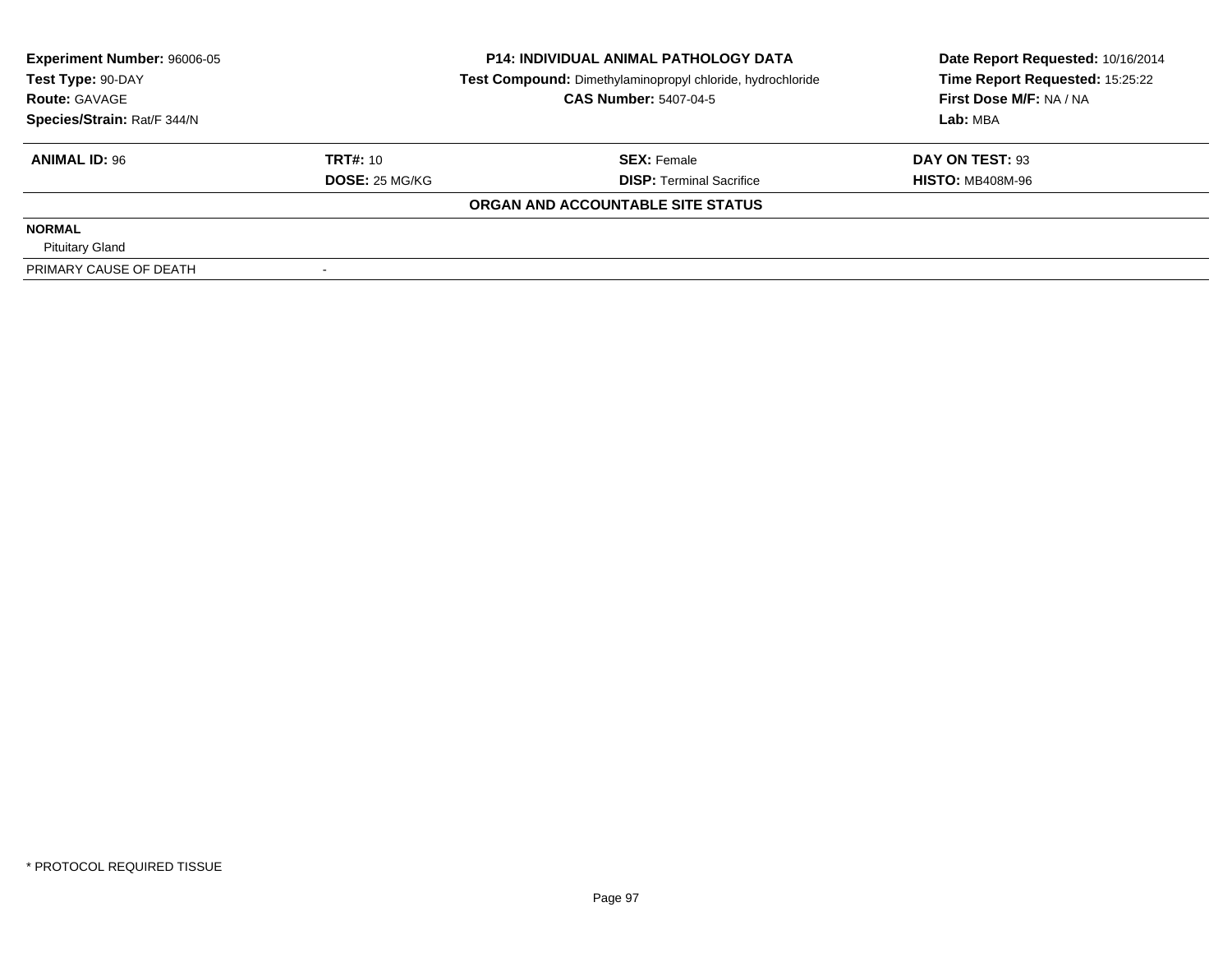| <b>Experiment Number: 96006-05</b> |                 | <b>P14: INDIVIDUAL ANIMAL PATHOLOGY DATA</b>               | Date Report Requested: 10/16/2014 |  |
|------------------------------------|-----------------|------------------------------------------------------------|-----------------------------------|--|
| Test Type: 90-DAY                  |                 | Test Compound: Dimethylaminopropyl chloride, hydrochloride | Time Report Requested: 15:25:22   |  |
| <b>Route: GAVAGE</b>               |                 | <b>CAS Number: 5407-04-5</b>                               | First Dose M/F: NA / NA           |  |
| Species/Strain: Rat/F 344/N        |                 |                                                            | Lab: MBA                          |  |
| <b>ANIMAL ID: 97</b>               | <b>TRT#: 10</b> | <b>SEX: Female</b>                                         | DAY ON TEST: 93                   |  |
|                                    | DOSE: 25 MG/KG  | <b>DISP:</b> Terminal Sacrifice                            | <b>HISTO: MB408M-97</b>           |  |
|                                    |                 | ORGAN AND ACCOUNTABLE SITE STATUS                          |                                   |  |
| <b>INSUFFICIENT TISSUE</b>         |                 |                                                            |                                   |  |
| <b>Pituitary Gland</b>             |                 |                                                            |                                   |  |
| PRIMARY CAUSE OF DEATH             |                 |                                                            |                                   |  |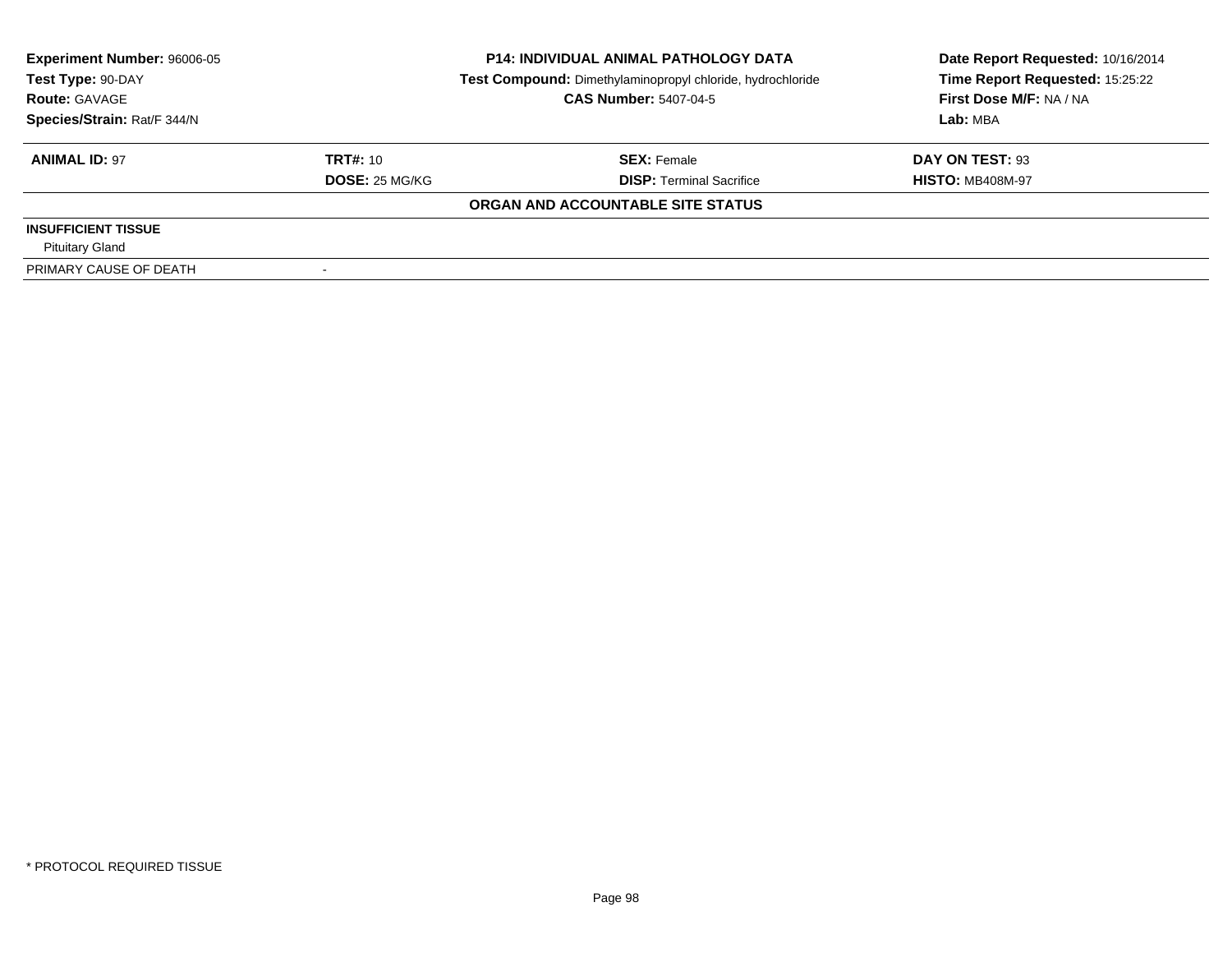| <b>Experiment Number: 96006-05</b><br>Test Type: 90-DAY |                 | <b>P14: INDIVIDUAL ANIMAL PATHOLOGY DATA</b>               | Date Report Requested: 10/16/2014 |  |
|---------------------------------------------------------|-----------------|------------------------------------------------------------|-----------------------------------|--|
|                                                         |                 | Test Compound: Dimethylaminopropyl chloride, hydrochloride | Time Report Requested: 15:25:22   |  |
| <b>Route: GAVAGE</b>                                    |                 | <b>CAS Number: 5407-04-5</b>                               | First Dose M/F: NA / NA           |  |
| Species/Strain: Rat/F 344/N                             |                 |                                                            | Lab: MBA                          |  |
| <b>ANIMAL ID: 98</b>                                    | <b>TRT#: 10</b> | <b>SEX: Female</b>                                         | DAY ON TEST: 93                   |  |
|                                                         | DOSE: 25 MG/KG  | <b>DISP: Terminal Sacrifice</b>                            | <b>HISTO: MB408M-98</b>           |  |
|                                                         |                 | ORGAN AND ACCOUNTABLE SITE STATUS                          |                                   |  |
| <b>NORMAL</b>                                           |                 |                                                            |                                   |  |
| <b>Pituitary Gland</b>                                  |                 |                                                            |                                   |  |
| PRIMARY CAUSE OF DEATH                                  |                 |                                                            |                                   |  |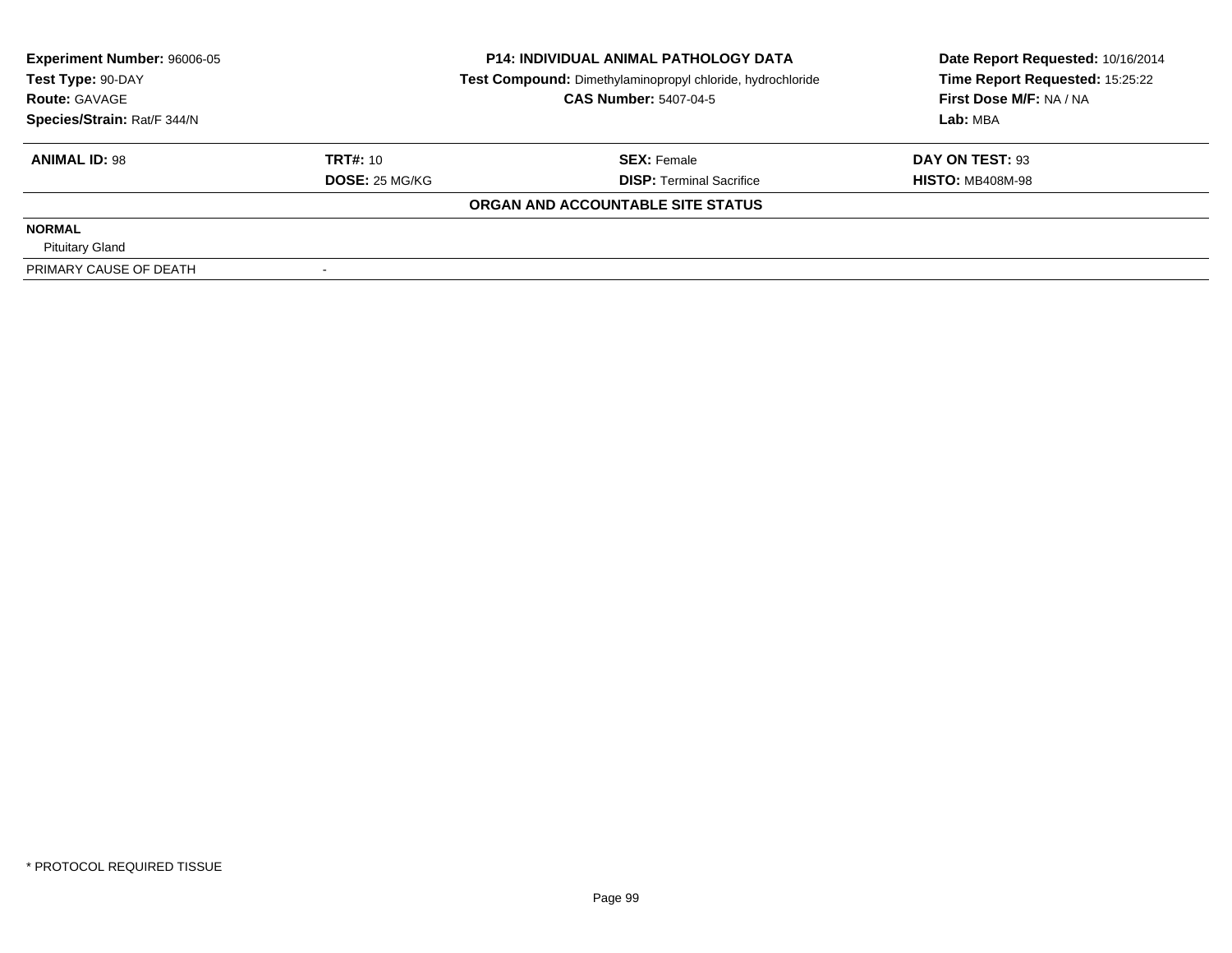| <b>Experiment Number: 96006-05</b><br>Test Type: 90-DAY |                 | <b>P14: INDIVIDUAL ANIMAL PATHOLOGY DATA</b>               | Date Report Requested: 10/16/2014 |  |
|---------------------------------------------------------|-----------------|------------------------------------------------------------|-----------------------------------|--|
|                                                         |                 | Test Compound: Dimethylaminopropyl chloride, hydrochloride | Time Report Requested: 15:25:22   |  |
| <b>Route: GAVAGE</b>                                    |                 | <b>CAS Number: 5407-04-5</b>                               | First Dose M/F: NA / NA           |  |
| Species/Strain: Rat/F 344/N                             |                 |                                                            | Lab: MBA                          |  |
| <b>ANIMAL ID: 99</b>                                    | <b>TRT#: 10</b> | <b>SEX: Female</b>                                         | DAY ON TEST: 93                   |  |
|                                                         | DOSE: 25 MG/KG  | <b>DISP:</b> Terminal Sacrifice                            | <b>HISTO: MB408M-99</b>           |  |
|                                                         |                 | ORGAN AND ACCOUNTABLE SITE STATUS                          |                                   |  |
| <b>NORMAL</b>                                           |                 |                                                            |                                   |  |
| <b>Pituitary Gland</b>                                  |                 |                                                            |                                   |  |
| PRIMARY CAUSE OF DEATH                                  |                 |                                                            |                                   |  |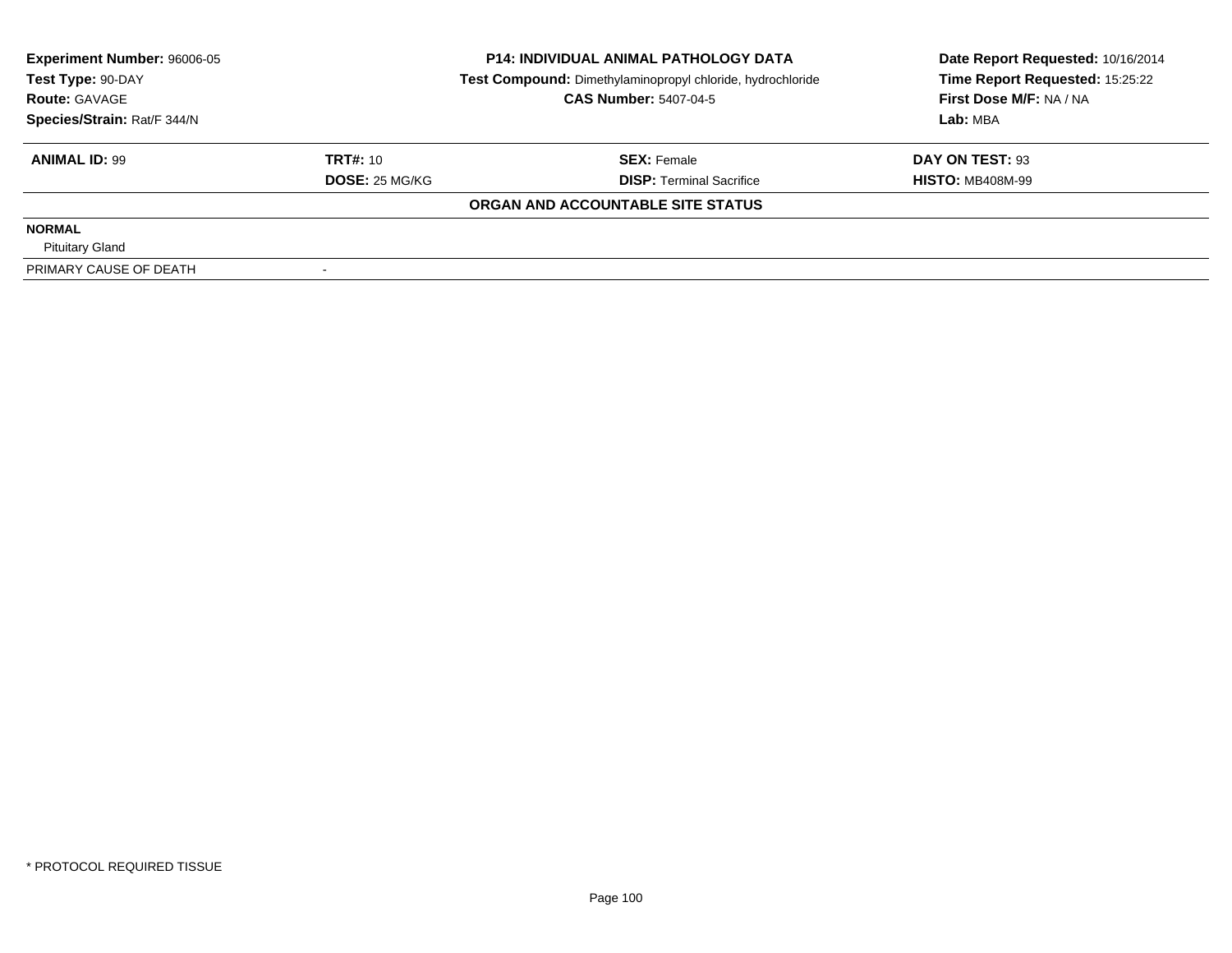| <b>Experiment Number: 96006-05</b><br>Test Type: 90-DAY |                 | <b>P14: INDIVIDUAL ANIMAL PATHOLOGY DATA</b>               | Date Report Requested: 10/16/2014 |  |
|---------------------------------------------------------|-----------------|------------------------------------------------------------|-----------------------------------|--|
|                                                         |                 | Test Compound: Dimethylaminopropyl chloride, hydrochloride | Time Report Requested: 15:25:22   |  |
| <b>Route: GAVAGE</b>                                    |                 | <b>CAS Number: 5407-04-5</b>                               | First Dose M/F: NA / NA           |  |
| Species/Strain: Rat/F 344/N                             |                 |                                                            | Lab: MBA                          |  |
| <b>ANIMAL ID: 100</b>                                   | <b>TRT#: 10</b> | <b>SEX: Female</b>                                         | DAY ON TEST: 93                   |  |
|                                                         | DOSE: 25 MG/KG  | <b>DISP:</b> Terminal Sacrifice                            | <b>HISTO: MB408M-100</b>          |  |
|                                                         |                 | ORGAN AND ACCOUNTABLE SITE STATUS                          |                                   |  |
| <b>NORMAL</b>                                           |                 |                                                            |                                   |  |
| <b>Pituitary Gland</b>                                  |                 |                                                            |                                   |  |
| PRIMARY CAUSE OF DEATH                                  |                 |                                                            |                                   |  |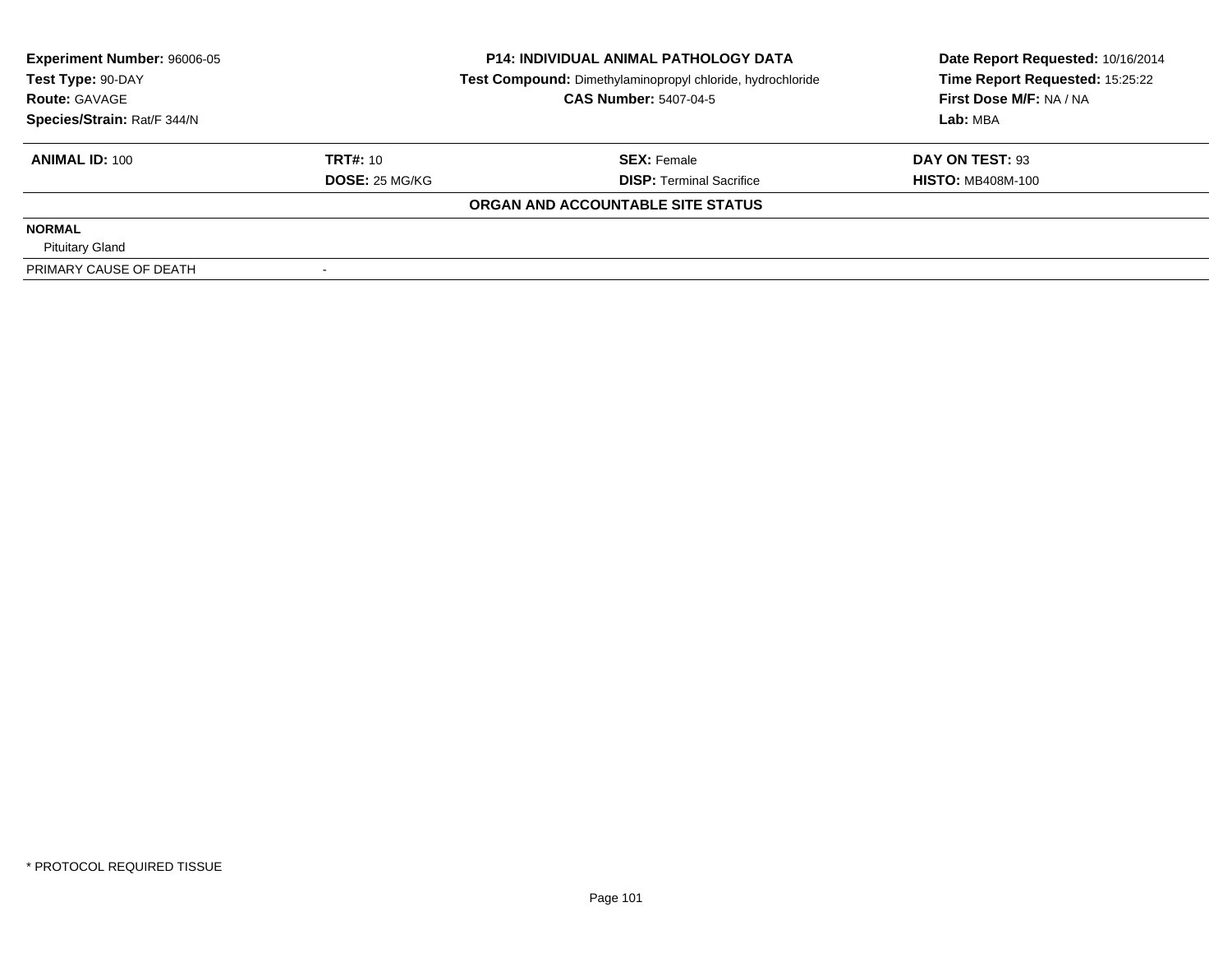| <b>Experiment Number: 96006-05</b><br>Test Type: 90-DAY |                       | <b>P14: INDIVIDUAL ANIMAL PATHOLOGY DATA</b>               | Date Report Requested: 10/16/2014 |  |
|---------------------------------------------------------|-----------------------|------------------------------------------------------------|-----------------------------------|--|
|                                                         |                       | Test Compound: Dimethylaminopropyl chloride, hydrochloride | Time Report Requested: 15:25:22   |  |
| <b>Route: GAVAGE</b>                                    |                       | <b>CAS Number: 5407-04-5</b>                               | First Dose M/F: NA / NA           |  |
| Species/Strain: Rat/F 344/N                             |                       |                                                            | Lab: MBA                          |  |
| <b>ANIMAL ID: 101</b>                                   | <b>TRT#: 11</b>       | <b>SEX: Female</b>                                         | DAY ON TEST: 93                   |  |
|                                                         | <b>DOSE: 50 MG/KG</b> | <b>DISP:</b> Terminal Sacrifice                            | <b>HISTO: MB408M-101</b>          |  |
|                                                         |                       | ORGAN AND ACCOUNTABLE SITE STATUS                          |                                   |  |
| <b>NORMAL</b>                                           |                       |                                                            |                                   |  |
| <b>Pituitary Gland</b>                                  |                       |                                                            |                                   |  |
| PRIMARY CAUSE OF DEATH                                  |                       |                                                            |                                   |  |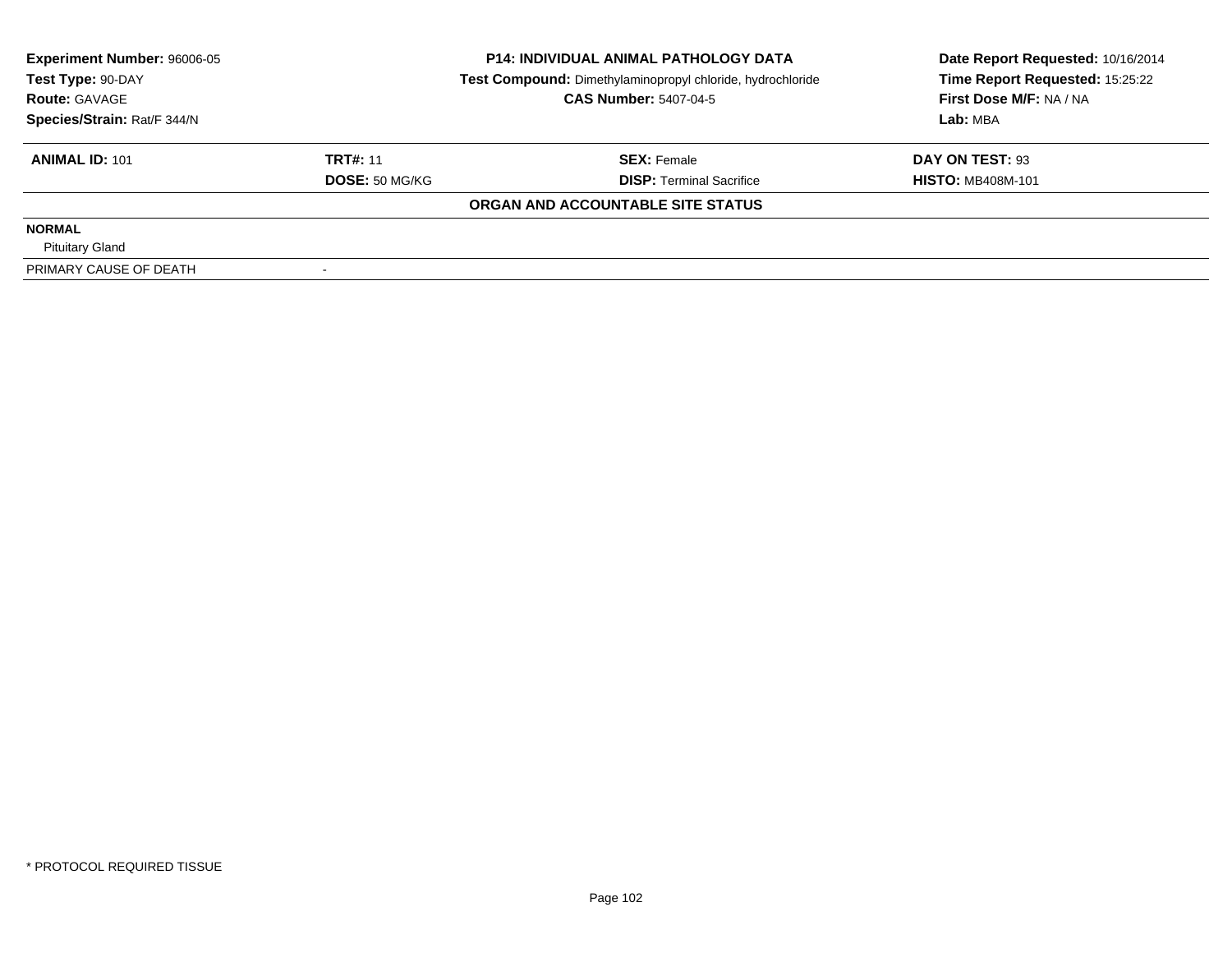| <b>Experiment Number: 96006-05</b> |                       | <b>P14: INDIVIDUAL ANIMAL PATHOLOGY DATA</b>               | Date Report Requested: 10/16/2014 |  |
|------------------------------------|-----------------------|------------------------------------------------------------|-----------------------------------|--|
| Test Type: 90-DAY                  |                       | Test Compound: Dimethylaminopropyl chloride, hydrochloride | Time Report Requested: 15:25:22   |  |
| <b>Route: GAVAGE</b>               |                       | <b>CAS Number: 5407-04-5</b>                               | First Dose M/F: NA / NA           |  |
| Species/Strain: Rat/F 344/N        |                       |                                                            | Lab: MBA                          |  |
| <b>ANIMAL ID: 102</b>              | <b>TRT#: 11</b>       | <b>SEX: Female</b>                                         | DAY ON TEST: 93                   |  |
|                                    | <b>DOSE: 50 MG/KG</b> | <b>DISP: Terminal Sacrifice</b>                            | <b>HISTO: MB408M-102</b>          |  |
|                                    |                       | ORGAN AND ACCOUNTABLE SITE STATUS                          |                                   |  |
| <b>INSUFFICIENT TISSUE</b>         |                       |                                                            |                                   |  |
| <b>Pituitary Gland</b>             |                       |                                                            |                                   |  |
| PRIMARY CAUSE OF DEATH             |                       |                                                            |                                   |  |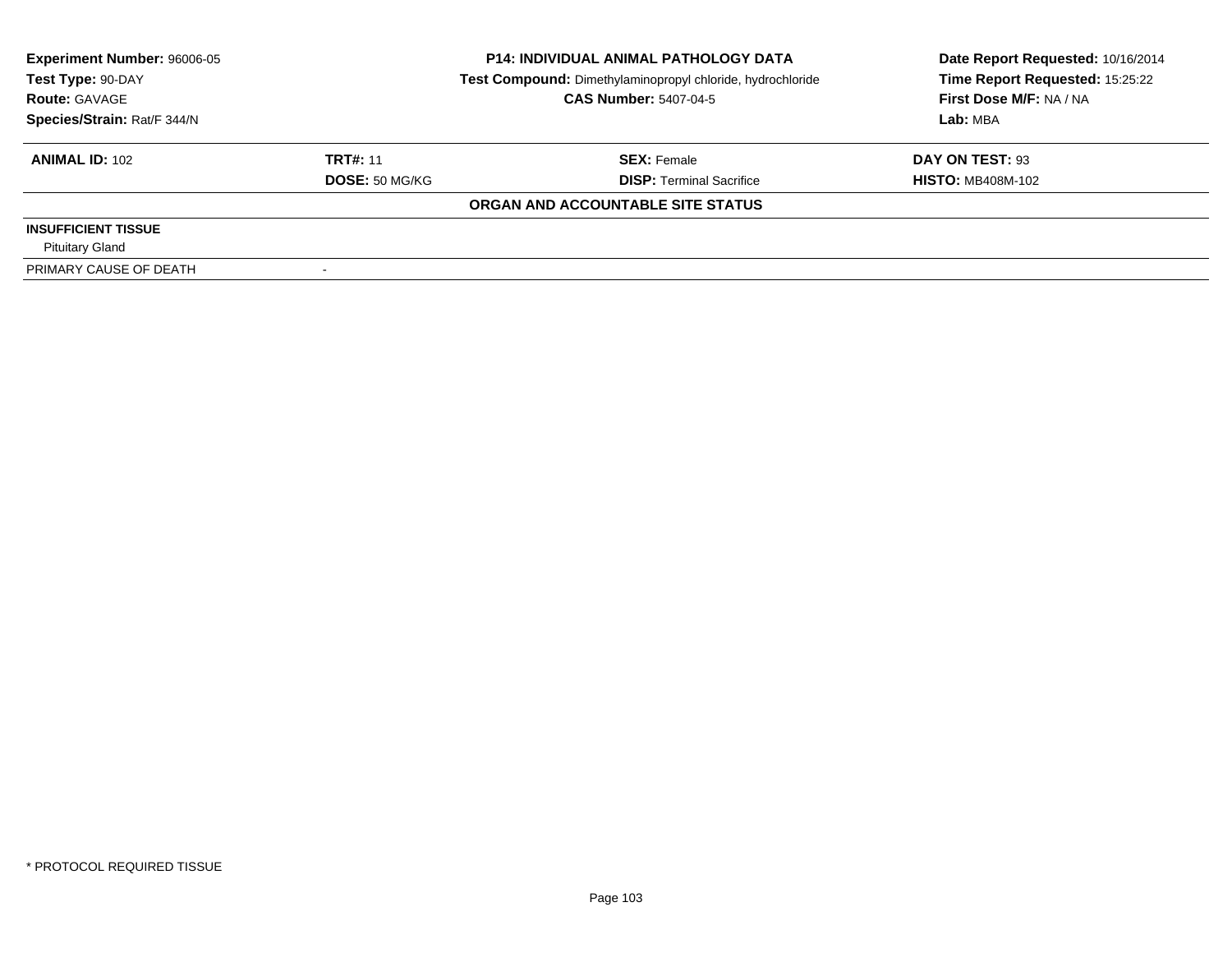| <b>Experiment Number: 96006-05</b><br>Test Type: 90-DAY<br><b>Route: GAVAGE</b> |                       | <b>P14: INDIVIDUAL ANIMAL PATHOLOGY DATA</b>               | Date Report Requested: 10/16/2014 |  |
|---------------------------------------------------------------------------------|-----------------------|------------------------------------------------------------|-----------------------------------|--|
|                                                                                 |                       | Test Compound: Dimethylaminopropyl chloride, hydrochloride | Time Report Requested: 15:25:22   |  |
|                                                                                 |                       | <b>CAS Number: 5407-04-5</b>                               | First Dose M/F: NA / NA           |  |
| Species/Strain: Rat/F 344/N                                                     |                       |                                                            | Lab: MBA                          |  |
| <b>ANIMAL ID: 103</b>                                                           | <b>TRT#: 11</b>       | <b>SEX: Female</b>                                         | DAY ON TEST: 93                   |  |
|                                                                                 | <b>DOSE: 50 MG/KG</b> | <b>DISP:</b> Terminal Sacrifice                            | <b>HISTO: MB408M-103</b>          |  |
|                                                                                 |                       | ORGAN AND ACCOUNTABLE SITE STATUS                          |                                   |  |
| <b>NORMAL</b>                                                                   |                       |                                                            |                                   |  |
| <b>Pituitary Gland</b>                                                          |                       |                                                            |                                   |  |
| PRIMARY CAUSE OF DEATH                                                          |                       |                                                            |                                   |  |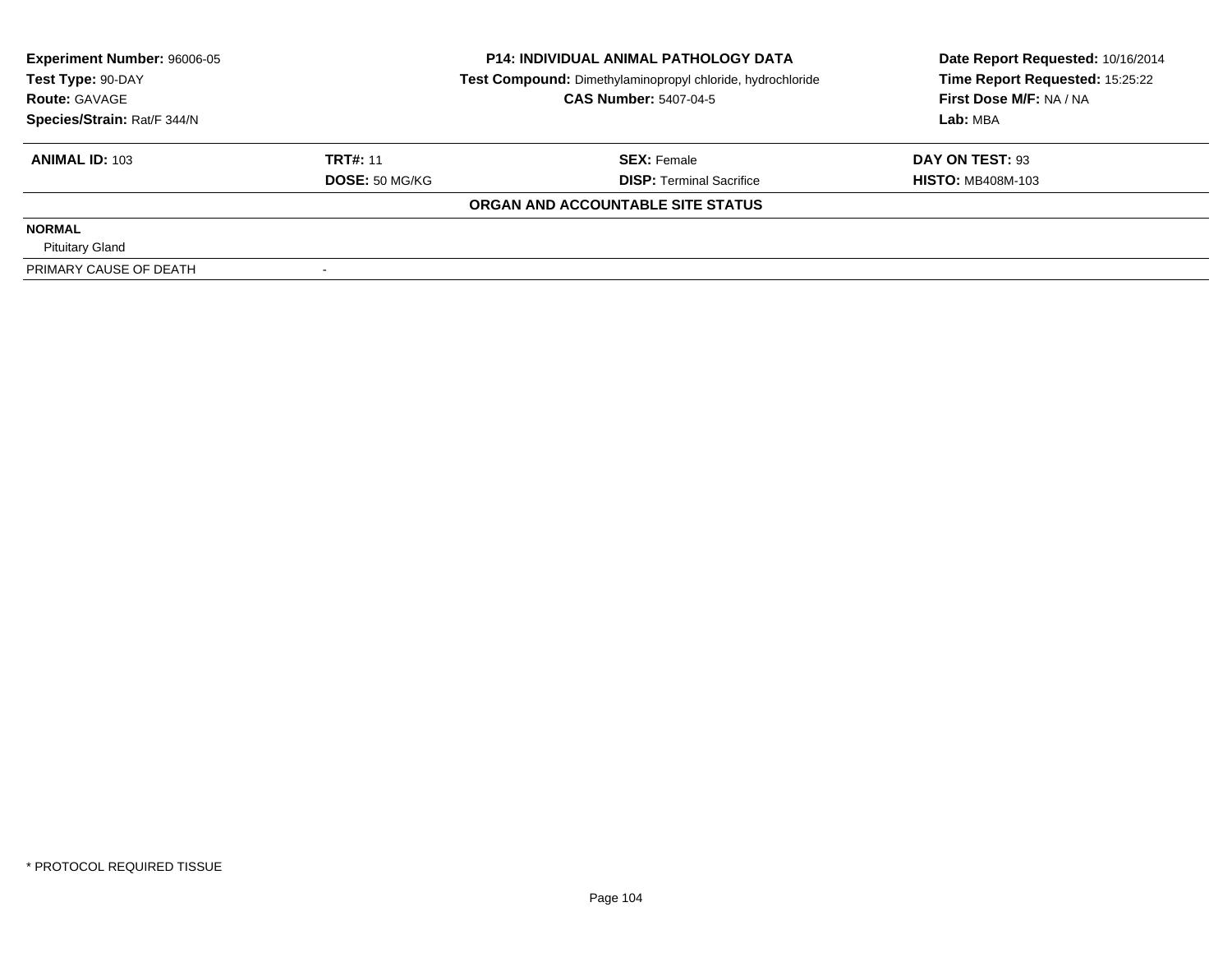| <b>Experiment Number: 96006-05</b> |                       | <b>P14: INDIVIDUAL ANIMAL PATHOLOGY DATA</b>               | Date Report Requested: 10/16/2014 |  |
|------------------------------------|-----------------------|------------------------------------------------------------|-----------------------------------|--|
| Test Type: 90-DAY                  |                       | Test Compound: Dimethylaminopropyl chloride, hydrochloride | Time Report Requested: 15:25:22   |  |
| <b>Route: GAVAGE</b>               |                       | <b>CAS Number: 5407-04-5</b>                               | First Dose M/F: NA / NA           |  |
| Species/Strain: Rat/F 344/N        |                       |                                                            | Lab: MBA                          |  |
| <b>ANIMAL ID: 104</b>              | <b>TRT#: 11</b>       | <b>SEX: Female</b>                                         | DAY ON TEST: 93                   |  |
|                                    | <b>DOSE: 50 MG/KG</b> | <b>DISP: Terminal Sacrifice</b>                            | <b>HISTO: MB408M-104</b>          |  |
|                                    |                       | ORGAN AND ACCOUNTABLE SITE STATUS                          |                                   |  |
| <b>INSUFFICIENT TISSUE</b>         |                       |                                                            |                                   |  |
| <b>Pituitary Gland</b>             |                       |                                                            |                                   |  |
| PRIMARY CAUSE OF DEATH             |                       |                                                            |                                   |  |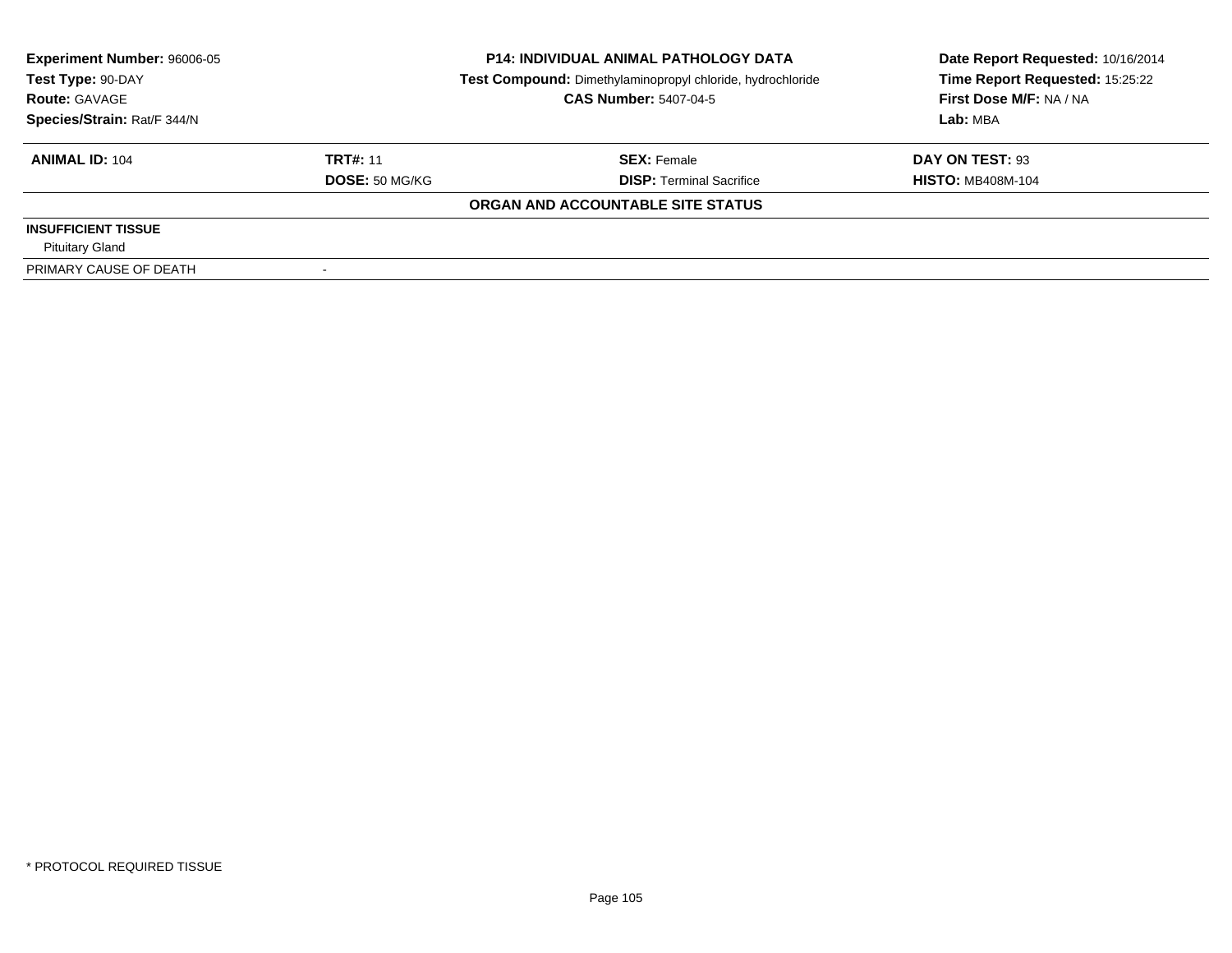| <b>Experiment Number: 96006-05</b><br>Test Type: 90-DAY |                       | <b>P14: INDIVIDUAL ANIMAL PATHOLOGY DATA</b>               | Date Report Requested: 10/16/2014 |  |
|---------------------------------------------------------|-----------------------|------------------------------------------------------------|-----------------------------------|--|
|                                                         |                       | Test Compound: Dimethylaminopropyl chloride, hydrochloride | Time Report Requested: 15:25:22   |  |
| <b>Route: GAVAGE</b>                                    |                       | <b>CAS Number: 5407-04-5</b>                               | First Dose M/F: NA / NA           |  |
| Species/Strain: Rat/F 344/N                             |                       |                                                            | Lab: MBA                          |  |
| <b>ANIMAL ID: 105</b>                                   | <b>TRT#: 11</b>       | <b>SEX: Female</b>                                         | DAY ON TEST: 93                   |  |
|                                                         | <b>DOSE: 50 MG/KG</b> | <b>DISP: Terminal Sacrifice</b>                            | <b>HISTO: MB408M-105</b>          |  |
|                                                         |                       | ORGAN AND ACCOUNTABLE SITE STATUS                          |                                   |  |
| <b>NORMAL</b>                                           |                       |                                                            |                                   |  |
| <b>Pituitary Gland</b>                                  |                       |                                                            |                                   |  |
| PRIMARY CAUSE OF DEATH                                  |                       |                                                            |                                   |  |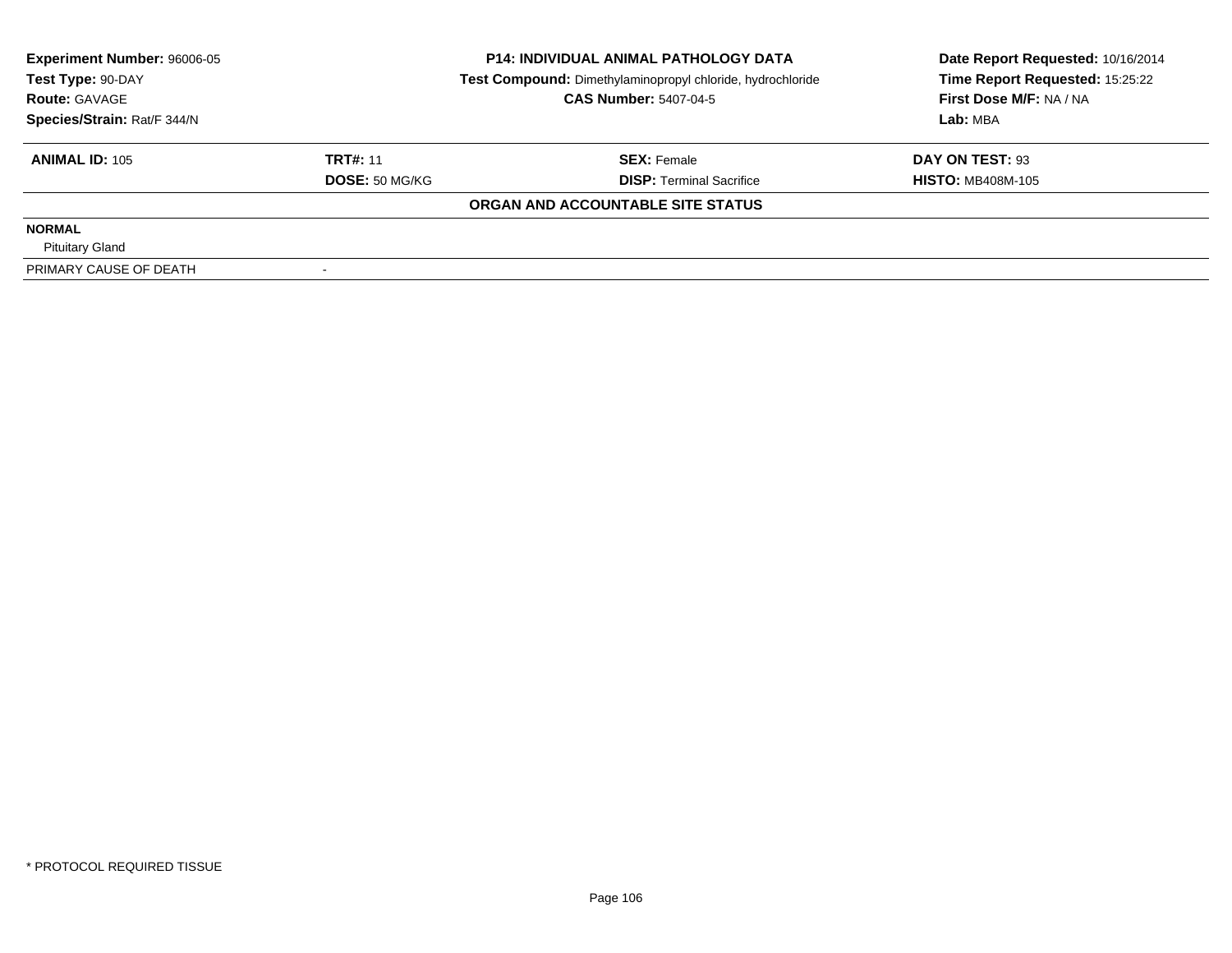| <b>Experiment Number: 96006-05</b><br>Test Type: 90-DAY |                       | <b>P14: INDIVIDUAL ANIMAL PATHOLOGY DATA</b>               | Date Report Requested: 10/16/2014 |  |
|---------------------------------------------------------|-----------------------|------------------------------------------------------------|-----------------------------------|--|
|                                                         |                       | Test Compound: Dimethylaminopropyl chloride, hydrochloride | Time Report Requested: 15:25:22   |  |
| <b>Route: GAVAGE</b>                                    |                       | <b>CAS Number: 5407-04-5</b>                               | First Dose M/F: NA / NA           |  |
| Species/Strain: Rat/F 344/N                             |                       |                                                            | Lab: MBA                          |  |
| <b>ANIMAL ID: 106</b>                                   | <b>TRT#: 11</b>       | <b>SEX: Female</b>                                         | DAY ON TEST: 93                   |  |
|                                                         | <b>DOSE: 50 MG/KG</b> | <b>DISP: Terminal Sacrifice</b>                            | <b>HISTO: MB408M-106</b>          |  |
|                                                         |                       | ORGAN AND ACCOUNTABLE SITE STATUS                          |                                   |  |
| <b>NORMAL</b>                                           |                       |                                                            |                                   |  |
| <b>Pituitary Gland</b>                                  |                       |                                                            |                                   |  |
| PRIMARY CAUSE OF DEATH                                  |                       |                                                            |                                   |  |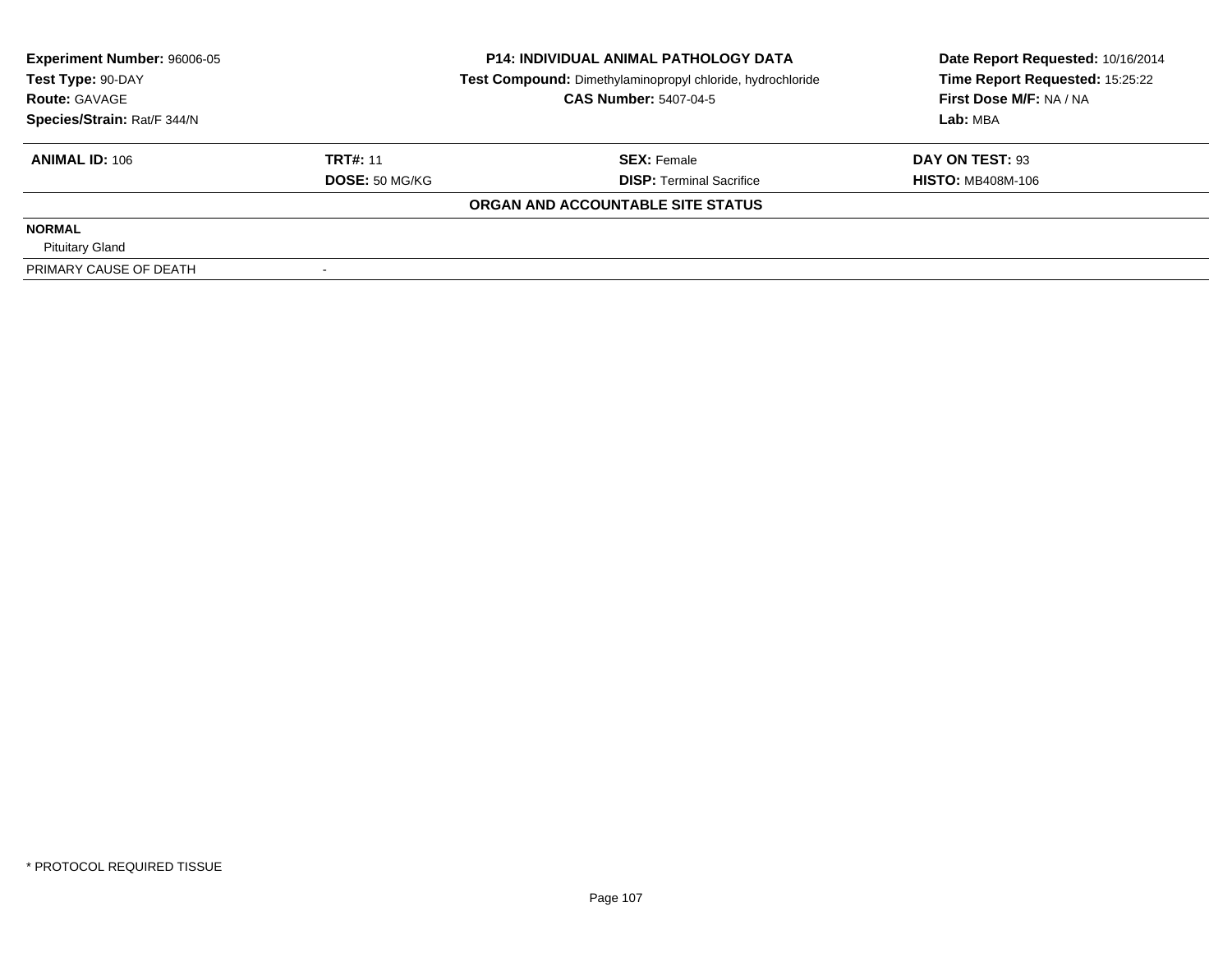| <b>Experiment Number: 96006-05</b><br>Test Type: 90-DAY |                       | <b>P14: INDIVIDUAL ANIMAL PATHOLOGY DATA</b>               | Date Report Requested: 10/16/2014 |  |
|---------------------------------------------------------|-----------------------|------------------------------------------------------------|-----------------------------------|--|
|                                                         |                       | Test Compound: Dimethylaminopropyl chloride, hydrochloride | Time Report Requested: 15:25:22   |  |
| <b>Route: GAVAGE</b>                                    |                       | <b>CAS Number: 5407-04-5</b>                               | First Dose M/F: NA / NA           |  |
| Species/Strain: Rat/F 344/N                             |                       |                                                            | Lab: MBA                          |  |
| <b>ANIMAL ID: 107</b>                                   | <b>TRT#: 11</b>       | <b>SEX: Female</b>                                         | DAY ON TEST: 93                   |  |
|                                                         | <b>DOSE: 50 MG/KG</b> | <b>DISP: Terminal Sacrifice</b>                            | <b>HISTO: MB408M-107</b>          |  |
|                                                         |                       | ORGAN AND ACCOUNTABLE SITE STATUS                          |                                   |  |
| <b>NORMAL</b>                                           |                       |                                                            |                                   |  |
| <b>Pituitary Gland</b>                                  |                       |                                                            |                                   |  |
| PRIMARY CAUSE OF DEATH                                  |                       |                                                            |                                   |  |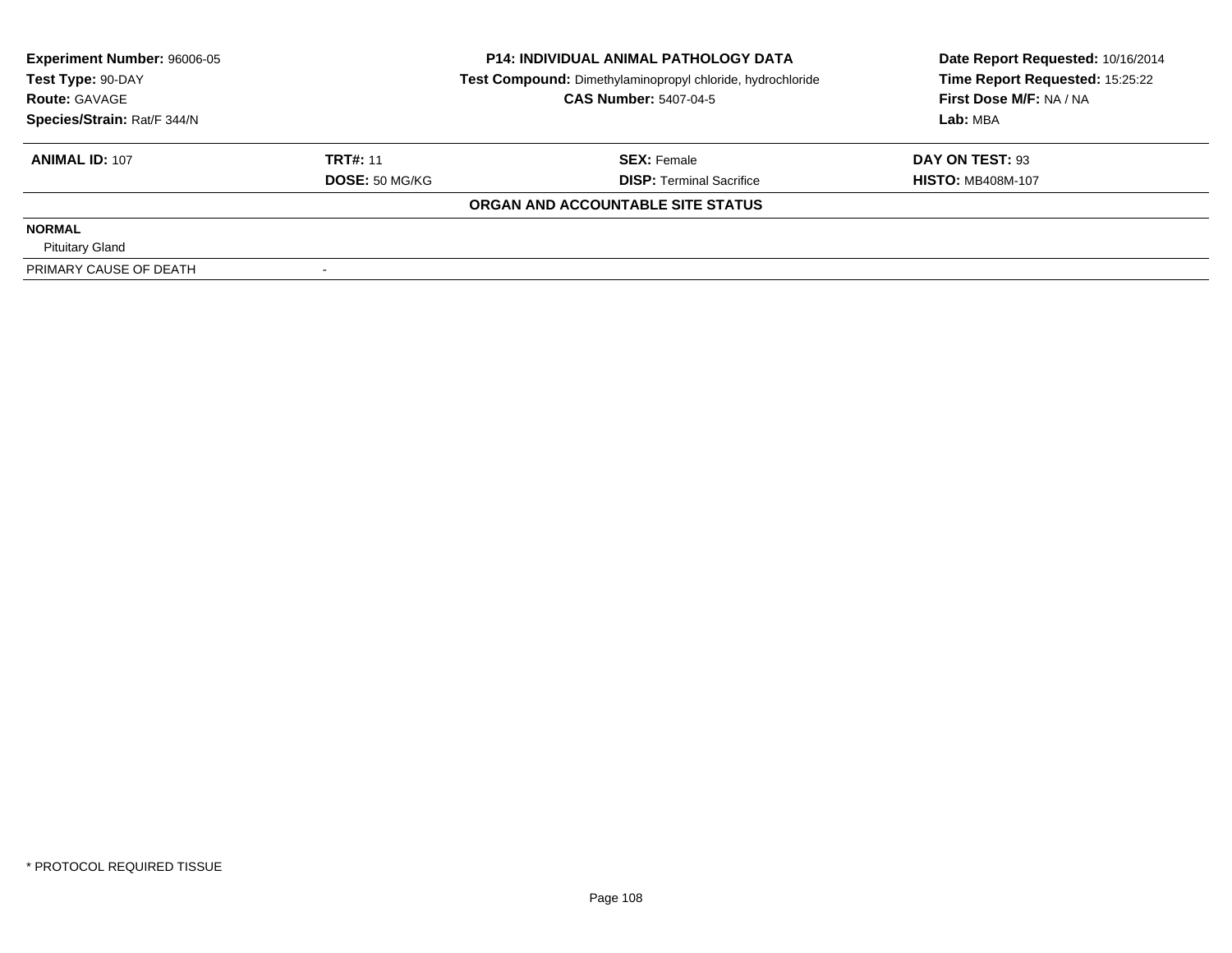| <b>Experiment Number: 96006-05</b><br>Test Type: 90-DAY |                       | <b>P14: INDIVIDUAL ANIMAL PATHOLOGY DATA</b>               | Date Report Requested: 10/16/2014 |  |
|---------------------------------------------------------|-----------------------|------------------------------------------------------------|-----------------------------------|--|
|                                                         |                       | Test Compound: Dimethylaminopropyl chloride, hydrochloride | Time Report Requested: 15:25:22   |  |
| <b>Route: GAVAGE</b>                                    |                       | <b>CAS Number: 5407-04-5</b>                               | First Dose M/F: NA / NA           |  |
| Species/Strain: Rat/F 344/N                             |                       |                                                            | Lab: MBA                          |  |
| <b>ANIMAL ID: 108</b>                                   | <b>TRT#: 11</b>       | <b>SEX: Female</b>                                         | DAY ON TEST: 93                   |  |
|                                                         | <b>DOSE: 50 MG/KG</b> | <b>DISP: Terminal Sacrifice</b>                            | <b>HISTO: MB408M-108</b>          |  |
|                                                         |                       | ORGAN AND ACCOUNTABLE SITE STATUS                          |                                   |  |
| <b>NORMAL</b>                                           |                       |                                                            |                                   |  |
| <b>Pituitary Gland</b>                                  |                       |                                                            |                                   |  |
| PRIMARY CAUSE OF DEATH                                  |                       |                                                            |                                   |  |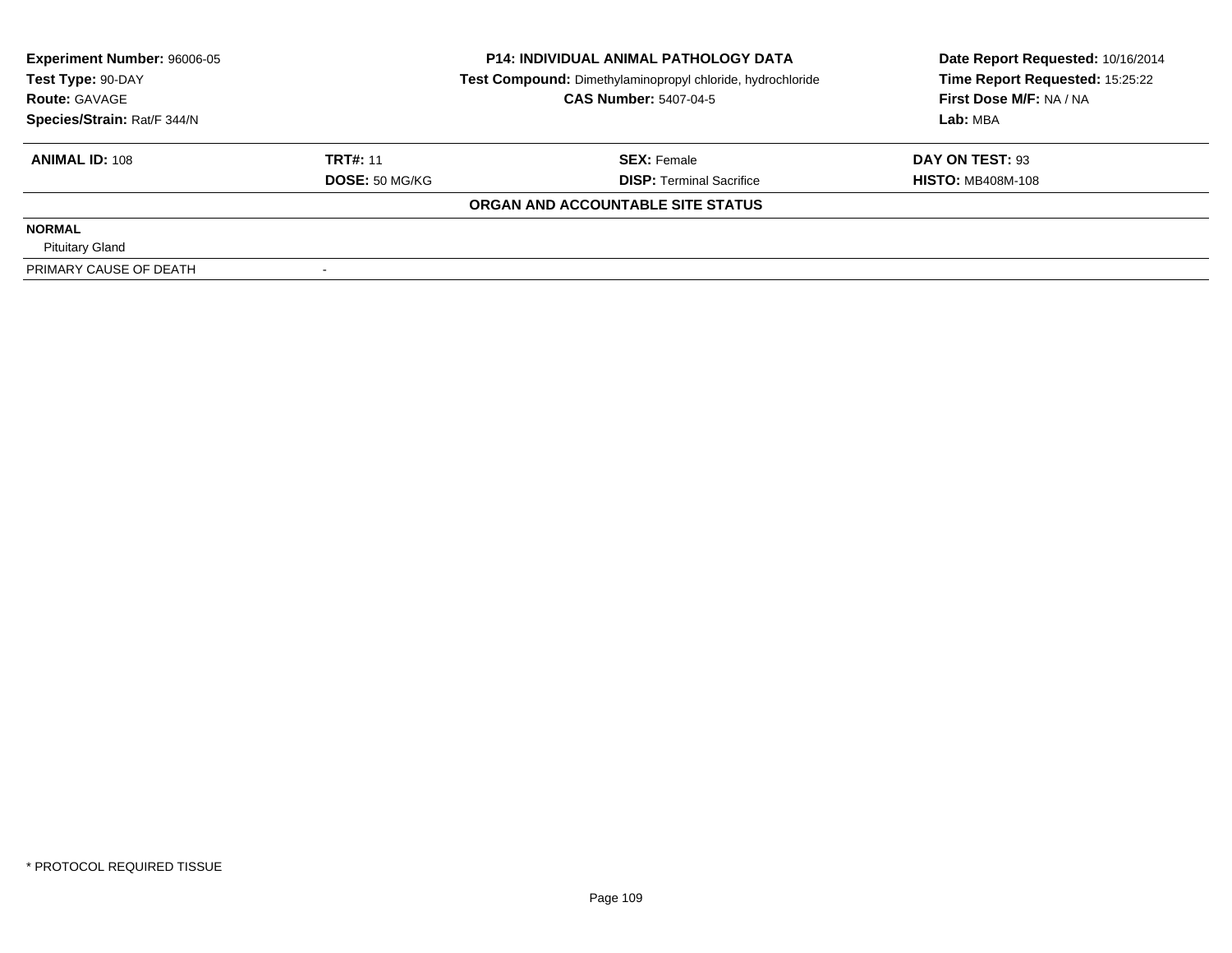| <b>Experiment Number: 96006-05</b><br>Test Type: 90-DAY |                       | <b>P14: INDIVIDUAL ANIMAL PATHOLOGY DATA</b>               | Date Report Requested: 10/16/2014 |  |
|---------------------------------------------------------|-----------------------|------------------------------------------------------------|-----------------------------------|--|
|                                                         |                       | Test Compound: Dimethylaminopropyl chloride, hydrochloride | Time Report Requested: 15:25:22   |  |
| <b>Route: GAVAGE</b>                                    |                       | <b>CAS Number: 5407-04-5</b>                               | First Dose M/F: NA / NA           |  |
| Species/Strain: Rat/F 344/N                             |                       |                                                            | Lab: MBA                          |  |
| <b>ANIMAL ID: 109</b>                                   | <b>TRT#: 11</b>       | <b>SEX: Female</b>                                         | DAY ON TEST: 93                   |  |
|                                                         | <b>DOSE: 50 MG/KG</b> | <b>DISP: Terminal Sacrifice</b>                            | <b>HISTO: MB408M-109</b>          |  |
|                                                         |                       | ORGAN AND ACCOUNTABLE SITE STATUS                          |                                   |  |
| <b>NORMAL</b>                                           |                       |                                                            |                                   |  |
| <b>Pituitary Gland</b>                                  |                       |                                                            |                                   |  |
| PRIMARY CAUSE OF DEATH                                  |                       |                                                            |                                   |  |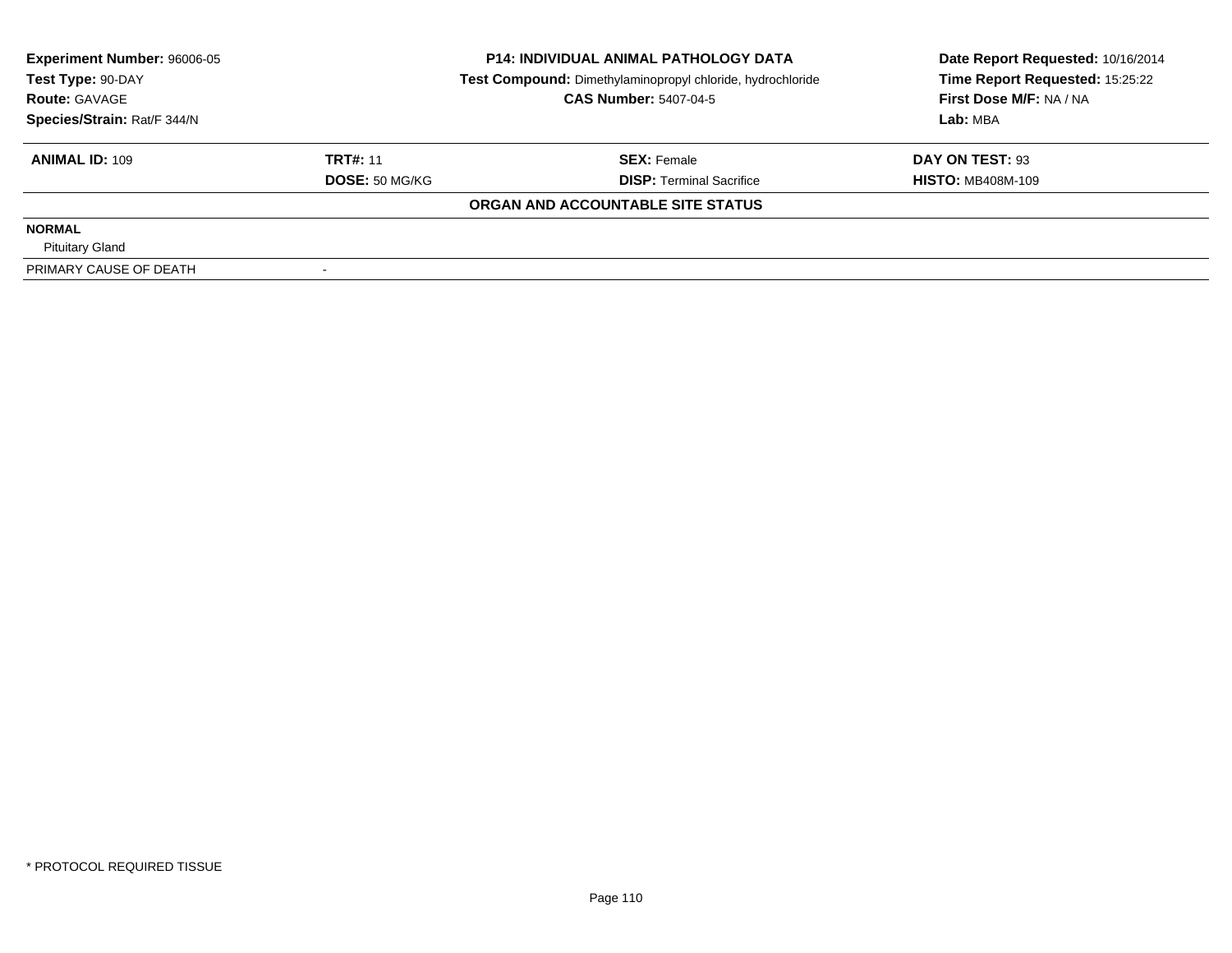| <b>Experiment Number: 96006-05</b><br>Test Type: 90-DAY |                 | <b>P14: INDIVIDUAL ANIMAL PATHOLOGY DATA</b>               | Date Report Requested: 10/16/2014 |  |
|---------------------------------------------------------|-----------------|------------------------------------------------------------|-----------------------------------|--|
|                                                         |                 | Test Compound: Dimethylaminopropyl chloride, hydrochloride | Time Report Requested: 15:25:22   |  |
| <b>Route: GAVAGE</b>                                    |                 | <b>CAS Number: 5407-04-5</b>                               | First Dose M/F: NA / NA           |  |
| Species/Strain: Rat/F 344/N                             |                 |                                                            | Lab: MBA                          |  |
| <b>ANIMAL ID: 110</b>                                   | <b>TRT#: 11</b> | <b>SEX: Female</b>                                         | DAY ON TEST: 93                   |  |
|                                                         | DOSE: 50 MG/KG  | <b>DISP: Terminal Sacrifice</b>                            | <b>HISTO: MB408M-110</b>          |  |
|                                                         |                 | ORGAN AND ACCOUNTABLE SITE STATUS                          |                                   |  |
| <b>INSUFFICIENT TISSUE</b>                              |                 |                                                            |                                   |  |
| <b>Pituitary Gland</b>                                  |                 |                                                            |                                   |  |
| PRIMARY CAUSE OF DEATH                                  |                 |                                                            |                                   |  |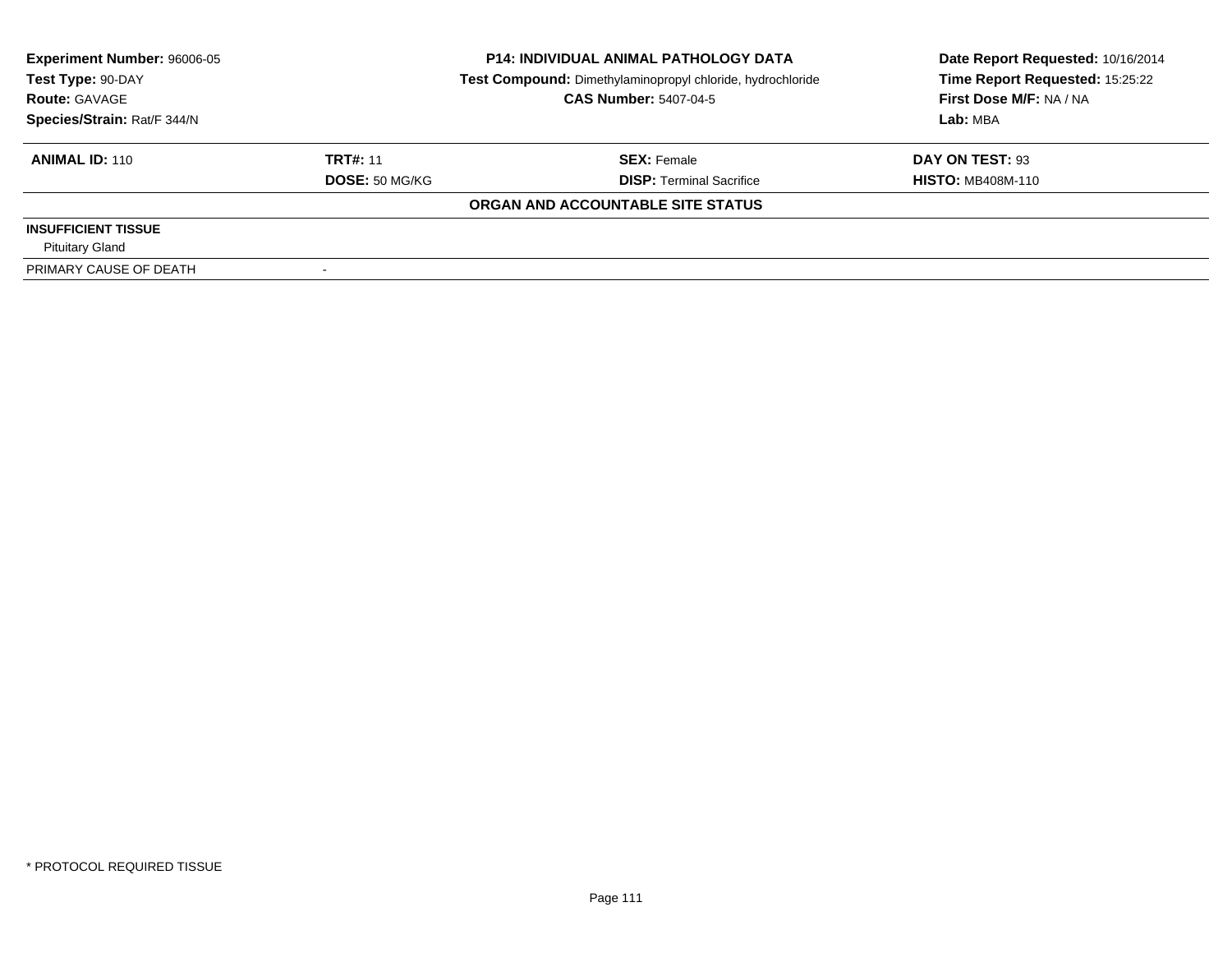| Experiment Number: 96006-05<br>Test Type: 90-DAY<br><b>Route: GAVAGE</b><br>Species/Strain: Rat/F 344/N | <b>P14: INDIVIDUAL ANIMAL PATHOLOGY DATA</b><br>Test Compound: Dimethylaminopropyl chloride, hydrochloride<br><b>CAS Number: 5407-04-5</b> |                                                       | Date Report Requested: 10/16/2014<br>Time Report Requested: 15:25:22<br>First Dose M/F: NA / NA<br>Lab: MBA |
|---------------------------------------------------------------------------------------------------------|--------------------------------------------------------------------------------------------------------------------------------------------|-------------------------------------------------------|-------------------------------------------------------------------------------------------------------------|
| <b>ANIMAL ID: 111</b>                                                                                   | <b>TRT#: 12</b><br><b>DOSE: 100</b><br>MG/KG                                                                                               | <b>SEX: Female</b><br><b>DISP: Terminal Sacrifice</b> | DAY ON TEST: 93<br><b>HISTO: MB408M-111</b>                                                                 |
|                                                                                                         |                                                                                                                                            | ORGAN AND ACCOUNTABLE SITE STATUS                     |                                                                                                             |
| <b>NORMAL</b>                                                                                           |                                                                                                                                            |                                                       |                                                                                                             |
| * Adrenal Cortex                                                                                        | * Adrenal Medulla                                                                                                                          | * Blood Vessel                                        | * Bone                                                                                                      |
| * Bone Marrow                                                                                           | * Brain                                                                                                                                    | * Clitoral Gland                                      | * Esophagus                                                                                                 |
| * Eye                                                                                                   | * Heart                                                                                                                                    | * Intestine Large, Cecum                              | * Intestine Large, Colon                                                                                    |
| * Intestine Large, Rectum                                                                               | * Intestine Small, Duodenum                                                                                                                | * Intestine Small, Ileum                              | * Intestine Small, Jejunum                                                                                  |
| * Islets, Pancreatic                                                                                    | * Kidney                                                                                                                                   | * Liver                                               | * Lung                                                                                                      |
| * Lymph Node, Mesenteric                                                                                | * Mammary Gland                                                                                                                            | * Nose                                                | * Ovary                                                                                                     |
| * Pancreas                                                                                              | * Parathyroid Gland                                                                                                                        | * Pituitary Gland                                     | * Salivary Glands                                                                                           |
| * Skin                                                                                                  | * Spleen                                                                                                                                   | * Stomach, Forestomach                                | * Stomach, Glandular                                                                                        |
| * Thymus                                                                                                | * Thyroid Gland                                                                                                                            | * Trachea                                             | * Urinary Bladder                                                                                           |
| * Uterus                                                                                                | * Vagina                                                                                                                                   |                                                       |                                                                                                             |
| <b>MISSING</b>                                                                                          |                                                                                                                                            |                                                       |                                                                                                             |
| * Lymph Node, Mandibular                                                                                |                                                                                                                                            |                                                       |                                                                                                             |
| PRIMARY CAUSE OF DEATH                                                                                  |                                                                                                                                            |                                                       |                                                                                                             |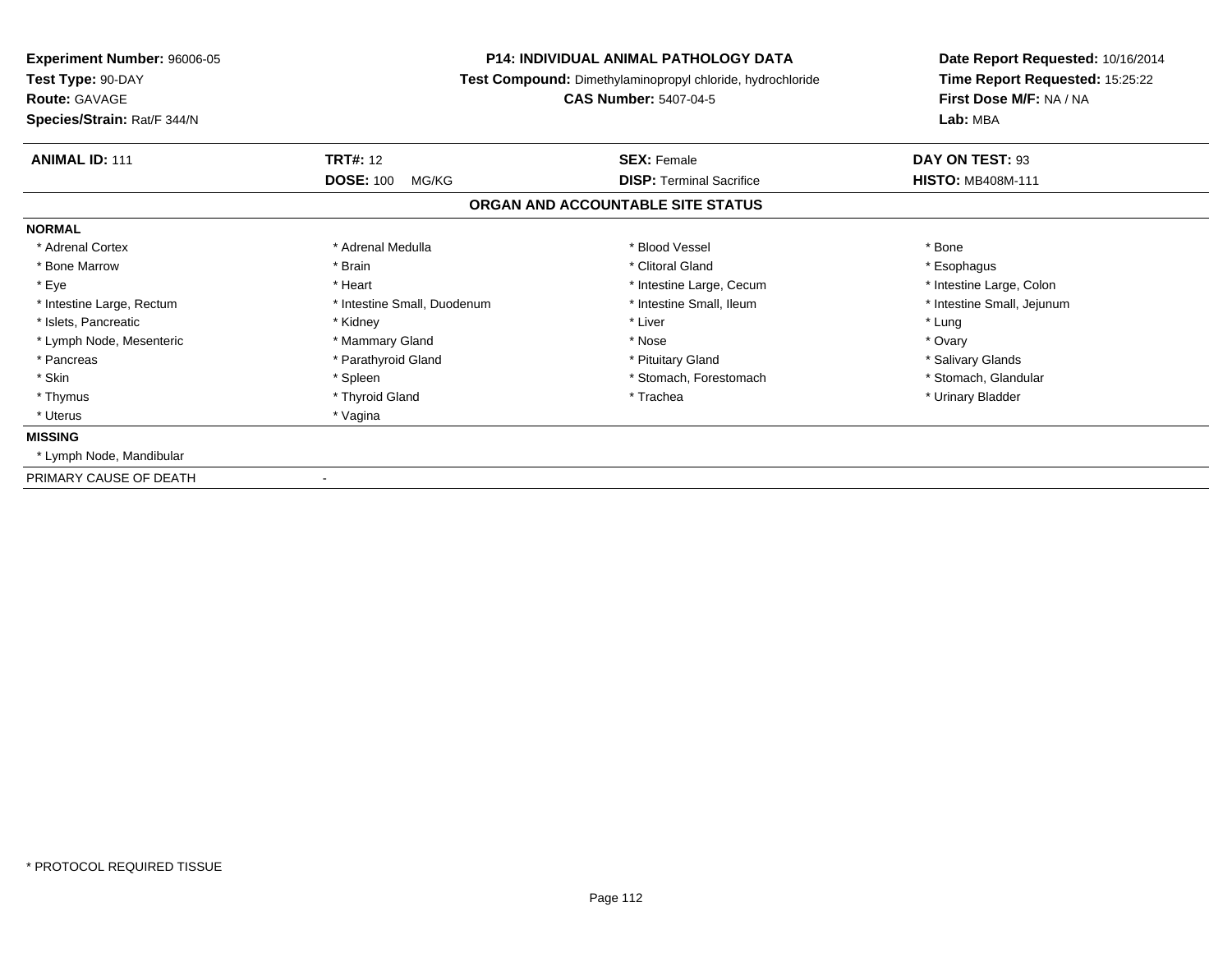| Experiment Number: 96006-05<br>Test Type: 90-DAY<br><b>Route: GAVAGE</b><br>Species/Strain: Rat/F 344/N | <b>P14: INDIVIDUAL ANIMAL PATHOLOGY DATA</b><br>Test Compound: Dimethylaminopropyl chloride, hydrochloride<br><b>CAS Number: 5407-04-5</b> |                                                       | Date Report Requested: 10/16/2014<br>Time Report Requested: 15:25:22<br>First Dose M/F: NA / NA<br>Lab: MBA |
|---------------------------------------------------------------------------------------------------------|--------------------------------------------------------------------------------------------------------------------------------------------|-------------------------------------------------------|-------------------------------------------------------------------------------------------------------------|
| <b>ANIMAL ID: 112</b>                                                                                   | <b>TRT#: 12</b><br><b>DOSE: 100</b><br>MG/KG                                                                                               | <b>SEX: Female</b><br><b>DISP: Terminal Sacrifice</b> | DAY ON TEST: 93<br><b>HISTO: MB408M-112</b>                                                                 |
|                                                                                                         |                                                                                                                                            | ORGAN AND ACCOUNTABLE SITE STATUS                     |                                                                                                             |
| <b>NORMAL</b>                                                                                           |                                                                                                                                            |                                                       |                                                                                                             |
| * Adrenal Cortex                                                                                        | * Adrenal Medulla                                                                                                                          | * Blood Vessel                                        | * Bone                                                                                                      |
| * Bone Marrow                                                                                           | * Brain                                                                                                                                    | * Clitoral Gland                                      | * Esophagus                                                                                                 |
| * Eye                                                                                                   | * Heart                                                                                                                                    | * Intestine Large, Cecum                              | * Intestine Large, Colon                                                                                    |
| * Intestine Large, Rectum                                                                               | * Intestine Small, Duodenum                                                                                                                | * Intestine Small, Ileum                              | * Intestine Small, Jejunum                                                                                  |
| * Islets, Pancreatic                                                                                    | * Kidney                                                                                                                                   | * Liver                                               | * Lung                                                                                                      |
| * Lymph Node, Mesenteric                                                                                | * Mammary Gland                                                                                                                            | * Nose                                                | * Ovary                                                                                                     |
| * Pancreas                                                                                              | * Parathyroid Gland                                                                                                                        | * Pituitary Gland                                     | * Salivary Glands                                                                                           |
| * Skin                                                                                                  | * Spleen                                                                                                                                   | * Stomach, Forestomach                                | * Stomach, Glandular                                                                                        |
| * Thymus                                                                                                | * Thyroid Gland                                                                                                                            | * Trachea                                             | * Urinary Bladder                                                                                           |
| * Uterus                                                                                                | * Vagina                                                                                                                                   |                                                       |                                                                                                             |
| <b>MISSING</b>                                                                                          |                                                                                                                                            |                                                       |                                                                                                             |
| * Lymph Node, Mandibular                                                                                |                                                                                                                                            |                                                       |                                                                                                             |
| PRIMARY CAUSE OF DEATH                                                                                  |                                                                                                                                            |                                                       |                                                                                                             |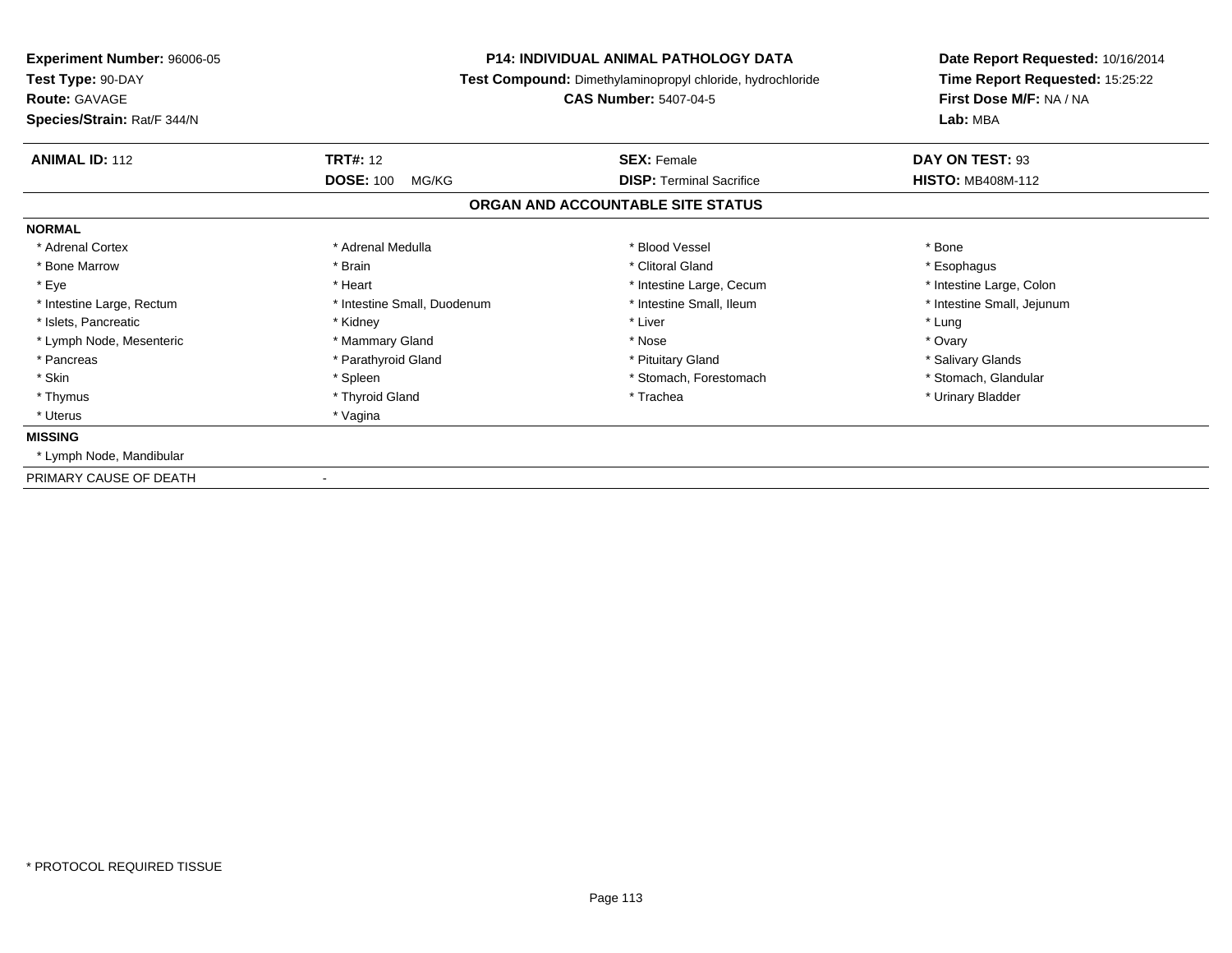| Experiment Number: 96006-05<br>Test Type: 90-DAY<br><b>Route: GAVAGE</b><br>Species/Strain: Rat/F 344/N | <b>P14: INDIVIDUAL ANIMAL PATHOLOGY DATA</b><br>Test Compound: Dimethylaminopropyl chloride, hydrochloride<br><b>CAS Number: 5407-04-5</b> |                                                       | Date Report Requested: 10/16/2014<br>Time Report Requested: 15:25:22<br>First Dose M/F: NA / NA<br>Lab: MBA |
|---------------------------------------------------------------------------------------------------------|--------------------------------------------------------------------------------------------------------------------------------------------|-------------------------------------------------------|-------------------------------------------------------------------------------------------------------------|
| <b>ANIMAL ID: 113</b>                                                                                   | <b>TRT#: 12</b><br><b>DOSE: 100</b><br>MG/KG                                                                                               | <b>SEX: Female</b><br><b>DISP: Terminal Sacrifice</b> | DAY ON TEST: 93<br><b>HISTO: MB408M-113</b>                                                                 |
|                                                                                                         |                                                                                                                                            | ORGAN AND ACCOUNTABLE SITE STATUS                     |                                                                                                             |
| <b>NORMAL</b>                                                                                           |                                                                                                                                            |                                                       |                                                                                                             |
| * Adrenal Cortex                                                                                        | * Adrenal Medulla                                                                                                                          | * Blood Vessel                                        | * Bone                                                                                                      |
| * Bone Marrow                                                                                           | * Brain                                                                                                                                    | * Clitoral Gland                                      | * Esophagus                                                                                                 |
| * Eye                                                                                                   | * Heart                                                                                                                                    | * Intestine Large, Cecum                              | * Intestine Large, Colon                                                                                    |
| * Intestine Large, Rectum                                                                               | * Intestine Small, Duodenum                                                                                                                | * Intestine Small, Ileum                              | * Intestine Small, Jejunum                                                                                  |
| * Islets, Pancreatic                                                                                    | * Kidney                                                                                                                                   | * Liver                                               | * Lung                                                                                                      |
| * Lymph Node, Mesenteric                                                                                | * Mammary Gland                                                                                                                            | * Nose                                                | * Ovary                                                                                                     |
| * Pancreas                                                                                              | * Parathyroid Gland                                                                                                                        | * Pituitary Gland                                     | * Salivary Glands                                                                                           |
| * Skin                                                                                                  | * Spleen                                                                                                                                   | * Stomach, Forestomach                                | * Stomach, Glandular                                                                                        |
| * Thymus                                                                                                | * Thyroid Gland                                                                                                                            | * Trachea                                             | * Urinary Bladder                                                                                           |
| * Uterus                                                                                                | * Vagina                                                                                                                                   |                                                       |                                                                                                             |
| <b>MISSING</b>                                                                                          |                                                                                                                                            |                                                       |                                                                                                             |
| * Lymph Node, Mandibular                                                                                |                                                                                                                                            |                                                       |                                                                                                             |
| PRIMARY CAUSE OF DEATH                                                                                  |                                                                                                                                            |                                                       |                                                                                                             |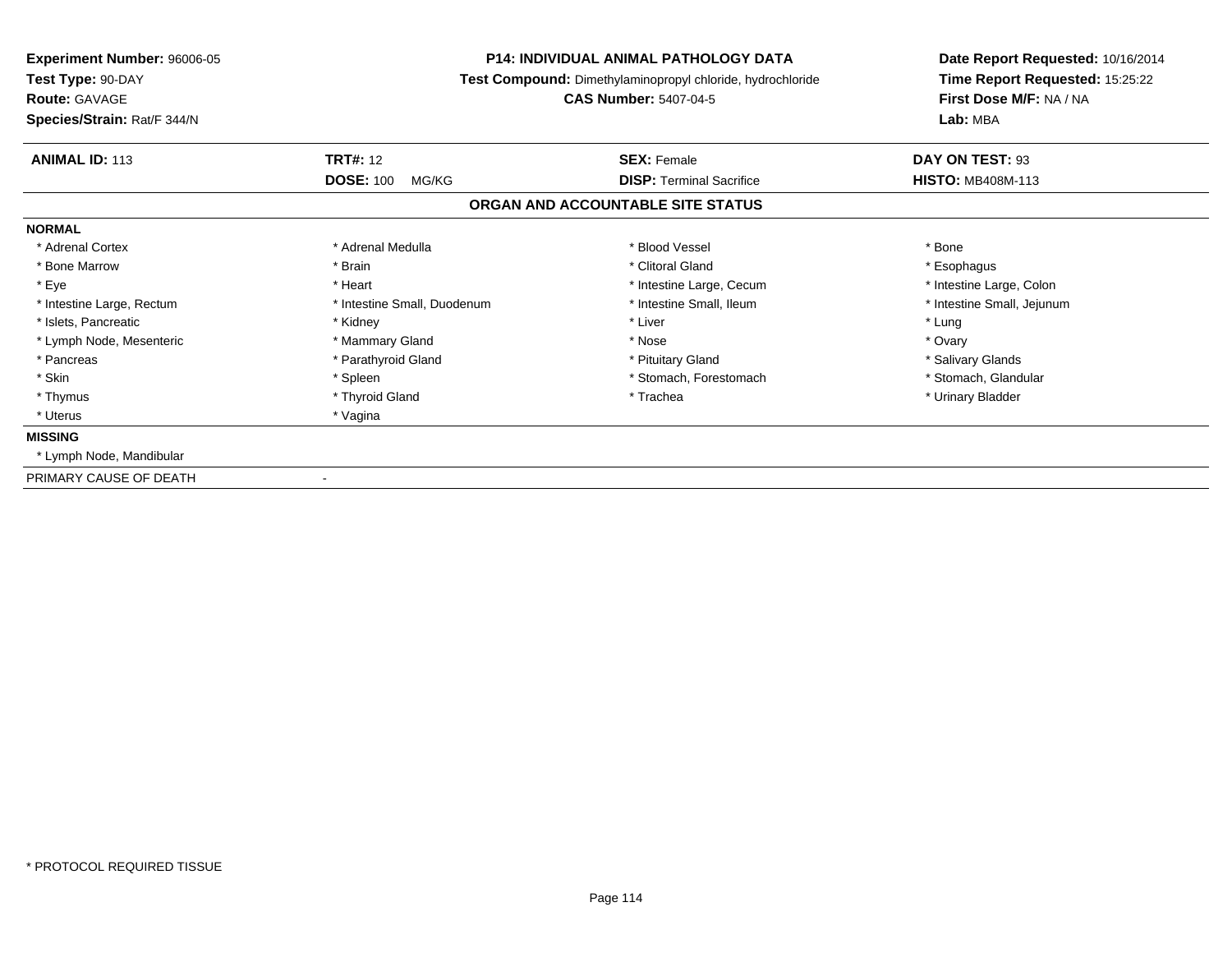| <b>Experiment Number: 96006-05</b><br>Test Type: 90-DAY<br><b>Route: GAVAGE</b><br>Species/Strain: Rat/F 344/N | <b>P14: INDIVIDUAL ANIMAL PATHOLOGY DATA</b><br>Test Compound: Dimethylaminopropyl chloride, hydrochloride<br><b>CAS Number: 5407-04-5</b> |                                                       | Date Report Requested: 10/16/2014<br>Time Report Requested: 15:25:22<br>First Dose M/F: NA / NA<br>Lab: MBA |  |
|----------------------------------------------------------------------------------------------------------------|--------------------------------------------------------------------------------------------------------------------------------------------|-------------------------------------------------------|-------------------------------------------------------------------------------------------------------------|--|
| <b>ANIMAL ID: 114</b>                                                                                          | <b>TRT#: 12</b><br><b>DOSE: 100</b><br>MG/KG                                                                                               | <b>SEX: Female</b><br><b>DISP: Terminal Sacrifice</b> | DAY ON TEST: 93<br><b>HISTO: MB408M-114</b>                                                                 |  |
|                                                                                                                |                                                                                                                                            | ORGAN AND ACCOUNTABLE SITE STATUS                     |                                                                                                             |  |
| <b>NORMAL</b>                                                                                                  |                                                                                                                                            |                                                       |                                                                                                             |  |
| * Adrenal Cortex                                                                                               | * Adrenal Medulla                                                                                                                          | * Blood Vessel                                        | * Bone                                                                                                      |  |
| * Bone Marrow                                                                                                  | * Brain                                                                                                                                    | * Clitoral Gland                                      | * Esophagus                                                                                                 |  |
| * Eye                                                                                                          | * Heart                                                                                                                                    | * Intestine Large, Cecum                              | * Intestine Large, Colon                                                                                    |  |
| * Intestine Large, Rectum                                                                                      | * Intestine Small, Duodenum                                                                                                                | * Intestine Small. Ileum                              | * Intestine Small, Jejunum                                                                                  |  |
| * Islets, Pancreatic                                                                                           | * Kidney                                                                                                                                   | * Liver                                               | * Lung                                                                                                      |  |
| * Lymph Node, Mesenteric                                                                                       | * Mammary Gland                                                                                                                            | * Nose                                                | * Ovary                                                                                                     |  |
| * Pancreas                                                                                                     | * Parathyroid Gland                                                                                                                        | * Pituitary Gland                                     | * Salivary Glands                                                                                           |  |
| * Skin                                                                                                         | * Spleen                                                                                                                                   | * Stomach, Forestomach                                | * Stomach, Glandular                                                                                        |  |
| * Thymus                                                                                                       | * Thyroid Gland                                                                                                                            | * Trachea                                             | * Urinary Bladder                                                                                           |  |
| * Uterus                                                                                                       | * Vagina                                                                                                                                   |                                                       |                                                                                                             |  |
| <b>MISSING</b>                                                                                                 |                                                                                                                                            |                                                       |                                                                                                             |  |
| * Lymph Node, Mandibular                                                                                       |                                                                                                                                            |                                                       |                                                                                                             |  |
| PRIMARY CAUSE OF DEATH                                                                                         |                                                                                                                                            |                                                       |                                                                                                             |  |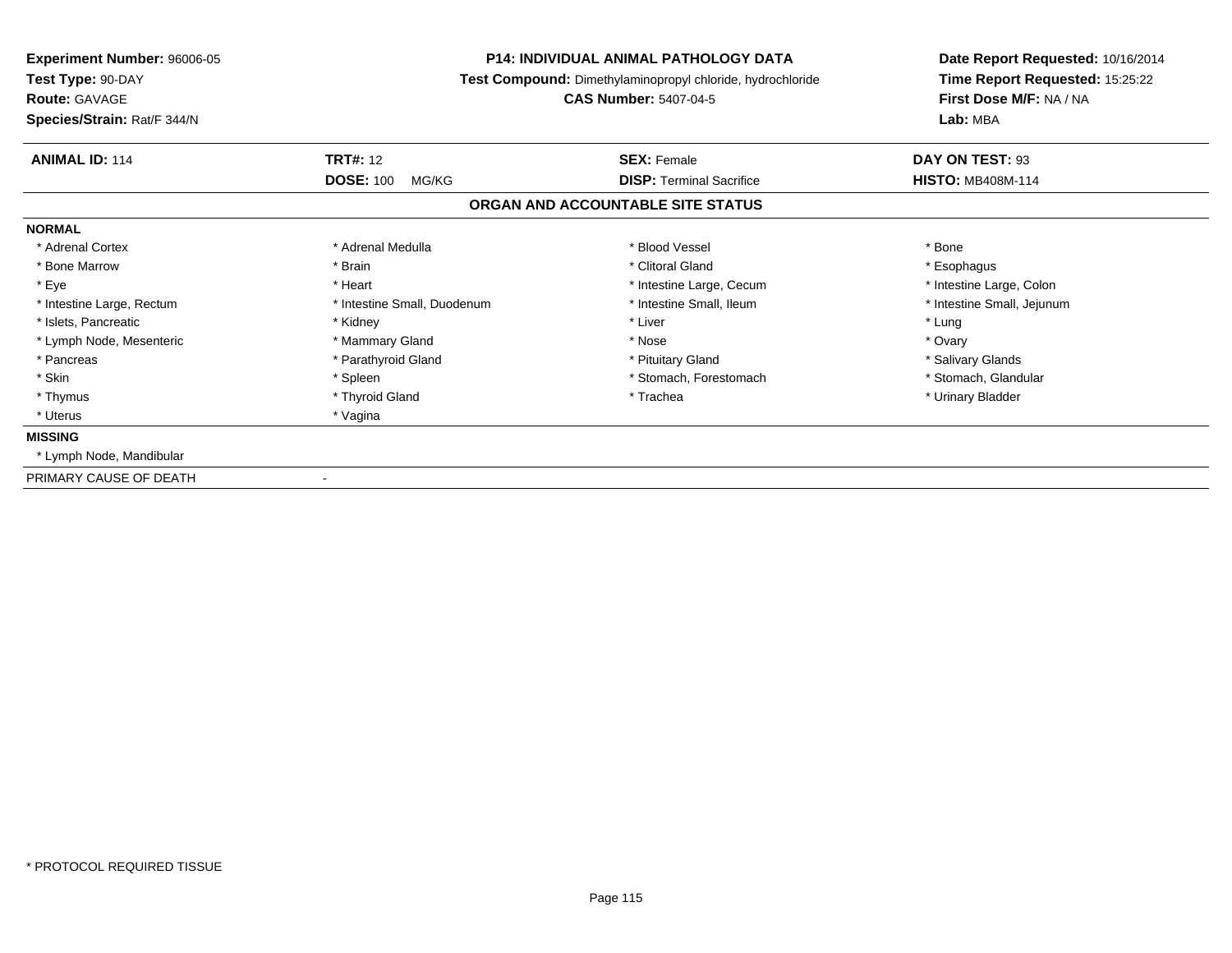| Experiment Number: 96006-05<br>Test Type: 90-DAY<br><b>Route: GAVAGE</b><br>Species/Strain: Rat/F 344/N |                                              | <b>P14: INDIVIDUAL ANIMAL PATHOLOGY DATA</b><br>Test Compound: Dimethylaminopropyl chloride, hydrochloride<br><b>CAS Number: 5407-04-5</b> | Date Report Requested: 10/16/2014<br>Time Report Requested: 15:25:22<br>First Dose M/F: NA / NA<br>Lab: MBA |  |
|---------------------------------------------------------------------------------------------------------|----------------------------------------------|--------------------------------------------------------------------------------------------------------------------------------------------|-------------------------------------------------------------------------------------------------------------|--|
| <b>ANIMAL ID: 115</b>                                                                                   | <b>TRT#: 12</b><br><b>DOSE: 100</b><br>MG/KG | <b>SEX: Female</b><br><b>DISP: Accidentally Killed</b>                                                                                     | DAY ON TEST: 93<br><b>HISTO: MB408M-115</b>                                                                 |  |
|                                                                                                         |                                              | ORGAN AND ACCOUNTABLE SITE STATUS                                                                                                          |                                                                                                             |  |
| <b>NORMAL</b>                                                                                           |                                              |                                                                                                                                            |                                                                                                             |  |
| * Adrenal Cortex                                                                                        | * Adrenal Medulla                            | * Blood Vessel                                                                                                                             | * Bone                                                                                                      |  |
| * Bone Marrow                                                                                           | * Brain                                      | * Clitoral Gland                                                                                                                           | * Esophagus                                                                                                 |  |
| * Eye                                                                                                   | * Heart                                      | * Intestine Large, Cecum                                                                                                                   | * Intestine Large, Colon                                                                                    |  |
| * Intestine Large, Rectum                                                                               | * Intestine Small, Duodenum                  | * Intestine Small, Ileum                                                                                                                   | * Intestine Small, Jejunum                                                                                  |  |
| * Islets, Pancreatic                                                                                    | * Kidney                                     | * Liver                                                                                                                                    | * Lung                                                                                                      |  |
| * Lymph Node, Mesenteric                                                                                | * Mammary Gland                              | * Nose                                                                                                                                     | * Ovary                                                                                                     |  |
| * Pancreas                                                                                              | * Pituitary Gland                            | * Salivary Glands                                                                                                                          | * Skin                                                                                                      |  |
| * Spleen                                                                                                | * Stomach, Forestomach                       | * Stomach, Glandular                                                                                                                       | * Thymus                                                                                                    |  |
| * Thyroid Gland                                                                                         | * Trachea                                    | * Urinary Bladder                                                                                                                          | * Uterus                                                                                                    |  |
| * Vagina                                                                                                |                                              |                                                                                                                                            |                                                                                                             |  |
| <b>MISSING</b>                                                                                          |                                              |                                                                                                                                            |                                                                                                             |  |
| * Lymph Node, Mandibular                                                                                | * Parathyroid Gland                          |                                                                                                                                            |                                                                                                             |  |
| PRIMARY CAUSE OF DEATH                                                                                  |                                              |                                                                                                                                            |                                                                                                             |  |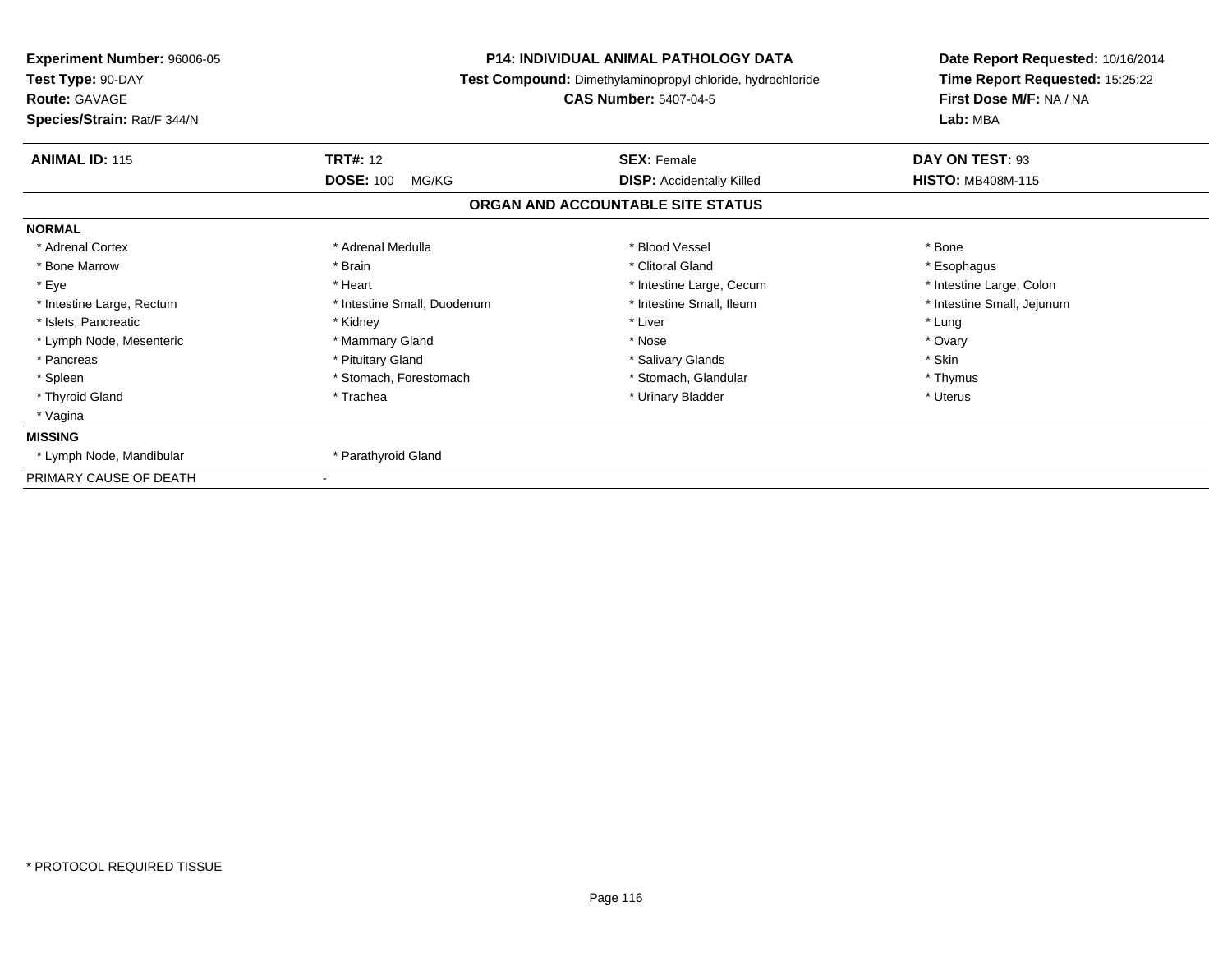| Experiment Number: 96006-05<br>Test Type: 90-DAY<br><b>Route: GAVAGE</b><br>Species/Strain: Rat/F 344/N |                             | <b>P14: INDIVIDUAL ANIMAL PATHOLOGY DATA</b><br>Test Compound: Dimethylaminopropyl chloride, hydrochloride<br><b>CAS Number: 5407-04-5</b> | Date Report Requested: 10/16/2014<br>Time Report Requested: 15:25:22<br>First Dose M/F: NA / NA<br>Lab: MBA |  |
|---------------------------------------------------------------------------------------------------------|-----------------------------|--------------------------------------------------------------------------------------------------------------------------------------------|-------------------------------------------------------------------------------------------------------------|--|
| <b>ANIMAL ID: 116</b>                                                                                   | <b>TRT#: 12</b>             | <b>SEX: Female</b>                                                                                                                         | DAY ON TEST: 93                                                                                             |  |
|                                                                                                         | <b>DOSE: 100</b><br>MG/KG   | <b>DISP: Terminal Sacrifice</b>                                                                                                            | <b>HISTO: MB408M-116</b>                                                                                    |  |
|                                                                                                         |                             | ORGAN AND ACCOUNTABLE SITE STATUS                                                                                                          |                                                                                                             |  |
| <b>NORMAL</b>                                                                                           |                             |                                                                                                                                            |                                                                                                             |  |
| * Adrenal Cortex                                                                                        | * Adrenal Medulla           | * Blood Vessel                                                                                                                             | * Bone                                                                                                      |  |
| * Bone Marrow                                                                                           | * Brain                     | * Clitoral Gland                                                                                                                           | * Esophagus                                                                                                 |  |
| * Eye                                                                                                   | * Heart                     | * Intestine Large, Cecum                                                                                                                   | * Intestine Large, Colon                                                                                    |  |
| * Intestine Large, Rectum                                                                               | * Intestine Small, Duodenum | * Intestine Small, Ileum                                                                                                                   | * Intestine Small, Jejunum                                                                                  |  |
| * Islets, Pancreatic                                                                                    | * Kidney                    | * Liver                                                                                                                                    | * Lung                                                                                                      |  |
| * Lymph Node, Mesenteric                                                                                | * Mammary Gland             | * Nose                                                                                                                                     | * Ovary                                                                                                     |  |
| * Pancreas                                                                                              | * Parathyroid Gland         | * Pituitary Gland                                                                                                                          | * Salivary Glands                                                                                           |  |
| * Skin                                                                                                  | * Spleen                    | * Stomach, Forestomach                                                                                                                     | * Stomach, Glandular                                                                                        |  |
| * Thymus                                                                                                | * Thyroid Gland             | * Trachea                                                                                                                                  | * Urinary Bladder                                                                                           |  |
| * Uterus                                                                                                | * Vagina                    |                                                                                                                                            |                                                                                                             |  |
| <b>MISSING</b>                                                                                          |                             |                                                                                                                                            |                                                                                                             |  |
| * Lymph Node, Mandibular                                                                                |                             |                                                                                                                                            |                                                                                                             |  |
| PRIMARY CAUSE OF DEATH                                                                                  |                             |                                                                                                                                            |                                                                                                             |  |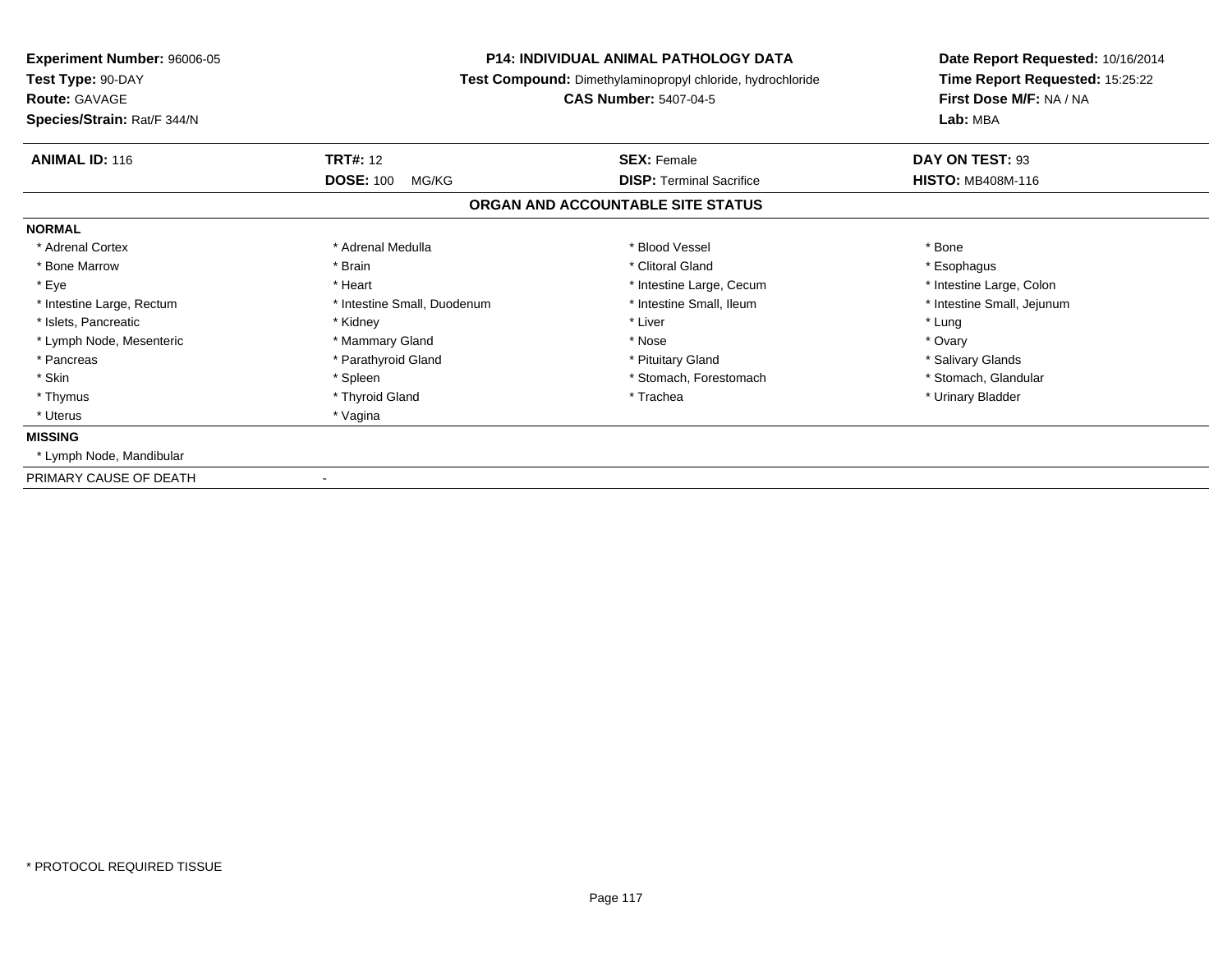| Experiment Number: 96006-05<br>Test Type: 90-DAY<br><b>Route: GAVAGE</b><br>Species/Strain: Rat/F 344/N |                             | <b>P14: INDIVIDUAL ANIMAL PATHOLOGY DATA</b><br>Test Compound: Dimethylaminopropyl chloride, hydrochloride<br><b>CAS Number: 5407-04-5</b> | Date Report Requested: 10/16/2014<br>Time Report Requested: 15:25:22<br>First Dose M/F: NA / NA<br>Lab: MBA |
|---------------------------------------------------------------------------------------------------------|-----------------------------|--------------------------------------------------------------------------------------------------------------------------------------------|-------------------------------------------------------------------------------------------------------------|
| <b>ANIMAL ID: 117</b>                                                                                   | <b>TRT#: 12</b>             | <b>SEX: Female</b>                                                                                                                         | DAY ON TEST: 93                                                                                             |
|                                                                                                         | <b>DOSE: 100</b><br>MG/KG   | <b>DISP: Terminal Sacrifice</b><br>ORGAN AND ACCOUNTABLE SITE STATUS                                                                       | <b>HISTO: MB408M-117</b>                                                                                    |
|                                                                                                         |                             |                                                                                                                                            |                                                                                                             |
| <b>NORMAL</b><br>* Adrenal Cortex                                                                       | * Adrenal Medulla           | * Blood Vessel                                                                                                                             | * Bone                                                                                                      |
| * Bone Marrow                                                                                           | * Brain                     | * Clitoral Gland                                                                                                                           | * Esophagus                                                                                                 |
| * Eye                                                                                                   | * Heart                     | * Intestine Large, Cecum                                                                                                                   | * Intestine Large, Colon                                                                                    |
| * Intestine Large, Rectum                                                                               | * Intestine Small, Duodenum | * Intestine Small. Ileum                                                                                                                   | * Intestine Small, Jejunum                                                                                  |
| * Islets, Pancreatic                                                                                    | * Kidney                    | * Liver                                                                                                                                    | * Lung                                                                                                      |
| * Lymph Node, Mesenteric                                                                                | * Mammary Gland             | * Nose                                                                                                                                     | * Ovary                                                                                                     |
| * Pituitary Gland                                                                                       | * Salivary Glands           | * Skin                                                                                                                                     | * Spleen                                                                                                    |
| * Stomach, Forestomach                                                                                  | * Stomach, Glandular        | * Thymus                                                                                                                                   | * Thyroid Gland                                                                                             |
| * Trachea                                                                                               | * Urinary Bladder           | * Uterus                                                                                                                                   | * Vagina                                                                                                    |
| <b>MISSING</b>                                                                                          |                             |                                                                                                                                            |                                                                                                             |
| * Lymph Node, Mandibular                                                                                | * Parathyroid Gland         |                                                                                                                                            |                                                                                                             |
| <b>OBSERVATIONS</b>                                                                                     |                             |                                                                                                                                            |                                                                                                             |
| * Pancreas                                                                                              |                             | <b>Infiltration Cellular</b>                                                                                                               | Lymphocyte, Focal, Minimal                                                                                  |
| PRIMARY CAUSE OF DEATH                                                                                  |                             |                                                                                                                                            |                                                                                                             |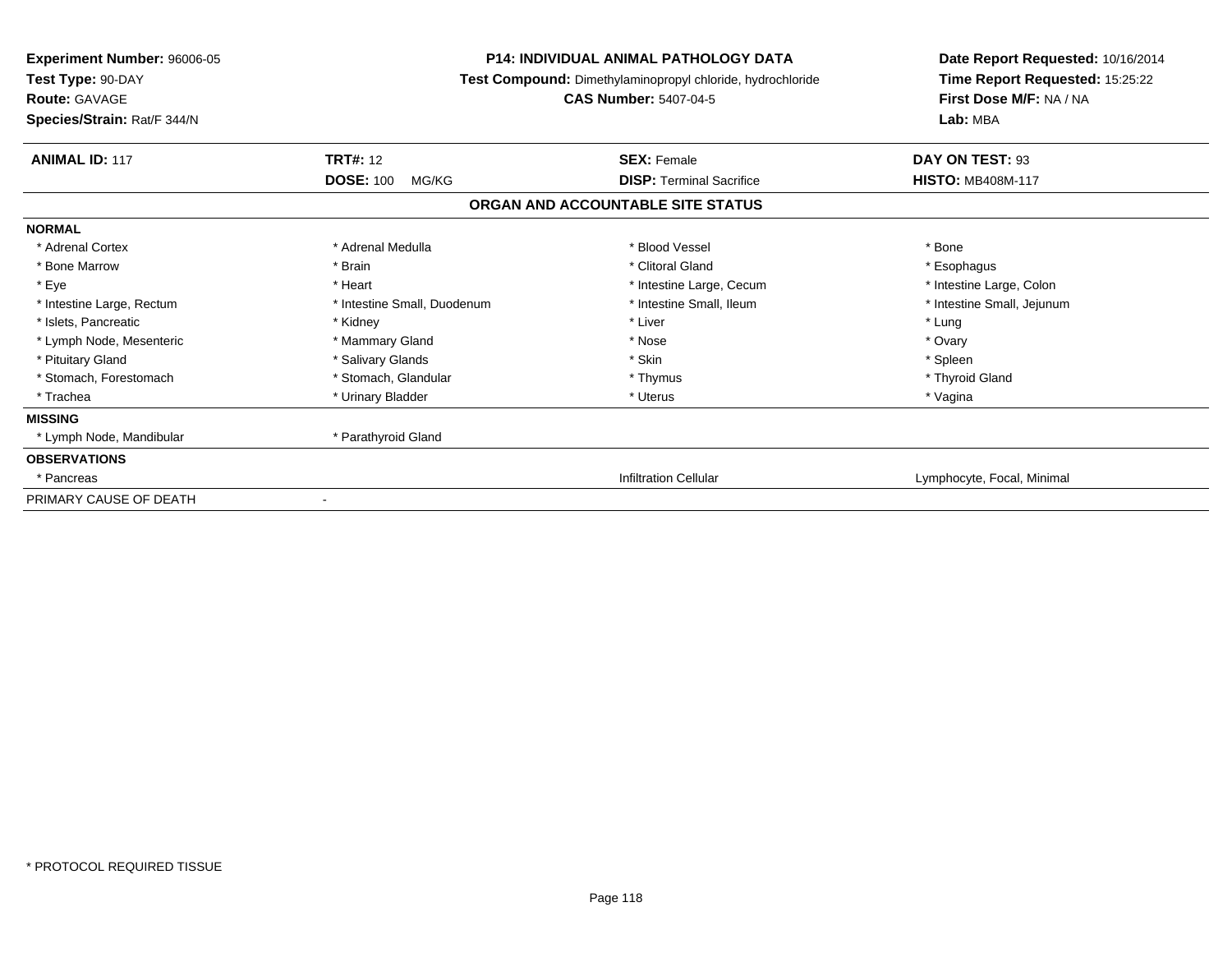| <b>Experiment Number: 96006-05</b><br>Test Type: 90-DAY<br><b>Route: GAVAGE</b><br>Species/Strain: Rat/F 344/N | <b>P14: INDIVIDUAL ANIMAL PATHOLOGY DATA</b><br>Test Compound: Dimethylaminopropyl chloride, hydrochloride<br><b>CAS Number: 5407-04-5</b> |                                                       | Date Report Requested: 10/16/2014<br>Time Report Requested: 15:25:22<br>First Dose M/F: NA / NA<br>Lab: MBA |  |
|----------------------------------------------------------------------------------------------------------------|--------------------------------------------------------------------------------------------------------------------------------------------|-------------------------------------------------------|-------------------------------------------------------------------------------------------------------------|--|
| <b>ANIMAL ID: 118</b>                                                                                          | <b>TRT#: 12</b><br><b>DOSE: 100</b><br>MG/KG                                                                                               | <b>SEX: Female</b><br><b>DISP: Terminal Sacrifice</b> | DAY ON TEST: 93<br><b>HISTO: MB408M-118</b>                                                                 |  |
|                                                                                                                |                                                                                                                                            | ORGAN AND ACCOUNTABLE SITE STATUS                     |                                                                                                             |  |
| <b>NORMAL</b>                                                                                                  |                                                                                                                                            |                                                       |                                                                                                             |  |
| * Adrenal Cortex                                                                                               | * Adrenal Medulla                                                                                                                          | * Blood Vessel                                        | * Bone                                                                                                      |  |
| * Bone Marrow                                                                                                  | * Brain                                                                                                                                    | * Clitoral Gland                                      | * Esophagus                                                                                                 |  |
| * Eye                                                                                                          | * Heart                                                                                                                                    | * Intestine Large, Cecum                              | * Intestine Large, Colon                                                                                    |  |
| * Intestine Large, Rectum                                                                                      | * Intestine Small, Duodenum                                                                                                                | * Intestine Small, Ileum                              | * Intestine Small, Jejunum                                                                                  |  |
| * Islets, Pancreatic                                                                                           | * Kidney                                                                                                                                   | * Liver                                               | * Lung                                                                                                      |  |
| * Lymph Node, Mesenteric                                                                                       | * Mammary Gland                                                                                                                            | * Nose                                                | * Ovary                                                                                                     |  |
| * Pancreas                                                                                                     | * Parathyroid Gland                                                                                                                        | * Pituitary Gland                                     | * Salivary Glands                                                                                           |  |
| * Skin                                                                                                         | * Spleen                                                                                                                                   | * Stomach, Forestomach                                | * Stomach, Glandular                                                                                        |  |
| * Thymus                                                                                                       | * Thyroid Gland                                                                                                                            | * Trachea                                             | * Urinary Bladder                                                                                           |  |
| * Uterus                                                                                                       | * Vagina                                                                                                                                   |                                                       |                                                                                                             |  |
| <b>MISSING</b>                                                                                                 |                                                                                                                                            |                                                       |                                                                                                             |  |
| * Lymph Node, Mandibular                                                                                       |                                                                                                                                            |                                                       |                                                                                                             |  |
| PRIMARY CAUSE OF DEATH                                                                                         |                                                                                                                                            |                                                       |                                                                                                             |  |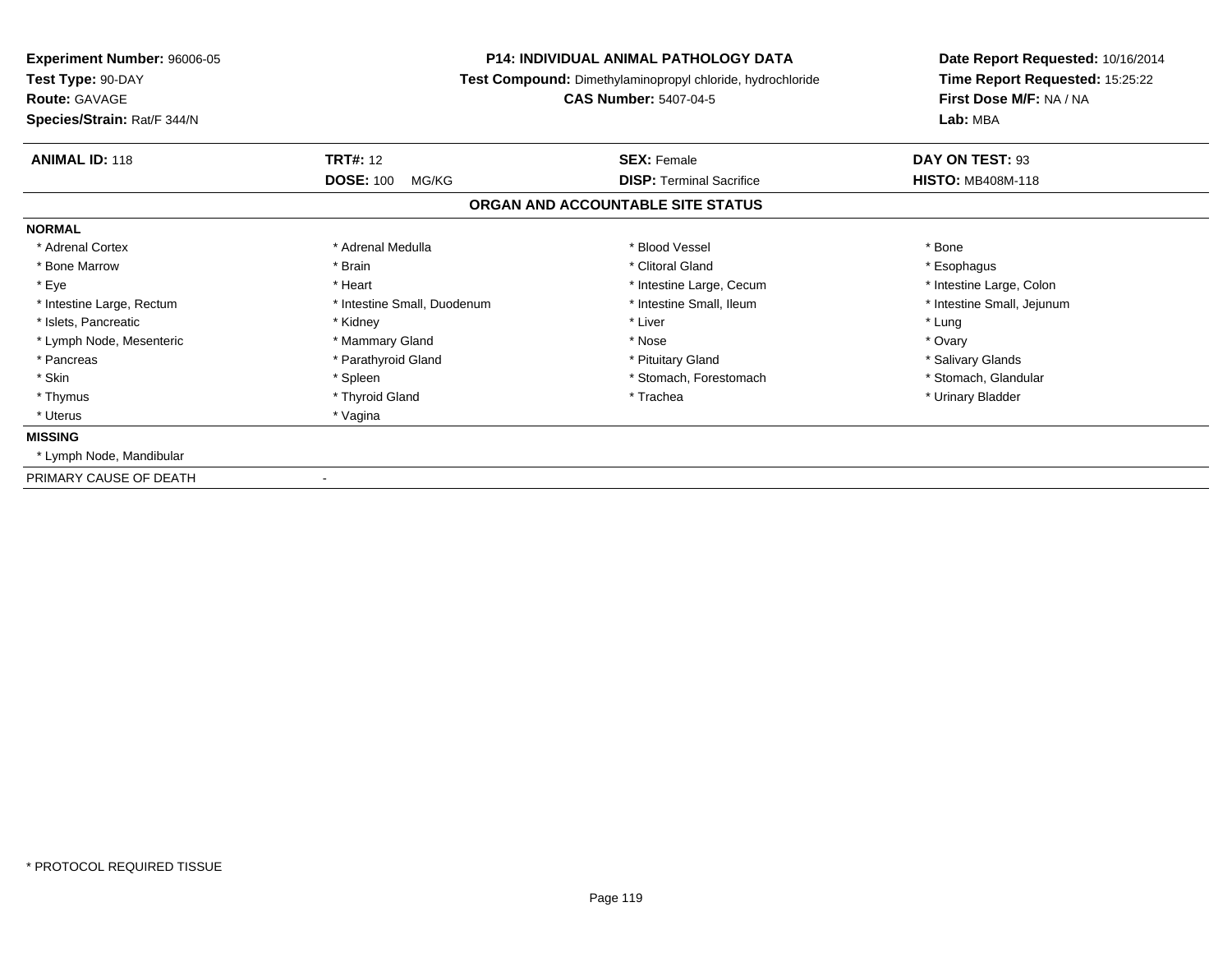| Experiment Number: 96006-05<br>Test Type: 90-DAY<br><b>Route: GAVAGE</b><br>Species/Strain: Rat/F 344/N |                                              | <b>P14: INDIVIDUAL ANIMAL PATHOLOGY DATA</b><br>Test Compound: Dimethylaminopropyl chloride, hydrochloride<br><b>CAS Number: 5407-04-5</b> | Date Report Requested: 10/16/2014<br>Time Report Requested: 15:25:22<br>First Dose M/F: NA / NA<br>Lab: MBA |  |
|---------------------------------------------------------------------------------------------------------|----------------------------------------------|--------------------------------------------------------------------------------------------------------------------------------------------|-------------------------------------------------------------------------------------------------------------|--|
| <b>ANIMAL ID: 119</b>                                                                                   | <b>TRT#: 12</b><br><b>DOSE: 100</b><br>MG/KG | <b>SEX: Female</b><br><b>DISP: Terminal Sacrifice</b>                                                                                      | DAY ON TEST: 93<br><b>HISTO: MB408M-119</b>                                                                 |  |
|                                                                                                         |                                              | ORGAN AND ACCOUNTABLE SITE STATUS                                                                                                          |                                                                                                             |  |
| <b>NORMAL</b>                                                                                           |                                              |                                                                                                                                            |                                                                                                             |  |
| * Adrenal Cortex                                                                                        | * Adrenal Medulla                            | * Blood Vessel                                                                                                                             | * Bone                                                                                                      |  |
| * Bone Marrow                                                                                           | * Brain                                      | * Clitoral Gland                                                                                                                           | * Esophagus                                                                                                 |  |
| * Eye                                                                                                   | * Heart                                      | * Intestine Large, Cecum                                                                                                                   | * Intestine Large, Colon                                                                                    |  |
| * Intestine Large, Rectum                                                                               | * Intestine Small, Duodenum                  | * Intestine Small, Ileum                                                                                                                   | * Intestine Small, Jejunum                                                                                  |  |
| * Islets, Pancreatic                                                                                    | * Kidney                                     | * Liver                                                                                                                                    | * Lung                                                                                                      |  |
| * Lymph Node, Mesenteric                                                                                | * Mammary Gland                              | * Nose                                                                                                                                     | * Ovary                                                                                                     |  |
| * Pancreas                                                                                              | * Parathyroid Gland                          | * Pituitary Gland                                                                                                                          | * Salivary Glands                                                                                           |  |
| * Skin                                                                                                  | * Spleen                                     | * Stomach, Forestomach                                                                                                                     | * Stomach, Glandular                                                                                        |  |
| * Thymus                                                                                                | * Thyroid Gland                              | * Trachea                                                                                                                                  | * Urinary Bladder                                                                                           |  |
| * Uterus                                                                                                | * Vagina                                     |                                                                                                                                            |                                                                                                             |  |
| <b>MISSING</b>                                                                                          |                                              |                                                                                                                                            |                                                                                                             |  |
| * Lymph Node, Mandibular                                                                                |                                              |                                                                                                                                            |                                                                                                             |  |
| PRIMARY CAUSE OF DEATH                                                                                  |                                              |                                                                                                                                            |                                                                                                             |  |